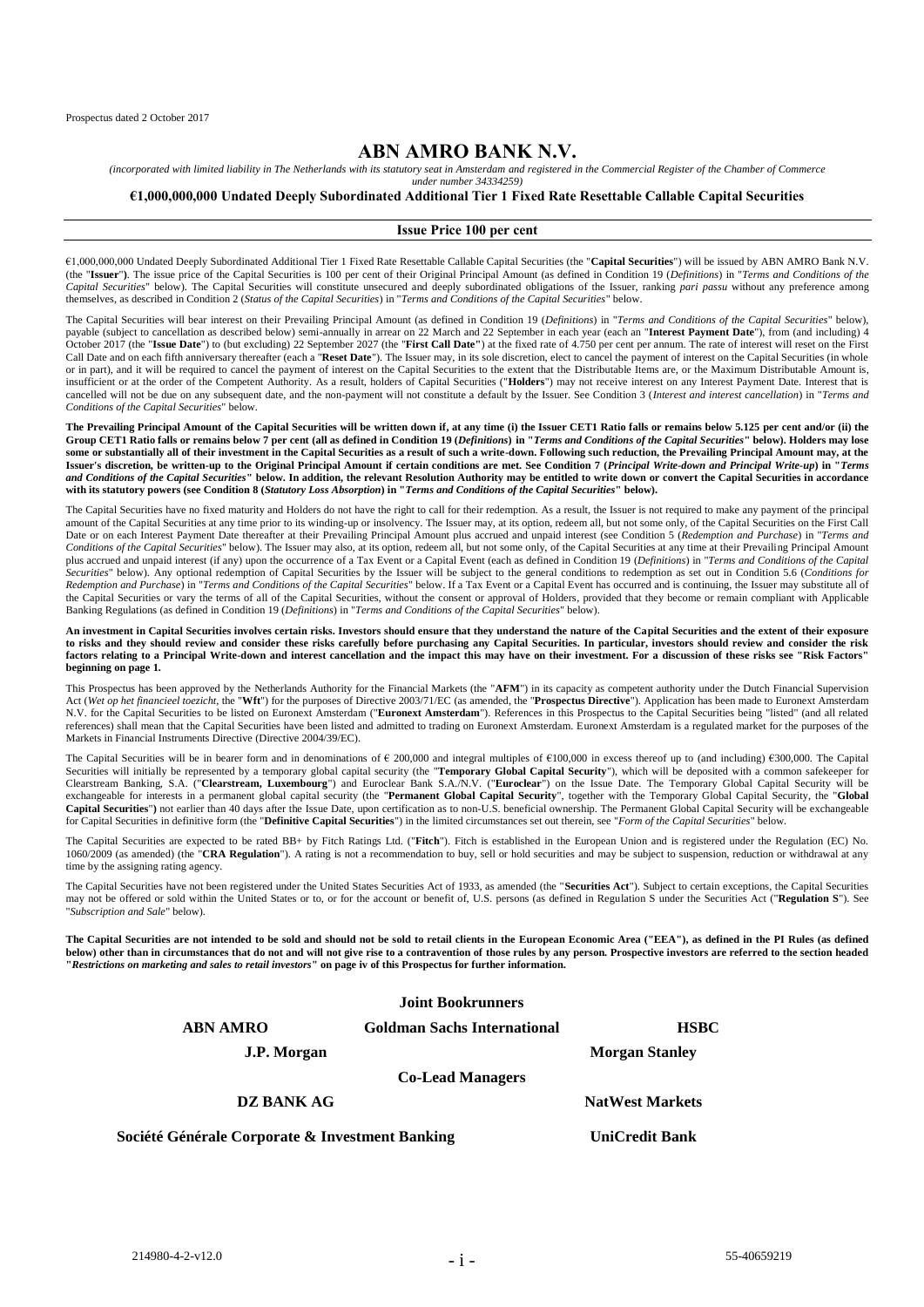**The contents of this Prospectus are not intended to contain and should not be regarded as containing advice relating to legal, taxation, investment or any other matters and prospective investors are recommended to consult their own professional advisers for any advice concerning the acquisition, holding or disposal of any Capital Securities.**

**Before making an investment decision with respect to any Capital Securities, prospective investors should carefully consider all of the information set out in this Prospectus and any accompanying documents, as well as their own personal circumstances. Prospective investors should have regard to, among other matters, the considerations described under the section headed "Risk Factors" in this Prospectus. This Prospectus does not describe all of the risks of an investment in the Capital Securities.**

**An investment in the Capital Securities is only suitable for investors who (either alone or in conjunction with an appropriate financial or other adviser) are capable of evaluating the merits and risks of such an investment and who have sufficient resources to be able to bear any losses that may result therefrom.**

The Issuer accepts responsibility for the information contained in this Prospectus. To the best of the knowledge of the Issuer (which has taken all reasonable care to ensure that such is the case) the information contained in this Prospectus is in accordance with the facts and does not omit anything likely to affect the import of such information.

This Prospectus is to be read in conjunction with all the documents which are incorporated herein by reference (see "*Documents Incorporated by Reference"* below) and shall be read and construed on the basis that such documents are incorporated in and form part of this Prospectus.

This Prospectus comprises a prospectus for the purposes of article 5.3 of the Prospectus Directive and has been approved for the purpose of listing the Capital Securities on Euronext Amsterdam. This Prospectus does not constitute an offer of, or an invitation by or on behalf of the Issuer or the Managers (as defined in "*Subscription and Sale*" below) to subscribe or purchase, any of the Capital Securities. The distribution of this Prospectus and the offering of the Capital Securities in certain jurisdictions may be restricted by law. Persons into whose possession this Prospectus or any Capital Securities come are required by the Issuer and the Managers to inform themselves about and to observe any such restrictions.

Neither the Issuer nor any of the Managers represent that this Prospectus may be lawfully distributed, or that any Capital Securities may be lawfully offered, in compliance with any applicable registration or other requirements in any such jurisdiction, or pursuant to an exemption available thereunder, or assume any responsibility for facilitating any such distribution or offering. In particular, no action has been taken by the Issuer or any of the Managers which is intended to permit a public offering of any Capital Securities or distribution of this Prospectus in any jurisdiction where action for that purpose is required. Accordingly, no Capital Securities may be offered or sold, directly or indirectly, and neither this Prospectus nor any advertisement or other offering material may be distributed or published in any jurisdiction, except under circumstances that will result in compliance with any applicable laws and regulations.

For a description of further restrictions on offers and sales of Capital Securities and distribution of this Prospectus, see "*Subscription and Sale*" below. In particular, the Capital Securities have not been, and will not be, registered under the Securities Act and are subject to United States tax law requirements. The Capital Securities are being offered outside the United States by the Managers in accordance with Regulation S, and may not be offered, sold or delivered within the United States or to, or for the account or benefit of, U.S. persons except pursuant to an exemption from, or in a transaction not subject to, the registration requirements of the Securities Act.

No person has been authorised to give any information or to make any representation not contained in or not consistent with this Prospectus or any document incorporated by reference herein, or any other information supplied in connection with the Capital Securities and, if given or made, such information or representation must not be relied upon as having been authorised by the Issuer or any Manager.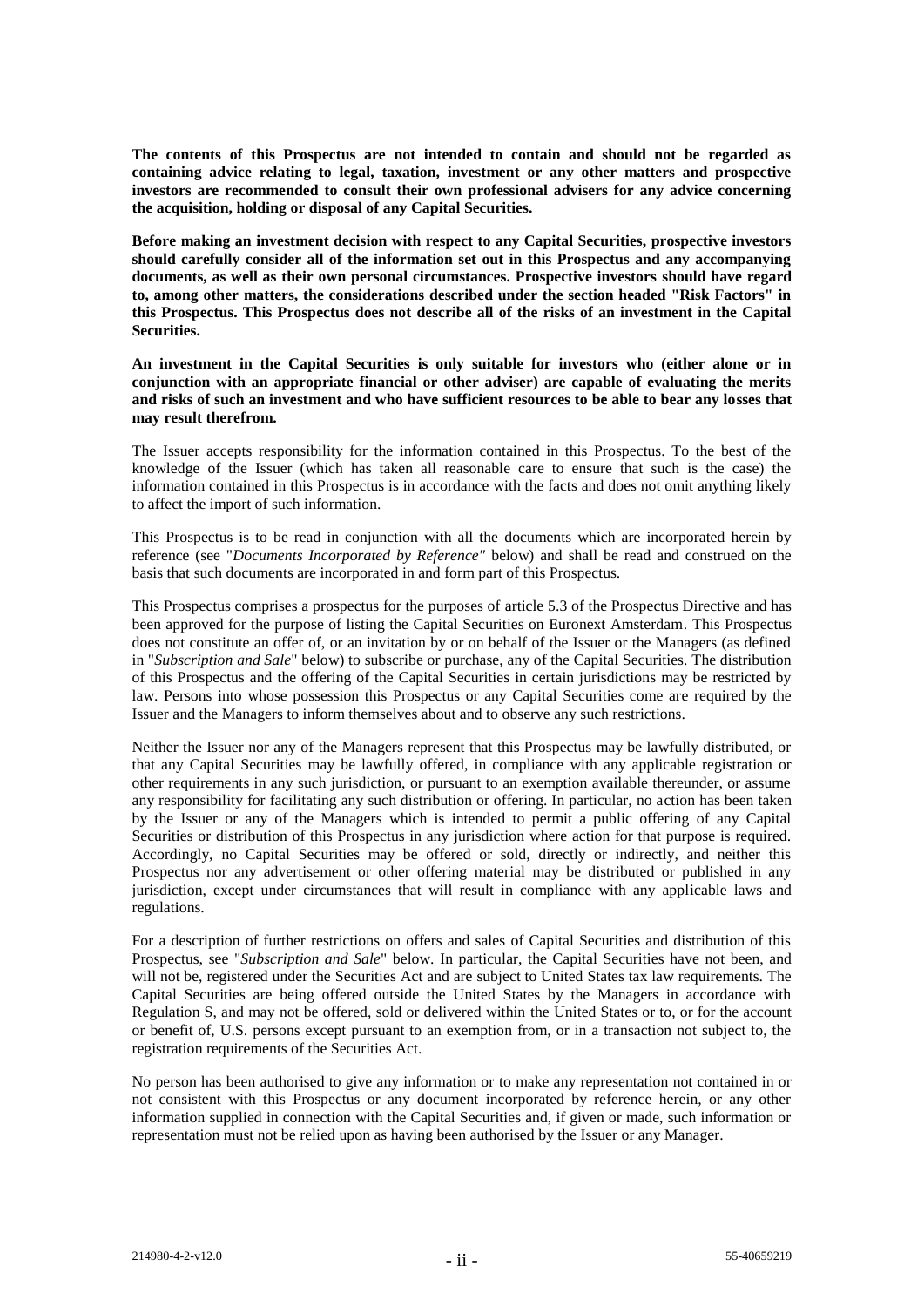Neither this Prospectus nor any other information supplied in connection with the Capital Securities (i) is intended to provide the basis of any credit or other valuation or (ii) should be considered as a recommendation or a statement of opinion by the Issuer or any Manager that any recipient of this Prospectus or any other information supplied in connection with the Capital Securities should purchase any Capital Securities. Accordingly, no representation, warranty or undertaking, express or implied, is made by any Manager in its capacity as such. Each investor contemplating purchasing any Capital Securities should make its own independent investigation of the financial condition and affairs, and its own appraisal of the creditworthiness, of the Issuer.

Neither the Managers nor any of their respective affiliates have authorised the whole or any part of this Prospectus or have independently verified the information contained herein. Accordingly, no representation, warranty or undertaking, express or implied, is made and no responsibility or liability is accepted by the Managers or any of their respective affiliates as to the accuracy or completeness of the information contained or incorporated in this Prospectus or any other information provided by the Issuer in connection with the offering of the Capital Securities. No Manager or any of their respective affiliates accepts any liability in relation to the information contained or incorporated by reference in this Prospectus or any other information provided by the Issuer in connection with the offering of the Capital Securities or their distribution.

Neither the delivery of this Prospectus nor the offering, sale or delivery of any Capital Securities shall in any circumstances imply that the information contained herein concerning the Issuer is correct at any time subsequent to the date hereof or that any other information supplied in connection with the Capital Securities is correct as of any time subsequent to the date indicated in the document containing the same.

References to "**euro**", "**EUR**" and "**€**" refer to the lawful currency introduced at the start of the third stage of European economic and monetary union pursuant to the Treaty establishing the European Community as amended by the Treaty on European Union.

Words and expressions defined in Condition 19 (*Definitions*) of the Terms and Conditions of the Capital Securities shall have the same meanings ascribed to them in Condition 19 (*Definitions*) when used in other parts of this Prospectus.

In connection with the issue of the Capital Securities, Morgan Stanley & Co. International plc (the "**Stabilising Manager**") (or any person acting on behalf of any Stabilising Manager) may over-allot Capital Securities or effect transactions with a view to supporting the market price of the Capital Securities at a level higher than that which might otherwise prevail. However, stabilisation may not occur. Any stabilisation action may begin on or after the date on which adequate public disclosure of the terms of the offer of the Capital Securities is made and, if begun, may cease at any time, but it must end no later than the earlier of 30 days after the issue date of the Capital Securities and 60 days after the date of the allotment of the Capital Securities. Any stabilisation action or over-allotment must be conducted by the Stabilising Manager (or any person acting on behalf of the Stabilising Manager) in accordance with all applicable laws and rules.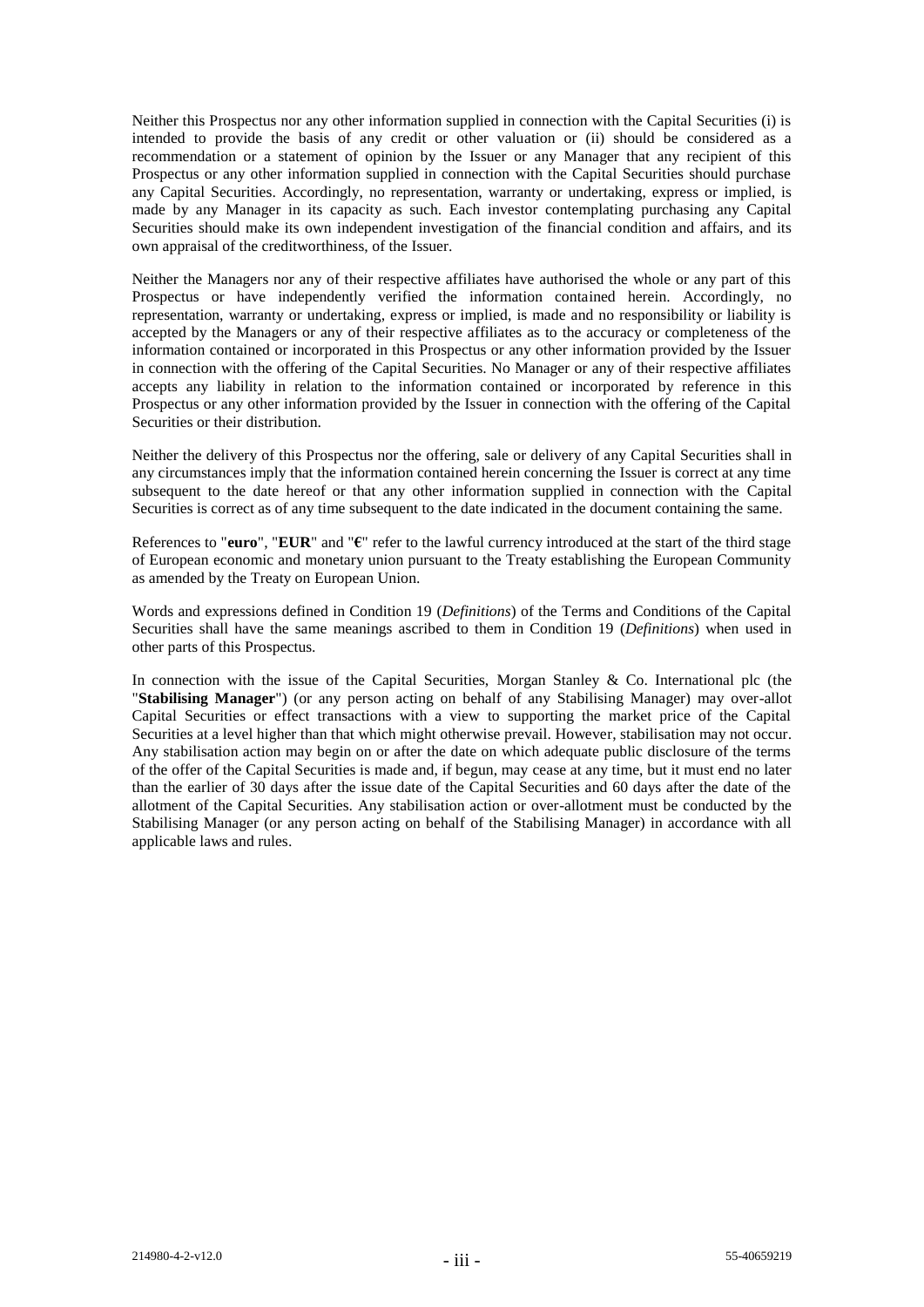#### *Restrictions on marketing and sales to retail investors*

The Capital Securities discussed in this Prospectus are complex financial instruments and are not a suitable or appropriate investment for all investors. In some jurisdictions, regulatory authorities have adopted or published laws, regulations or guidance with respect to the offer or sale of securities such as the Capital Securities to retail investors.

In particular, in June 2015, the U.K. Financial Conduct Authority (the "**FCA**") published the Product Intervention (Contingent Convertible Instruments and Mutual Society Shares) Instrument 2015 (as amended or replaced from time to time, the "**PI Instrument**"), which took effect from 1 October 2015. Under the rules set out in the PI Instrument (as amended or replaced from time to time, the "**PI Rules**"):

- (a) certain contingent write-down or convertible securities (including any beneficial interests therein), such as the Capital Securities, must not be sold to retail clients in the EEA; and
- (b) there must not be any communication or approval of an invitation or inducement to participate in, acquire or underwrite such securities (or the beneficial interest in such securities) where that invitation or inducement is addressed to or disseminated in such a way that it is likely to be received by a retail client in the EEA (in each case, within the meaning of the PI Rules), other than in accordance with the limited exemptions set out in the PI Rules.

The Managers (and/or their respective affiliates) are required to comply with the PI Rules. By purchasing, or making or accepting an offer to purchase, any Capital Securities (or a beneficial interest in such Capital Securities) from the Issuer and/or the Managers, each prospective investor will be deemed to represent, warrant, agree with, and undertake to the Issuer and each of the Managers that:

- (a) it is not a retail client in any jurisdiction of the EEA (as defined in the PI Rules);
- (b) whether or not it is subject to the PI Rules, it will not:
	- (i) sell or offer the Capital Securities (or any beneficial interest in such securities) to retail clients in any jurisdiction of the EEA; or
	- (ii) communicate (including the distribution of this Prospectus) or approve an invitation or inducement to participate in, acquire or underwrite the Capital Securities (or any beneficial interests therein) where that invitation or inducement is addressed to or disseminated in such a way that it is likely to be received by a retail client in any jurisdiction of the EEA (in each case within the meaning of the PI Rules),

in any such case other than (i) in relation to any sale of or offer to sell Capital Securities (or any beneficial interests therein) to a retail client in or resident in the United Kingdom, in circumstances that do not and will not give rise to a contravention of the PI Rules by any person and/or (ii) in relation to any sale of or offer to sell Capital Securities (or any beneficial interests therein) to a retail client in any EEA member state other than the United Kingdom, where (a) it has conducted an assessment and concluded that the relevant retail client understands the risks of an investment in the Capital Securities (or any beneficial interests therein) and is able to bear the potential losses involved in an investment in the Capital Securities (or any beneficial interests therein) and (b) it has at all times acted in relation to such sale or offer in compliance with the Markets in Financial Instruments Directive (2004/39/EC) ("**MiFID**") to the extent it applies to it or, to the extent MiFID does not apply to it, in a manner which would be in compliance with MiFID if it were to apply to it; and

(c) it will at all times comply with all applicable laws, regulations and regulatory guidance (whether inside or outside the EEA) relating to the promotion, offering, distribution and/or sale of the Capital Securities (or any beneficial interests therein), including (without limitation) any such laws, regulations and regulatory guidance relating to determining the appropriateness and/or suitability of an investment in the Capital Securities (or any beneficial interests therein) by investors in any relevant jurisdiction.

Where acting as agent on behalf of a disclosed or undisclosed client when purchasing, or making or accepting an offer to purchase, any Capital Securities (or any beneficial interest in such securities) from the Issuer and/or the Managers, the foregoing representations, warranties, agreements and undertakings will be given by and be binding upon both the agent and its underlying client.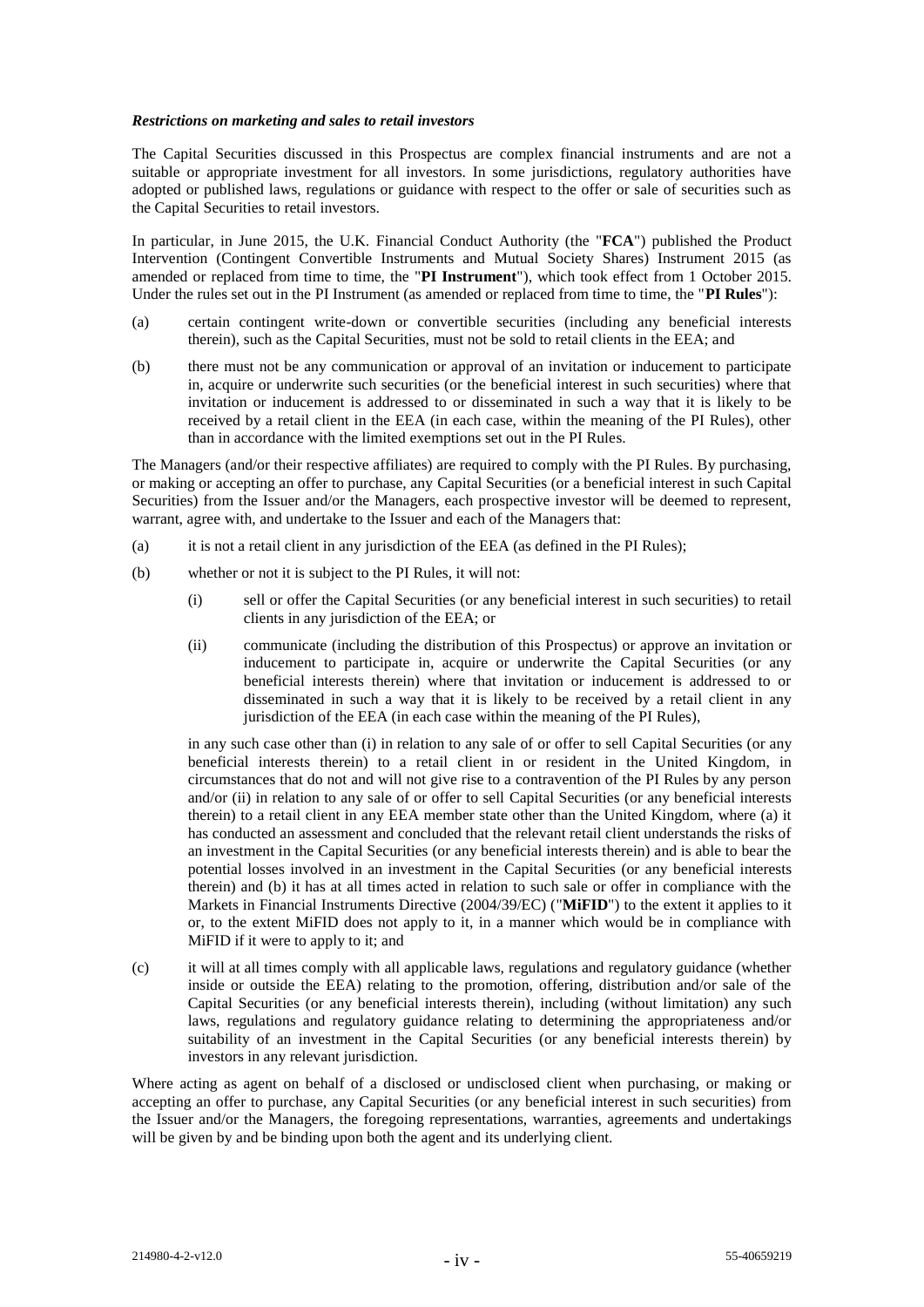# **CONTENTS**

# Page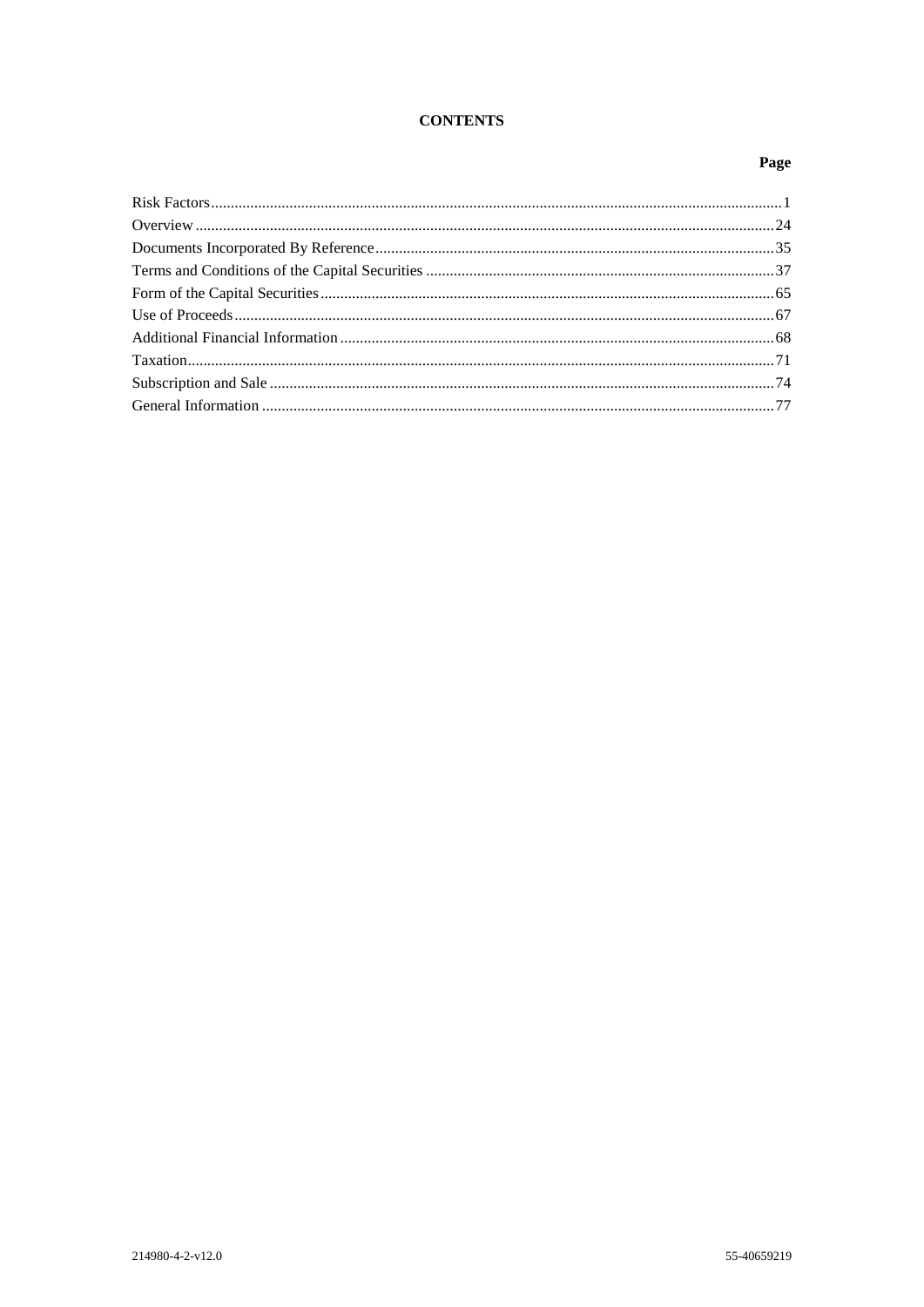#### **RISK FACTORS**

*The Issuer believes that the following factors may affect its ability to fulfil its obligations under the Capital Securities. All of these factors are contingencies which may or may not occur and the Issuer is not in a position to express a view on the likelihood of any such contingency occurring.*

*In addition, factors which the Issuer believes may be material for the purpose of assessing the market risks associated with the Capital Securities are also described below.*

*The Issuer believes that the factors described below represent the principal risks inherent in investing in Capital Securities, but the inability of the Issuer to pay interest, principal or other amounts on or in connection with the Capital Securities may occur for other reasons and the Issuer does not represent that the statements below regarding the risks of holding the Capital Securities are exhaustive. Additional risks not currently known to the Issuer or that the Issuer now views as immaterial may also have a material adverse effect on the Issuer's future business, operating results, financial condition and affect an investment in Capital Securities. Prospective investors should also read the detailed information set out elsewhere in this Prospectus and reach their own views prior to making any investment decision.*

*Before making an investment decision with respect to the Capital Securities, prospective investors should form their own opinions, consult their own stockbroker, bank manager, lawyer, accountant or other financial, legal and tax advisers and carefully review the risks entailed by an investment in the Capital Securities and consider such an investment decision in the light of the prospective investor's personal circumstances.*

*Words and expressions defined in the sections headed "Terms and Conditions of the Capital Securities" below shall have the same meaning in this section. References to "the Issuer" in this section are used as a reference to ABN AMRO Bank N.V. and its consolidated subsidiaries and the other group companies (including ABN AMRO Group N.V.).*

### **Risks relating to the Issuer's business and industry**

Each potential investor in the Capital Securities should refer to the Risk Factors section of the Registration Document for a description of those factors which may affect the Issuer's ability to fulfil its obligations under Capital Securities. See section "*Documents Incorporated by Reference*" below.

### **Risks related to the Capital Securities**

# *The Capital Securities are complex instruments that may not be suitable for all investors*

The Capital Securities may not be suitable for all investors. Each potential investor in the Capital Securities must determine the suitability of that investment in light of its own circumstances. In particular, each potential investor, either on its own or with the help of its financial and other professional advisers, should:

- (i) have sufficient knowledge and experience to make a meaningful evaluation of the Issuer and the Capital Securities, the merits and risks of investing in the Capital Securities and the information contained or incorporated by reference in this Prospectus;
- (ii) have access to, and knowledge of, appropriate analytical tools to evaluate, in the context of its particular financial situation, an investment in the Capital Securities and the impact such investment will have on its overall investment portfolio;
- (iii) have sufficient financial resources and liquidity to bear all of the risks of an investment in the Capital Securities, including where the currency for payments in respect of the Capital Securities is different from the potential investor's currency and including the possibility that the entire principal amount of the Capital Securities could be lost;
- (iv) understand thoroughly the terms of the Capital Securities, including the provisions relating to the payment and cancellation of interest and any write-down of the Capital Securities, and be familiar with the behaviour of any relevant indices and the financial markets in which they participate; and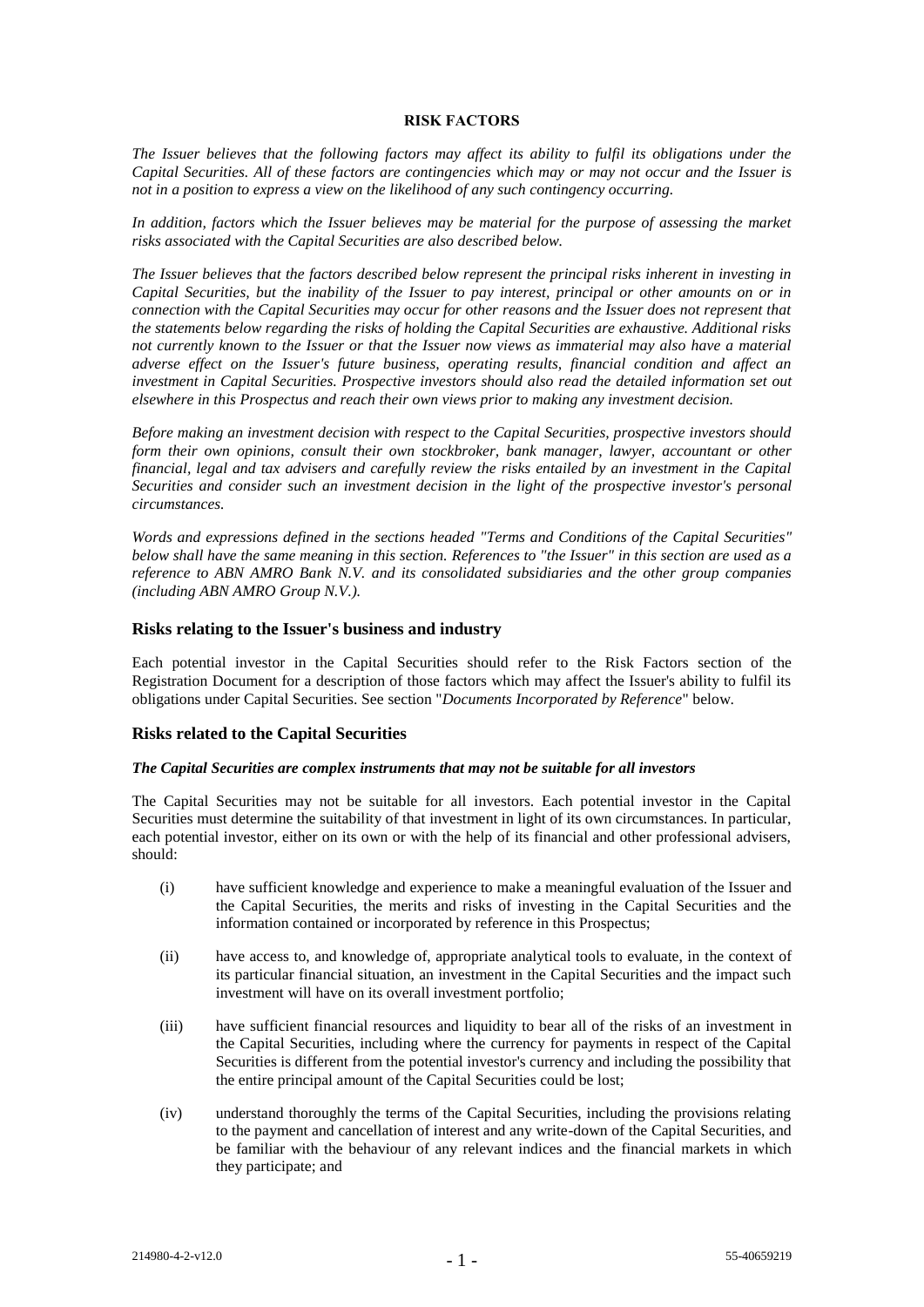(v) be able to evaluate (either alone or with the help of a financial adviser) possible scenarios for economic, interest rate and other factors that may affect its investment and its ability to bear the applicable risks.

The Capital Securities are complex financial instruments making it difficult to compare them with other similar financial instruments due to a lack of fully harmonised structures, trigger points and loss absorption. A potential investor should not invest in the Capital Securities unless it has the expertise (either alone or with a financial adviser) to evaluate how the Capital Securities will perform under changing conditions, the likelihood of a Principal Write-down, reaching the point of non-viability or cancellation of coupons (as discussed below in the risk factors *"A Holder may lose all of its investment in the Capital Securities, including the principal amount plus any accrued but unpaid interest, in the event that Statutory Loss Absorption occurs", "The principal amount of the Capital Securities may be reduced (Written Down) to absorb losses"* and "*The Issuer may decide not to pay interest on the Capital Securities or be required not to pay such interest*"), the resulting effects on the value of the Capital Securities, and the impact of this investment on the potential investor's overall investment portfolio. These risks may be difficult to evaluate given their discretionary or unknown nature.

### *The Capital Securities constitute deeply subordinated obligations*

The Capital Securities constitute unsecured and deeply subordinated obligations of the Issuer and will rank, subject to any rights or claims which are mandatorily preferred by law, (i) *pari passu* without any preference among themselves and with all other present and future Parity Obligations of the Issuer (including any other series of Additional Tier 1 instruments) and (ii) junior to the rights and claims of creditors in respect of all present and future Senior Obligations. As a result, in the event of liquidation or bankruptcy of the Issuer or in the event of a Moratorium (as defined in Condition 2 (*Status of the Capital Securities*)) with respect to the Issuer, any claims of the Holders against the Issuer will be subordinated to (a) the claims of depositors (other than in respect of those whose deposits are expressed by their terms to rank equally to or lower than the Capital Securities), (b) all unsubordinated rights and claims with respect to the repayment of borrowed money, (c) any other unsubordinated rights and claims and (d) all subordinated rights and claims (including with respect to any Tier 2 instruments) other than (i) Parity Obligations and (ii) Junior Obligations.

Before the occurrence of any event referred to above, holders of the Capital Securities may already have lost the whole or part of their investment in the Capital Securities as a result of a write-down of the principal amount of the Capital Securities following a Trigger Event and/or a write-down or conversion of the principal amount of the Capital Securities following Statutory Loss Absorption (see the risk factors "*The principal amount of the Capital Securities may be reduced (Written Down) to absorb losses*" and "*A Holder may lose all of its investment in the Capital Securities, including the principal amount plus any accrued but unpaid interest, in the event that Statutory Loss Absorption occurs*" below). In the event of liquidation or bankruptcy of the Issuer or in the event of a Moratorium with respect to the Issuer, payment of any remaining principal amount not so written down to a Holder will, by virtue of such subordination, only be made after, and any set off by a Holder shall be excluded until, all obligations of the Issuer resulting from higher-ranking deposits, unsubordinated claims with respect to the repayment of borrowed money, other unsubordinated rights and claims and higher ranking subordinated claims have been satisfied in full. If any such event occurs, the Issuer may not have enough assets remaining after these payments to pay amounts due and payable under the Capital Securities. A Holder may therefore recover less than the holders of deposit liabilities or the holders of unsubordinated or prior ranking subordinated liabilities of the Issuer.

Although the Capital Securities may pay a higher rate of interest than securities which are not, or not as deeply, subordinated, there is a real risk that an investor in deeply subordinated securities such as the Capital Securities will lose all or some of its investment should the Issuer become insolvent.

### *The Issuer is not prohibited from issuing further debt, which may rank pari passu with or senior to the Capital Securities*

The Terms and Conditions of the Capital Securities do not limit the amount of liabilities ranking senior or *pari passu* in priority of payment to the Capital Securities which may be incurred or assumed by the Issuer from time to time, whether before or after the issue date of the Capital Securities nor do they restrict the Issuer in issuing Additional Tier 1 instruments with other write-down mechanisms or trigger levels or that convert into shares upon a trigger event. The Issuer may be able to incur significant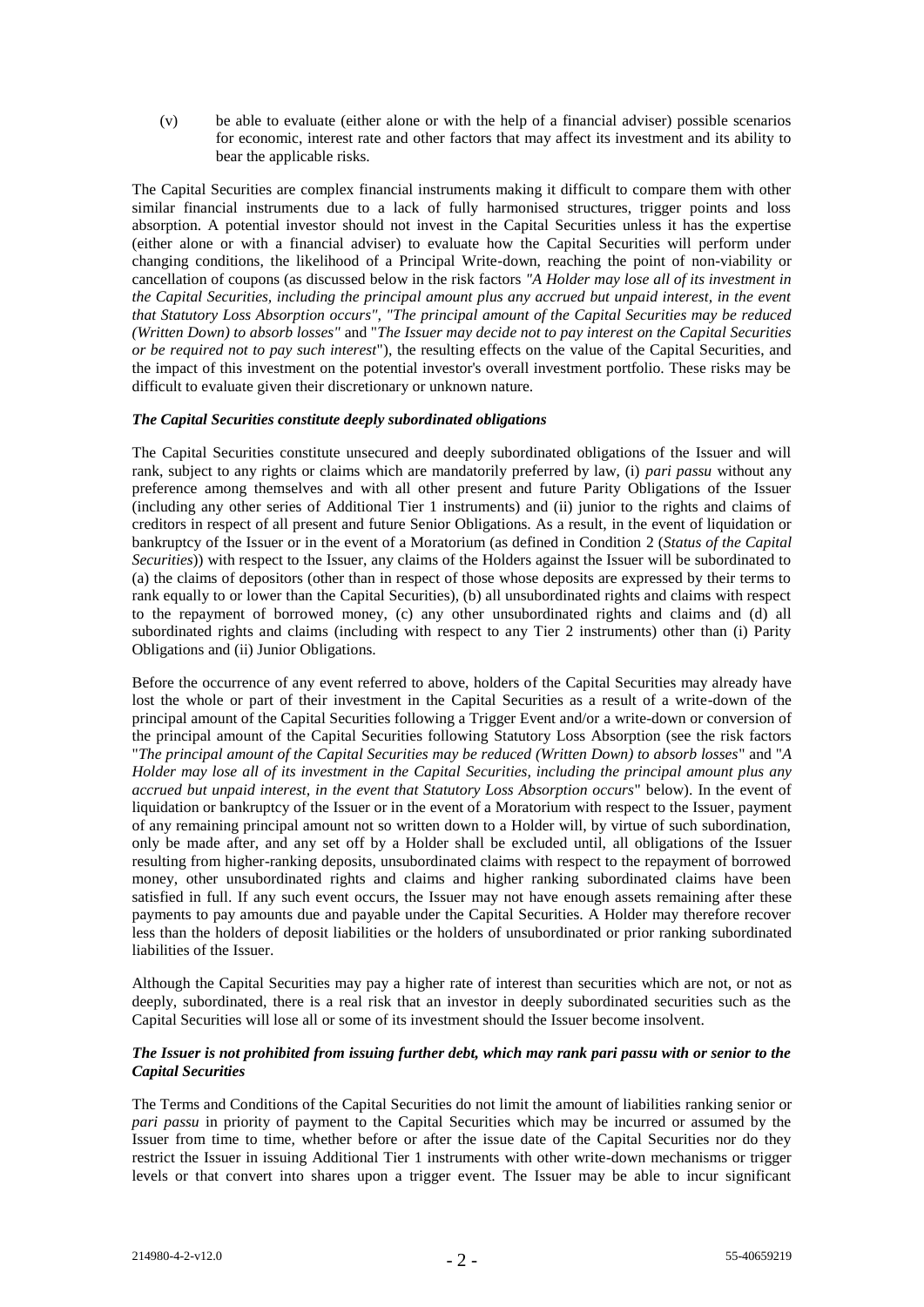additional secured or unsecured unsubordinated indebtedness and/or prior-ranking subordinated indebtedness. If the Issuer becomes insolvent or is liquidated, or if payment under any secured or unsecured unsubordinated and/or prior-ranking subordinated debt obligations is accelerated, the Issuer's secured or unsecured unsubordinated or, as the case may be, prior-ranking subordinated lenders would be entitled to exercise the remedies available to a secured or unsecured unsubordinated and/or prior-ranking subordinated lender before the Holders.

Unsubordinated liabilities of the Issuer may also arise from events that are not reflected on the balance sheet of the Issuer, including, without limitation, insurance or reinsurance contracts, derivative contracts, the issuance of guarantees or the incurrence of other contingent liabilities on an unsubordinated basis. Claims made under such guarantees or such other contingent liabilities will become unsubordinated liabilities of the Issuer that in a winding-up or insolvency proceeding of the Issuer will need to be paid in full before the obligations under the Capital Securities may be satisfied.

As a result, the Capital Securities are subordinated to any secured or unsecured unsubordinated indebtedness and/or prior-ranking subordinated indebtedness that the Issuer may incur in the future. If any event referred to in the risk factor "*The Capital Securities constitute deeply subordinated obligations*" above were to occur, the Issuer may not have enough assets remaining after these payments to pay amounts due and payable under the Capital Securities and the Holders may therefore recover ratably less (if anything) than the lenders of the Issuer's secured or unsecured unsubordinated debt and/or priorranking subordinated debt in the event of the Issuer's bankruptcy or liquidation. Even if the claims of senior ranking creditors would be satisfied in full, Holders may still not be able to recover the full amount due because the proceeds of the remaining assets must be shared *pro rata* among all other creditors holding claims ranking *pari passu* with the claims of the Holders in respect of the Capital Securities.

Also, the incurrence of additional capital instruments with interest cancellation provisions similar to the Capital Securities may increase the likelihood of (partial) interest payment cancellations under the Capital Securities if the Issuer is not able to generate sufficient Distributable Items or to maintain adequate capital buffers to make interest payments falling due on all outstanding capital instruments of the Issuer in full. See the risk factor "*In certain circumstances, the Issuer may decide not to pay interest on the Capital Securities or be required not to pay such interest*" below.

If the Issuer's financial condition were to deteriorate, investors could suffer direct and materially adverse consequences, including suspension of interest and reduction of interest and principal and, if the Issuer were liquidated (whether voluntarily or involuntarily), investors could suffer loss of their entire investment.

### *In certain circumstances, the Issuer may decide not to pay interest on the Capital Securities or be required not to pay such interest*

The Issuer may at any time elect, in its sole and absolute discretion, to cancel the payment of any interest in whole or in part at any time that it deems necessary or desirable and for any reason and without any restriction on the Issuer thereafter. The Issuer will be required to cancel the payment of all or some of the interest payments otherwise falling due on the Capital Securities in circumstances where the relevant interest payment would either cause the Distributable Items or, if certain capital buffers are not maintained and when aggregated together with other distributions of the kind referred to in article 3:62b Wft implementing article 141(2) of Directive 2013/36/EU of the European Parliament and of the Council of 26 June 2013 on access to the activity of credit institutions and the prudential supervision of credit institutions and investment firms (the "**CRD IV Directive**")), the relevant Maximum Distributable Amount to be exceeded, as described in Condition 3.2(b) (*Mandatory cancellation of interest*). Also the Competent Authority may order the Issuer to cancel interest payments and any accrued but unpaid interest will be cancelled following the occurrence of a Trigger Event.

Distributable Items relate to the Issuer's profits and distributable reserves determined on the basis of ABN AMRO Bank N.V.'s non-consolidated accounts as further described in Condition 3.2(b) (*Mandatory cancellation of interest*). The amount of Distributable Items available to pay interest on the Capital Securities may be affected, *inter alia*, by other discretionary interest payments on other (existing or future) capital instruments, including Common Equity Tier 1 ("**CET1**") distributions and any write-ups of principal amounts of Discretionary Temporary Write-down Instruments (if any). As at 30 June 2017, the Issuer's Distributable Items were approximately €17,431 million.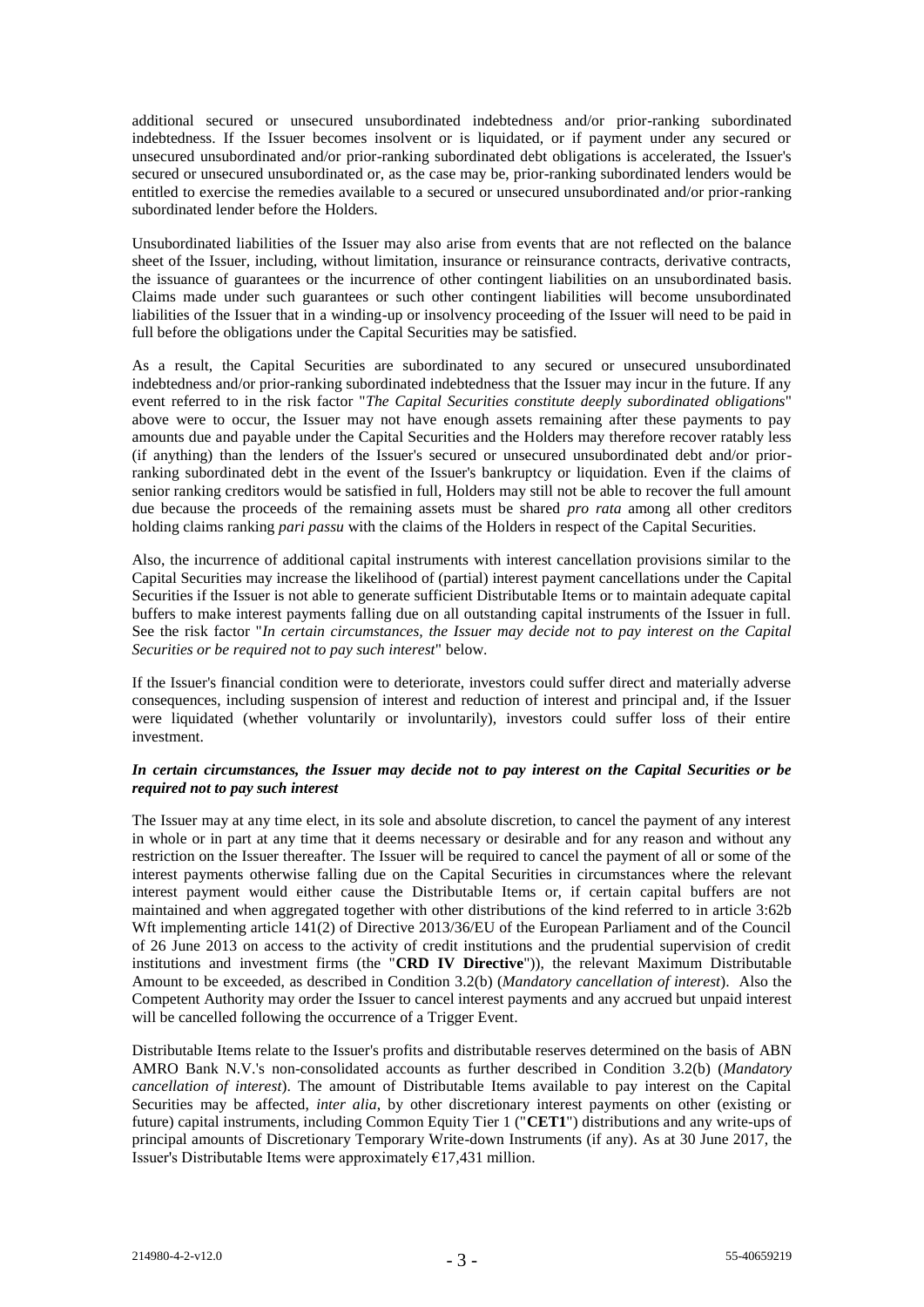The Maximum Distributable Amount is a concept which will apply in circumstances where the Issuer does not meet certain combined capital buffer requirements (see also below and in the risk factor "*CRD IV includes capital requirements that are in addition to the minimum regulatory Common Equity Tier 1 capital requirement. These additional capital requirements will restrict the Issuer from making interest payments on the Capital Securities in certain circumstances, in which case the Issuer will automatically cancel such interest payments"*).

Under article 141(2) (*Restrictions on distributions*) CRD IV Directive, member states of the European Union must require that institutions that fail to meet the combined buffer requirement (broadly, the combination of the capital conservation buffer, the institution-specific countercyclical capital buffer and the higher of (depending on the institution), the systemic risk buffer, the global systemically important institutions buffer and the other systemically important institutions buffer, in each case as applicable to the institution) will be subject to restricted discretionary payments (which are defined broadly by CRD IV as distributions in connection with CET1 capital, payments on Additional Tier 1 Capital instruments (including interest amounts on the Capital Securities and any write-ups of principal amounts (if applicable) and payments of discretionary staff remuneration).

The combined buffer requirement and the associated restrictions under article 141(2) CRD IV Directive have started to transition in from 1 January 2016 at a rate of 25% of such requirement per annum. In the event of a breach of the combined buffer requirement, the restrictions under article 141(2) CRD IV Directive will be scaled according to the extent of the breach of the combined buffer requirement and calculated as a percentage of the institution's profits. Such calculation will result in a maximum distributable amount ("**Maximum Distributable Amount**" or "**MDA**") in each relevant period.

MDA restrictions would need to be calculated for each separate level of supervision. It follows that MDA restrictions should be calculated at Group consolidated, Issuer sub-consolidated and Issuer soloconsolidated level. For each such level of supervision, the level of restriction under article 141(2) CRD IV Directive will be scaled according to the extent of the breach of the combined buffer requirement applicable at such level and calculated as a percentage of the respective profits calculated at such level. The MDA would thus be assessed separately for each level of supervision based on this calculation and distributions would be restricted by the lowest amount.

Such calculation will result in a MDA in each relevant period. As an example, the scaling is such that in the bottom quartile of the combined buffer requirement, no discretionary distributions will be permitted to be paid. As a consequence, in the event of breach of the combined buffer requirement it may be necessary to reduce payments that would, but for the breach of the combined buffer requirement, be discretionary, including potentially exercising the Issuer's discretion to cancel (in whole or in part) interest payments in respect of the Capital Securities. In such circumstances, the aggregate amount of distributions which the Issuer can make on account of dividends, interest payments, write-up amounts and redemption amounts on its Tier 1 instruments (including the Capital Securities) and certain bonuses will be limited.

The amount of CET1 capital required to meet the combined buffer requirements will be relevant to assess the risk of interest payments being cancelled. See also below in the risk factor "*CRD IV includes capital requirements that are in addition to the minimum regulatory Common Equity Tier 1 capital requirement. These additional capital requirements will restrict the Issuer from making interest payments on the Capital Securities in certain circumstances, in which case the Issuer will automatically cancel such interest payments*". The market price of the Capital Securities is likely to be affected by any fluctuations in the Issuer CET1 Ratio and/or the Group CET1 Ratio. Any indication or perceived indication that these ratios are tending towards the MDA trigger level may have an adverse impact on the market price of the Capital Securities.

The Issuer's capital requirements are, by their nature, calculated by reference to a number of factors any one of which or combination of which may not be easily observable or capable of calculation by investors. See also below in the risk factor "*The Issuer CET1 Ratio and the Group CET1 Ratio will be affected by a number of factors, any of which may be outside the Issuer's control, as well as by its business decisions and, in making such decisions, the Issuer's interests may not be aligned with those of the investors*".

Holders of the Capital Securities may not be able to predict accurately the proximity of the risk of discretionary payments (of interest and principal) on the Capital Securities being prohibited from time to time as a result of the operation of article 141 CRD IV Directive. In any event, the Issuer will have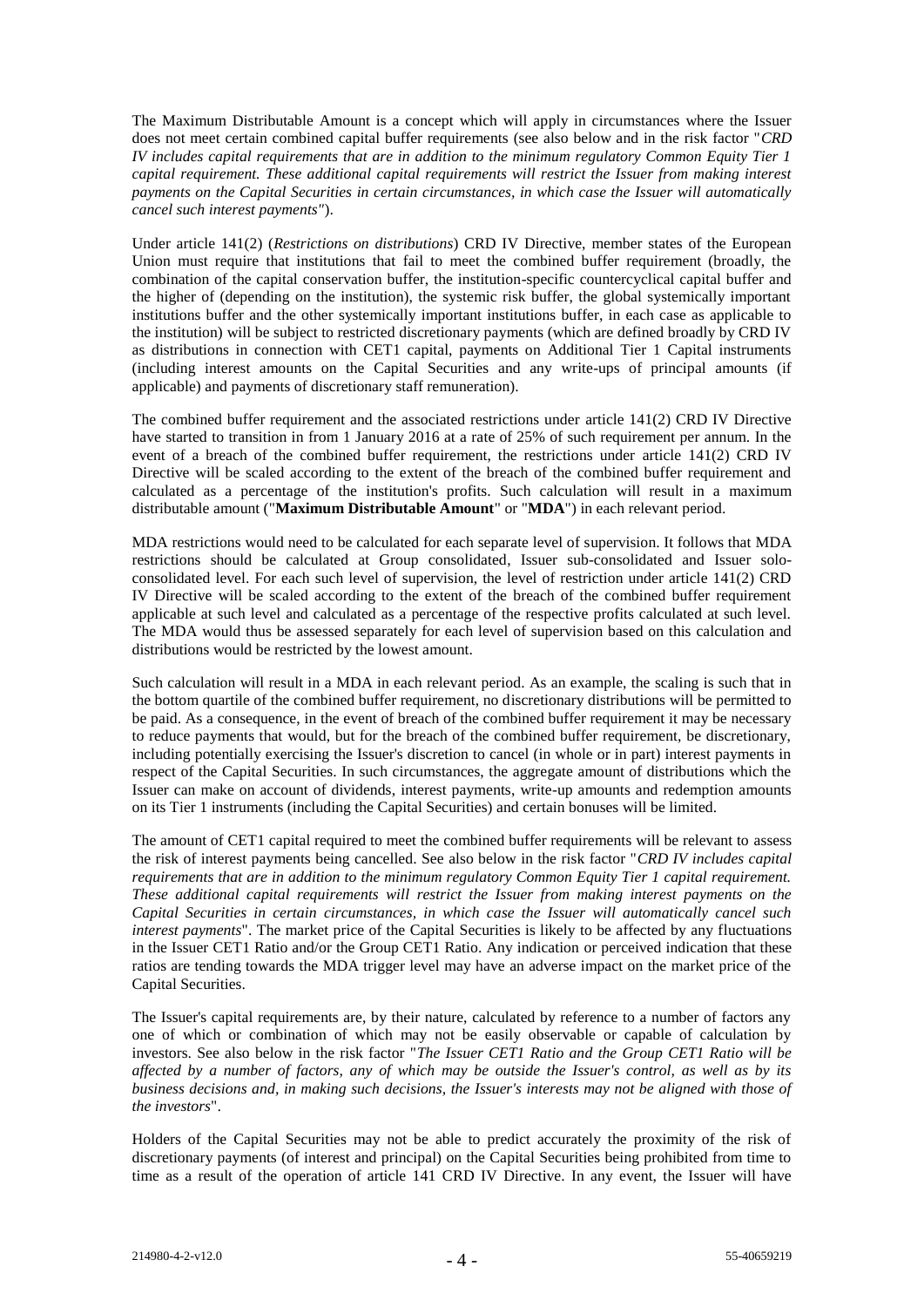discretion as to how the MDA will be applied if insufficient to meet all expected distributions and is not obliged to take the interest of investors in the Capital Securities into account.

Payment of interest may also be affected by any application of the legislation in The Netherlands implementing the BRRD. See also below in the risk factor "*A Holder may lose all of its investment in the Capital Securities, including the principal amount plus any accrued but unpaid interest, in the event that Statutory Loss Absorption occurs*". Furthermore, as outlined in the risk factor *"9. Resolution regimes may lead to fewer assets of the Issuer being available to investors for recourse for their claims, and may lead to lower credit ratings and possibly higher cost of funding*" in the Registration Document incorporated by reference, the developing regulatory TLAC/MREL framework, if adopted and once implemented may impose further restrictions on the Issuer's ability to pay interest on the Capital Securities. Among other things, the EU Banking Reform Proposals aim to implement total loss-absorbing capacity ("**TLAC**") standards for Global Systemically Important Banks ("**GSIBs**") in the EU. However, the EU Banking Reform Proposals are to be considered by the European Parliament and the Council of the European Union and therefore remain subject to change. As a result, it is not possible to give any assurances as to the ultimate scope, nature, timing and of any resulting obligations, or the impact that they will have on the Issuer once implemented. The proposals apply a harmonised minimum TLAC level to EU GSIBs while introducing a firm-specific minimum requirement for own funds and eligible liabilities ("**MREL**") for GSIBs, DSIBs (Domestic Systemically Important Banks, such as the Issuer) and smaller institutions and facilitate the issuance of a new liability class of "non-preferred senior" by requiring member states to introduce such layer in their local insolvency laws. Further amendments include changes to the calculation of MREL - which should be expressed as a percentage of the total risk exposure amount and of the leverage ratio exposure measure of the relevant institution - and MREL eligibility criteria, which could affect the level of future MREL as well as the level of reported MREL capacity. It is proposed that the MREL requirements should be determined by the resolution authorities at an amount to allow banks to absorb losses expected in resolution and recapitalise the bank post-resolution. In addition, it is proposed that resolution authorities may require institutions to meet higher levels of MREL in order to cover losses in resolution above the level of the existing own funds requirements and to ensure a sufficient market confidence in the entity post-resolution (i.e. on top of the required recapitalisation amount). These higher levels will take the form of "MREL guidance", and it is currently envisaged that institutions that fail to meet the MREL guidance shall not be subject to MDA restrictions. For banks which are not G-SIBs (such as the Issuer), liabilities that satisfy the requisite conditions and do not qualify as Common Equity Tier 1, Additional Tier 1 and Tier 2 items under the CRR, shall qualify as eligible liabilities for the purpose of MREL, unless they fall into any of the categories of excluded liabilities.

Furthermore, the EU Banking Reform Proposals introduce consequences of breaching MREL requirements relating to the combined buffer requirement and MDA breach. A failure by the Issuer to comply with MREL requirements means the Issuer could become subject to the MDA restrictions on certain discretionary payments, including payments on Additional Tier 1 instruments such as the Capital Securities (subject to a potential six-month grace period in case specific conditions are met), as the required amount of MREL 'sits below' the combined buffer requirements. In particular, a new Article 141a is proposed to be included in the CRD IV Directive to better clarify, for the purposes of restrictions on distributions, the relation between the additional own funds requirements, the minimum own funds requirements, the MREL requirement and the combined buffer requirement (the so called "stacking order"), with Article 141 to be amended to reflect the stacking order in the calculation of the Maximum Distributable Amount. Under the new Article 141a, an institution such as the Issuer shall be considered as failing to meet the combined buffer requirement for the purposes of Article 141 where it does not have own funds and eligible liabilities in an amount and of the quality needed to meet at the same time the requirement defined in Article 128(6) of the CRD IV (i.e. the combined buffer requirement) as well as each of the minimum own funds requirements, the additional own funds requirements and the MREL requirement. The proposal in its current form recognises that breaches of the combined buffer (while still complying with Pillar 1 and Pillar 2 capital requirements) may be due to a temporary inability to issue new eligible debt for MREL. For these situations, the proposal envisages a six month grace period before restrictions under Article 141 kick in. During the grace period, authorities will be able to exercise other powers available to them that are appropriate in view of the financial situation of the institution.

The Issuer aims for an MREL of at least 8% of its total balance sheet by year-end 2018 and pre-position for implementation of TLAC. At 30 June 2017, ABN AMRO had 7.6% MREL (solely based on own funds and other subordinated liabilities).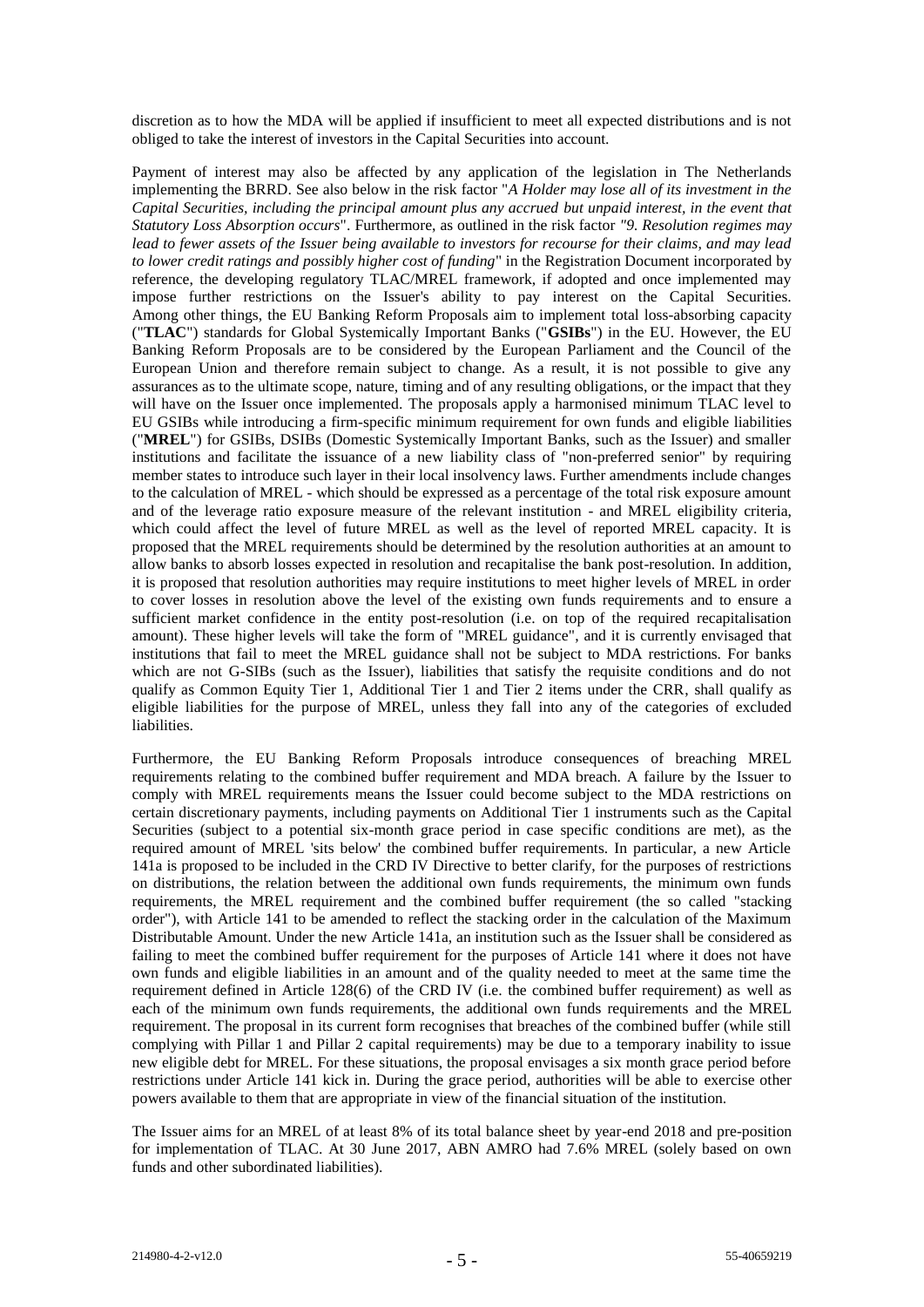In addition, CRD IV includes a requirement for credit institutions to calculate, report, monitor and publish their leverage ratios, defined as their Tier 1 capital as a percentage of their total exposure measure. As part of the EU Banking Reform Proposals, a binding leverage ratio of 3% is being introduced. However, the Dutch government has indicated that Dutch systemically important banks, including the Issuer, should have a leverage ratio of at least 4% by 2018. Based on the current understanding of the applicable and pending regulations regarding leverage ratio, the Issuer aims for a leverage ratio equal or above 4% of leverage exposure measure by year-end 2018, which it aims to achieve through, the issuance of additional tier 1 instruments and profit retention. At 30 June 2017, ABN AMRO had fully-loaded leverage ratio of 3.9%.

There can be no assurance, however, that the leverage ratio specified above, or any of the minimum own funds requirements, additional own funds requirements or buffer capital requirements applicable to the Issuer will not be amended in the future to include new and more onerous capital requirements, which in turn may affect the Issuer's capacity to make payments of interest on the Capital Securities.

Furthermore, articles 102 et seq. CRD IV Directive give the competent authority certain supervisory measures and powers which would apply if the Issuer fails (or is likely to fail) to comply with applicable regulations. There are no ex-ante limitations on the discretion to use this power. In such circumstances, the competent authority could require the Issuer to suspend payments of interest on Additional Tier 1 instruments (including the Capital Securities). Furthermore, the CRD IV Directive provides the competent authority coupon cancellation powers in the context of the regular supervisory review and evaluation process of the Issuer which may force the Issuer to cancel interest payments to holders of the Capital Securities.

It follows from the above that there can be no assurance that an investor will receive payments of interest in respect of the Capital Securities, and the Issuer's ability to make interest payments on the Capital Securities will depend on a combination of factors including (i) the level of distributable reserves and the profits the Issuer has accumulated in the financial year preceding any interest payment date, (ii) the amount of outstanding capital instruments with interest cancellation provisions similar to the Capital Securities, (iii) the combined capital buffer of the Issuer and any other capital requirement applicable to the Issuer as applicable at each solvency level from time to time and (iv) the application of certain discretionary powers of the competent authority in respect of the Issuer. Furthermore, even if there were to be sufficient funds to make interest payments on the Capital Securities, the Issuer may still elect to cancel such interest payment for any reason and for any length of time. Furthermore, no interest will be paid on any principal amount that has been written down following a Trigger Event and/or Statutory Loss Absorption and interest on any remaining principal amount following such write-down is subject to the Issuer having sufficient Distributable Items and, if applicable, sufficient Net Profit and the MDA not being exceeded (see the risk factors "*The principal amount of the Capital Securities may be reduced (Written Down) to absorb losses*" and "*A Holder may lose all of its investment in the Capital Securities, including the principal amount plus any accrued but unpaid interest, in the event that Statutory Loss Absorption occurs*" below).

Any interest not paid shall be deemed cancelled and shall not accumulate or be payable at any time thereafter. Cancellation of interest shall not constitute a default under the Capital Securities for any purpose. Investors shall have no further rights in respect of any interest not paid and shall not be entitled to any compensation or to take any action to cause the bankruptcy, liquidation, dissolution or winding up of the Issuer. Furthermore, cancellation of interest payments shall not in any way impose restrictions on the Issuer, including restricting the Issuer from making distributions or equivalent payments in connection with junior ranking or *pari passu* ranking instruments.

Any actual or anticipated cancellation of interest on the Capital Securities will likely have an adverse effect on the market price of the Capital Securities. In addition, as a result of the interest cancellation provisions of the Capital Securities, the market price of the Capital Securities may be more volatile than the market prices of other debt securities on which interest accrues which is not subject to such cancellation and may be more sensitive generally to adverse changes in the Issuer's financial condition. Any indication that the Issuer CET1 Ratio and/or the Group CET1 Ratio is trending towards the minimum applicable combined capital buffer may have an adverse effect on the market price of the Capital Securities.

### *The principal amount of the Capital Securities may be reduced (Written Down) to absorb losses*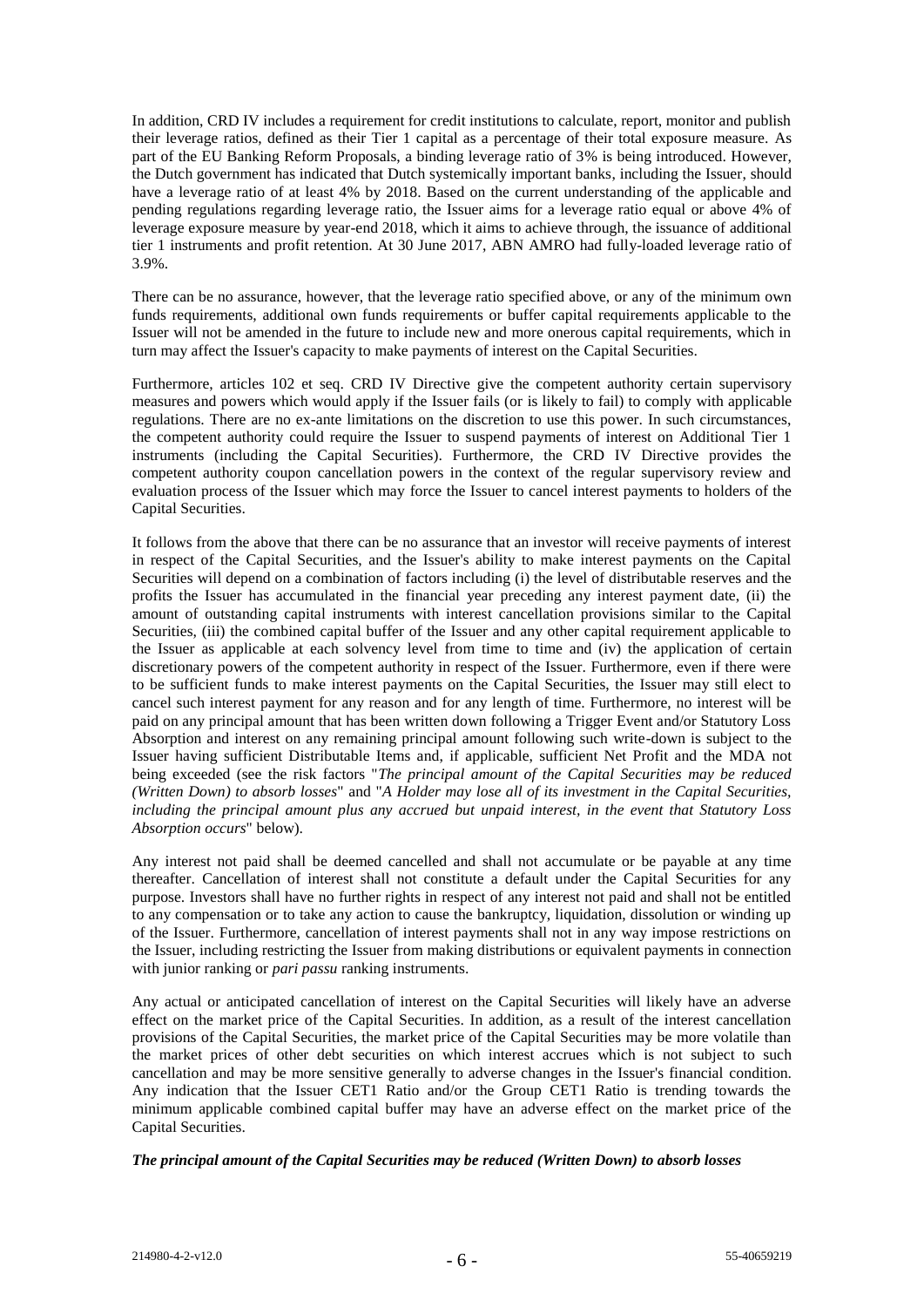The Capital Securities are being issued for capital adequacy regulatory purposes with the intention and purpose of being eligible as Additional Tier 1 Capital of the Issuer. Such eligibility depends upon a number of conditions being satisfied. One of these relates to the ability of the Capital Securities and the proceeds of their issue to be available to absorb any losses of the Issuer. Accordingly, if the Issuer CET1 Ratio falls below 5.125% and/or the Group CET1 Ratio falls below 7% as determined by the Issuer or the Competent Authority (a "**Trigger Event**"), the Prevailing Principal Amount of the Capital Securities will be reduced with an amount at least sufficient to immediately cure the Trigger Event, and any accrued but unpaid interest will be cancelled. A Principal Write-down may occur at any time on one or more occasions (provided, however, that the principal amount of a Capital Security shall never be reduced to below one cent). Any Principal Write-down of the Capital Securities shall not constitute a default of the Issuer. Investors shall not be entitled to any compensation or to take any action to cause the bankruptcy, liquidation, dissolution or winding up of the Issuer (without prejudice to any principal amount subsequently written-up at the discretion of the Issuer in accordance with the Principal Write-up mechanism as set out in Condition 7.2 (*Principal Write-up*)).

A Principal Write-down is expected to occur simultaneously with the concurrent *pro rata* write-down or conversion into equity of the prevailing principal amount of any Loss Absorbing Instruments. However, this will not necessarily be the case. In particular, investors must note that to the extent such write-down or conversion into equity of any Loss Absorbing Instruments is not effective for any reason (i) the ineffectiveness of any such write-down or conversion into equity shall not prejudice the requirement to effect a Principal Write-down of the Capital Securities and (ii) the write-down or conversion into equity of any other Loss Absorbing Instruments which is not effective shall not be taken into account in determining the Write-down Amount of the Capital Securities. Therefore, the write-down or conversion into equity of other Loss Absorbing Instruments is not a condition for a Principal Write-down of the Capital Securities and, as a result of failure to write down or convert into equity such other Loss Absorbing Instruments, the Write-down Amount of the Capital Securities may be higher. Holders may lose all or some of their investment as a result of such a Principal Write-down of the Prevailing Principal Amount of the Capital Securities. In particular, the Issuer may be required to write down the Prevailing Principal Amount of the Capital Securities following the occurrence of a Trigger Event such that the CET1 ratios are restored to a level higher than 7% in the case of the Group CET1 Ratio and higher than 5.125% in the case of the Issuer CET1 Ratio. No assurance can be given that a Principal Write-down will be applied towards not only curing the Trigger Event but also towards restoring the Issuer CET1 Ratio and/or the Group CET1 Ratio to a level above the Trigger Event. In such an event, the Write-down Amount will be greater than the amount by which the then Prevailing Principal Amount would have been written down if the Issuer had been required to write down the principal amount of the Capital Securities to the extent necessary thereby to restore the Group CET1 Ratio to  $7\%$  and/or the Issuer CET1 Ratio to 5.125% (as applicable).

Furthermore, it is possible that, following a material decrease in the Issuer CET1 Ratio and/or Group CET1 Ratio, a Trigger Event in relation to the Capital Securities occurs simultaneously with a trigger event in relation to other Loss Absorbing Instruments having a higher trigger level. If this were to occur, the Prevailing Principal Amount of the Capital Securities will be reduced *pro rata* with such Loss Absorbing Instruments having a higher trigger level up to an amount sufficient to restore the Issuer CET1 Ratio to not less than 5.125% and the Group CET1 Ratio to not less than 7% provided that, with respect to each other Loss Absorbing Instrument (if any), such *pro rata* write-down and/or conversion shall only be taken into account to the extent required to restore the Issuer CET1 Ratio and/or the Group CET1 Ratio (as the case may be) contemplated above to the lower of (x) such other Loss Absorbing Instrument's trigger level and (y) the trigger level in respect of which the relevant Trigger Event under the Capital Securities has occurred, in each case, in accordance with the terms of the relevant instruments and the Applicable Banking Regulations.

The Issuer's current and future outstanding junior and *pari passu* ranking securities might not include write-down or similar features with triggers comparable to those of the Capital Securities. As a result, it is possible that the Capital Securities will be subject to a Principal Write-down, while junior and *pari passu* ranking securities remain outstanding and continue to receive payments. Also, the Terms and Conditions of the Capital Securities do not in any way impose restrictions on the Issuer following a Principal Writedown, including restrictions on making any distribution or equivalent payment in connection with (i) any Junior Obligations (including, without limitation, any common shares of the Issuer) or (ii) in respect of any Parity Obligations.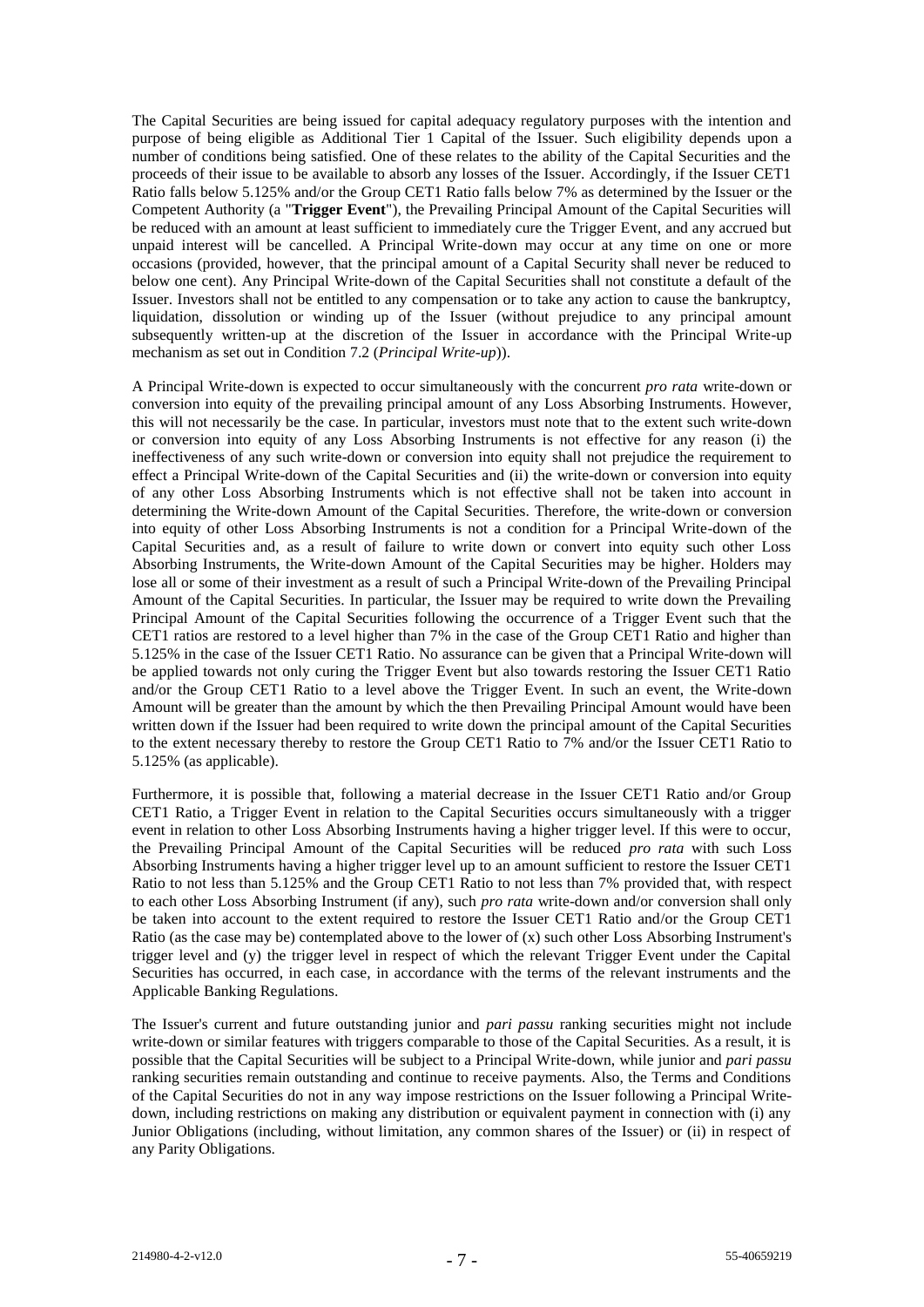Investors may lose all or some of their investment as a result of a Principal Write-down or of reaching the point of non-viability (see also below in the risk factor *"A Holder may lose all of its investment in the Capital Securities, including the principal amount plus any accrued but unpaid interest, in the event that Statutory Loss Absorption occurs"*). Although (in case of a Principal Write-down only following a Trigger Event) the Conditions allow for the principal amount to be written-up again, due to the limited circumstances in which a Principal Write-up may be undertaken any reinstatement of the Prevailing Principal Amount of the Capital Securities and recovery of such investment may take place over an extended period of time or not at all. In addition, if an Enforcement Event as defined in Condition 11 (*Enforcement*) occurs prior to the Capital Securities being written-up in full pursuant to Condition 7.2 (*Principal Write-up*), Holders' claims for principal in liquidation or bankruptcy will be based on the reduced principal amount (if any) of the Capital Securities. Further, during the period of any Principal Write-down pursuant to Condition 7.1 (*Principal Write-down*), interest will accrue on the reduced principal amount of the Capital Securities and is subject to the Issuer having sufficient Distributable Items and, if applicable, sufficient Net Profit and the MDA not being exceeded. Also, any redemption at the option of the Issuer upon the occurrence of a Tax Event or a Capital Event will take place at the reduced principal amount of the Capital Securities.

The written down principal amount will not be automatically reinstated if the Issuer CET1 Ratio and/or the Group CET1 Ratio are restored above a certain level. It is the extent to which the Issuer and ABN AMRO Group N.V. make a profit from their operations (if any) that will affect whether the principal amount of the Capital Securities may be reinstated to its Original Principal Amount. The Issuer's ability to write-up the principal amount of the Capital Securities will depend on certain conditions, such as there being sufficient Net Profit (being the lower of the net profit of the Issuer as calculated on a subconsolidated basis and the net profit of ABN AMRO Group N.V. as calculated on a consolidated basis) and, if applicable, the MDA not being exceeded. No assurance can be given that these conditions will ever be met. Moreover, even if met, the Issuer will not in any circumstances be obliged to write-up the principal amount of the Capital Securities. Also the competent authority has the power to prohibit a writeup in the context of the regular supervisory review and evaluation process or if the Issuer fails (or is likely to fail) to comply with applicable regulations. However, if any write-up were to occur, it will have to be undertaken on a *pro rata* basis with any other instruments qualifying as Additional Tier 1 Capital providing for a reinstatement of principal amount in similar circumstances that have been subject to a write-down (see Condition 7.2(a) (*Principal Write-up*)).

The market price of the Capital Securities is expected to be affected by any actual or anticipated writedown of the principal amount of the Capital Securities as well as by the Issuer's actual or anticipated ability to write-up the reduced principal amount to its original principal amount.

## *The Issuer CET1 Ratio and the Group CET1 Ratio will be affected by a number of factors, any of which may be outside the Issuer's control, as well as by its business decisions and, in making such decisions, the Issuer's interests may not be aligned with those of the investors*

The market price of the Capital Securities is expected to be affected by fluctuations in the Issuer CET1 Ratio and/or the Group CET1 Ratio. Any indication or perceived indication that the Issuer CET1 Ratio and/or the Group CET1 Ratio is trending towards the write-down trigger of 5.125% and 7%. respectively, may have an adverse effect on the market price of the Capital Securities. The level of the Issuer CET1 Ratio and/or the Group CET1 Ratio may significantly affect the trading price of the Capital Securities.

The occurrence of a Trigger Event is inherently unpredictable and depends on a number of factors, any of which may be outside the Issuer's control. Because the Issuer CET1 Ratio and the Group CET1 Ratio may be calculated as at any date, a Trigger Event could occur at any time. The calculation of the Issuer CET1 Ratio and/or the Group CET1 Ratio could be affected by one or more factors, including, among other things, changes in the mix of the Issuer's business, major events affecting its earnings, dividend payments by the Issuer, accounting changes, regulatory changes (including the imposition of additional minimum capital or capital buffer requirements or changes to definitions and calculations of regulatory capital ratios and their components or the changes to the interpretation thereof by the relevant authorities or case law) and the Issuer's ability to manage risk-weighted assets in both its ongoing businesses and those which it may seek to exit or enter.

As an example of potential regulatory changes which may impact the Issuer CET1 Ratio and/or the Group CET1 Ratio, the Basel Committee of Banking Supervision ("**BCBS**") is reviewing the standardised approaches of the capital requirement frameworks for credit and operational risk, *inter alia*, in a view to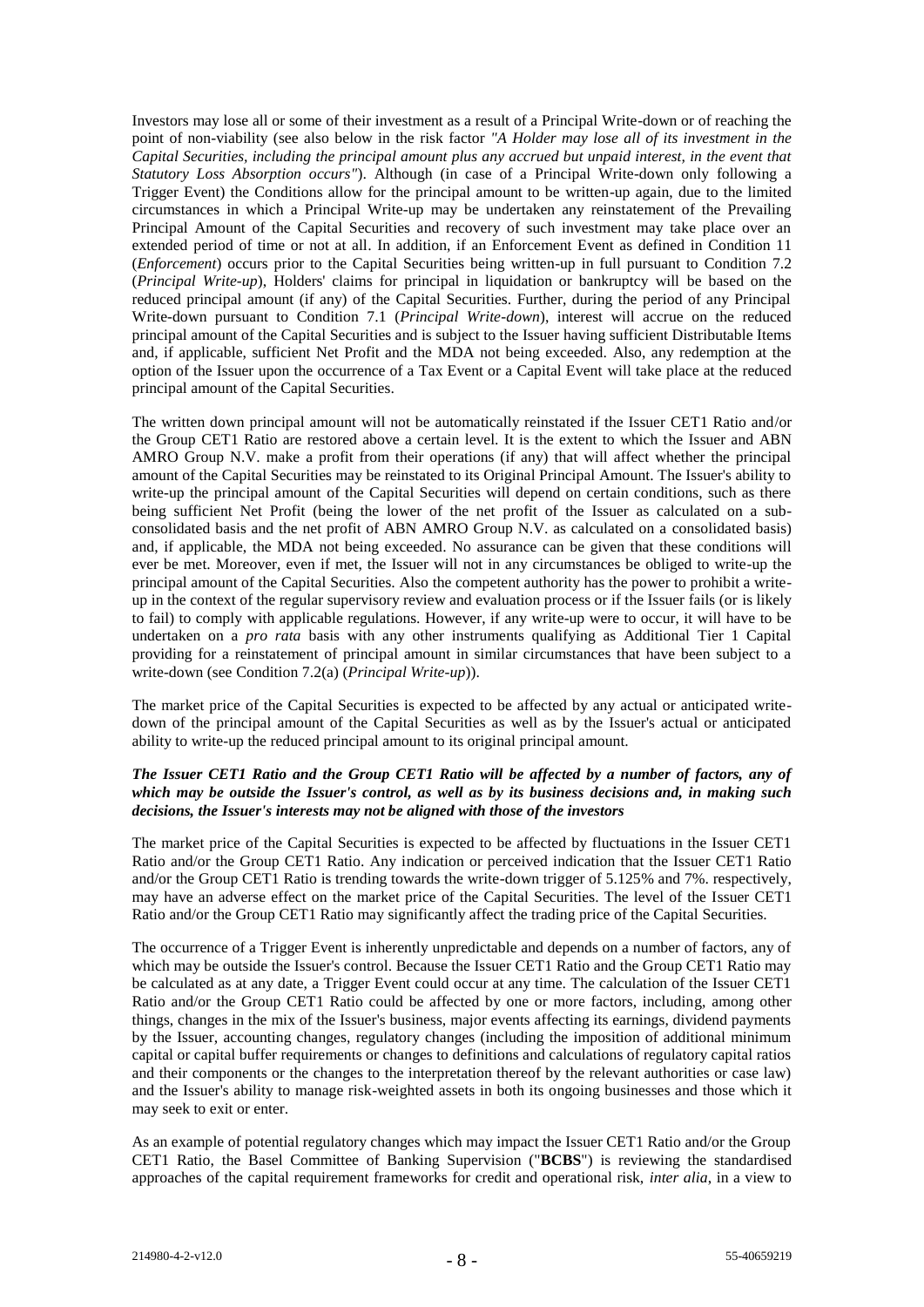reduce mechanistic reliance on external ratings. In addition, the role of internal models is under review with the aim to improve comparability and address excessive variability in the capital requirements for credit risk. The BCBS is also working on the design of a capital floor framework based on the revised standardised approaches for all risk types. This framework will replace the current capital floor for credit institutions using internal models, which is based on the Basel I standard. The BCBS will consider the calibration of the floor alongside its other work on revising the risk-based capital framework. Moreover, the BCBS has conducted a review of trading book capital standards, resulting in new minimum capital requirements for market risk. The BCBS had intended to finalise all revisions to the Basel III framework at or around the end of 2016. However, on 3 January 2017, the Basel Committee announced that it had postponed finalisation but "expected to complete this work in the near future" and reiterated on 2 March 2017 that "work continues to reach an agreement". Whereas the BCBS' final calibration of the proposed new frameworks and subsequently, how and when these will be implemented in the European Union are still uncertain, the European Commission published a proposal on certain aspects of on-going reform such as the revised market risk framework as part of its EU Banking Reform Proposals. On this basis, currently no firm conclusions regarding the impact on the potential future capital requirements, and consequently how this will affect the capital position and capital requirements for the Issuer and/or the Group, can be made. Also, at the end of 2015, the ECB started a targeted review of internal models ("**TRIM**") to assess whether the internal models currently used by EU banks comply with regulatory requirements, and whether they are reliable and comparable. TRIM is expected to be finalised in 2019 and could result in an upward effect on risk weighted assets and a downward effect on the Issuer CET1 Ratio and Group CET1 Ratio.

The Issuer CET1 Ratio and the Group CET1 Ratio will also depend on the Issuer's decisions relating to its businesses and operations, as well as the management of its capital position, and may be affected by changes in applicable accounting rules (including, but not limited to, the introduction of IFRS 9, see below) or by changes to regulatory adjustments which modify the regulatory capital impact of accounting rules. For example, the Issuer may decide not to, or not be able to, raise capital at a time when it is feasible to do so, even if that would result in the occurrence of a Trigger Event. Moreover, the Issuer CET1 Ratio, the Group CET1 Ratio, Distributable Items and any MDA will depend in part on decisions made by the Issuer relating to its businesses and operations, as well as the management of its capital position. See also the risk factors included in the Registration Document incorporated by reference herein for further developments, circumstances and events which may impact the Issuer CET1 Ratio and/or the Group CET1 Ratio.

IFRS 9 on financial instruments, which will replace IAS 39, will result in significant changes to the Issuer's consolidated financial statements. The contemplated accounting change becomes effective for annual periods beginning on or after 1 January 2018. As a result of IFRS 9, the Issuer will have to recognise credit losses on loans and other financial instruments at an earlier stage which will lead to a substantially higher loan loss allowance, and corresponding lower capital on implementation. In addition, IFRS 9 is expected to lead to more income statement and capital volatility, because changes in counterparty credit quality could lead to shifts from a 12-month expected loss to a life time expected loss and vice versa. In addition, more financial instruments may be classified at fair value through profit or loss. An increase in loan loss provisions, and the potential for greater pro-cyclicality on provisioning, could have an impact on lending activities due to implementation of IFRS 9. These and further changes in financial reporting standards or policies, including as a result of choices made by the Issuer, could have a material adverse effect on the Issuer's reported results of operations and financial condition and may have a corresponding material adverse effect on capital ratios, including the Issuer CET1 Ratio and the Group CET1 Ratio.

Investors will not be able to monitor movements in the Issuer CET1 Ratio and/or the Group CET1 Ratio or any MDA on a continuous basis and it may therefore not be foreseeable when a Trigger Event may occur or whether interest payments must be cancelled. The Issuer will have no obligation to consider the interests of investors in connection with its strategic decisions, including in respect of its capital management. Investors will not have any claim against the Issuer relating to decisions that affect the business and operations of the Issuer, including its capital position, regardless of whether they result in the occurrence of a Trigger Event. Such decisions could cause investors to lose all or part of the value of their investment in the Capital Securities.

The usual reporting cycle of the Issuer is for the Issuer CET1 Ratio and the Group CET1 Ratio to be reported on a quarterly basis in conjunction with the Issuer's quarterly financial reporting, which may mean investors are given limited warning of any deterioration in the Issuer CET1 Ratio and/or the Group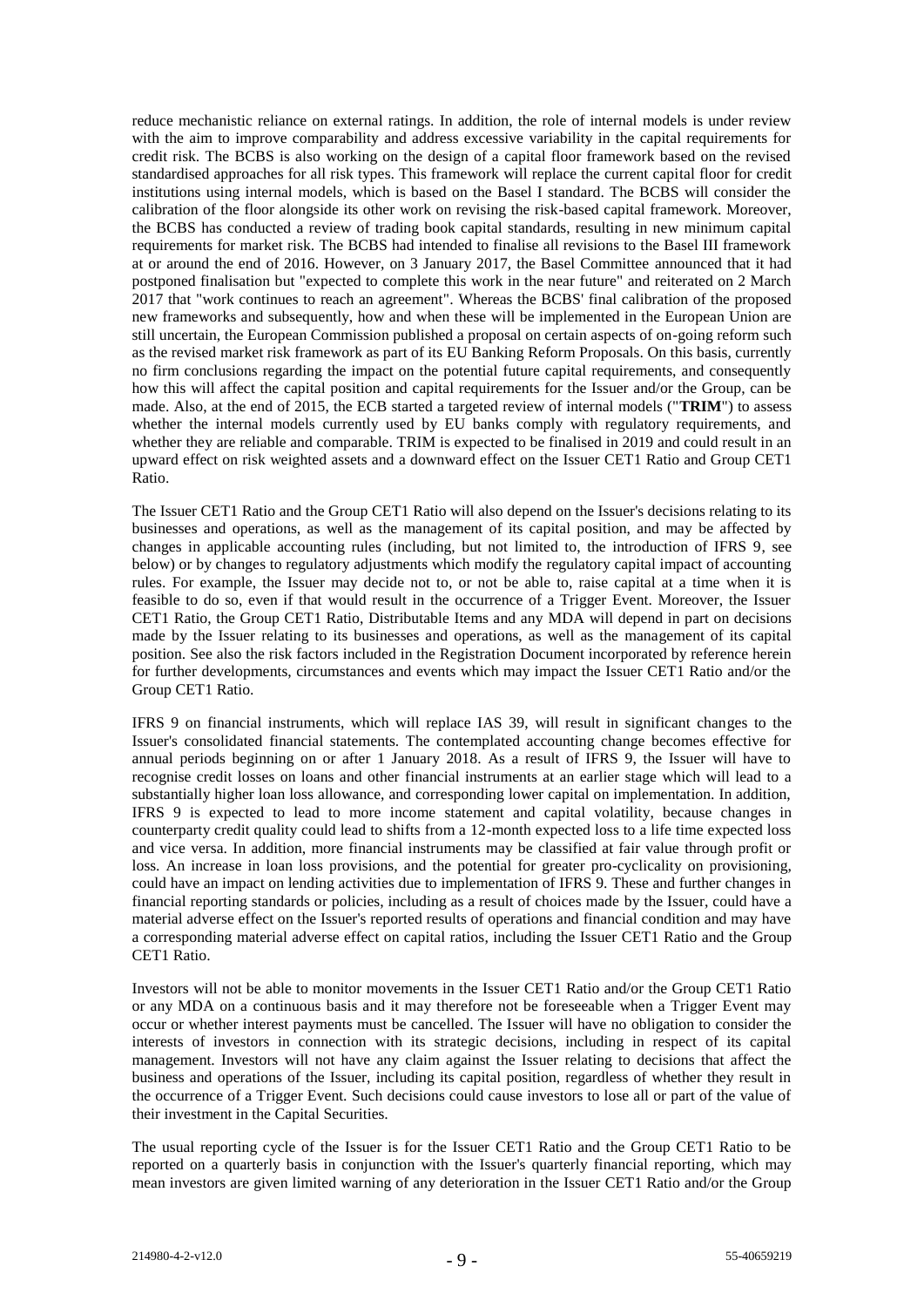CET1 Ratio. Investors should also be aware that the Issuer CET1 Ratio and the Group CET1 Ratio may be calculated as at any date and, as a result thereof, a Trigger Event may occur as at any date.

The factors that influence the Issuer CET1 Ratio may not be the same as the factors that influence the Group CET1 Ratio. At the date of this Prospectus, the capital instruments eligible as own funds of the Issuer are the same as the capital instruments eligible as own funds of Group, but the risk-weighted assets and deductions of the own funds of the Issuer differ from the risk-weighted assets and deductions of the own funds of Group.

Since a Trigger Event will occur if any one of the CET1 ratio thresholds is breached regardless of whether or not the other CET1 ratio thresholds are breached, the additional uncertainties resulting from differences in the factors affecting the three CET1 ratios may have an adverse impact on the market price or the liquidity of the Capital Securities.

Due to the uncertainty regarding whether a Trigger Event will occur, it will be difficult to predict when, if at all, the Prevailing Principal Amount of the Capital Securities may be written down. Accordingly, the trading behaviour of the Capital Securities may not necessarily follow the trading behaviour of other types of subordinated securities. Any indication or perceived indication that the Issuer CET1 Ratio and/or the Group CET1 Ratio is trending towards the minimum applicable combined capital buffer may have an adverse effect on the market price of the Capital Securities. Under such circumstances, investors may not be able to sell their Capital Securities easily or at prices that will provide them with a yield comparable to more conventional investments.

#### *CRD IV includes capital requirements that are in addition to the minimum regulatory Common Equity Tier 1 capital requirement. These additional capital requirements will restrict the Issuer from making interest payments on the Capital Securities in certain circumstances, in which case the Issuer will automatically cancel such interest payments*

A minimum combined buffer requirement is imposed on top of the minimum regulatory CET1 capital requirement of 4.5% of the Issuer's total risk exposure amount as calculated in accordance with article 92 CRR ("**TREA**") and any Pillar 2 requirements applicable to the Issuer. The Dutch legislator has implemented the combined buffer requirement in the Wft and the implementing Decree on prudential rules Wft (*Besluit prudentiële regels Wft*, the "**Decree on Prudential Rules Wft**") which entered into force on 1 August 2014.

The combined buffer requirement consists of the following elements:

- **Capital conservation buffer (***kapitaalconserveringsbuffer***)**: set at 2.5% of TREA;
- **Institution-specific countercyclical capital buffer (***contracyclische kapitaalbuffer***)**: the institution-specific countercyclical capital buffer rate shall consist of the weighted average of the countercyclical capital buffer rates that apply in the jurisdictions where the relevant credit exposures are located; this rate will be between 0% and 2.5% of TREA (but may be set higher than 2.5% where DNB considers that the conditions justify this). The designated authority in each member state must set the countercyclical capital buffer rate for exposures in its jurisdiction on a quarterly basis;
- **Systemic relevance buffer (***systeemrelevantiebuffer***)**: the systemic relevance buffer consists of a buffer for global systemically important institutions ("**G-SIIs**") and for other systemically important institutions ("**O-SIIs**"), to be determined by DNB. The buffer rate for O-SIIs can be up to 2.0% of TREA. The buffer rate for G-SII can be between 1% and 3.5% of TREA. DNB periodically reviews the identification of G-SIIs and O-SIIs as well as the applicable buffer rate; and
- **Systemic risk buffer (***systeemrisicobuffer***)**: set as an additional loss absorbency buffer to prevent and mitigate long term non-cyclical systemic or macro prudential risks not covered in CRD IV, with a minimum of 1% of TREA. On 29 April 2014 DNB issued a press release announcing that the Issuer must comply with a systemic risk buffer of 3% of TREA. The buffer rate will be reviewed annually by DNB.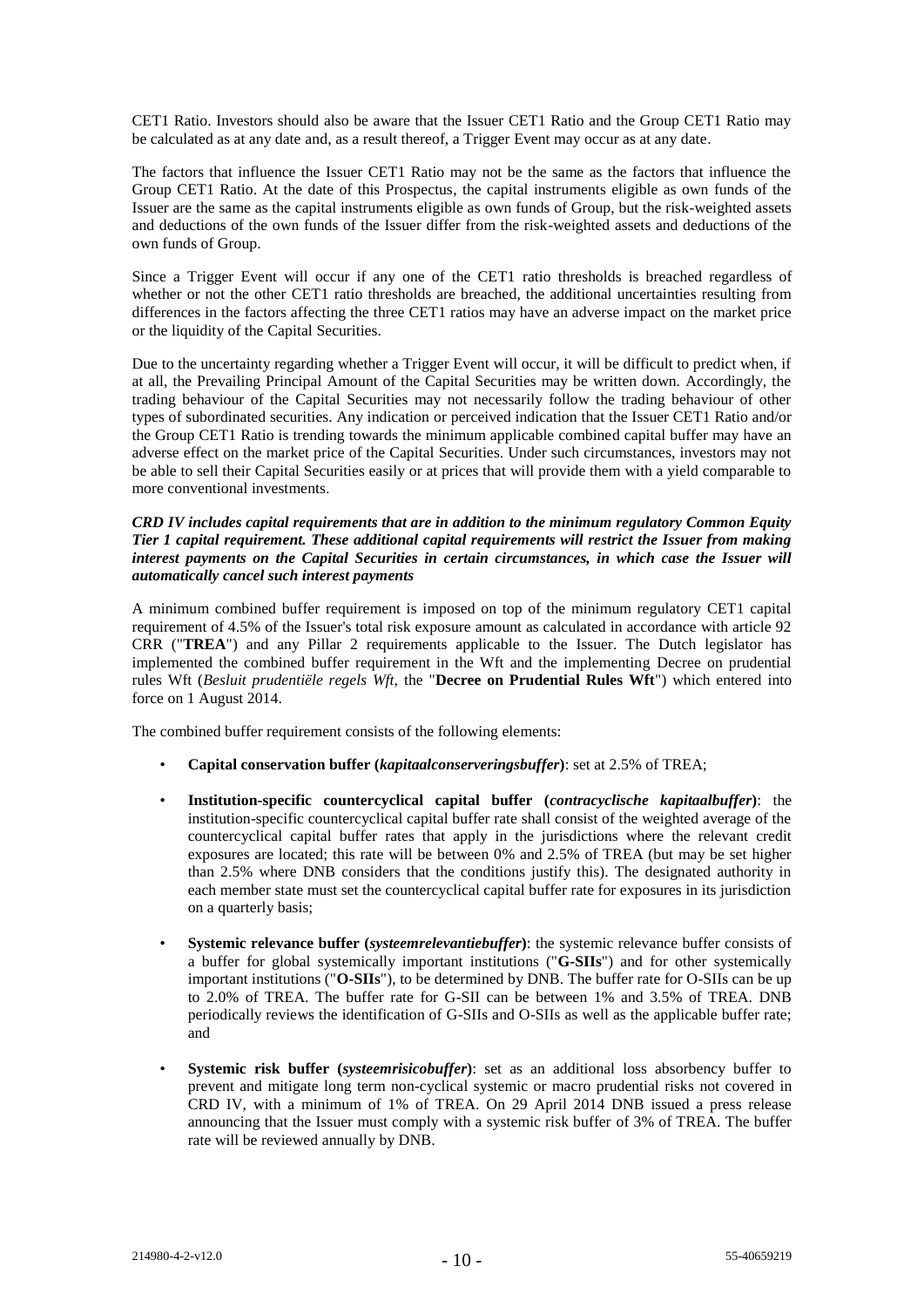When an institution is subject to a systemic relevance buffer and a systemic risk buffer, either (i) the higher of these buffers applies or (ii) these buffers are cumulative, depending on the location of the exposures which the systemic risk buffer addresses.

The combined buffer requirement must be met with CET1 Capital and is being gradually phased in in quartiles from 1 January 2016 to fully apply as per 1 January 2019.

It follows from the above that, as at the date of this Prospectus, the Issuer's combined buffer requirement on a consolidated basis is set at 5.5% of CET1 Capital above the minimum regulatory CET1 requirement of 4.5% (or 10% in aggregate) on a fully phased-in basis. However, in the future the Issuer may need to comply with a higher combined buffer requirement. For example, the competent authority may impose a higher systemic risk buffer or introduce a countercyclical capital buffer.

In addition to the "Pillar 1" capital requirements described above, CRD IV contemplates that competent authorities may require additional "Pillar 2" capital to be maintained by an institution relating to elements of risks which are not fully covered by the minimum own funds requirements ("**additional own funds requirements**") or to address macro-prudential requirements.

The European Banking Authority ("**EBA**") published guidelines on 19 December 2014 addressed to national supervisors on common procedures and methodologies for the supervisory review and evaluation process ("**SREP**") which contained guidelines proposing a common approach to determining the amount and composition of additional own funds requirements and which was implemented as per 1 January 2016. The guidelines contemplate that national supervisors should not set additional own funds requirements in respect of risks which are already covered by capital buffer requirements and/or additional macro-prudential requirements. Accordingly, the combined buffer requirement (as referred to above) applies in addition to the minimum own funds requirement and to the additional own funds requirement.

In July 2016, the ECB confirmed that SREP will for the first time comprise two elements: Pillar 2 requirements (which are binding and breach of which can have direct legal consequences for banks, including the triggering of the capital conservation measures of article 141 CRD IV Directive) and Pillar 2 guidance (with which banks are expected to comply but breach of which does not automatically trigger the capital conservation measures of article 141 CRD IV Directive). Accordingly, in the capital stack of a bank, the Pillar 2 guidance is in addition to (and "sits above") that bank's Pillar 1 capital requirements, its Pillar 2 requirements and its combined buffer requirement. If a bank does not meet its Pillar 2 guidance, the mandatory restrictions on discretionary payments (including payments on its CET1 and additional tier 1 instruments such as the Capital Securities) based on its MDA will not automatically apply. Instead, the competent authority will carefully consider the reasons and circumstances and may impose individually tailored supervisory measures. However, only if a bank fails to maintain its combined buffer requirement, e.g. because of a breach of Pillar 2 capital requirements, the mandatory restrictions on discretionary payments (including payments on its CET1 and additional tier 1 instruments such as the Capital Securities) based on its MDA will apply. These changes are also reflected in the EU Banking Reform Proposals. However, there can be no assurance as to the relationship between the "Pillar 2" additional own funds requirements and the restrictions on discretionary payments (including distributions on the Capital Securities) and as to how and when effect will be given to the EBA's guidelines and/or the EU Banking Reform Proposals in The Netherlands, including as to the consequences for a bank of its capital levels falling below the minimum own funds requirements, additional own funds requirements and/or combined buffer requirement referred to above.

The Issuer's capital ratios are above the regulatory minimum requirements. At 30 June 2017 the Issuer had a phase-in CET1 capital ratio of 17.7% (fully loaded 17.6%), which is well above the 2017 SREP requirement. Pursuant to the 2017 SREP requirement, the Issuer is required to hold on a consolidated basis a minimum CET1 capital ratio of 9.0%, which is composed of 4.5% Pillar 1 minimum capital requirement, 1.75% Pillar 2 requirement, a phase-in 1.25% capital conservation buffer and a phase-in 1.5% systemic risk buffer ("**SRB**"), excluding a countercyclical buffer. Thus, the MDA trigger level as at 30 June 2017 was 9% CET1 (to be increased by Additional Tier 1 and Tier 2 capital shortfall). At 30 June 2017, the AT1 shortfall was 0.6%, implying a MDA trigger level of 9.6%. Based on full phase-in of the SRB (from 1.5% in 2017 to 3.0% in 2019) and the capital conservation buffer (from 1.25% in 2017 to 2.5% in 2019), the fully-loaded MDA trigger level is expected to increase to 11.75% in 2019, assuming there is no Additional Tier 1 or Tier 2 capital shortfall. ABN AMRO anticipates a future CET1 capital ratio of 13.5%, which is at the upper end of the current 11.5-13.5% CET1 target range. This expectation is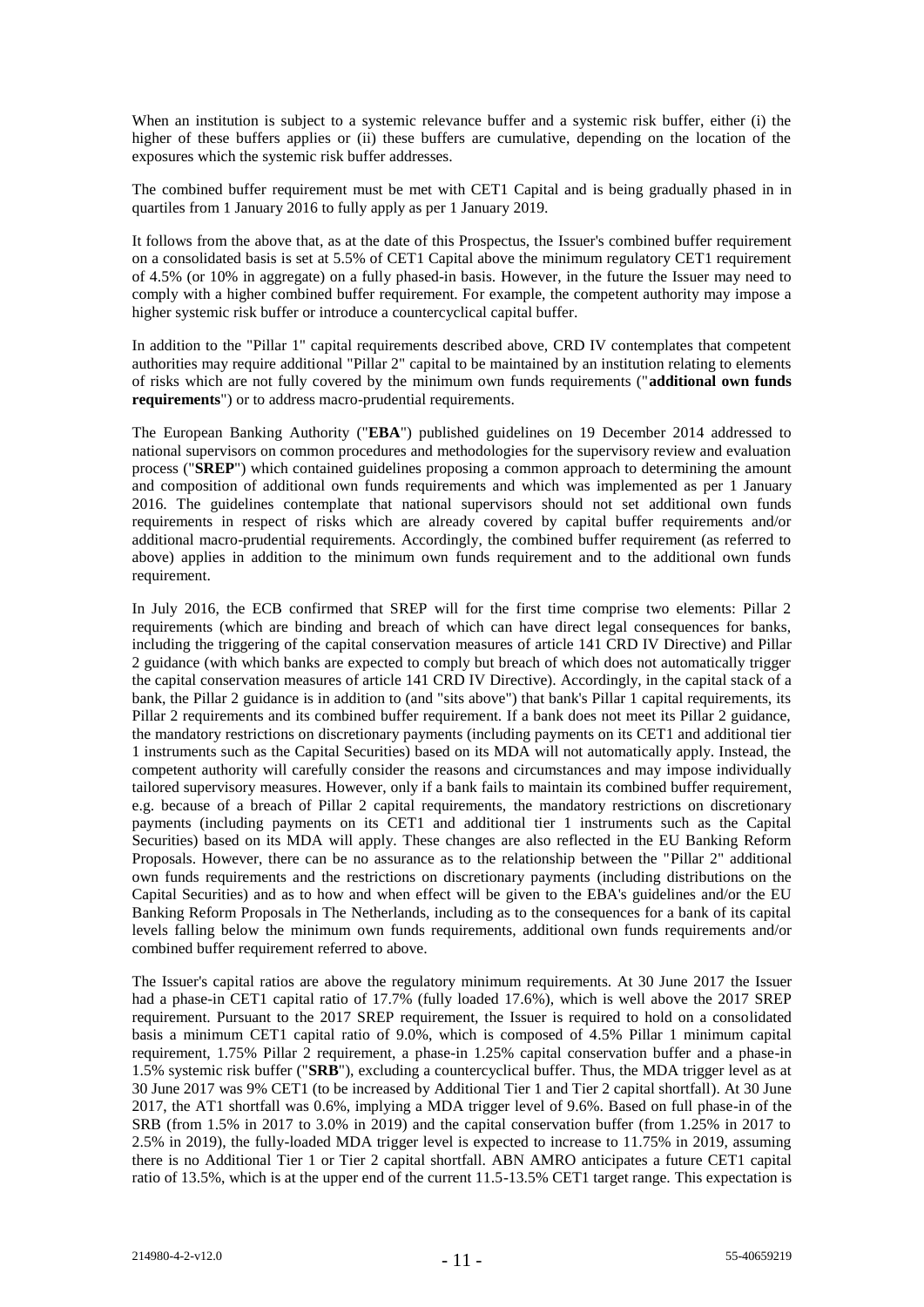based on the SREP requirement, the fully-loaded SRB and capital conservation buffer, Pillar 2 capital guidance and the management buffer. It excludes possible implications and consequences of revisions to the calculation of risk-weighted assets (Basel IV). If no agreement on Basel IV is reached before the end of 2017, ABN AMRO intends to publish an updated view on its capital position in the first quarter of 2018. Given this uncertainty, ABN AMRO continues to hold a buffer above the current CET1 target range. As the SRB only applies on a consolidated basis, the MDA trigger level on a solo-consolidated and sub-consolidated basis is lower.

### *Many aspects of the manner in which CRD IV will be interpreted remain uncertain and may be subject to change*

Many of the defined terms in the Terms and Conditions of the Capital Securities depend on the final interpretation and implementation of CRD IV. CRD IV is a recently-adopted set of rules and regulations that imposes a series of new requirements, many of which will be phased in over a number of years. Although the CRD IV Directive has been implemented into Dutch law as per 1 August 2014 and CRR is directly applicable in each Member State, a number of important interpretational issues remain to be resolved through binding technical and implementing standards and guidelines and recommendations by the EBA that will be adopted in the future, and leaves certain other matters to the discretion of the competent authority. Also proposals have already been published by the European Commission to make certain amendments to CRD IV by means of the EU Banking Reform Proposals, partly drawing from the Basel Committee further banking reform proposals.

Furthermore, any change in the laws or regulations of The Netherlands (including tax laws applicable to the Capital Securities), Applicable Banking Regulations or any change in the application or official interpretation thereof may in certain circumstances result in the Issuer having the option to redeem the Capital Securities in whole but not in part (see the risk factor "*The Capital Securities are subject to optional early redemption at the fifth anniversary of the Issue Date, each Interest Payment Date thereafter or at any time upon the occurrence of a Tax Event or a Capital Event, subject to certain conditions*" below). In any such case, the Capital Securities would cease to be outstanding, which could materially and adversely affect investors and frustrate their investment strategies and goals.

Such legislative and regulatory uncertainty could affect an investor's ability to value the Capital Securities accurately and therefore affect the market price of the Capital Securities given the extent and impact on the Capital Securities of one or more regulatory or legislative changes.

## *A Holder may lose all of its investment in the Capital Securities, including the principal amount plus any accrued but unpaid interest, in the event that Statutory Loss Absorption occurs*

In addition to being subject to a possible write-down as a result of the occurrence of a Trigger Event in accordance with the Terms and Conditions of the Capital Securities, the Capital Securities may also be subject to a permanent write-down or conversion into CET1 instruments (in whole or in part) in circumstances where the competent resolution authority would, in its discretion, determine that the Issuer has reached the point of non-viability.

Pursuant to the banking legislation dealing with ailing banks (Special Measures Financial Institutions Act, *Wet bijzondere maatregelen financiële ondernemingen*, the "**Dutch Intervention Act**"), substantial powers were granted to the Dutch Minister of Finance enabling the Dutch Minister of Finance to deal with, *inter alia*, ailing Dutch banks prior to insolvency. These powers (including the expropriation of liabilities of, or claims against, a bank), if exercised with respect to the Issuer, may impact the Capital Securities and will, subject to certain exceptions, lead to counterparties of the Issuer including Holders) not being entitled to invoke events of default or set off their claims and risking to lose all or a substantial part of their investments in the Capital Securities.

In addition to the tools currently specified in the Dutch Intervention Act, the Directive 2014/59/EU of the European Parliament and of the Council of 15 May 2014 establishing a framework for the recovery and resolution of credit institutions and investment firms and amending Council Directive 82/891/EEC, and Directives 2001/24/EC, 2002/47/EC, 2004/25/EC, 2005/56/EC, 2007/36/EC, 2011/35/EU, 2012/30/EU and 2013/36/EU, and Regulations (EU) No 1093/2010 and (EU) No 648/2012, of the European Parliament and of the Council (the "**BRRD**") and (EU) No 806/2014 of the European Parliament and of the Council of 15 July 2014 establishing uniform rules and a uniform procedure for the resolution of credit institutions and certain investment firms in the framework of a Single Resolution Mechanism and a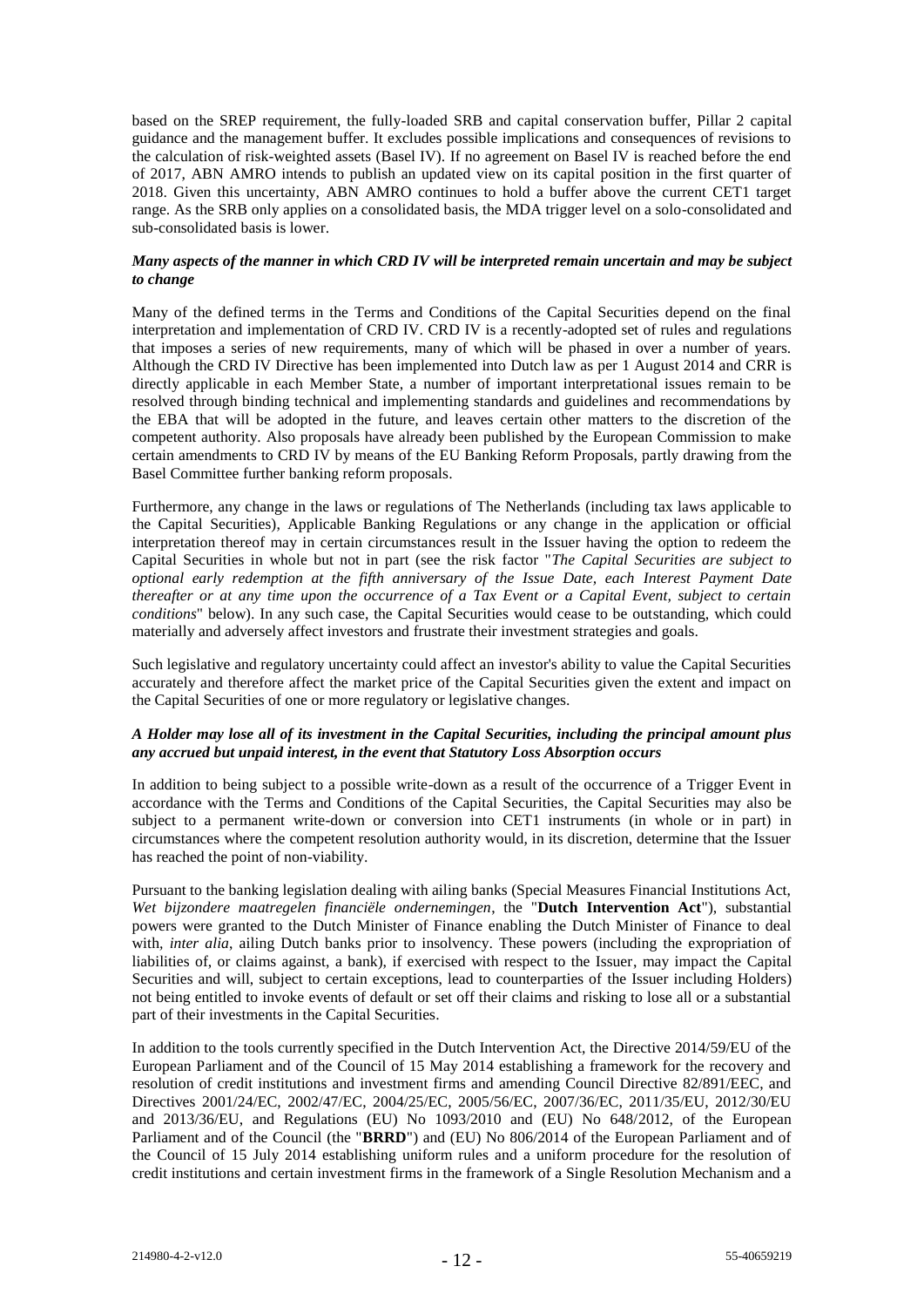Single Resolution Fund and amending Regulation (EU) No 1093/2010 (the "**SRM**") provide the single European resolution board (the "**Resolution Board**") the power to ensure that capital instruments (such as the Capital Securities) and certain eligible liabilities absorb losses when the Issuer meets the conditions for resolution, through the write-down or conversion to equity of such instruments (the "**Bail-In Tool**").

On 23 November 2016, the European Commission announced a further package of reforms to the BRRD and the SRM, including measures to increase the resilience of EU institutions and enhance financial stability as part of the EU Banking Reform Proposals. The timing for the final implementation and the final impact of these reforms as at the date of this Prospectus is unclear. These proposals may have a material impact on the Issuer's operations and financial condition, including that the Issuer may be required to obtain additional capital.

#### *Recovery and resolution plans*

The Issuer is required to draw up and maintain a recovery plan. This plan must provide for a wide range of measures that could be taken by the Issuer for restoring its financial condition in case it significantly deteriorated. The Issuer must submit the plan to the competent supervisory authority for review and update the plan annually or after changes in the legal or organisational structure, business or financial situation that could have a material effect on the recovery plan. Keeping the recovery plan up to date will require monetary and management resources.

The Resolution Board will draw up the Issuer's resolution plan providing for resolution actions it may take if the Issuer would fail or would be likely to fail. In drawing up the Issuer's resolution plan, the Resolution Board will identify any material impediments to the Issuer's resolvability. Where necessary, the resolution authorities may require the Issuer to remove such impediments. This may lead to mandatory legal restructuring of the Issuer, which could lead to high transaction costs, or could make the Issuer's business operations or its funding mix to become less optimally composed or more expensive. Although the Issuer (ABN AMRO Bank N.V.) is ABN AMRO's designated resolution entity, the Resolution Board may also require the Issuer to issue additional liabilities at different levels of the Group. This may result in higher capital and funding costs for the Issuer, and as a result adversely affect the Issuer's profits and its possible ability to pay dividends and/or interest on the Capital Securities.

### *Early intervention*

If the Issuer would infringe or, due to a rapidly deteriorating financial condition, would be likely to infringe capital or liquidity requirements in the near future, the supervisory authorities will have the power to impose early intervention measures. A rapidly deteriorating financial condition could, for example, occur in case of a deterioration of the Issuer's liquidity situation, increasing level of leverage and non-performing loans. Intervention measures include the power to require changes to the legal or operational structure of the institution, changes to the institutions' business strategy and the power to require the Issuer Executive board to convene a general meeting of shareholders, set the agenda and require certain decisions to be considered for adoption by the general meeting.

# *(Pre-)Resolution measures*

If the Issuer were to reach a point of non-viability, the Resolution Board could take pre-resolution measures before the conditions for resolution are met. These measures include the write-down and cancelation of shares, and the write-down of capital instruments (such as the Capital Securities) or conversion of capital instruments into shares (the "**Write Down and Conversion Power**"). A write-down of capital instruments or conversion of capital instruments into shares could adversely affect the rights and effective remedies of holders of Capital Securities and the market value of their Capital Securities could be negatively affected.

The BRRD provides resolution authorities with broader powers to implement resolution measures with respect to banks which meet the conditions for resolution, which may include (without limitation) the sale of the bank's business, the separation of assets, the Bail-In Tool, the replacement or substitution of the bank as obligor in respect of debt instruments, modifications to the terms of debt instruments and discontinuing the listing and admission to trading of financial instruments.

These powers and tools are intended to be used prior to the point at which any insolvency proceedings with respect to the Issuer could have been initiated. Although the applicable legalisation provides for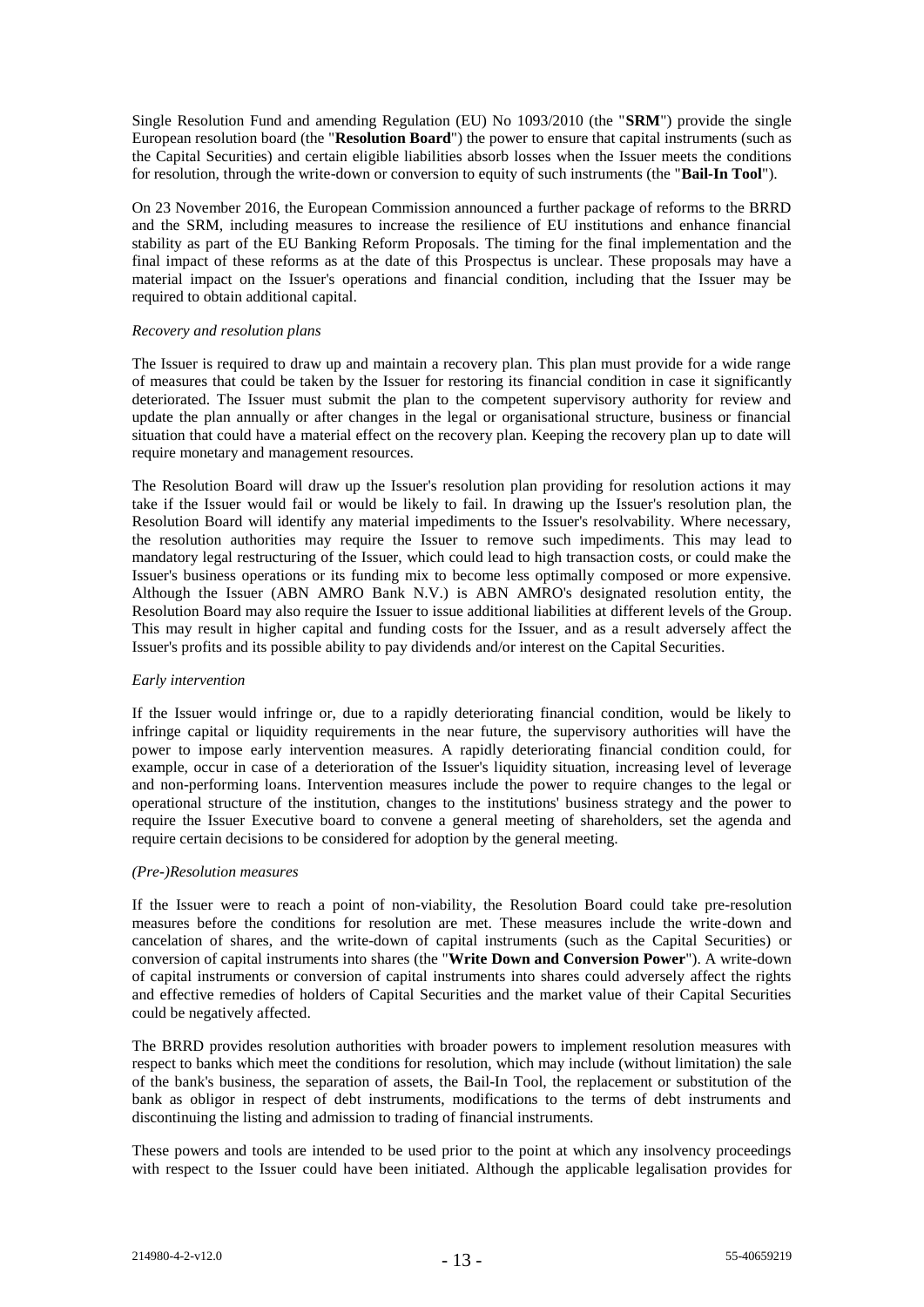conditions to the exercise of any resolution powers and EBA guidelines set out the objective elements for determining whether an institution is failing or likely to fail, it is uncertain how the relevant resolution authority would assess such conditions in any particular pre-insolvency scenario affecting the Issuer and in deciding whether to exercise a resolution power. The relevant resolution authority is also not required to provide any advance notice to the Holders of its decision to exercise any resolution power. Therefore, the Holders may not be able to anticipate a potential exercise of any such powers nor the potential effect of any exercise of such powers on the Issuer or the Holders' rights under the Capital Securities.

When applying the resolution tools and exercising the resolution powers, including the preparation and implementation thereof, the resolution authorities are not subject to (i) requirements to obtain approval or consent from any person either public or private, including but not limited to the holders of shares or debt instruments, or from any other creditors, and (ii) procedural requirements to notify any person including any requirement to publish any notice or prospectus or to file or register any document with any other authority, that would otherwise apply by virtue of applicable law, contract, or otherwise. In particular, the resolution authorities can exercise their powers irrespective of any restriction on, or requirement for consent for, transfer of the financial instruments, rights, assets or liabilities in question that might otherwise apply.

The Resolution Board can only exercise resolution powers, such as the Bail-In Tool, when it has determined that the Issuer meets the conditions for resolution. The point at which the Resolution Board determines that the Issuer meets the conditions for resolution is defined as:

- (a) the Issuer is failing or likely to fail, which means (i) the Issuer has incurred/is likely to incur in the near future losses depleting all or substantially all its own funds, and/or (ii) the assets are/will be in the near future less than its liabilities, and/or (iii) the Issuer is/will be in the near future unable to pay its debts as they fall due, and/or (iv) the Issuer requires public financial support (except in limited circumstances);
- (b) there is no reasonable prospect that a private action or supervisory action would prevent the failure; and
- (c) a resolution action is necessary in the public interest.

Once it is determined that the Issuer meets the conditions for resolution, the Resolution Board may apply the Bail-In Tool. When applying the Bail-In Tool, the Resolution Board must apply the following order of priority:

- 1. CET1 capital instruments;
- 2. Additional Tier 1 capital instruments (such as Capital Securities qualifying as Additional Tier 1 instruments);
- 3. Tier 2 capital instruments;
- 4. eligible liabilities in the form of subordinated debt that is not Additional Tier 1 capital or Tier 2 capital in accordance with the hierarchy of claims in normal insolvency proceedings;
- 5. the rest of eligible liabilities (such as senior debt instruments) in accordance with the hierarchy of claims in normal insolvency proceedings.

Instruments of the same ranking are generally written down or converted to equity on a pro rata basis subject to certain exceptional circumstances set out in the BRRD.

Although the write-down or conversion into shares of the Capital Securities may be part of the Bail-In Tool, such write-down or conversion would in any event occur prior to bail in of Tier 2 capital instruments and senior debt instruments or other eligible liabilities.

On 10 July 2013, the European Commission announced the adoption of its temporary state aid rules for assessing public support to financial institutions during the crisis (the "**Revised State Aid Guidelines**"). The Revised State Aid Guidelines impose stricter burden-sharing requirements, which require banks with capital needs to obtain additional contributions from equity holders and capital instrument holders before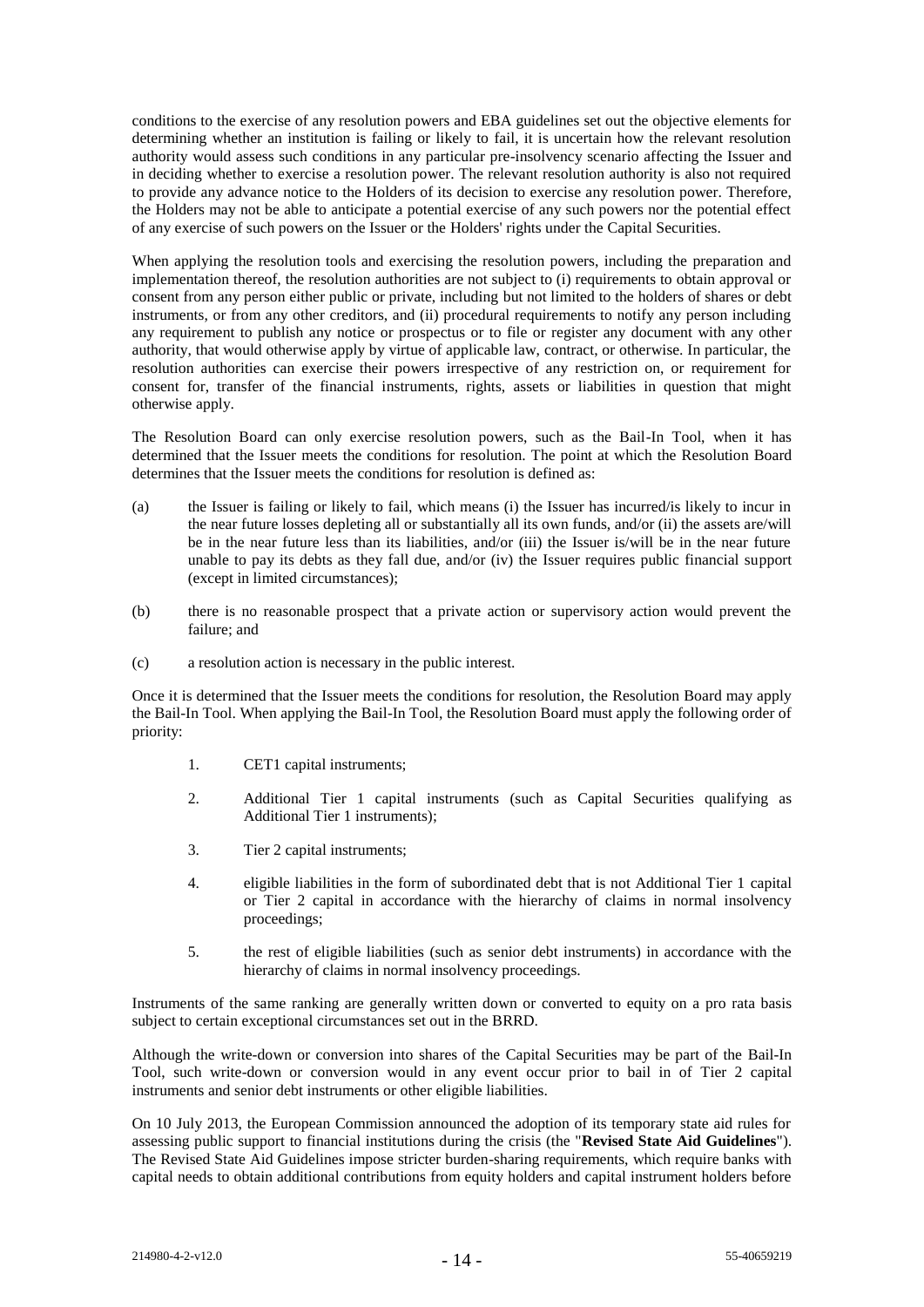resorting to public recapitalisations or asset protection measures. The European Commission has applied the principles set out in the Revised State Aid Guidelines from 1 August 2013. The European Commission has made it clear that any burden sharing imposed on subordinated debt holders will be made in line with principles and rules set out in the BRRD.

The Dutch Intervention Act, the BRRD, the SRM and the Revised State Aid Guidelines may increase the Issuer's cost of funding and thereby have an adverse impact on the Issuer's funding ability, financial position and results of operations. Therefore, in case of a capital shortfall, the Issuer would first be required to carry out all possible capital raising measures by private means, including the conversion of junior debt into equity (including the Capital Securities), before being eligible for any kind of restructuring State aid.

It is possible that pursuant to the Dutch Intervention Act, BRRD, the SRM, the Revised State Aid Guidelines or other resolution or recovery rules which may in the future be applicable to the Issuer (including, but not limited to, CRD IV), new powers may be granted by way of statute to the Dutch Central Bank (*De Nederlandsche Bank N.V.,* "**DNB**") and/or any other relevant authority which could be used in such a way as to result in debt, including the Capital Securities, absorbing losses or otherwise affecting the rights and effective remedies of Holders in the course of any resolution of the Issuer. The Issuer is unable to predict what effects, if any, existing or future powers may have on the financial system generally, the Issuer's counterparties, the Issuer, any of its consolidated subsidiaries, its operations and/or its financial position.

Exercise of the foregoing powers could involve taking various actions in relation to the Issuer or any securities issued by the Issuer (including the Capital Securities) without the consent of the Holders in the context of which any termination or acceleration rights or events of default may be disregarded. In addition, Holders will have no further claims in respect of any amount written off, converted or otherwise applied as a result thereof. There can be no assurance that the taking of any such actions would not adversely affect the rights of Holders, the price or value of their investment in the Capital Securities and/or the ability of the Issuer to satisfy its obligations under the Capital Securities.

Holders may have only very limited rights to challenge and/or seek a suspension of any decision of the relevant resolution authority to exercise its (pre-)resolution powers or to have that decision reviewed by a judicial or administrative process or otherwise. Application of any of the measures, as described above, shall not constitute an event of default under the Capital Securities and Holders will have no further claims in respect of the amount so written down or subject to conversion or otherwise as a result of the application of such measures. Accordingly, if the Bail-In Tool or the Write-Down and Conversion Power is applied, this may result in claims of Holders being written down or converted into equity. In addition, even in circumstances where a claim for compensation is established under the 'no creditor worse off' safeguard in accordance with a valuation performed after the resolution action has been taken, it is unlikely that such compensation would be equivalent to the full losses incurred by the Holders in the resolution of the Issuer and there can be no assurance that Holders would recover such compensation promptly.

The Dutch Intervention Act, the BRRD, the SRM and the Revised State Aid Guidelines could negatively affect the position of Holders and the credit rating attached to the Capital Securities, in particular if and when any of the above proceedings would be commenced against the Issuer, since the application of any such legislation may affect the rights and effective remedies of the Holders as well as the market value of the Capital Securities.

## *Statutory Loss Absorption*

With a view to the developments described above, the Terms and Conditions of the Capital Securities stipulate that the Capital Securities may become subject to the determination by the relevant Resolution Authority or the Issuer (following instructions from the relevant Resolution Authority) that all or part of the principal amount of the Capital Securities, including accrued but unpaid interest in respect thereof, must be written off or converted into CET1 instruments or otherwise be applied to absorb losses, all as prescribed by the Applicable Resolution Framework ("**Statutory Loss Absorption**"). See Condition 8 (*Statutory Loss Absorption*).

Upon any such determination, (i) the relevant proportion of the outstanding nominal amount of the Capital Securities subject to Statutory Loss Absorption shall be written off or converted into CET1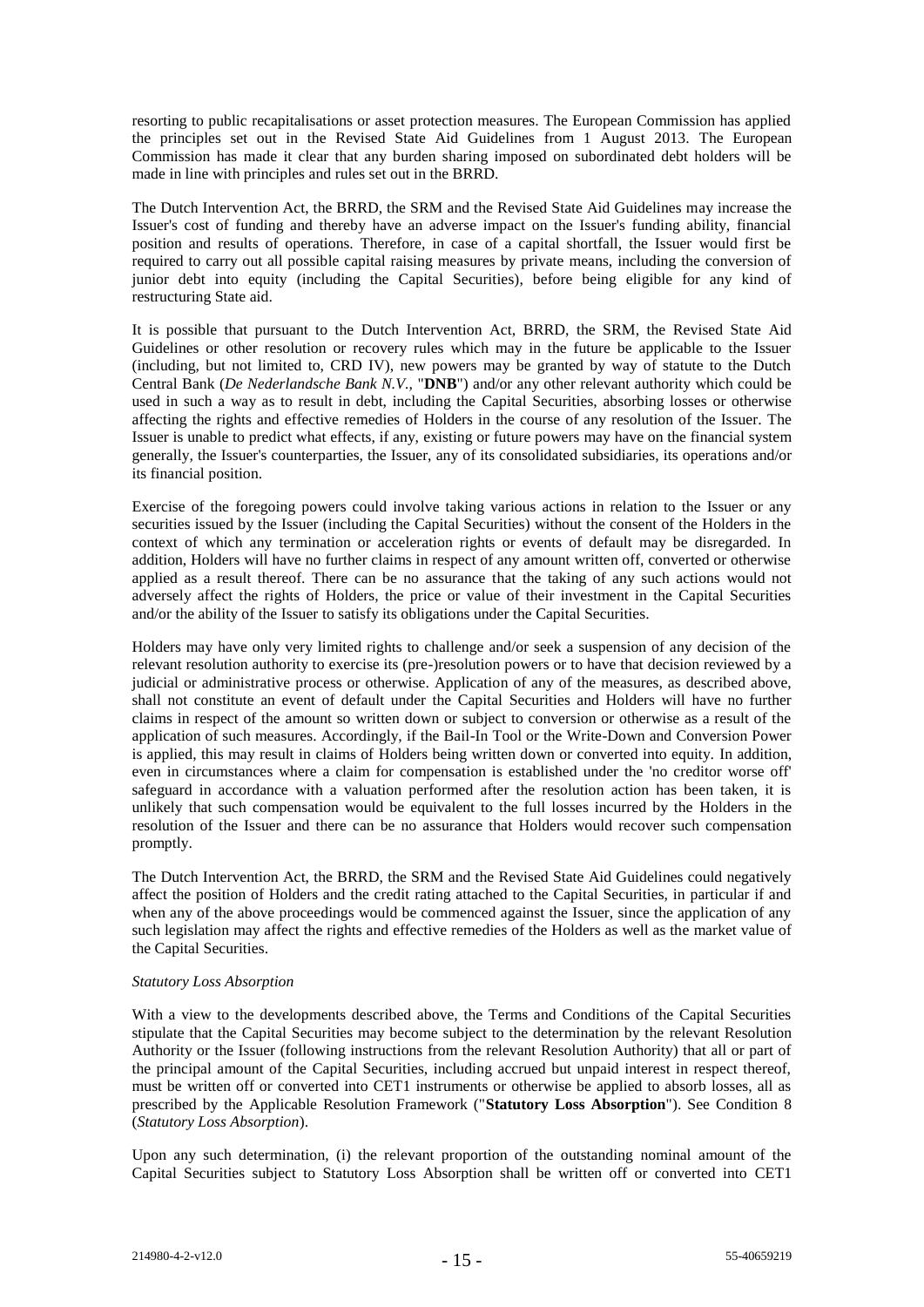instruments or otherwise be applied to absorb losses, as prescribed by the Applicable Resolution Framework, (ii) investors will have no further rights or claims in respect of the amount so written off or subject to conversion or otherwise as a result of such Statutory Loss Absorption and (iii) such Statutory Loss Absorption shall not constitute a default nor entitle investors to take any action to cause the bankruptcy, liquidation, dissolution or winding up of the Issuer.

Any written off amount as a result of Statutory Loss Absorption shall be irrevocably lost and investors will cease to have any claims for any principal amount and accrued but unpaid interest which has been subject to Statutory Loss Absorption.

In addition, the Terms and Conditions of the Capital Securities stipulate that, subject to the determination by the relevant resolution authority and without the consent of the investors, the Capital Securities may be subject to other resolution measures as envisaged under by the Applicable Resolution Framework; that such determination, the implementation thereof and the rights of investors shall be as prescribed by the Applicable Resolution Framework, which may, *inter alia,* include the concept that, upon such determination no investor shall be entitled to claim any indemnification arising from any such event and that any such event shall not constitute an event of default or entitle the Holders to take any action to cause the bankruptcy, liquidation, dissolution or winding up of the Issuer.

The determination that all or part of the nominal amount of the Capital Securities will be subject to Statutory Loss Absorption may be inherently unpredictable and may depend on a number of factors which may be outside of the Issuer's control. Accordingly, trading behaviour in respect of Capital Securities which are subject to Statutory Loss Absorption is not necessarily expected to follow trading behaviour associated with other types of securities. Any indication or actual or perceived increase in the likelihood that Capital Securities will become subject to Statutory Loss Absorption could have an adverse effect on the market price of the relevant Capital Securities. Potential investors should consider the risk that they may lose all of its investment in such Capital Securities, including the principal amount plus any accrued but unpaid interest, in the event that Statutory Loss Absorption occurs.

### *No scheduled redemption*

The Capital Securities are undated securities in respect of which there is no fixed redemption or maturity date. The Issuer is under no obligation to redeem the Capital Securities at any time (see Condition 5 (*Redemption and Purchase*)); although the Terms and Conditions of the Capital Securities include several options for the Issuer to redeem the Capital Securities, there is no contractual incentive for the Issuer to exercise any of these call options and the Issuer has full discretion under the Terms and Conditions of the Capital Securities not to do so for any reason. There will be no redemption at the option of investors.

This means that Holders of Capital Securities have no ability to cash in their investment, except:

- (a) if the Issuer exercises its rights to redeem or purchase the Capital Securities;
- (b) by selling their Capital Securities; or
- (c) by claiming for any principal amounts due and not paid in any bankruptcy, Moratorium or dissolution (*ontbinding*) of the Issuer.

Accordingly there is uncertainty as to when (if ever) an investor in the Capital Securities will receive repayment of the Prevailing Principal Amount of the Capital Securities.

## *The Capital Securities are subject to optional early redemption at the First Call Date (22 September 2027), each Interest Payment Date thereafter or at any time upon the occurrence of a Tax Event or a Capital Event, subject to certain conditions*

The Issuer may, at its option, redeem all, but not some only, of the Capital Securities on the First Call Date or on each Interest Payment Date thereafter (the "**Issuer Call Option**"), or at any time upon the occurrence of a Tax Event or a Capital Event, in each case at their Prevailing Principal Amount plus accrued and unpaid interest (if any). Any such redemption shall be subject to Condition 5.6 (*Conditions for Redemption and Purchase*) which provides, among other things, that (i) the Competent Authority must give its prior written permission and (ii) the Issuer must demonstrate to the satisfaction of the Competent Authority that the Issuer complies with article 78 CRR (or any equivalent or substitute provision under Applicable Banking Regulations), which may include (a) the replacement of the Capital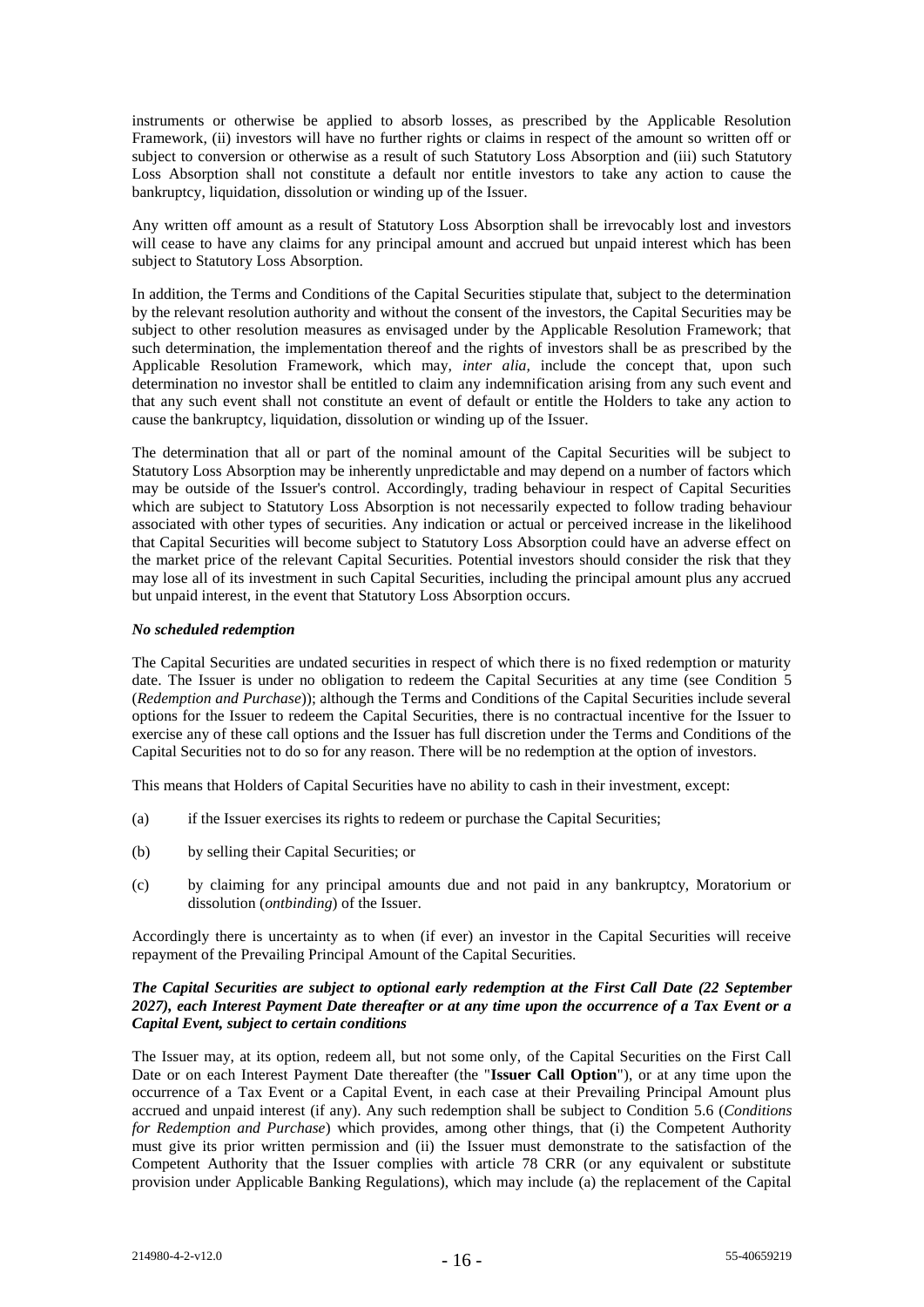Securities with own funds instruments of equal or higher quality at terms that are sustainable for the income capacity of the Issuer or (b) that the own funds of the Issuer would, following such redemption or purchase, exceed its minimum own funds requirements (including any capital buffer requirements) by a margin (calculated in accordance with article 104(3) CRD IV Directive) that the Competent Authority considers necessary at such time. Also, the Issuer shall have the right to redeem the Capital Securities following a Principal Write-down upon the occurrence of a Tax Event of a Capital Event before the Prevailing Principal Amount has been restored to the Original Principal Amount. Accordingly, Holders risk only receiving the amount of principal so reduced by the Principal Write-down. However, if a Principal Write-down has occurred, the Issuer shall not be entitled to redeem the Capital Securities by exercising the Issuer Call Option until the reduced principal amount of the Capital Securities is increased up to their Original Principal Amount pursuant to conditions for Principal Write-up.

An optional redemption feature is likely to limit the market value of the Capital Securities. During any period when the Issuer may elect, or in case of an actual or perceived increased likelihood that the Issuer may elect, to redeem the Capital Securities, the market value of the Capital Securities generally will not rise substantially above the price at which they can be redeemed. This may also be true prior to any redemption period. In addition, investors will not receive a make-whole amount or any other compensation in the event of any early redemption of Capital Securities.

It is not possible to predict whether any of the circumstances mentioned above will occur and so lead to the circumstances in which the Issuer is able to elect to redeem the Capital Securities, and if so, whether or not the Issuer will elect to exercise such option to redeem the Capital Securities.

If the Issuer redeems the Capital Securities in any of the circumstances mentioned above, there is a risk that the Capital Securities may be redeemed at times when the redemption proceeds are less than the current market value or the Original Principal Amount of the Capital Securities or when prevailing interest rates may be relatively low, in which latter case investors may only be able to reinvest the redemption proceeds in securities with a lower yield. Potential investors should consider reinvestment risk in light of other investments available at that time.

#### *There is variation or substitution risk in respect of the Capital Securities*

The Issuer may (i) if a Tax Event or a Capital Event has occurred and is continuing or (ii) in order to align the Terms and Conditions to best practices published from time to time by the European Banking Authority resulting from its monitoring activities pursuant to article 80 CRR, subject to compliance with any conditions prescribed under Applicable Banking Regulations, including the prior permission of the Competent Authority if required at the relevant time, but without any requirement for the consent or approval of the Holders, substitute the Capital Securities or vary the terms of the Capital Securities provided that they remain or, as appropriate, become compliant with Applicable Banking Regulations with respect to Additional Tier 1 Capital and that such substitution or variation shall not result in terms that are materially less favourable to the Holders (as reasonably determined by the Issuer). Following such variation or substitution the resulting securities must have, *inter alia*, at least the same ranking and interest rate and the same interest payment dates, redemption rights, existing rights to accrued interest which has not been paid and assigned the same ratings as the Capital Securities. Nonetheless, no assurance can be given as to whether any of these changes will negatively affect any particular investor. In addition, the tax and stamp duty consequences of holding such varied or substituted Capital Securities could be different for some categories of investors from the tax and stamp duty consequences of their holding the Capital Securities prior to such variation or substitution. See Condition 6 (*Substitution and Variation*) of the Terms and Conditions of the Capital Securities.

The Competent Authority has discretion as to whether or not it will approve any substitution or variation of the Capital Securities, if such permission is prescribed under the then Applicable Banking Regulations. Any such substitution or variation which is considered by the Competent Authority to be material shall be treated by it as the issuance of a new instrument. Therefore, the Capital Securities, as so substituted or varied, must be eligible as Additional Tier 1 Capital in accordance with the then prevailing Applicable Banking Regulations, which may include a requirement that (save in certain prescribed circumstances) the Capital Securities may not be redeemed or repurchased prior to five years after the effective date of such substitution or variation.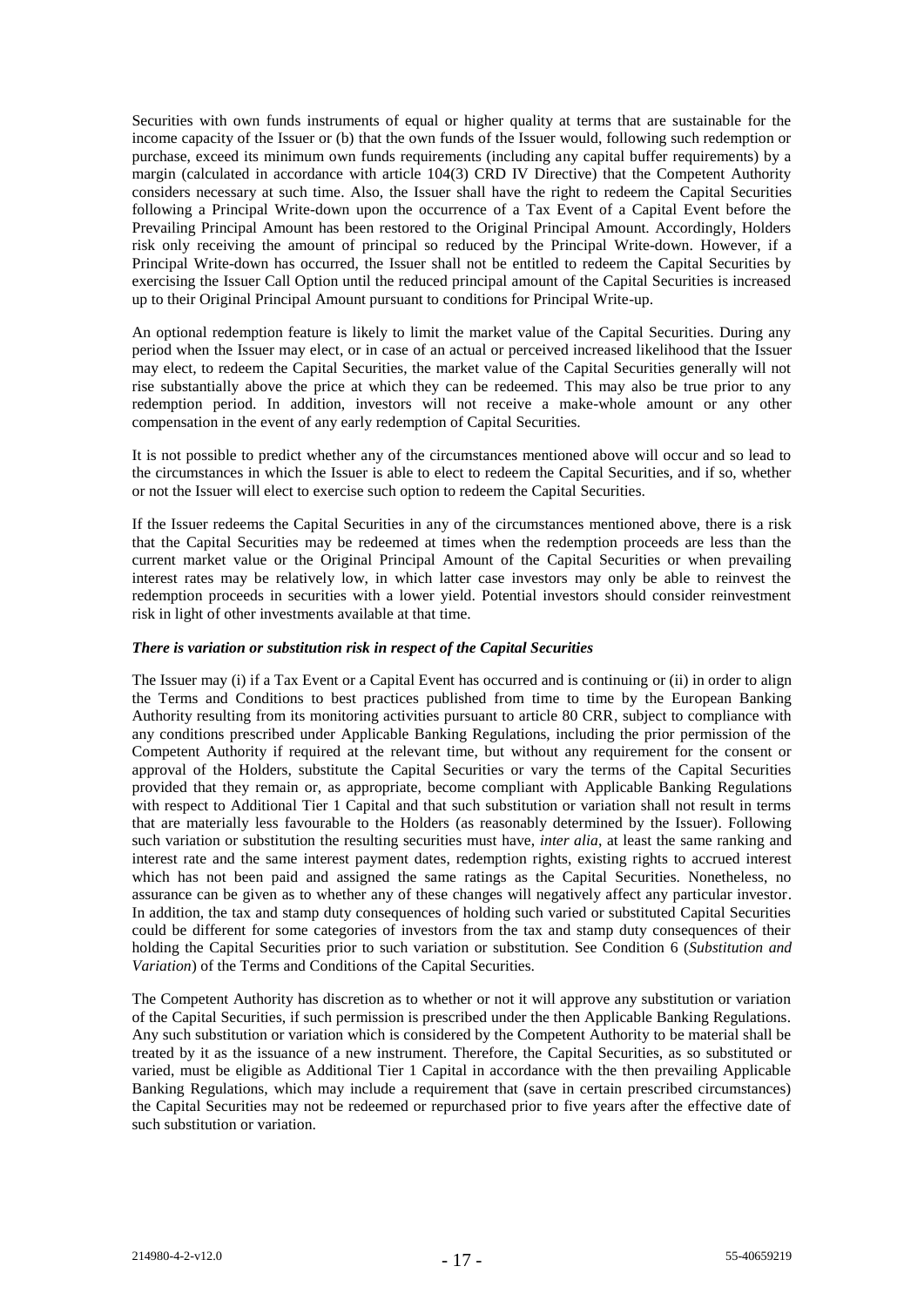#### *The Capital Securities are subject to modification, waivers and substitution*

The Terms and Conditions of the Capital Securities contain provisions for convening meetings of Holders to consider matters affecting their interests generally. These provisions permit defined majorities to bind all Holders including Holders who did not attend and vote at the relevant meeting and Holders who voted in a manner contrary to the majority.

The Terms and Conditions of the Capital Securities also provide that the Agent may, without the consent of Holders, agree to (i) any modification (not being a modification requiring the approval of a meeting of Holders) of the Agency Agreement which is not materially prejudicial to the interests of Holders or (ii) any modification of the Capital Securities or the Agency Agreement which is of a formal, minor or technical nature or is made to correct a manifest or proven error or to comply with mandatory provisions of law.

It is possible that any modified or substitution Capital Securities will contain Conditions that are contrary to the investment criteria of certain investors. Any resulting sale of the Capital Securities, or of the modified or substitution securities, may be adversely affected by market perception of and price movements in the terms of the modified or substitution securities*.*

#### *The Terms and Conditions of the Capital Securities do not provide for events of default allowing acceleration of the Capital Securities*

The Terms and Conditions of the Capital Securities do not provide for events of default allowing acceleration of the Capital Securities if certain events occur, for example if the Issuer fails to pay any amount of interest or principal when due. Also, the Capital Securities cannot cross default based on nonpayment on other securities, except where such non-payment on other securities itself results in the winding-up of the Issuer. Accordingly, if the Issuer fails to meet any obligation under the Capital Securities, including the payment of interest or the Prevailing Principal Amount of the Capital Securities following the exercise of a right to redeem the Capital Securities as referred in Condition 5 (*Redemption and Purchase*), such failure will not give the Holder any right to accelerate the Capital Securities. Accrued but unpaid interest will be deemed cancelled (see the risk factor "*In certain circumstances, the Issuer may decide not to pay interest on the Capital Securities or be required by the Terms and Conditions of the Capital Securities not to pay such interest*"). The sole remedy available to the Holder for recovery of amounts owing in respect of due but unpaid Prevailing Principal Amount will be to demand payment of its claim in the winding-up or liquidation of the Issuer. Liquidation or winding-up of the Issuer may take place if any of the events specified in the risk factor "*The Capital Securities constitute deeply subordinated obligations*" above were to occur. See Condition 11 (*Enforcement*). Holders have limited power to invoke the liquidation of the Issuer and will be responsible for taking all steps necessary for submitting claims in any bankruptcy proceedings or voluntary liquidation in relation to any claims they may have against the Issuer.

Subject to the limited circumstances set out in Condition 2.2 (*Subordination*) in liquidation or bankruptcy, no Holder may exercise or claim any right of set-off in respect of any amount owed to it by the Issuer arising under or in connection with the Capital Securities.

#### *A reset of the interest rate could affect the market value of an investment in the Capital Securities*

The Rate of Interest of the Capital Securities will be reset as from the First Call Date and as from each date which falls five, or an integral multiple of five, years after the First Call Date. Such Rate of Interest will be determined two Business Days prior to the relevant reset date and as such is not pre-defined at the date of issue of the Capital Securities; it may be lower than the Initial Rate of Interest and may adversely affect the yield or market value of the Capital Securities.

## *Change of law and jurisdiction may impact the Capital Securities*

#### *Change of law*

No assurance can be given as to the impact of any possible judicial decision or change to Dutch, European or any applicable laws, regulations or administrative practices after the date of this Prospectus. Such changes in law may include, but are not limited to, the introduction of, or amendments to, a variety of statutory resolution and loss absorption tools and regulatory and resolution capital requirements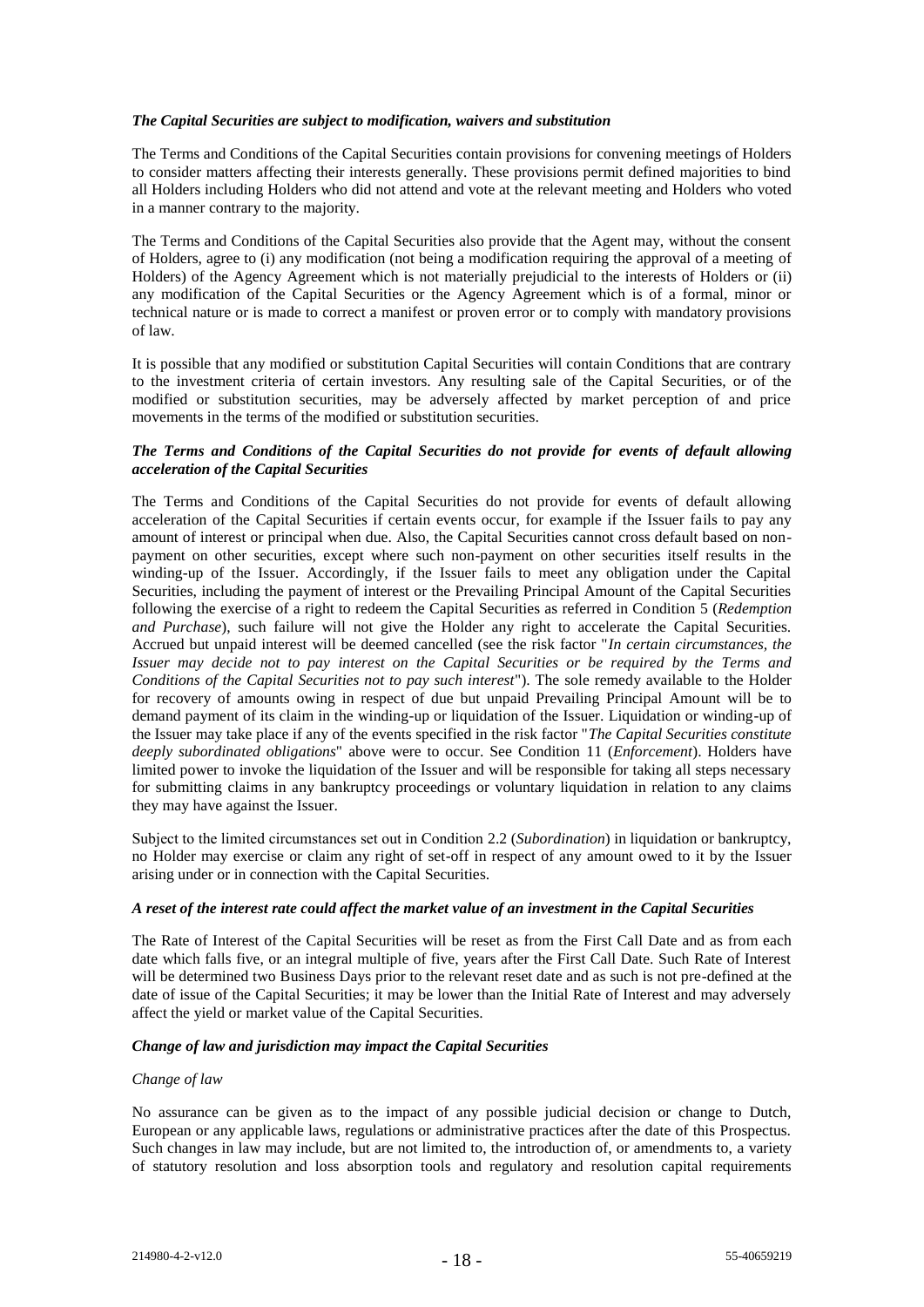(including the EU Banking Reform Proposals) which may affect the rights of Holders or the risks attached to an investment in the Capital Securities.

#### *Jurisdiction*

Prospective investors should note that the courts of The Netherlands shall have jurisdiction in respect of any disputes involving the Capital Securities. Holders may take any suit, action or proceedings arising out of or in connection with the Capital Securities against the Issuer in any court of competent jurisdiction. The laws of The Netherlands may be materially different from the equivalent law in the home state jurisdiction of prospective investors in its application to the Capital Securities.

#### *Because the Global Capital Security is held on behalf of Euroclear and Clearstream, Luxembourg, investors will have to rely on the procedures for transfer, payment and communication with the Issuer of Euroclear and Clearstream, Luxembourg and any nominee service providers used by such investors to hold their investment in the Capital Securities*

The Capital Securities will be represented by the Temporary Global Security which is exchangeable for the Permanent Global Security. The Global Capital Securities will be held by a common safekeeper for Euroclear and Clearstream, Luxembourg. Holders will not be entitled to receive Definitive Capital Securities, except in certain limited circumstances, as more fully described in the section headed "*Form of the Capital Securities*" below. For as long as the Capital Securities are represented by a Global Capital Security held by a common safekeeper for Euroclear and/or Clearstream, Luxembourg, payments of principal, interest (if any) and any other amounts on the Global Capital Securities will be made through Euroclear and/or Clearstream, Luxembourg (as the case may be) against presentation or surrender (as the case may be) of the relevant Global Capital Security. The bearer of the relevant Global Capital Security, being the common safekeeper for Euroclear and/or Clearstream, Luxembourg, shall be treated by the Issuer and any Paying Agent as the sole holder of the Capital Securities represented by such Global Capital Security with respect to the payment of principal, interest (if any) and any other amounts payable in respect of the Capital Securities. No person other than the holder of such Global Capital Security shall have any claim against the Issuer in respect of any payments due on that Global Capital Security. The term Holder in these risk factors and the Terms and Conditions should be construed accordingly.

Consequently, where a nominee service provider is used by an investor to hold the relevant Capital Securities or such investor holds interests in any Capital Securities through accounts with Euroclear or Clearstream, Luxembourg, such investor must look solely to Euroclear or Clearstream, Luxembourg and the relevant nominee service provider for its share of each payment made by the Issuer in respect of principal, interest, (if any) or any other amounts due, as applicable, solely on the basis of the arrangements entered into by the investor with the relevant nominee service provider and Euroclear or Clearstream, Luxembourg, as the case may be. Such investor must rely on the relevant nominee service provider or Euroclear or Clearstream, Luxembourg, as the case may be, to distribute all payments attributable to the relevant Capital Securities which are received from the Issuer. Accordingly, such an investor will be exposed to the credit risk of, and default risk in respect of, the relevant nominee service provider or clearing system, as well as the Issuer.

For the purposes of (a) distributing any notices to Holders, (b) recognizing Holders for the purposes of attending and/or voting at any meetings of holders and (c) a notice, following an Enforcement Event, by any Holder in which it is declared that the Capital Security held by a Holder is forthwith due and payable (as described in Condition 11 (*Enforcement*)), the Issuer will recognise as Holders only those persons who are at any time shown as accountholders in the records of Euroclear and/or Clearstream, Luxembourg as persons holding a principal amount of Capital Securities. The Issuer has no responsibility or liability for the records relating to, or payments made in respect of, beneficial interests in the Global Capital Securities. Accordingly, unless it is an accountholder itself, an investor cannot act directly against the Issuer and must rely upon the nominee service provider which is the accountholder with Euroclear and/or Clearstream, Luxembourg through which the investor made arrangements to invest in the Capital Securities, to forward notices received by it from Euroclear and/or Clearstream, Luxembourg, to return the investor's voting instructions or voting certificate application to Euroclear and/or Clearstream, Luxembourg or to forward the notice referred to under (c) above to the Issuer at the specified office of the Agent. Accordingly, such an investor will be exposed to the risk that the relevant nominee service provider or Euroclear and/or Clearstream, Luxembourg may fail to pass on the relevant notice to, or fail to take relevant instructions from, the investor. In addition, such a holder will only be able to trade any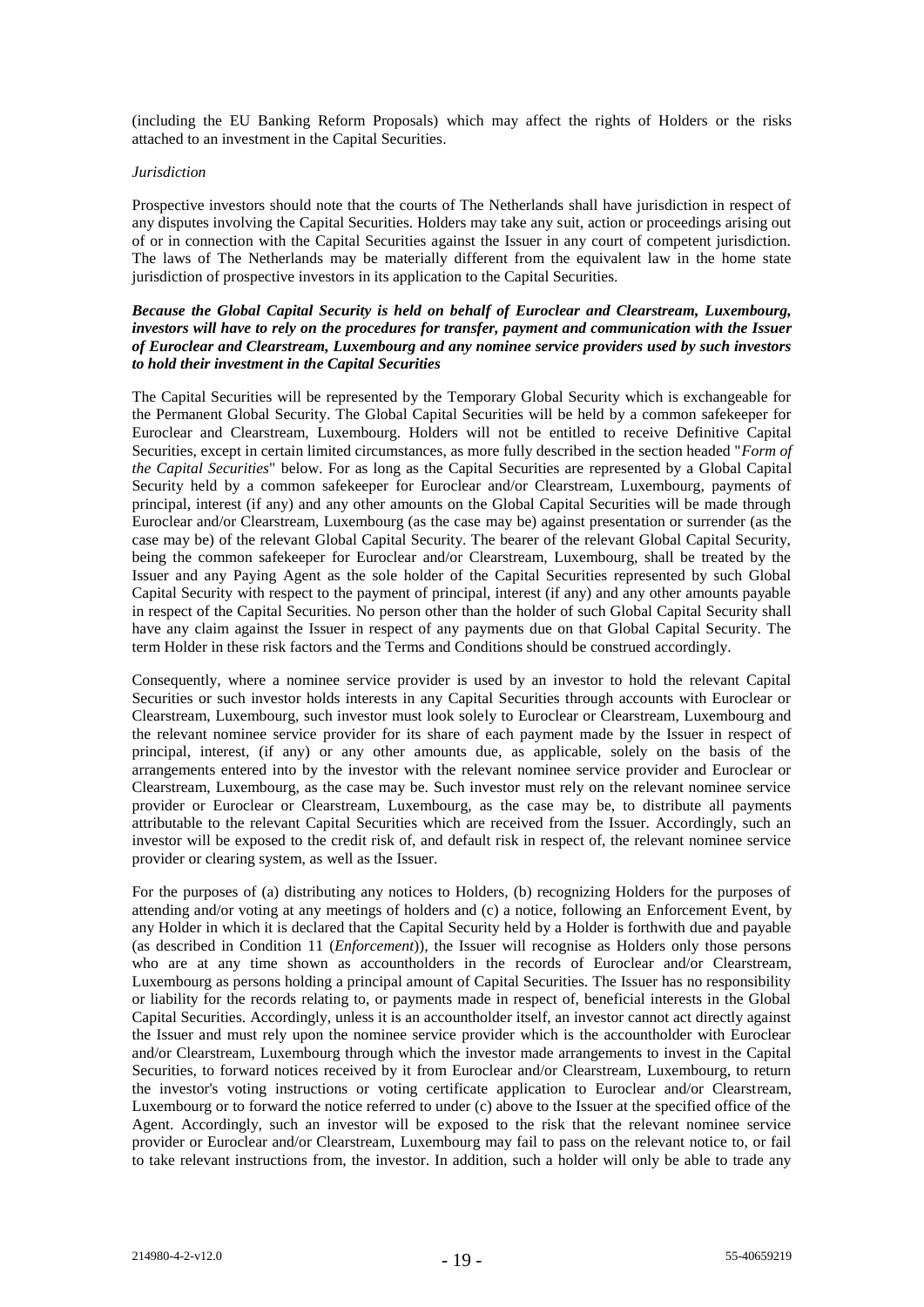Capital Security held by it with the assistance of Euroclear and/or Clearstream, Luxembourg and/or the relevant nominee service provider, as the case may be.

Furthermore, should a Capital Security be accelerated in the limited circumstances described in Condition 11 (*Enforcement*) (see the risk factor "*The Terms and Conditions of the Capital Securities do not provide for events of default allowing acceleration of the Capital Securities*" above) where any Capital Security is still represented by a Global Capital Security, only investors which are accountholders holding their Capital Securities so represented and credited to their account with Euroclear or Clearstream, Luxembourg, will become entitled to proceed directly against the Issuer ("direct rights"). Any other investors in the Capital Securities will have to rely upon the nominee service provider which is the accountholder with Euroclear and/or Clearstream, Luxembourg through which such investor made arrangements to invest in the Capital Securities or should require such nominee service provide to transfer such direct rights to the investor.

None of the Issuer, any Joint Lead Manager or the Agent shall be responsible for the acts or omissions of any relevant nominee service provider or Euroclear or Clearstream, Luxembourg, nor makes any representation or warranty, express or implied, as to the services provided by any relevant nominee service provider or Euroclear or Clearstream, Luxembourg.

#### *Each investor in the Capital Securities must act independently as they do not have the benefit of a trustee*

Because the Capital Securities will not be issued pursuant to an indenture or trust deed, investors in the Capital Securities will not have the benefit of a trustee to act upon their behalf and each investor will be responsible for acting independently with respect to certain matters affecting such interests in the Capital Securities, including accelerating the Capital Securities upon the occurrence of an Enforcement Event, and responding to any requests for consents, waivers or amendments.

#### *Definitive Capital Securities where denominations involve integral multiples may be subject to minimum denomination considerations*

As the Capital Securities have a denomination consisting of the minimum denomination of €200,000 plus integral multiples of  $\epsilon$ 100,000 in excess thereof up to (and including)  $\epsilon$ 300,000, it is possible that such Capital Securities may be traded in amounts that are not integral multiples of such minimum denomination of €200,000. In such a case a holder who, as a result of trading such amounts, holds an amount which is less than the minimum denomination of  $\epsilon$ 200,000 in its account with the relevant clearing system at the relevant time may not receive a Definitive Capital Security in respect of such holding (in the limited circumstances in which Definitive Capital Securities could be printed) and would need to purchase a principal amount of Capital Securities such that its holding amounts to €200,000.

If Definitive Capital Securities would ever be issued, holders should be aware that Definitive Capital Securities which have a denomination that is not an integral multiple of minimum denomination of  $€200,000$  may be illiquid and difficult to trade.

### *Tax consequences of holding the Capital Securities may be complex*

Potential purchasers and sellers of the Capital Securities should be aware that they may be required to pay taxes or documentary charges or duties in accordance with the laws and practices of the country where the Capital Securities are transferred or other jurisdictions. In some jurisdictions, no official statements of the tax authorities or court decisions may be available in relation to the tax treatment of financial instruments such as the Capital Securities. Potential investors are advised not to rely solely upon the tax summary contained in this Prospectus but to ask for their own tax adviser's advice on their individual taxation with respect to the acquisition, holding, sale and redemption of the Capital Securities. Only such adviser is in a position to duly consider the specific situation of the potential investor. This risk factor should be read in connection with the taxation sections of this Prospectus. See "*Taxation*" below.

### *Holders may be subject to withholding tax under FATCA*

Under sections 1471-1474 of the United States Internal Revenue Code of 1986 enacted by the United States as part of the HIRE Act in March 2010 (commonly referred to as Foreign Account Tax Compliance Act, ("FATCA"), payments may be subject to withholding if the payment is either US source, or a foreign pass thru payment. The Netherlands has concluded an agreement with the United States of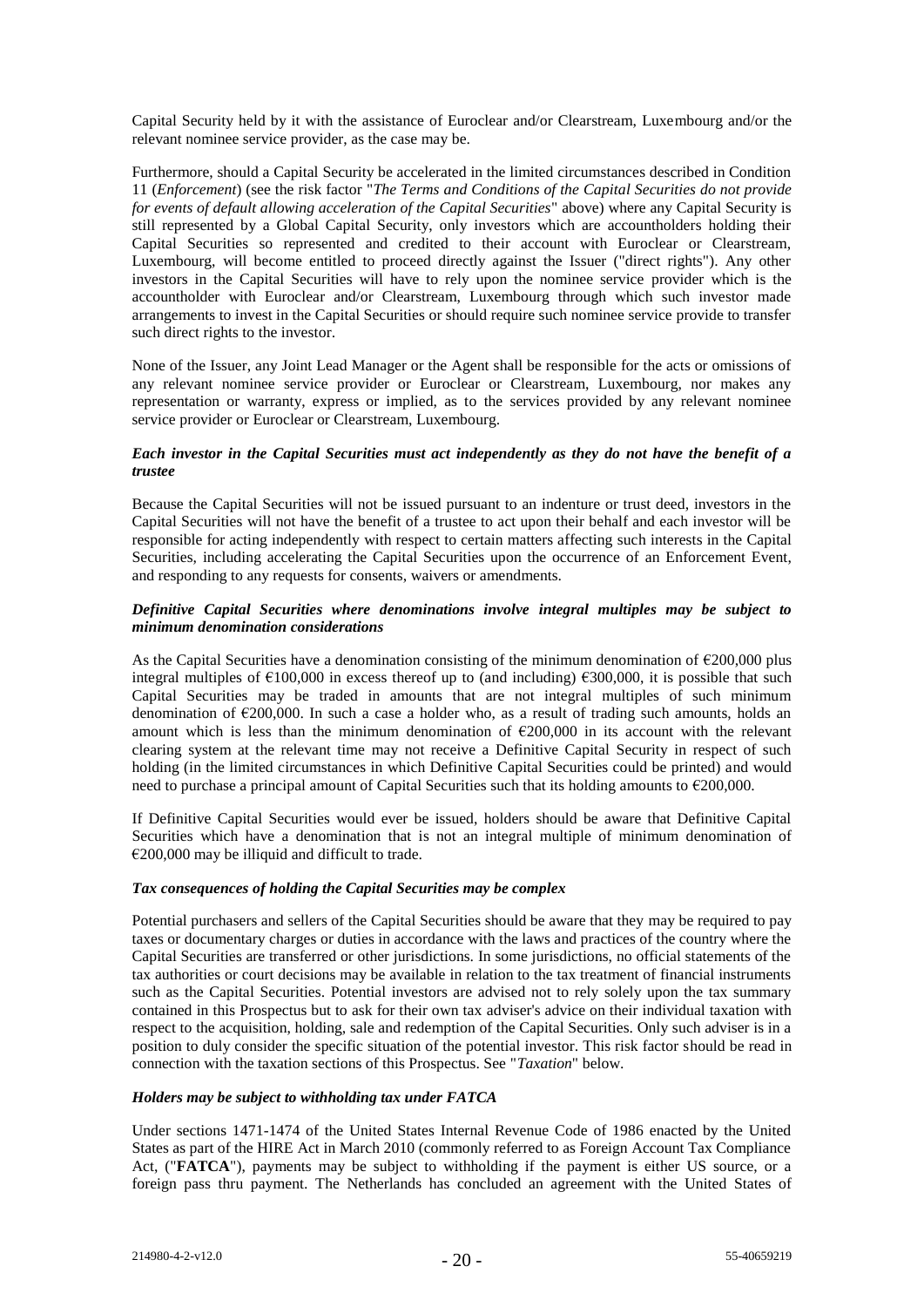America to Improve International Tax Compliance and to Implement FATCA, a so-called IGA. Under this agreement, parties are committed to work together, along with other jurisdictions that have concluded an IGA, to develop a practical and effective alternative approach to achieve the FATCA objectives of foreign pass thru payment and gross proceeds withholding that minimizes burden. The Issuer is established and resident in The Netherlands and therefore benefits from this IGA.

If an amount in respect of FATCA withholding tax were to be deducted or withheld from any payments on the Capital Securities, neither the Issuer nor any paying agent would be required to pay any additional amounts as a result of the deduction or withholding of such tax. As a result, investors who are non-US financial institutions ("**FFI**") that have not entered into an FFI agreement (or otherwise established an exemption from withholding under FATCA), investors that hold Capital Securities through such FFIs or investors that are not FFIs but have failed to provide required information or waivers to an FFI may be subject to withholding tax for which no additional amount will be paid by the Issuer. Holders should consult their own tax advisers on how these rules may apply to payments they receive under the Capital **Securities** 

### *Legality of purchase*

Neither the Issuer nor any of its affiliates has or assumes responsibility for the lawfulness of the acquisition of the Capital Securities by a prospective investor in the Capital Securities, whether under the laws of the jurisdiction of its incorporation or the jurisdiction in which it operates (if different), or for compliance by that prospective investor with any law, regulation or regulatory policy applicable to it. The Joint Lead Managers are also required to comply with the PI Rules and as a result of this compliance, prospective investors will be required to give the representations, warranties, agreements and undertakings as set out on page iv of this Prospectus.

### *Legal investment considerations may restrict certain investments*

The investment activities of certain investors are subject to legal investment laws and regulations, or review or regulation by certain authorities. Each potential investor should consult its legal advisers to determine whether and to what extent (i) Capital Securities are legal investments for it, (ii) Capital Securities can be used as collateral for various types of borrowing and (iii) other restrictions apply to its purchase or pledge of any Capital Securities. Financial institutions should consult their legal advisers or the appropriate regulators to determine the appropriate treatment of Capital Securities under any applicable risk-based capital or similar rules.

### *An investor's actual yield on the Capital Securities may be reduced from the stated yield by transaction costs*

When Capital Securities are purchased or sold, several types of incidental costs (including transaction fees and commissions) are incurred in addition to the current price of the security. These incidental costs may significantly reduce or even exclude the profit potential of the Capital Securities. For instance, credit institutions as a rule charge their clients for own commissions which are either fixed minimum commissions or pro-rata commissions depending on the order value. To the extent that additional – domestic or foreign – parties are involved in the execution of an order, including but not limited to domestic dealers or brokers in foreign markets, investors must take into account that they may also be charged for the brokerage fees, commissions and other fees and expenses of such parties (third party costs).

In addition to such costs directly related to the purchase of securities (direct costs), investors must also take into account any follow-up costs (such as custody fees). Prospective investors should inform themselves about any additional costs incurred in connection with the purchase, custody or sale of the Capital Securities before investing in the Capital Securities.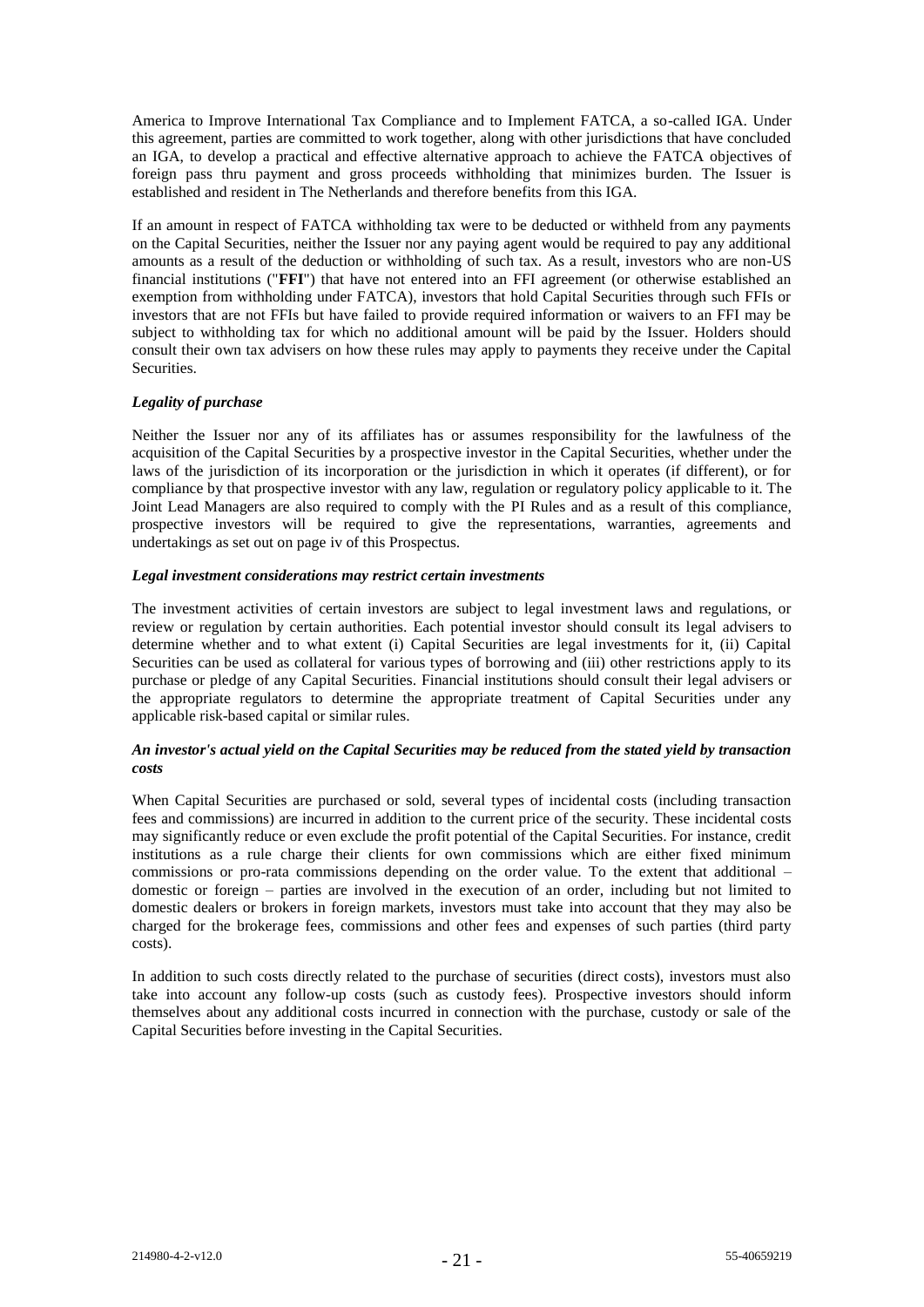# **Risks related to the market generally**

Set out below is a brief description of the principal market risks, including liquidity risk, exchange rate risk, interest rate risk and credit risk:

#### *A secondary market may not develop for the Capital Securities*

If the Capital Securities are traded after their initial issuance, they may trade at a discount to their initial offering price, depending upon prevailing interest rates, the market for similar securities, general economic conditions and the financial condition of the Issuer.

The Capital Securities may have no established trading market when issued, and one may never develop. If a market does develop, it may not be very liquid. Therefore, investors may not be able to sell their Capital Securities easily or at prices that will provide them with a yield comparable to similar investments that have a developed secondary market. Illiquidity may have a severely adverse effect on the market value of Capital Securities.

Market liquidity in hybrid financial instruments similar to the Capital Securities has historically been limited. In the event a trigger event occurs in relation to an Additional Tier 1 instrument or interest payments are suspended, potential price contagion and volatility to the entire asset class is possible. Any indication or perceived indication that the Issuer CET1 Ratio and/or the Group CET1 Ratio is trending towards the minimum applicable combined capital buffer and/or the MDA trigger level may have an adverse effect on the market price of the Capital Securities. Similarly, any indication or perceived indication that the amount of Distributable Items available to pay interest on the Capital Securities is decreasing may have an adverse effect on the market price of the Capital Securities. Moreover, the Issuer's discretion regarding the payment of interest significantly increases uncertainty in the valuation of Additional Tier 1 instruments, this uncertainty might have a negative impact on liquidity and volatility of the Capital Securities.

Moreover, although pursuant to Condition 5.5 (*Purchases*) the Issuer can purchase Capital Securities at any time, the Issuer is not obliged to do so and any such purchase is subject to permission by the competent authority. Purchases made by the Issuer could affect the liquidity of the secondary market of the Capital Securities and thus the price and the conditions under which investors can negotiate these Capital Securities on the secondary market. Furthermore, the Capital Securities may trade with accrued interest, which may be reflected in the trading price of the Capital Securities. However, if a payment of interest on any interest payment date is cancelled (in whole or in part) as described herein and thus is not due and payable, purchasers of such Capital Securities will not be entitled to such interest payment on the relevant interest payment date.

In addition, investors should be aware of the prevailing and widely reported global credit market conditions, whereby there is a general lack of liquidity in the secondary market which may result in investors suffering losses on the Capital Securities in secondary resales even if there is no decline in the performance of the Capital Securities or the assets of the Issuer. The Issuer cannot predict whether these circumstances will change and whether, if and when they do change, there will be a more liquid market for the Capital Securities and instruments similar to the Capital Securities at that time.

Although application has been made for the Capital Securities to be listed on Euronext Amsterdam, there is no assurance that such application will be accepted or that an active trading market will develop.

#### *The Capital Securities are subject to exchange rate risks and exchange controls*

The Issuer will pay principal and interest on the Capital Securities in Euro. This presents certain risks relating to currency conversions if an investor's financial activities are denominated principally in a currency or currency unit (the "**Investor's Currency**") other than Euro. These include the risk that exchange rates may significantly change (including changes due to devaluation of the Euro or revaluation of the Investor's Currency) and the risk that authorities with jurisdiction over the Investor's Currency may impose or modify exchange controls. An appreciation in the value of the Investor's Currency relative to the Euro would decrease (i) the Investor's Currency-equivalent yield on the Capital Securities, (ii) the Investor's Currency-equivalent value of the principal payable on the Capital Securities and (iii) the Investor's Currency-equivalent market value of the Capital Securities.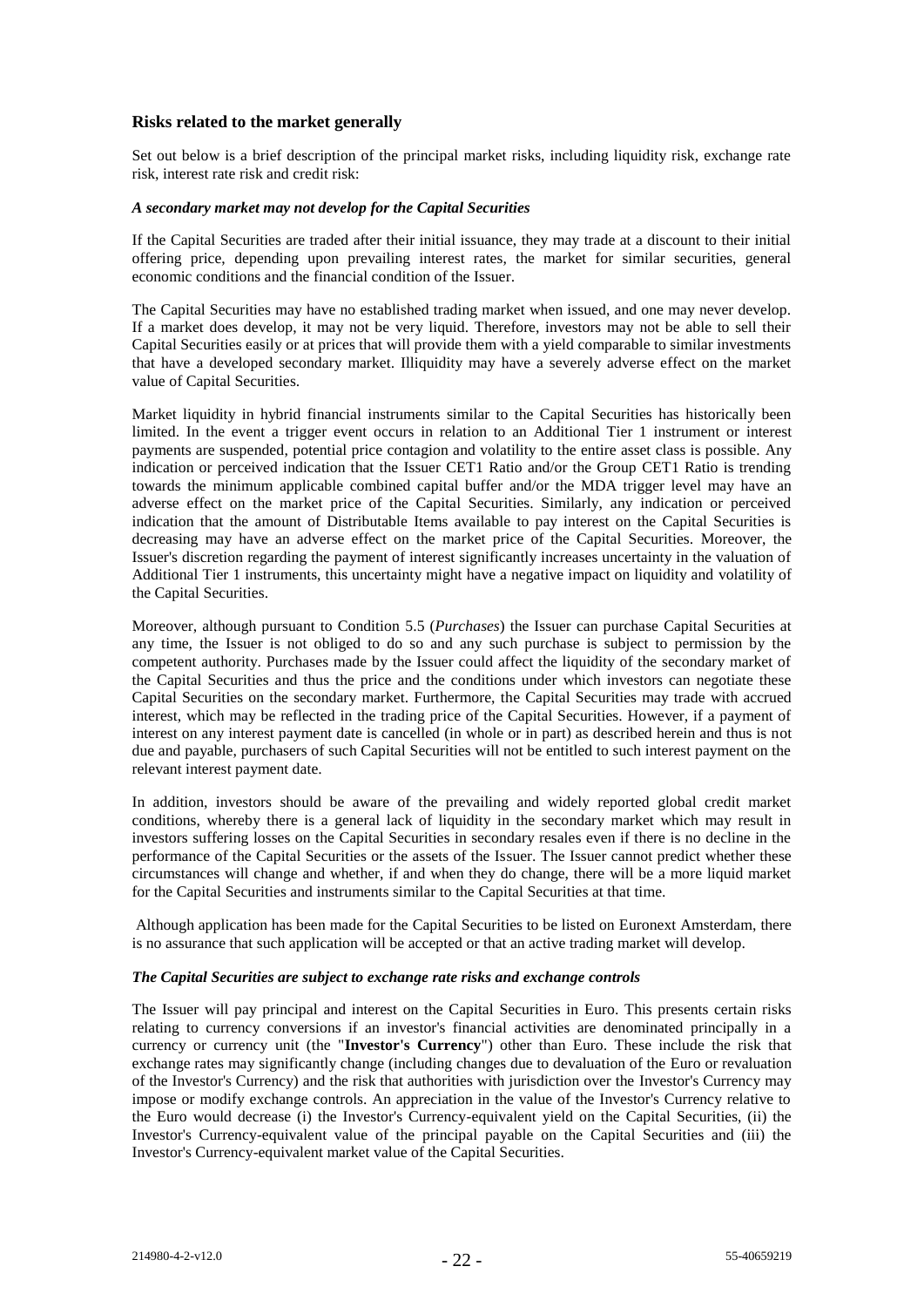Government and monetary authorities may impose (as some have done in the past) exchange controls that could adversely affect an applicable exchange rate. As a result, investors may receive less interest or principal than expected, or no interest or principal.

#### *The price of Capital Securities is affected by changes in interest rates*

Investment in the Capital Securities involves the risk that subsequent changes in market interest rates may adversely affect the value of the Capital Securities.

#### *The credit ratings of the Capital Securities or the Issuer may not reflect all risks*

Fitch has assigned or is expected to assign an expected rating to the Capital Securities. In addition, each of Standard & Poor's, Moody's and Fitch has assigned credit ratings to the Issuer. These ratings may not reflect the potential impact of all risks related to structure, market, additional factors discussed above, and other factors that may affect the value of the Capital Securities or the standing of the Issuer. A credit rating is not a recommendation to buy, sell or hold securities and may be revised or withdrawn by the rating agency at any time.

In addition, there is no guarantee that any rating of the Capital Securities and/or the Issuer will be maintained by the Issuer following the date of this Prospectus. If any rating assigned to the Capital Securities and/or the Issuer is revised lower, suspended, withdrawn or not maintained by the Issuer, the market value of the Capital Securities may be reduced.

In addition to ratings assigned by any hired rating agencies, rating agencies not hired by the Issuer to rate the Capital Securities may assign unsolicited ratings. If any non-hired rating agency assigns an unsolicited rating to the Capital Securities, there can be no assurance that such rating will not differ from, or be lower than, the ratings provided by a hired rating agency. The decision to decline a rating assigned by a hired rating agency, the delayed publication of such rating or the assignment of a non-solicited rating by a rating agency not hired by the Issuer could adversely affect the market value and liquidity of the Capital **Securities** 

#### *The Issuer, the Agent and the Joint Lead Managers may engage in transactions adversely affecting the interests of the holders of Capital Securities*

The Agent, the Joint Lead Managers and their affiliates have engaged in, and may in the future engage in, investment banking and other commercial dealings in the ordinary course of business with the Issuer or its affiliates. They have received, or may in the future receive, customary fees and commissions for these transactions. In addition, in the ordinary course of their business activities, the Joint Lead Managers and their affiliates may make or hold a broad array of investments and actively trade debt and equity securities (or related derivative securities) and financial instruments (including bank loans) for their own account and for the accounts of their customers. Such investments and securities activities may involve securities and/or instruments of the Issuer or its affiliates. The Joint Lead Managers and their affiliates may also make investment recommendations and/or publish or express independent research views in respect of such securities or financial instruments and may hold, or recommend to clients that they acquire, long and/or short positions in such securities and instruments. Potential investors should be aware that the interests of the Issuer may conflict with the interests of the holders of the Capital Securities. Moreover, investors should be aware that the Issuer, acting in whatever capacity, will not have any obligations vis-àvis investors and, in particular, it will not obliged to protect the interests of investors.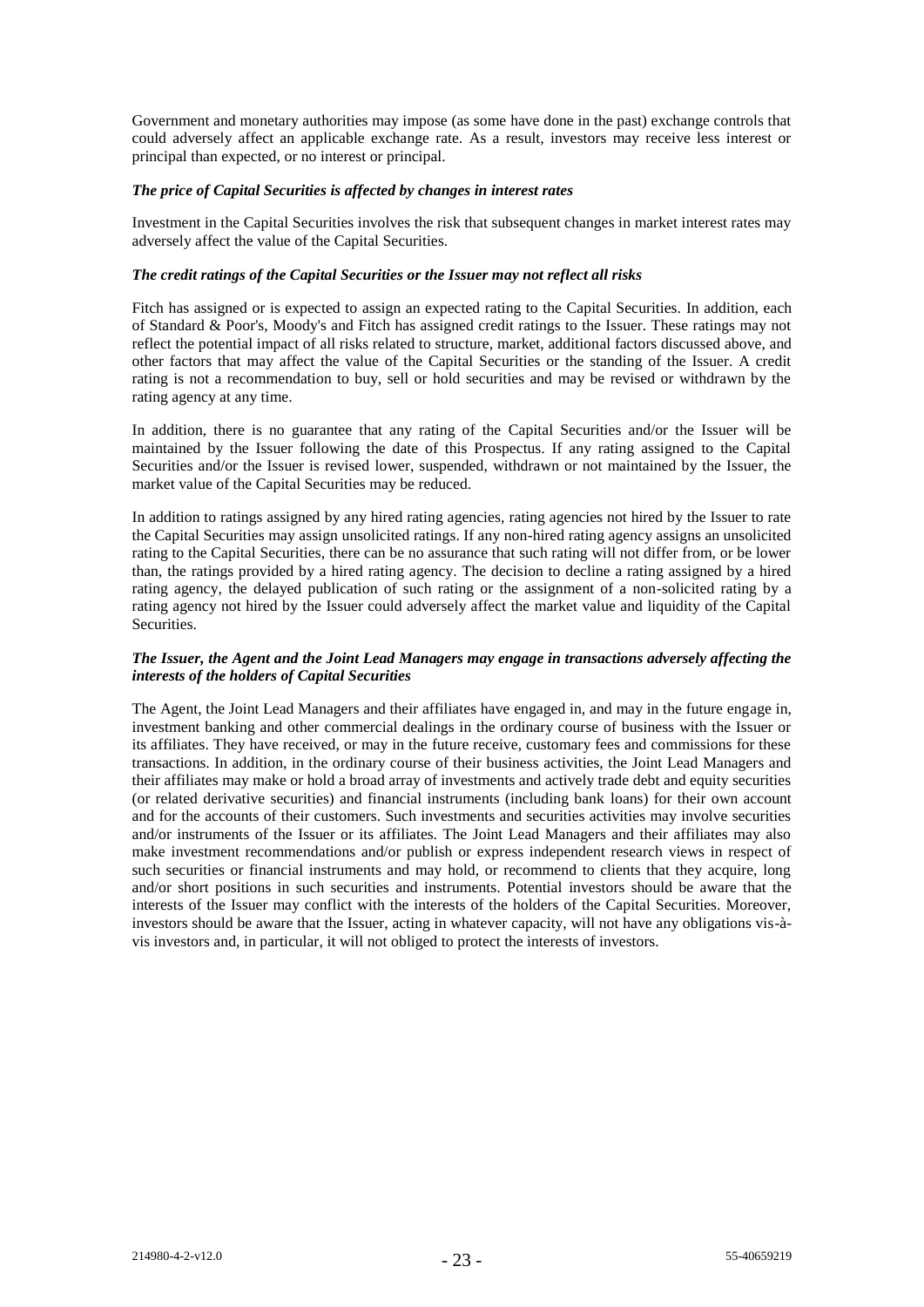#### **OVERVIEW**

**This overview must be read as an introduction to this Prospectus and any decision to invest in any Capital Securities should be based on a consideration of this Prospectus as a whole, including the documents incorporated by reference. The following overview does not purport to be complete and is taken from, and is qualified in its entirety by, the remainder of this Prospectus.** 

Words and expressions defined in "*Terms and Conditions of the Capital Securities*" and "*Form of the Capital Securities*" below, respectively, shall have the same meanings in this overview.

| <b>Issuer:</b>                   | ABN AMRO Bank N.V.                                                                                                                                                                                                                                                                                                                                                                                                                                                                                                                                                                                                                                                                                                                                                                                                                                                                                                                                                          |
|----------------------------------|-----------------------------------------------------------------------------------------------------------------------------------------------------------------------------------------------------------------------------------------------------------------------------------------------------------------------------------------------------------------------------------------------------------------------------------------------------------------------------------------------------------------------------------------------------------------------------------------------------------------------------------------------------------------------------------------------------------------------------------------------------------------------------------------------------------------------------------------------------------------------------------------------------------------------------------------------------------------------------|
| <b>Joint Lead Managers:</b>      | AMRO Bank N.V., Goldman Sachs<br>ABN<br>International, HSBC Bank plc, J.P. Morgan<br>Securities plc and Morgan Stanley & Co.<br>International plc                                                                                                                                                                                                                                                                                                                                                                                                                                                                                                                                                                                                                                                                                                                                                                                                                           |
| <b>Co-Lead Managers:</b>         | DZ.<br>AG<br><b>BANK</b><br>Deutsche<br>Zentral-<br>Genossenschaftsbank, Frankfurt am Main, Société<br>Générale, The Royal Bank of Scotland plc (trading<br>as NatWest Markets) and UniCredit Bank AG                                                                                                                                                                                                                                                                                                                                                                                                                                                                                                                                                                                                                                                                                                                                                                       |
| <b>The Capital Securities:</b>   | $E1,000,000,000$ Undated Deeply Subordinated<br>Additional Tier 1 Fixed Rate Resettable Callable<br><b>Capital Securities</b>                                                                                                                                                                                                                                                                                                                                                                                                                                                                                                                                                                                                                                                                                                                                                                                                                                               |
| Agent:                           | ABN AMRO Bank N.V.                                                                                                                                                                                                                                                                                                                                                                                                                                                                                                                                                                                                                                                                                                                                                                                                                                                                                                                                                          |
| <b>Issuing and Paying Agent:</b> | ABN AMRO Bank N.V.                                                                                                                                                                                                                                                                                                                                                                                                                                                                                                                                                                                                                                                                                                                                                                                                                                                                                                                                                          |
| <b>Currency:</b>                 | Euro                                                                                                                                                                                                                                                                                                                                                                                                                                                                                                                                                                                                                                                                                                                                                                                                                                                                                                                                                                        |
| <b>Issue Price:</b>              | 100 per cent of the principal amount of the Capital<br>Securities                                                                                                                                                                                                                                                                                                                                                                                                                                                                                                                                                                                                                                                                                                                                                                                                                                                                                                           |
| <b>Issue Date:</b>               | 4 October 2017                                                                                                                                                                                                                                                                                                                                                                                                                                                                                                                                                                                                                                                                                                                                                                                                                                                                                                                                                              |
|                                  |                                                                                                                                                                                                                                                                                                                                                                                                                                                                                                                                                                                                                                                                                                                                                                                                                                                                                                                                                                             |
| Form:                            | The Capital Securities are in bearer new global<br>note ("NGN") form and will initially be<br>represented by a Temporary Global Capital<br>Security which will be deposited on the Issue Date<br>with a common safekeeper for Euroclear and/or<br>Clearstream, Luxembourg. The Temporary Global<br>Capital Security will be exchangeable as described<br>therein for a Permanent Global Capital Security not<br>earlier than 40 days after the Issue Date, upon<br>certification as to non-U.S. beneficial ownership.<br>The Permanent Global Capital Security will be<br>exchangeable for definitive Capital Securities only<br>upon the occurrence of an Exchange Event and if<br>permitted by applicable law, all as described in<br>"Form of the Capital Securities" below. Any<br>interest in a Global Capital Security will be<br>transferable only in accordance with the rules and<br>procedures for the time being of Euroclear and/or<br>Clearstream, Luxembourg. |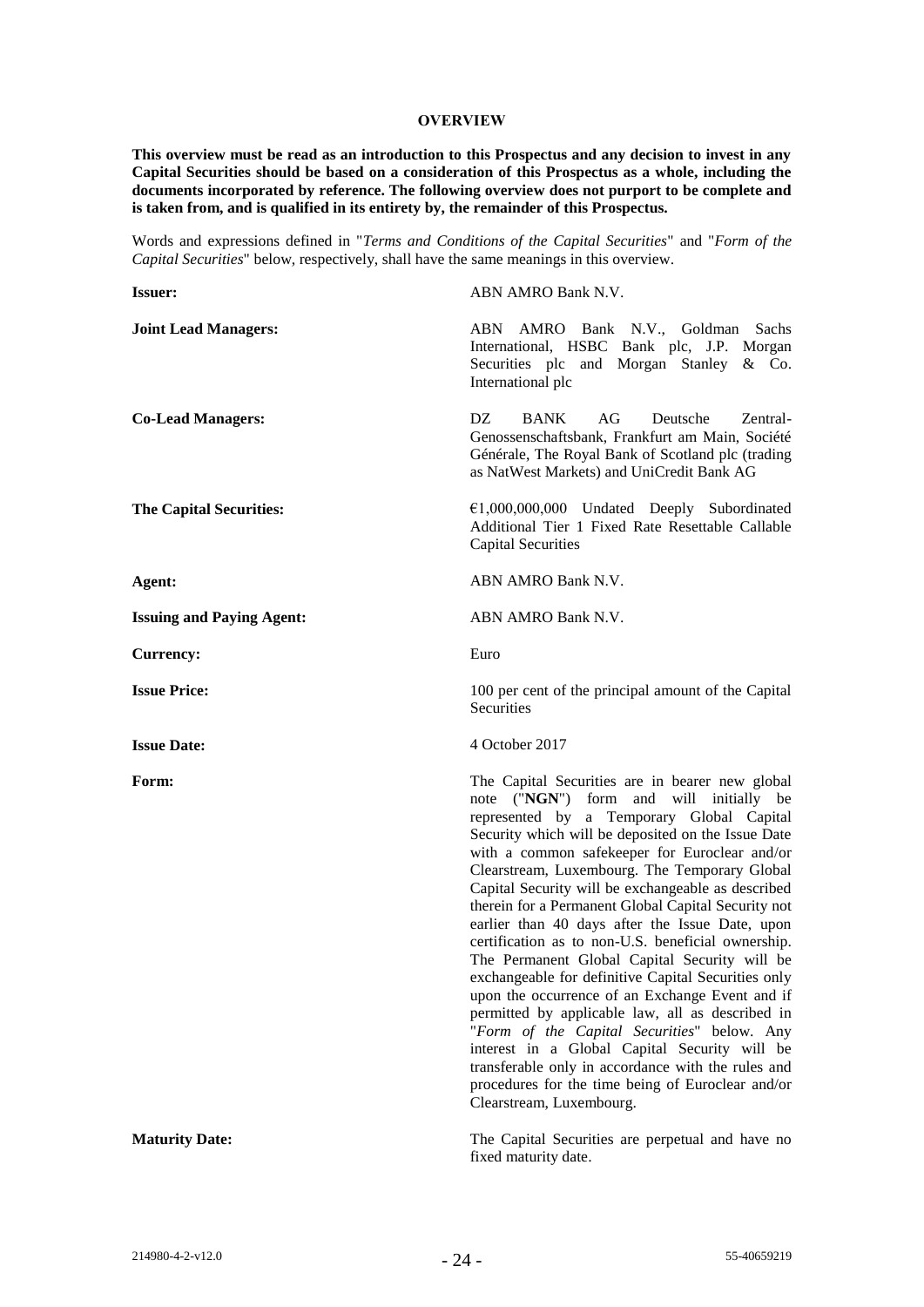**Denominations:** €200,000 and integral multiples of €100,000 in excess thereof up to (and including)  $\epsilon$ 300,000.

**Status:** The Capital Securities constitute unsecured and deeply subordinated obligations of the Issuer.

> The rights and claims (if any) of Holders to payment of the Prevailing Principal Amount of the Capital Securities and any other amounts in respect of the Capital Securities (including any accrued interest or damages awarded for breach of any obligations under the Conditions, if any are payable) shall in the event of the liquidation, bankruptcy or Moratorium of the Issuer rank, subject to any rights or claims which are mandatorily preferred by law,

- (a) junior to the rights and claims of creditors in respect of Senior Obligations (including Tier 2 instruments), present and future;
- (b) *pari passu* without any preference among themselves and with all rights and claims of creditors in respect of Parity Obligations, present and future; and
- (c) senior only to the rights and claims of creditors in respect of Junior Obligations, present and future.

By virtue of such subordination, payments to a Holder will, in the event of the liquidation, bankruptcy or Moratorium of the Issuer, only be made after, and any set-off by a Holder shall be excluded until, all Senior Obligations of the Issuer have been satisfied.

**Interest:** Subject as described under "Interest Cancellation" below, interest will accrue on the outstanding Prevailing Principal Amount of the Capital Securities on a non-cumulative basis:

> (a) from (and including) the Issue Date to (but excluding) the First Call Date, at a fixed rate of 4.750% per annum; and

> (b) from (and including) the First Call Date and thereafter, at a fixed rate per annum reset on each Reset Date based on the prevailing 5-year Mid-Swap Rate plus 3.898 per cent,

> payable semi-annually in arrear in equal instalments on 22 March and 22 September of each year.

**Interest Cancellation:** The Issuer may, in its sole discretion (but subject at all times to the requirements for mandatory cancellation of interest payments), elect to cancel any interest payment (in whole or in part) which is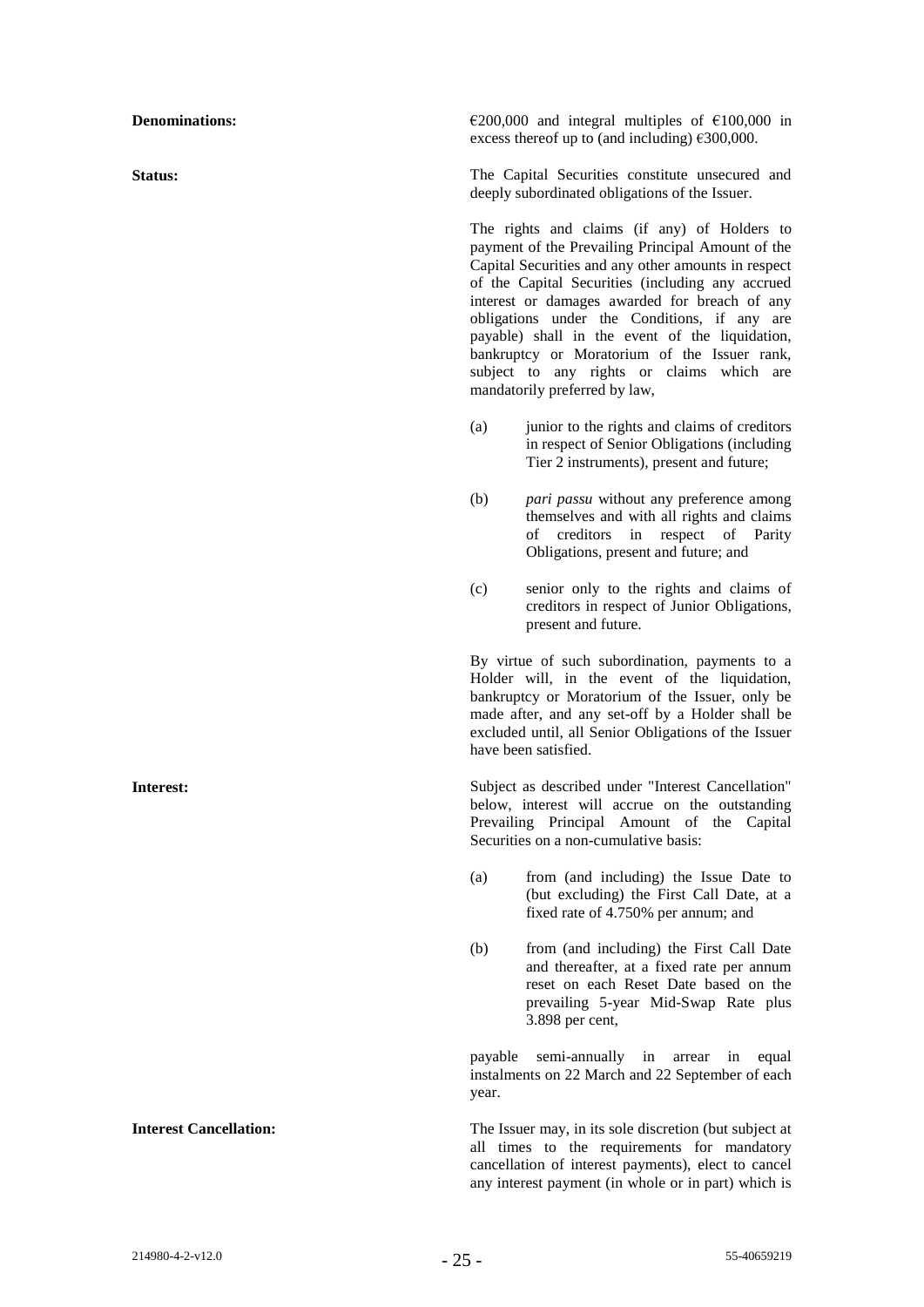otherwise due to be paid.

Further, the Issuer shall cancel (in whole or in part, as applicable) any interest payment otherwise due to be paid to the extent that:

- (a) the payment of such interest, when aggregated with any interest payments or distributions paid or scheduled for payment on the Capital Securities and all other own funds instruments (excluding any Tier 2 instruments) plus any principal write-ups, where applicable, would cause the amount of Distributable Items (if any) then available to the Issuer to be exceeded; or
- (b) the payment of such interest would cause, when aggregated together with other distributions of the kind referred to in article 3:62b Wft (implementing article 141(2) CRD IV Directive) plus any principal write-ups, where applicable, the Maximum Distributable Amount (if any) then applicable to the Issuer to be exceeded; or
- (c) the Competent Authority orders the Issuer to cancel the payment of such interest.

Any interest (or part thereof) not paid by reason of cancellation above shall be cancelled and shall not:

- (i) accumulate or be payable at any time thereafter and Holders shall have no further rights or claims in respect of any interest (or part thereof) not paid, whether in the case of bankruptcy, a Moratorium, liquidation or the dissolution of the Issuer or otherwise;
- (ii) constitute an event of default of the Issuer or a breach of the Issuer's other obligations or duties or a failure to perform by the Issuer in any manner whatsoever;
- (iii) entitle the Holders to any compensation or to take any action to cause the bankruptcy, liquidation, dissolution or winding up of the Issuer; or
- (iv) in any way impose restrictions on the Issuer, including (but not limited to) restricting the Issuer from making any distribution or equivalent payment in connection with Junior Obligations or Parity Obligations.

**Trigger Event:** A "**Trigger Event**" will occur if, at any time (i) the Issuer CET1 Ratio is less than 5.125 per cent and/or (ii) the Group CET1 Ratio is less than 7 per cent as determined by the Issuer or the Competent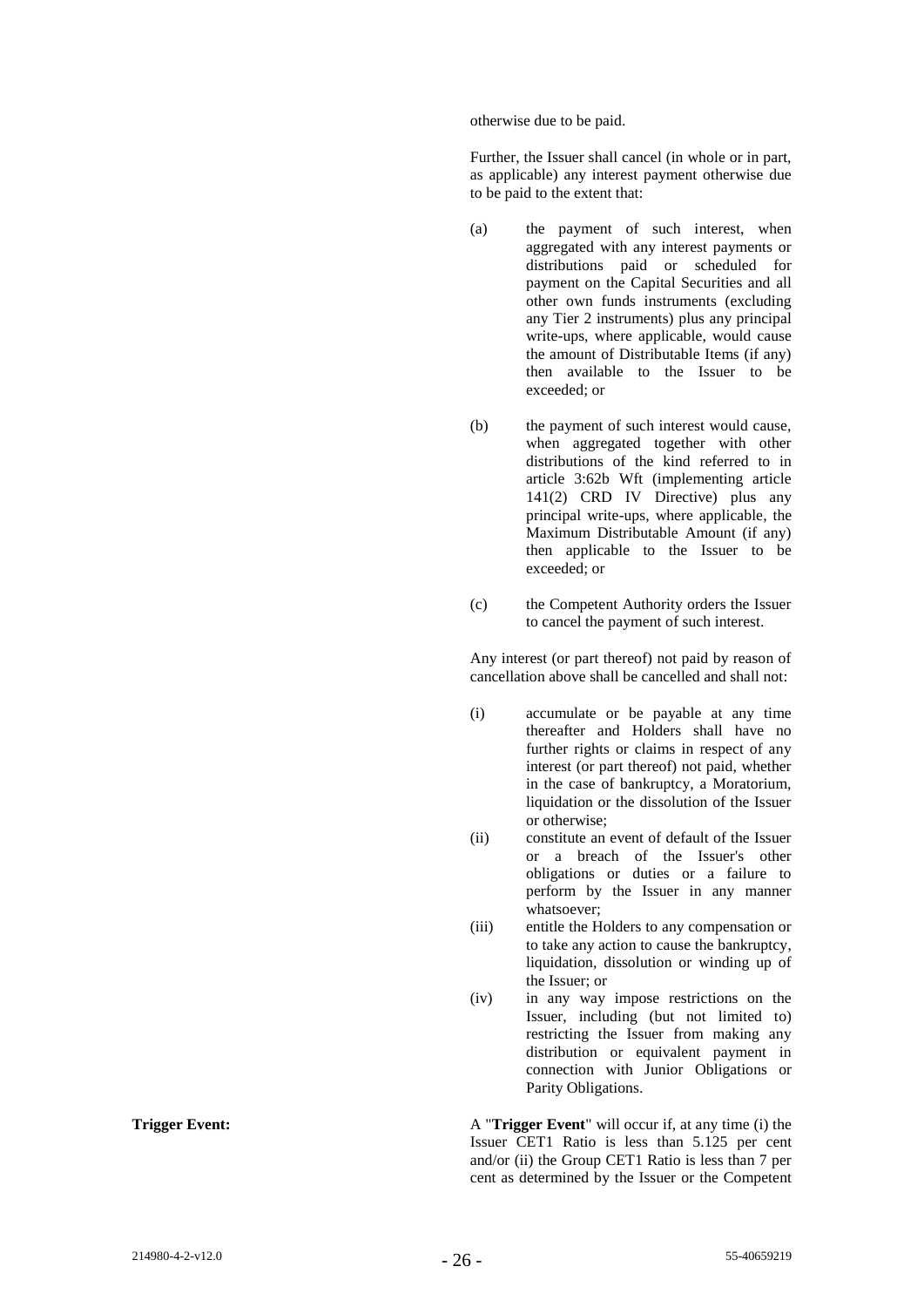Authority.

**Principal Write-down:** On a Trigger Event Write-down Date, the Issuer shall:

- (a) irrevocably cancel all interest accrued on each Capital Security up to (and including) the Trigger Event Write-down Date (whether or not the same has become due at such time); and
- (b) irrevocably reduce the then Prevailing Principal Amount of each Capital Security by the relevant Write-down Amount (such reduction being referred to as a "**Principal Write-down**", and "**Written Down**" being construed accordingly) with effect from the Trigger Event Write-down Date, such Principal Write-down to be effected, save as may be otherwise required by Applicable Banking Regulations and/or the Competent Authority, subject to Condition 7.1(e) (*Other Loss Absorbing Instruments*), *pro rata* and concurrently with the Principal Write-down of the other Capital Securities and the write-down or conversion into equity (as the case may be) of the then prevailing principal amount of any Loss Absorbing Instruments.

"**Write-down Amount**" means, on any Trigger Event Write-down Date, the amount by which the then Prevailing Principal Amount of each outstanding Capital Security is to be Written Down and which is calculated per Calculation Amount of such Capital Security, being the minimum of:

- (i) the amount per Calculation Amount (together with, subject to Condition 7.1(e) (*Other Loss Absorbing Instruments*), the concurrent *pro rata* Principal Write-down of the other Capital Securities and the write-down or conversion into equity of the prevailing principal amount of any Loss Absorbing Instruments that would be sufficient to immediately restore the Issuer CET1 Ratio to not less than 5.125 per cent and the Group CET1 Ratio to not less than 7 per cent; or
- (ii) if the amount determined in accordance with (i) above would be insufficient to restore the Issuer CET1 Ratio to 5.125 per cent and the Group CET1 Ratio to 7 per cent (as applicable), the amount necessary to reduce the Prevailing Principal Amount of the Capital Security to one cent.

A Principal Write-down may occur on one or more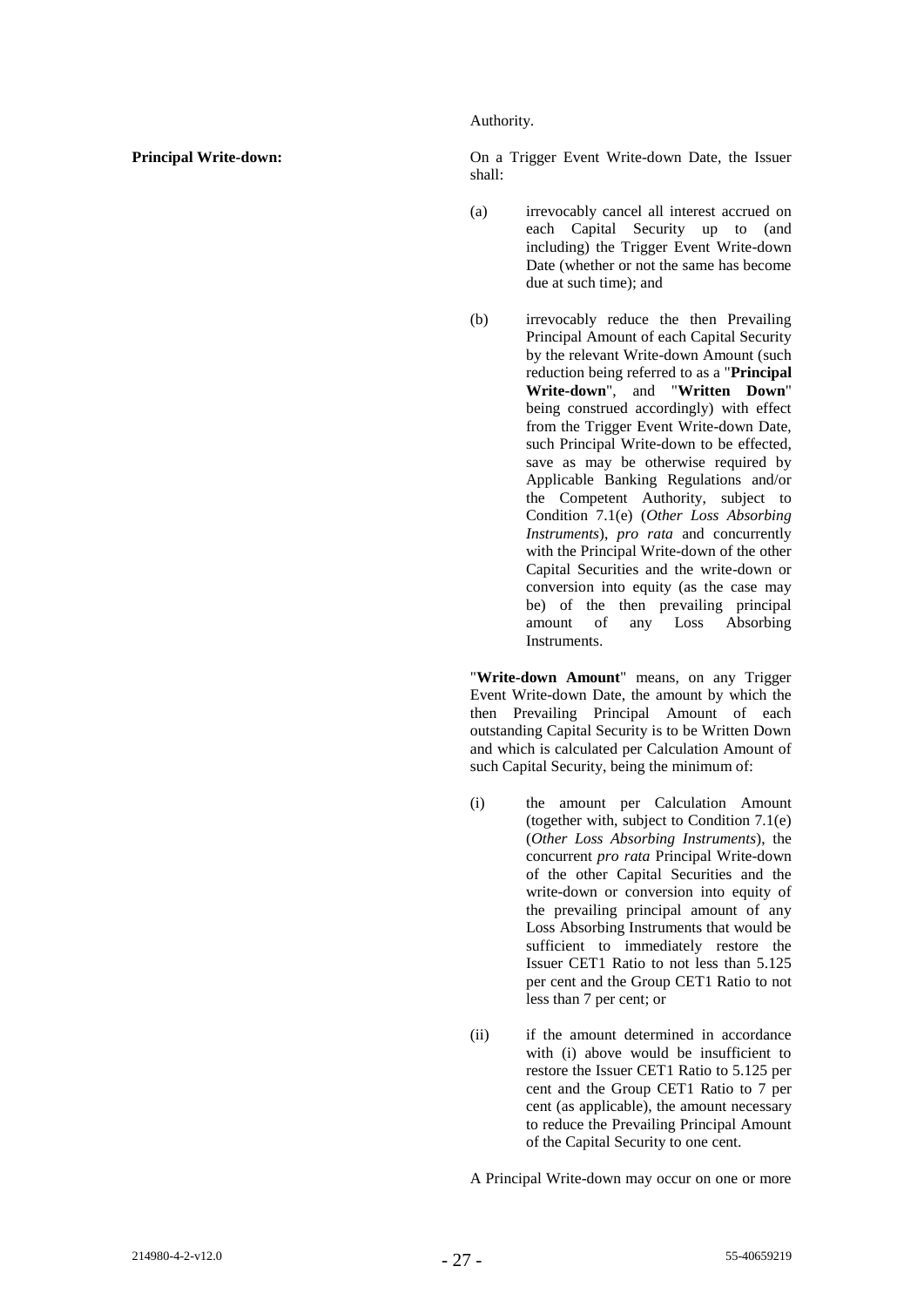occasions and accordingly the Capital Securities may be Written Down on one or more occasions (provided, however, that the principal amount of a Capital Security shall never be reduced to below one cent).

Any Principal Write-down of the Capital Securities shall not:

- (a) constitute an event of default of the Issuer or a breach of the Issuer's other obligations or duties or a failure to perform by the Issuer in any manner whatsoever;
- (b) constitute the occurrence of any event related to the insolvency of the Issuer or entitle the Holders to any compensation or to take any action to cause the bankruptcy, liquidation, dissolution or winding up of the Issuer.

The Holders shall have no further rights or claims against the Issuer (whether in the case of bankruptcy, a Moratorium, liquidation or the dissolution of the Issuer or otherwise) with respect to any interest cancelled and any principal Written Down (including, but not limited to, any right to receive accrued but unpaid and future interest or any right of repayment of principal, but without prejudice to their rights in respect of any reinstated principal following a Principal Write-up as described under "Principal Write-up" below).

**Principal Write-up:** Subject to compliance with the Applicable Banking Regulations, if a positive Net Profit is recorded (a "**Return to Financial Health**") at any time while the Prevailing Principal Amount is less than the Original Principal Amount, the Issuer may, at its full discretion but subject to the Maximum Distributable Amount (when aggregated together with other distributions of the Issuer of the kind referred to in article 3:62b Wft (implementing article 141(2) CRD IV Directive)) not being exceeded thereby, increase the Prevailing Principal Amount of each Capital Security (a "**Principal Write-up**") up to a maximum of its Original Principal Amount on a *pro rata* basis with the other Capital Securities and with any other Discretionary Temporary Write-down Instruments (based on the then prevailing principal amounts thereof), provided that the Maximum Write-up Amount is not exceeded.

> The "**Maximum Write-up Amount**" means the Net Profit (i) multiplied by the aggregate issued original principal amount of all Written-Down Additional Tier 1 Instruments, and (ii) divided by the Tier 1 Capital of the Issuer as at the date when the Principal Write-up is operated, both (i) and (ii)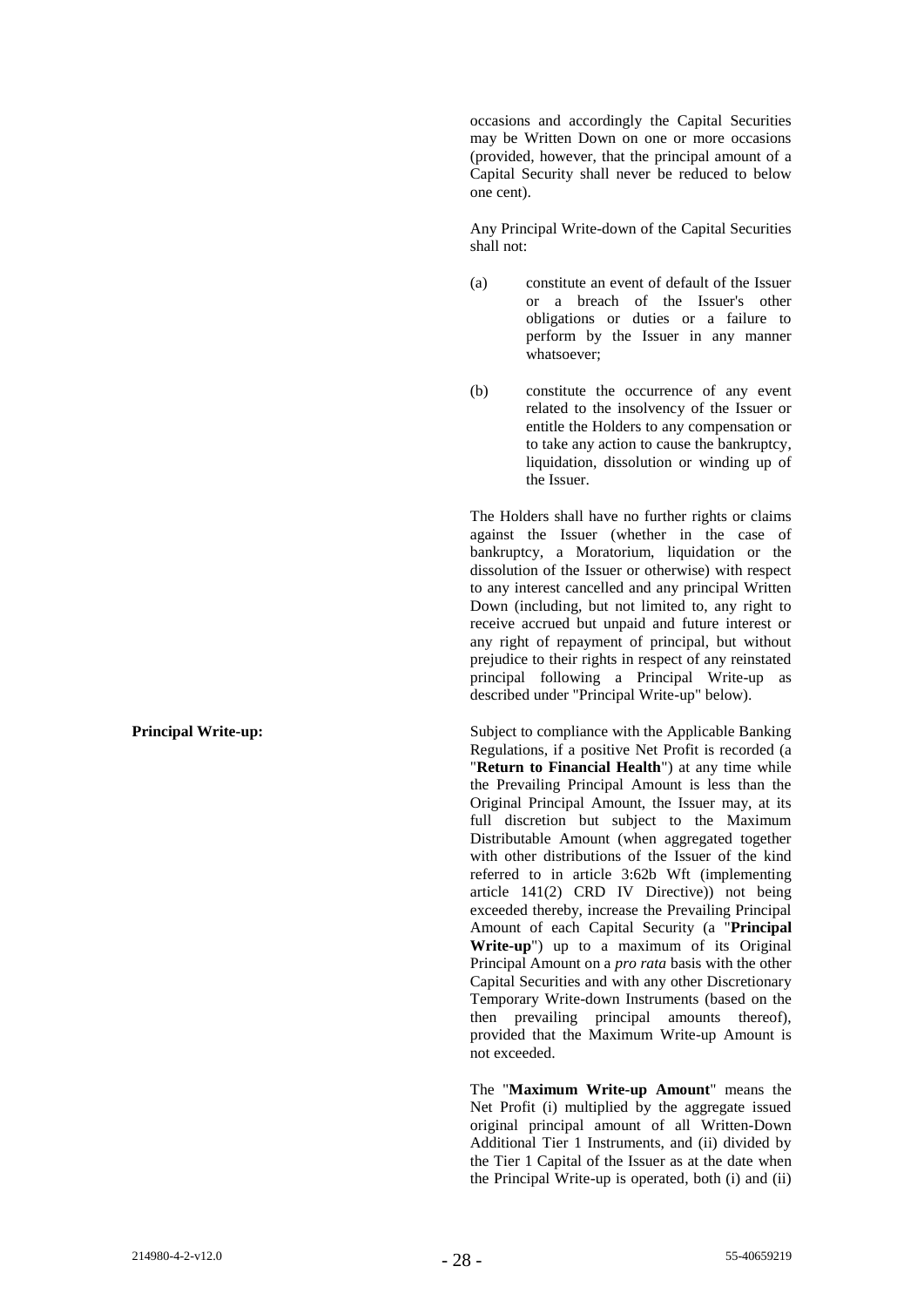**Issuer Call Option on and after the First Call Date:**

as calculated on a solo-consolidated, subconsolidated or consolidated basis (as applicable).

**Statutory Loss Absorption:** The Capital Securities may become subject to the determination by the relevant Resolution Authority or the Issuer (following instructions from the relevant Resolution Authority) that all or part of the principal amount of the Capital Securities, including accrued but unpaid interest in respect thereof, must be written off or converted into CET1 instruments or otherwise be applied to absorb losses, all as prescribed by the Applicable Resolution Framework ("**Statutory Loss**  Absorption<sup>"</sup>). Upon any such determination, (i) the relevant proportion of the outstanding nominal amount of the Capital Securities subject to Statutory Loss Absorption shall be written off or converted into CET1 instruments or otherwise be applied to absorb losses, as prescribed by the Applicable Resolution Framework (ii) Holders have no further rights or claims, whether in the case of bankruptcy, a Moratorium, liquidation or the dissolution of the Issuer or otherwise in respect of the amount written off or subject to conversion or otherwise as a result such Statutory Loss Absorption, (iii) such Statutory Loss Absorption shall not constitute an Enforcement Event or a breach of the Issuer's other obligations or duties or a failure to perform by the Issuer in any manner whatsoever and (iv) such Statutory Loss Absorption shall not constitute the occurrence of any event related to the insolvency of the Issuer or entitle the Holders to any compensation or to take any action to cause the bankruptcy, liquidation, dissolution or winding-up of the Issuer.

> Subject to Condition 5.6 (*Conditions for Redemption and Purchase*), the Issuer may, at its option, redeem the Capital Securities on 22 September 2027 (the "**First Call Date**") or on each Interest Payment Date thereafter, in whole but not in part, at their Prevailing Principal Amount, together with accrued and unpaid interest to, but excluding, the date of redemption (unless cancelled or deemed cancelled).

**Tax Call Option:** Subject to Condition [5.6](#page-49-0) (*Conditions for Redemption and Purchase*), if, on the occasion of the next payment due under the Capital Securities, a Tax Event has occurred, then the Issuer may, at its option, redeem the Capital Securities in whole (but not in part), at any time at their Prevailing Principal Amount together with accrued and unpaid interest (excluding interest which has been cancelled or deemed cancelled in accordance with these Conditions) to, but excluding, the date of redemption and any additional amounts payable in accordance with Condition [9](#page-57-0) (*Taxation*).

The Competent Authority may only permit the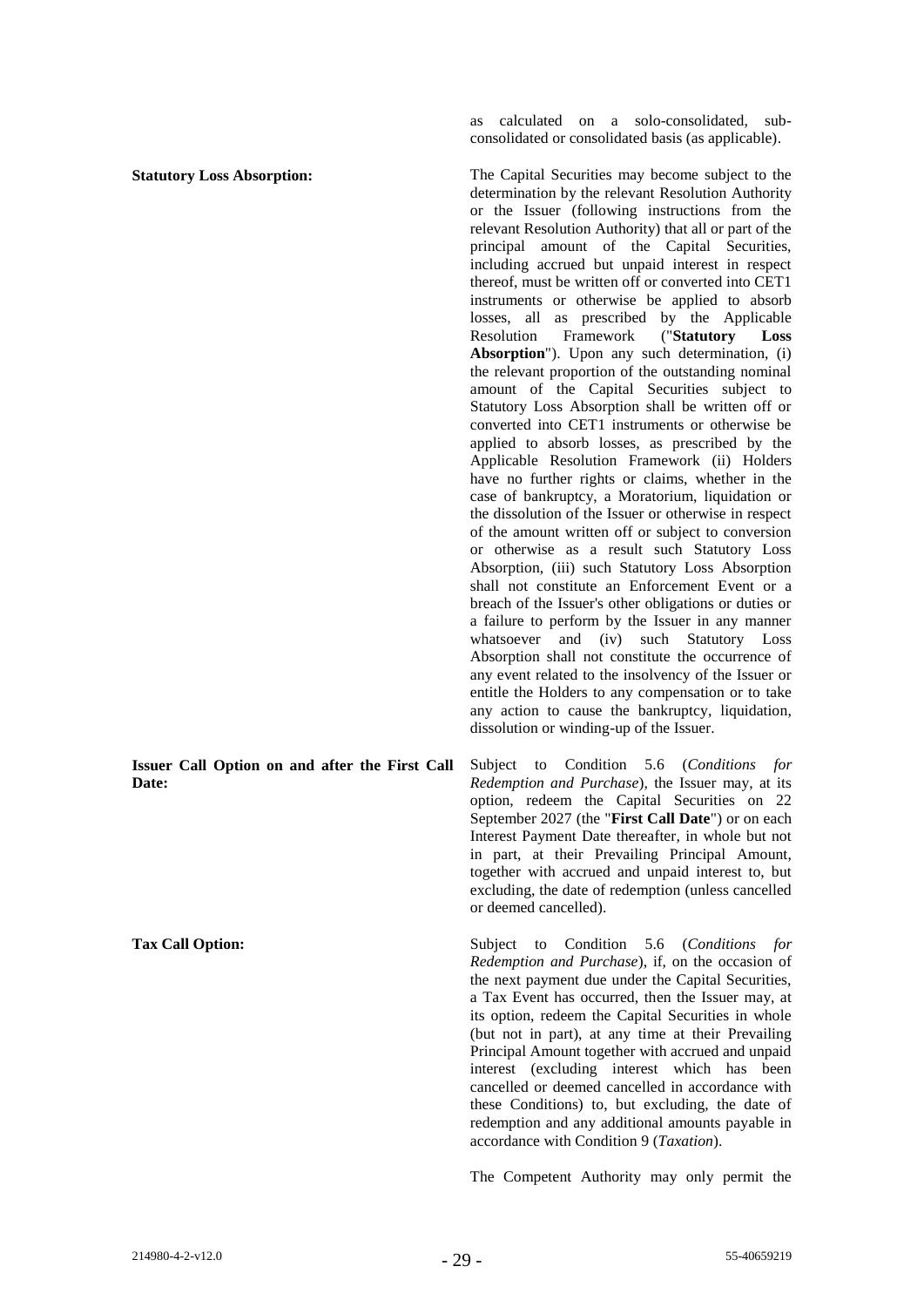Issuer to redeem the Capital Securities before the date falling on the fifth anniversary of the Issue Date on the occurrence of a Tax Event if, without prejudice to Condition [5.6](#page-49-0) (*Conditions for Redemption and Purchase*), the Tax Event constitutes a change in the applicable tax treatment of the Capital Securities and the Issuer demonstrates to the satisfaction of the Competent Authority that such change is material and was not reasonably foreseeable at the time of their issuance.

"**Tax Event**" means that as a result of, or in connection with, any change in, or amendment to, or proposed amendment to, the laws or regulations of, or applicable in, The Netherlands or any political subdivision or any authority thereof or therein having power to tax, or any change in the application or official interpretation or the pronouncement by any relevant tax authority that differs from the previously generally accepted position in relation to the Capital Securities, which change or amendment becomes effective on or after the Issue Date (a) the Issuer will not obtain full or substantially full relief for the purposes of Dutch corporation tax for any interest payable under the Capital Securities, or (b) on the occasion of the next payment due under the Capital Securities, the Issuer has or will become obliged to pay additional amounts as provided or referred to in Condition [9](#page-57-0) (*Taxation*).

**Regulatory Call Option:** Subject to Condition 5.6 (*Conditions for Redemption and Purchase*), the Issuer may at its option redeem the Capital Securities (in whole but not in part), at any time at their Prevailing Principal Amount, together with interest accrued to but excluding the date of redemption (unless cancelled or deemed cancelled) upon the occurrence of a Capital Event.

> The Competent Authority may only permit the Issuer to redeem the Capital Securities before the date falling on the fifth anniversary of the Issue Date on the occurrence of a Capital Event if, without prejudice to Condition 5.6 (*Conditions for Redemption and Purchase*) below, the Competent Authority considers the Capital Event sufficiently certain and the Issuer demonstrates to the satisfaction of the Competent Authority that the Capital Event was not reasonably foreseeable at the time of their issuance.

> A "**Capital Event**" shall occur if there is a change in the regulatory classification of the Capital Securities that has resulted or would be likely to result in the Capital Securities being excluded, in whole or in part, from the Additional Tier 1 Capital of the Issuer or reclassified as a lower quality form of own funds of the Issuer (in each case on a soloconsolidated, sub-consolidated or a consolidated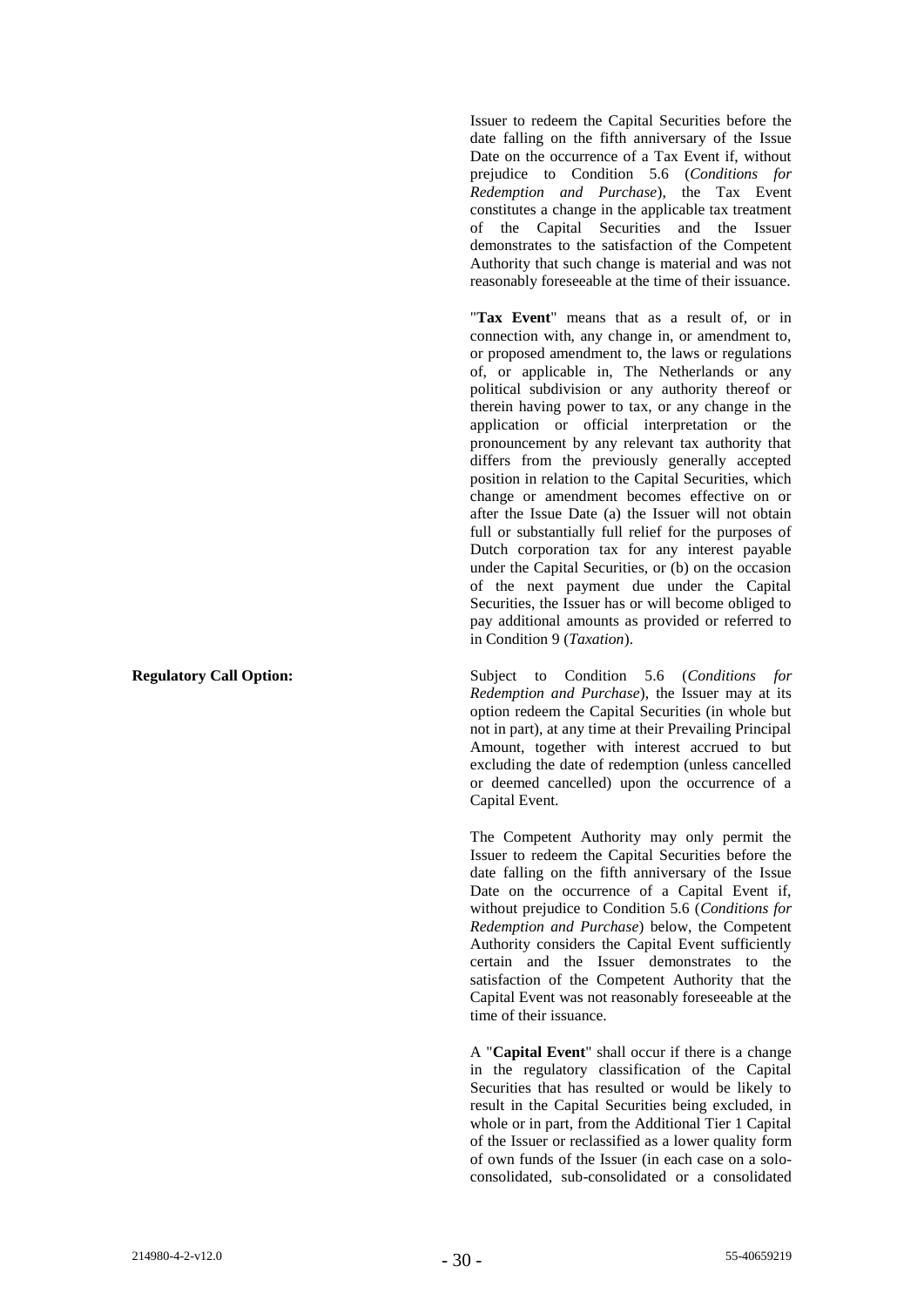basis), which change in regulatory classification (or reclassification) becomes effective on or after the Issue Date. For the avoidance of doubt, a Capital Event shall not be deemed to have occurred in case of a partial exclusion of the Capital Securities as a result of (i) a Principal Write-down or (ii) a change in the regulatory assessment of the tax effects of a Principal Write-down.

**Conditions for Redemption and Purchase:** Any optional redemption of Capital Securities and any purchase of Capital Securities is, *inter alia*, subject to:

- (a) the Competent Authority having given its prior written permission to such redemption or purchase; and
- (b) the Issuer having demonstrated to the satisfaction of the Competent Authority that the Issuer complies with article 78 CRR (or any equivalent or substitute provision under Applicable Banking Regulations), which may include (a) the replacement of the Capital Securities with own funds instruments of equal or higher quality at terms that are sustainable for the income capacity of the Issuer or (b) that the own funds of the Issuer would, following such redemption or purchase, exceed its minimum own funds requirements (including any capital buffer requirements) by a margin (calculated in accordance with article 104(3) CRD IV Directive) that the Competent Authority considers necessary at such time.

Following the occurrence of a Principal Writedown, the Issuer shall not be entitled to redeem the Capital Securities through exercising its Issuer Call Option until the principal amount of the Capital Securities is increased up to their Original Principal Amount pursuant to conditions for Principal Writeup.

**Taxation:** All payments of principal and interest in respect of the Capital Securities will be made without withholding or deducting taxes of The Netherlands, unless such withholding or deduction is required by law. In that event, the Issuer will pay such additional amounts as will result in the Holders receiving such amounts of interest as they would have received in respect of the Capital Securities had no such withholding been required, subject to certain exceptions, as provided in Condition 9 (*Taxation)*.

**Substitution and Variation:** The Issuer may (i) if a Capital Event or a Tax Event has occurred and is continuing or (ii) in order to align the Terms and Conditions to best practices published from time to time by the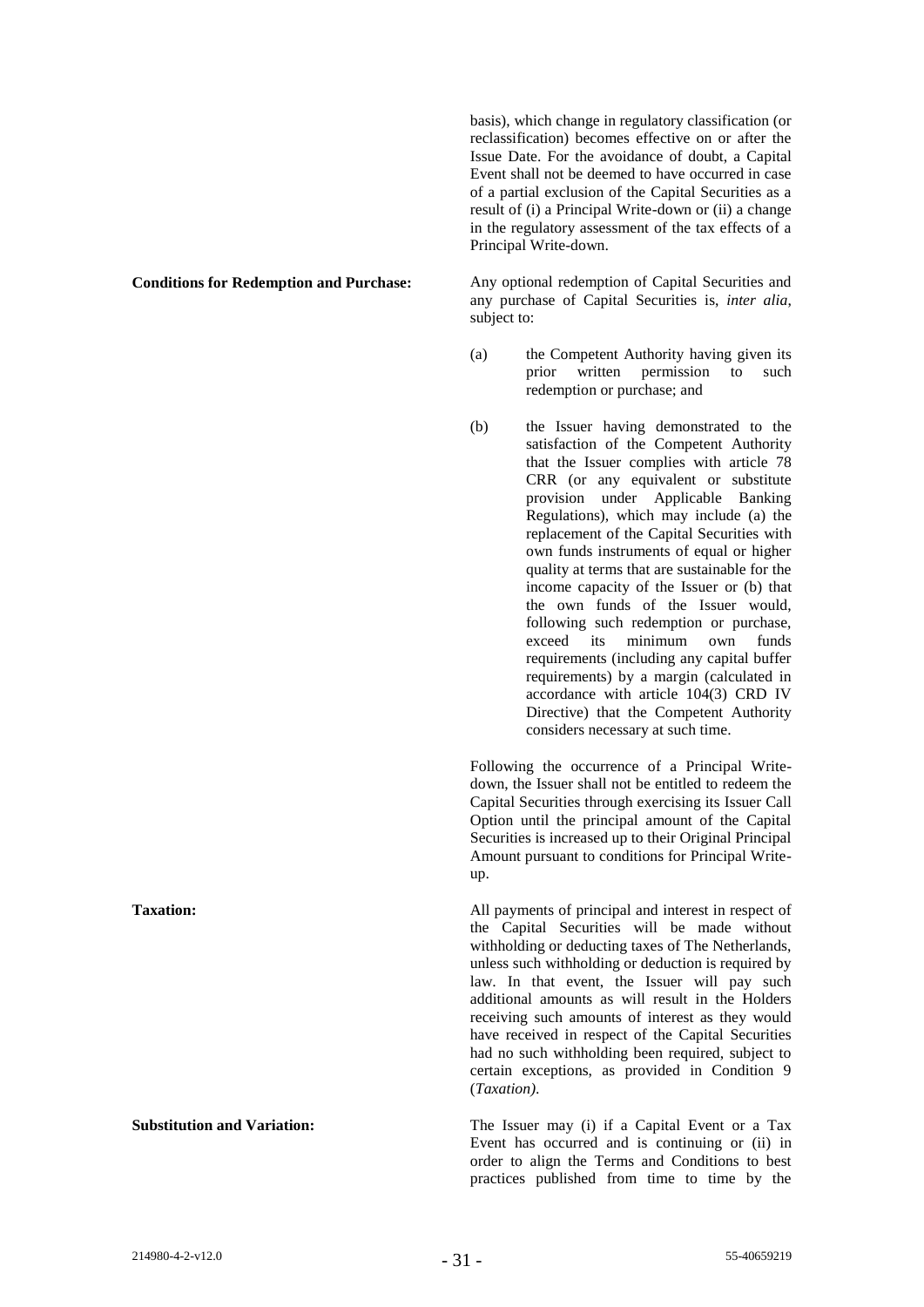European Banking Authority resulting from its monitoring activities pursuant to article 80 CRR, subject to compliance with any conditions prescribed under Applicable Banking Regulations, including the prior permission of the Competent Authority (if required), at its option, without any requirement for the consent or approval of the Holders, substitute all (but not some only) of the Capital Securities or vary the terms of all (but not some only) of the Capital Securities provided that they remain or, as appropriate, become compliant with Applicable Banking Regulations with respect to Additional Tier 1 Capital and that such substitution or variation shall not result in terms that are materially less favourable to the Holders (as reasonably determined by the Issuer).

Following such variation or substitution the resulting securities must have at least, *inter alia*, the same ranking, interest rate, redemption rights, existing rights to accrued interest which has not been paid and assigned the same ratings as the Capital Securities.

**Purchases:** The Issuer or any of its subsidiaries may at their option, subject to Condition 5.6 (*Conditions for Redemption and Purchase*) (as applicable), at any time purchase Capital Securities in the open market or otherwise and at any price, save that any such purchase may not take place within 5 years after the Issue Date unless permitted by Applicable Banking Regulations. Such Capital Securities may be held, re-issued, resold or, at the option of the Issuer, surrendered to any Paying Agent for cancellation.

**Enforcement:** Any failure by the Issuer to pay interest or the Prevailing Principal Amount when due in respect of the Capital Securities shall not constitute an event of default and does not give Holders any right to demand repayment of the Prevailing Principal Amount.

> If any of the following events shall have occurred and be continuing:

- (a) the Issuer is declared bankrupt (*failliet*), or a declaration in respect of the Issuer is made under article  $3:163(1)(b)$  Wft; or
- (b) an order is made or an effective resolution is passed for the winding up or liquidation of the Issuer unless this is done in connection with a merger, consolidation or other form of combination with another company and such company assumes all obligations contracted by the Issuer in connection with the Capital Securities,

then any Holder may declare its Capital Securities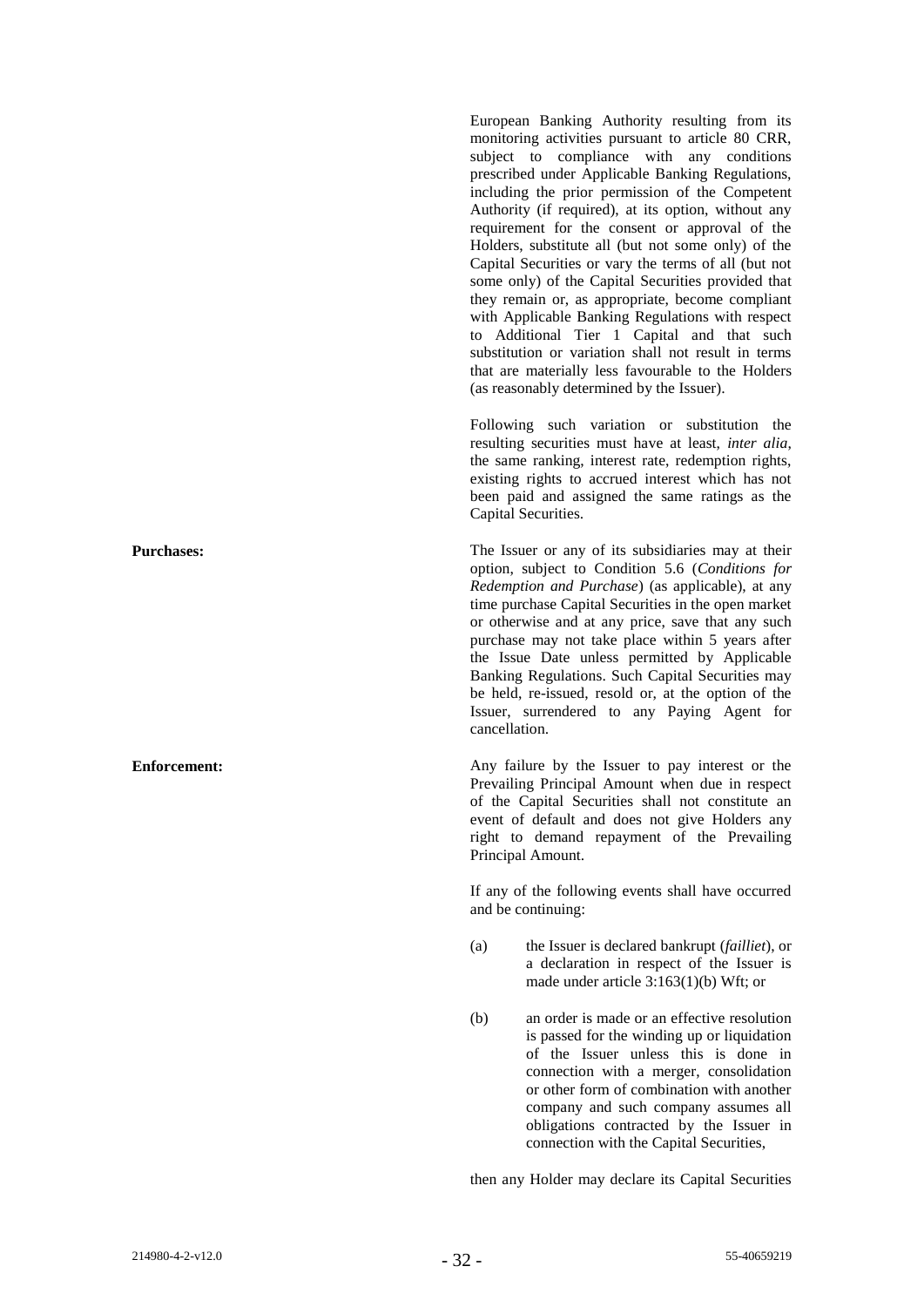|                                              | to be forthwith due and payable whereupon the<br>same shall become forthwith due and payable at its<br>Prevailing Principal Amount and any accrued but<br>unpaid interest from the previous Interest Payment<br>Date up to (but excluding) the date of repayment<br>(unless cancelled or deemed cancelled) provided<br>that repayment of Capital Securities will only be<br>effected after the Issuer has obtained the prior<br>written permission of the Competent Authority<br>(provided that at the relevant time such permission<br>is required). |
|----------------------------------------------|-------------------------------------------------------------------------------------------------------------------------------------------------------------------------------------------------------------------------------------------------------------------------------------------------------------------------------------------------------------------------------------------------------------------------------------------------------------------------------------------------------------------------------------------------------|
|                                              | No other remedy against the Issuer shall be<br>available to the Holders, whether for recovery of<br>amounts owing in respect of the Capital Securities<br>or in respect of any breach by the Issuer of any of<br>its obligations under or in respect of the Capital<br>Securities.                                                                                                                                                                                                                                                                    |
| <b>Meetings of Holders and Modification:</b> | The Agency Agreement contains provisions for<br>convening meetings of the Holders to consider<br>matters relating to the Capital Securities, including<br>the sanctioning by an Extraordinary Resolution of a<br>modification of the Capital Securities or certain<br>provisions of the Agency Agreement.                                                                                                                                                                                                                                             |
|                                              | Subject to obtaining the permission therefore from<br>the Competent Authority if so required, the Agent<br>and the Issuer may agree, without the consent of<br>the Holders, to:                                                                                                                                                                                                                                                                                                                                                                       |
|                                              | any modification (except as mentioned<br>(a)<br>above) of the Agency Agreement which is<br>not materially prejudicial to the interests<br>of the Holders; or                                                                                                                                                                                                                                                                                                                                                                                          |
|                                              | any modification of the Capital Securities<br>(b)<br>or the Agency Agreement which is of a<br>formal, minor or technical nature or is<br>made to correct a manifest or proven error<br>or to comply with mandatory provisions<br>of law.                                                                                                                                                                                                                                                                                                              |
| <b>Governing Law:</b>                        | The Capital Securities and the Agency Agreement<br>will be governed by, and construed in accordance<br>with, the laws of The Netherlands.                                                                                                                                                                                                                                                                                                                                                                                                             |
| <b>Ratings:</b>                              | The Capital Securities are expected to be rated<br>BB+ by Fitch. Fitch is established in the European<br>Union and is registered under Regulation (EC) No.<br>1060/2009 (as amended). A rating is not a<br>recommendation to buy, sell or hold securities and<br>may be subject to suspension, reduction or<br>withdrawal at any time by the assigning rating<br>agency.                                                                                                                                                                              |
| <b>Listing and Admission to Trading:</b>     | Application has been made to list the Capital<br>Securities on Euronext Amsterdam.                                                                                                                                                                                                                                                                                                                                                                                                                                                                    |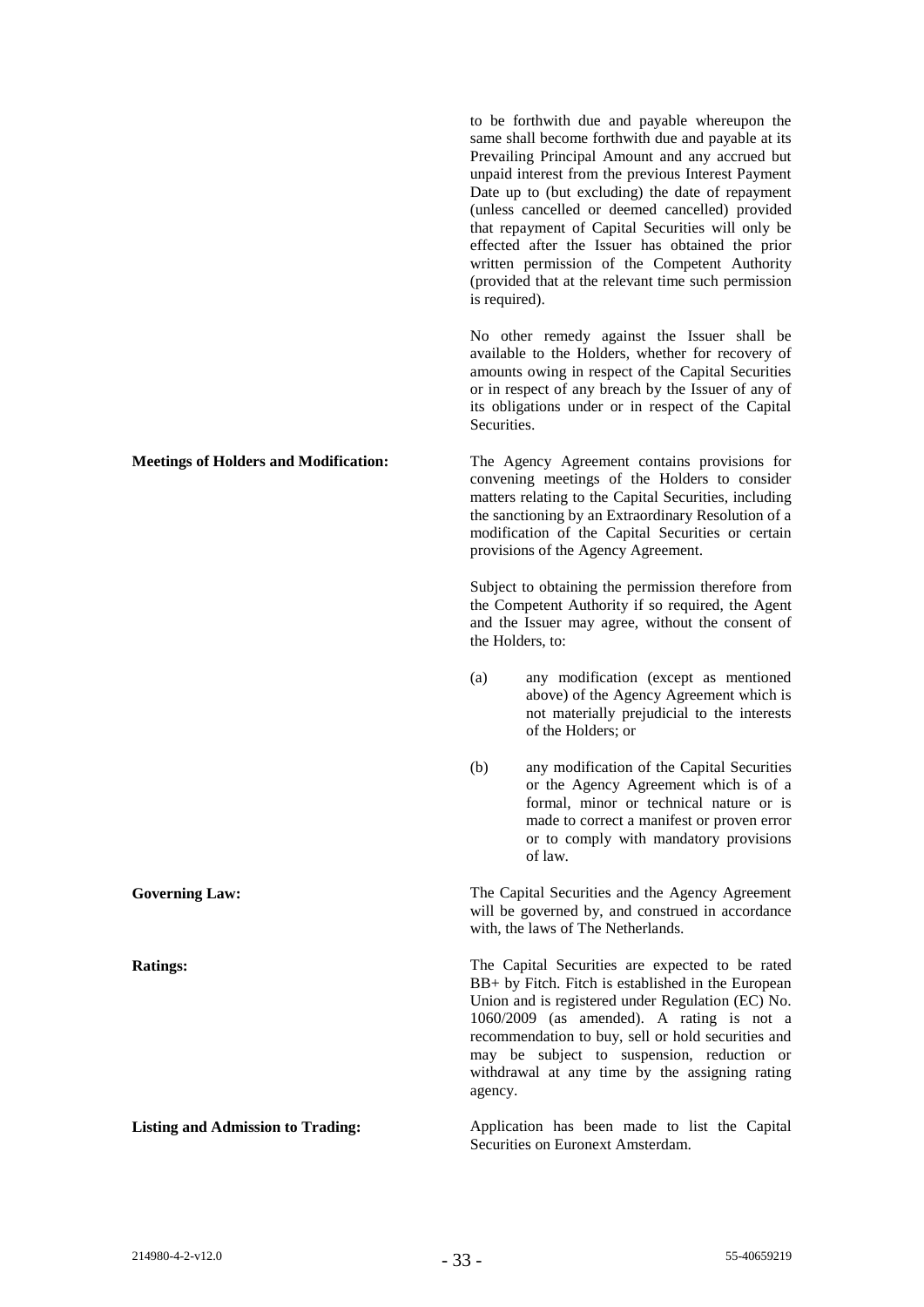| <b>Selling Restrictions:</b> | There are selling restrictions in relation to the<br>United Kingdom, the United States, Japan, Canada<br>and Switzerland, see "Subscription and Sale"<br>below.                                                                                                                                                                                                                                                                                                                                                                                                                                                                            |
|------------------------------|--------------------------------------------------------------------------------------------------------------------------------------------------------------------------------------------------------------------------------------------------------------------------------------------------------------------------------------------------------------------------------------------------------------------------------------------------------------------------------------------------------------------------------------------------------------------------------------------------------------------------------------------|
|                              | The Issuer is Category 2 for the purposes of<br>Regulation S under the U.S. Securities Act of 1933,<br>as amended. The TEFRA D Rules shall apply.                                                                                                                                                                                                                                                                                                                                                                                                                                                                                          |
| <b>Risk Factors:</b>         | There are certain factors that may affect the Issuer's<br>ability to fulfil its obligations under the Capital<br>Securities. These include risks relating to the<br>Issuer's business, which are included in "Risk"<br>Factors" in the Registration Document which is<br>incorporated by reference in this Prospectus. In<br>addition, there are factors which are material for<br>the purpose of assessing the market risks associated<br>with the Capital Securities. These include the fact<br>that the Capital Securities may not be a suitable<br>investment for all investors and certain market<br>risks, see "Risk Factors" above. |
| <b>Use of Proceeds:</b>      | The net proceeds of the issue of the Capital<br>Securities are expected to amount to approximately<br>$E992,000,000$ (excluding certain fees and expenses)<br>and will be applied by the Issuer for its general<br>corporate purposes, which include making a profit<br>and/or hedging certain risks. They will strengthen<br>the Issuer's Tier 1 capital base under a fully loaded<br>CRD IV approach.                                                                                                                                                                                                                                    |
| <b>Clearing Systems:</b>     | Euroclear and Clearstream, Luxembourg                                                                                                                                                                                                                                                                                                                                                                                                                                                                                                                                                                                                      |
| ISIN:                        | XS1693822634                                                                                                                                                                                                                                                                                                                                                                                                                                                                                                                                                                                                                               |
| <b>Common Code:</b>          | 169382263                                                                                                                                                                                                                                                                                                                                                                                                                                                                                                                                                                                                                                  |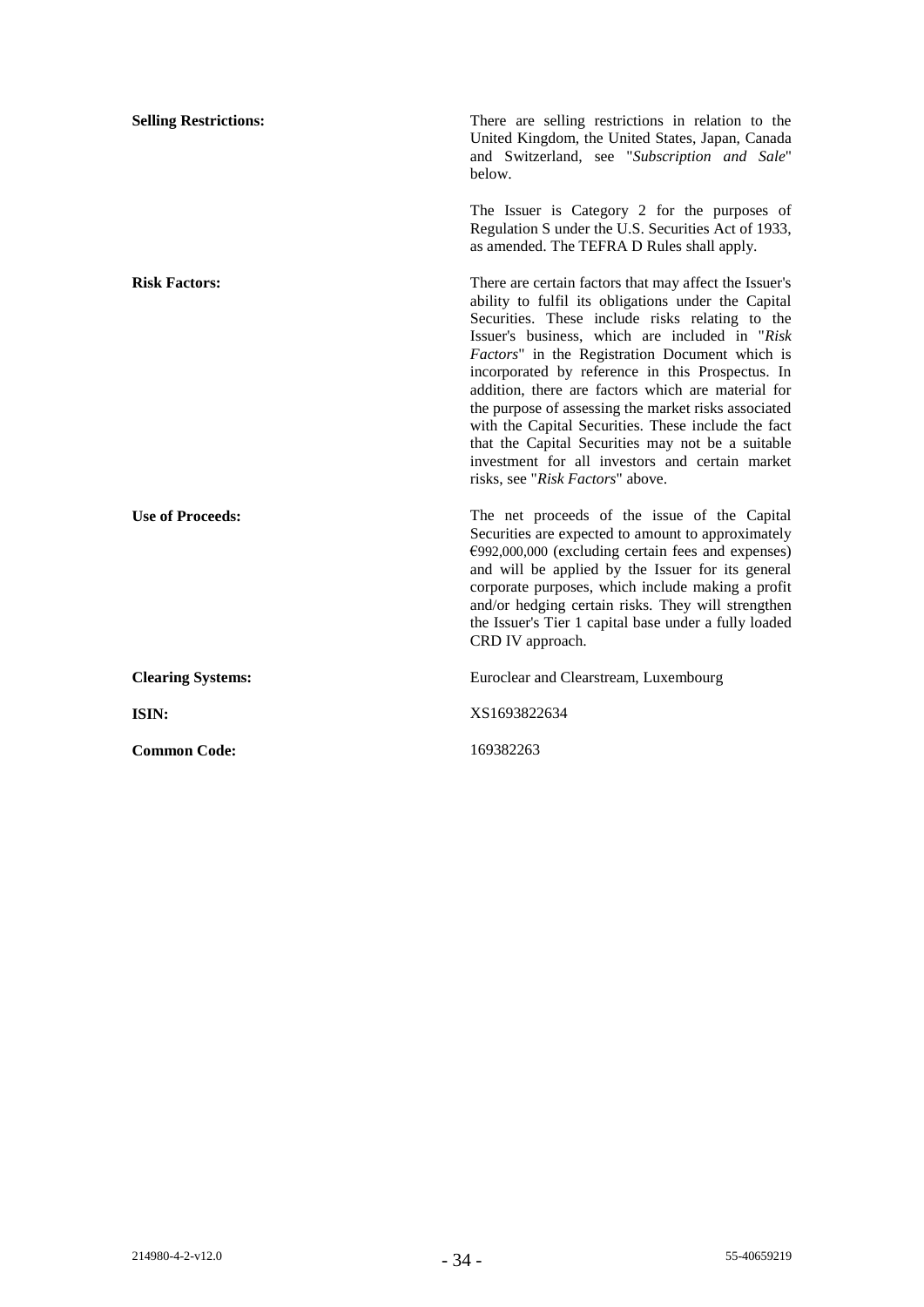#### **DOCUMENTS INCORPORATED BY REFERENCE**

The following documents which have previously been published or are published simultaneously with this Prospectus and have been filed with the AFM shall be deemed to be incorporated in, and to form part of, this Prospectus:

- (a) the registration document of the Issuer dated 4 July 2017 and as supplemented on 10 August 2017 and 19 September 2017 (the "**Registration Document**") including, for the purpose of clarity, the following items incorporated by reference therein:
- (b) the articles of association of the Issuer;
- (c) ABN AMRO Group N.V.'s publicly available audited consolidated annual financial statements for the financial year ended 31 December 2015 as set out on pages 330 to 337 in relation to the financial statements 2015, including the notes to the financial statements as set out on pages 338 to 461 and the statutory financial statements as set out on pages 457 to 460, pages 124 to 269 (certain information in the Risk, funding & capital Report labelled as "audited" in the respective headings), and the auditors' report thereon on pages 465 to 471, all as included in ABN AMRO Group N.V.'s Annual Report 2015 (the "**Annual Report 2015**") (the "**Consolidated Annual Financial Statements 2015 ABN AMRO Group N.V.**");
- (d) the Section "*Update on our strategic priorities*" of the Strategic Report on pages 26 to 32, the Sections "*Business Review*" and "*Financial Review*" of the Business Report on pages 50 to 105, the Risk, funding & capital Report on pages 124 to 269, the Section "*Definitions of important terms*" on pages 476 to 481, the Section "*Abbreviations*" on pages 482 to 483 and the Section "*Cautionary statements*" on page 484, all as included in the Annual Report 2015;
- (e) ABN AMRO Group N.V.'s publicly available audited consolidated annual financial statements for the financial year ended 31 December 2016 as set out on pages 249 to 368 in relation to the financial statements 2016, including the notes to the financial statements as set out on pages 257 to 360 and the statutory financial statements as set out on pages 361 to 365, pages 91 to 204 (certain information in the Risk, funding & capital report labelled as "audited" in the respective headings), and the auditors' report thereon on pages 370 to 376, all as included in ABN AMRO Group N.V.'s Integrated Annual Report 2016 (the "**Annual Report 2016**") (the "**Consolidated Annual Financial Statements 2016 ABN AMRO Group N.V.**" and together with the Consolidated Annual Financial Statements 2015 ABN AMRO Group N.V., the "**Consolidated Annual Financial Statements ABN AMRO Group N.V.**");
- (f) the Section "*Financial Review*" of the Business report on pages 50 to 56, the Risk, funding & capital report on pages 91 to 204, the Section "*Definitions of important terms*" on pages 380 to 385, the Section "*Abbreviations*" on pages 386 to 387 and the Section "*Cautionary statements*" on page 388, all as included in the Annual Report 2016;
- (g) ABN AMRO Bank N.V.'s publicly available audited consolidated annual financial statements for the financial year ended 31 December 2015, as set out on pages 162 to 170 in relation to the financial statements 2015, including the notes to the financial statements as set out on pages 171 to 289 and the statutory financial statements as set out on pages 290 to 305, pages 36 to 132 (certain information in the Risk, funding & capital Report labelled as "audited" in the respective headings), and the auditors' report thereon on pages 306 to 312, all as included in ABN AMRO Bank N.V.'s Annual Report 2015;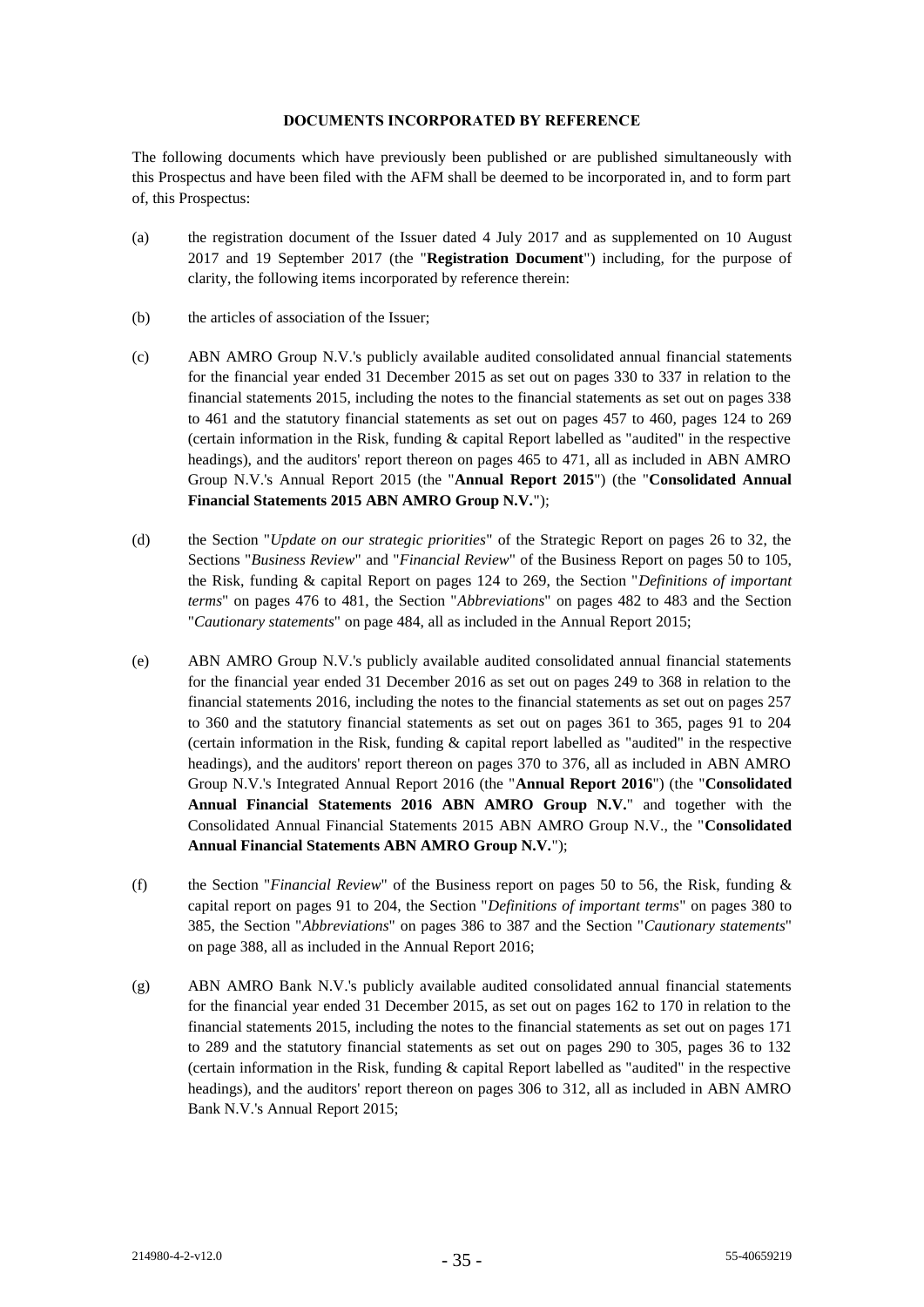- (h) the Section "*Definitions of important terms*" on pages 314 to 318, the Section "*Abbreviations*" on pages 319 to 320 and the Section "*Cautionary statements on forward-looking statements*" on page 322, all as included in AMRO Bank N.V.'s Annual Report 2015;
- (i) ABN AMRO Bank N.V.'s publicly available audited consolidated annual financial statements for the financial year ended 31 December 2016, as set out on pages 158 to 293 in relation to the financial statements 2016, including the notes to the financial statements as set out on pages 167 to 270 and the statutory financial statements as set out on pages 271 to 290, pages 36 to 132 (certain information in the Risk, funding & capital report labelled as "audited" in the respective headings), and the auditor's report thereon on pages 295 to 301, all as included in ABN AMRO Bank N.V.'s Annual Report 2016;
- (j) the Section "*Definitions of important terms*" on pages 302 to 307, the Section "*Abbreviations*" on pages 308 to 309 and the Section "Cautionary statements on forward-looking statements" on page 311, all as included in AMRO Bank N.V.'s Annual Report 2016;
- (k) the quarterly report titled "*Quarterly Report First quarter 2017*" dated 17 May 2017 excluding the specific chapter titled "Message from the CEO". The information set out therein is unaudited;
- (l) ABN AMRO Group N.V.'s report titled "*Interim Report & Quarterly Report Second quarter 2017 ABN AMRO Group N.V.*" for the first half of the financial year ended 30 June 2017 excluding the specific chapters titled: "*Message from the CEO*", "*Economic environment*", "*Business update*", "*Responsibility statement*" and "*Enquiries*". The information set out therein is unaudited;
- (m) ABN AMRO Bank N.V.'s report titled "*Interim Financial Report 2017 ABN AMRO Bank N.V.*" for the first half of the financial year ended 30 June 2017 excluding the specific chapters titled: "*Responsibility statement*" and "*Enquiries*"; and
- (n) the press release titled: "*Dutch State reduces stake in ABN AMRO Group to 56%*" dated 15 September 2017,

save that any statement contained in a document which is incorporated by reference herein shall be deemed to be modified or superseded for the purpose of this Prospectus to the extent that a statement contained herein modifies or supersedes such earlier statement (whether expressly, by implication or otherwise).

Any information contained in any of the documents specified above which is not incorporated by reference in this Prospectus is either not relevant to investors or is covered elsewhere in this Prospectus.

The Issuer will provide, without charge, to each person to whom a copy of this Prospectus has been delivered, upon the request of such person, a copy of any or all of the documents deemed to be incorporated herein by reference. Requests for such documents should be directed to the Issuer at its registered office at: Gustav Mahlerlaan 10, 1082 PP Amsterdam, The Netherlands, by telephone: +31 20 6282 282 or by e-mail: investorrelations@abnamro.com. Such documents can also be obtained in electronic form from the Issuer's website (http://www.abnamro.com/en/investor-relations/debtinvestors/capital/index.html). The other information included on or linked to through this website or in any website referred to in any document incorporated by reference into this Prospectus is not a part of this Prospectus.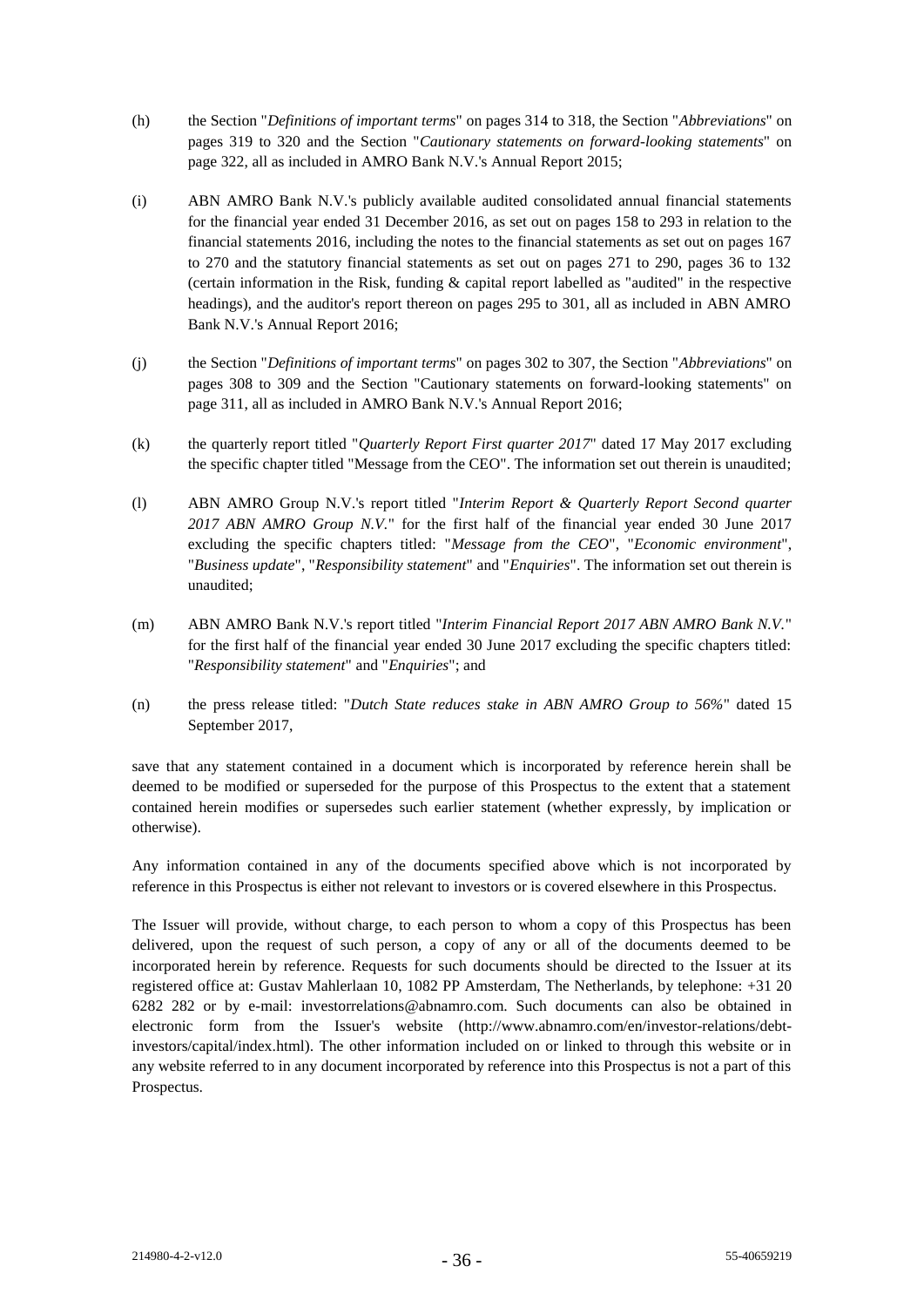#### **TERMS AND CONDITIONS OF THE CAPITAL SECURITIES**

#### **Introduction**

The €1,000,000,000 Undated Deeply Subordinated Additional Tier 1 Fixed Rate Resettable Callable Capital Securities (the "**Capital Securities**", which expression shall in these Terms and Conditions (the "**Conditions**"), unless the context otherwise requires, include any further capital securities issued pursuant to Condition [17](#page-61-0) (*Further Issues*) and forming a single series with the Capital Securities) of ABN AMRO Bank N.V. (the "**Issuer**", which expression shall include any substituted debtor or transferee pursuant to Condition 8 (*Statutory Loss Absorption*)) have the benefit of an agency agreement dated the Issue Date (such agreement as amended and/or supplemented and/or restated from time to time, the "**Agency Agreement**") made between the Issuer, ABN AMRO Bank N.V. as issuing and principal paying agent and agent bank (in such capacity the "**Agent**" which expression shall include any successor Agent) and any other paying agents appointed pursuant to the Agency Agreement (together with the Agent, the "**Paying Agents**", which expression shall include any successor or additional paying agent appointed from time to time in connection with the Capital Securities).

References herein to the Capital Securities shall mean (i) in relation to any Capital Securities represented by a global Capital Security (a "**Global Capital Security**"), units of the lowest specified denomination, (ii) definitive Capital Securities issued in exchange (or part exchange) for a Global Capital Security and (iii) any Global Capital Security.

Any reference herein to Coupons shall, unless the context otherwise requires, be deemed to include a reference to Talons. Any reference herein to "**Holders**" shall mean the holders of the Capital Securities, and shall, in relation to any Capital Securities represented by a Global Capital Security, be construed as provided below. Any reference herein to "**Couponholders**" shall mean the holders of the Coupons (as defined below), and shall, unless the context otherwise requires, include the holders of the Talons (as defined below).

Copies of the Agency Agreement are available for viewing at the Specified Offices (as defined in the Agency Agreement) of each of the Agent and the other Paying Agents, the original Specified Offices of which are set out below, and at the registered offices of the Issuer and of the Agent and copies may be obtained from those offices. The Holders and the Couponholders are deemed to have notice of, and are entitled to the benefit of, all the provisions of the Agency Agreement which are binding on them.

Words and expressions defined in the Agency Agreement shall have the same meanings where used in these Conditions unless the context otherwise requires or unless otherwise stated.

### <span id="page-41-0"></span>**1. Form, Denomination and Title**

The Capital Securities are in bearer form and, in the case of definitive Capital Securities, serially numbered and with interest coupons ("**Coupons**") and talons for further Coupons ("**Talons**") attached.

Subject as set out below, title to the Capital Securities and Coupons will pass by delivery. Except as ordered by a court of competent jurisdiction or as required by law or applicable regulations, the Issuer, the Agent and the Paying Agents may deem and treat the bearer of any Capital Security or Coupon as the absolute owner thereof (whether or not overdue and notwithstanding any notice of ownership or writing thereon or notice of any previous loss or theft thereof) for all purposes but, in the case of any Global Capital Security, without prejudice to the provisions set out in the next succeeding paragraph.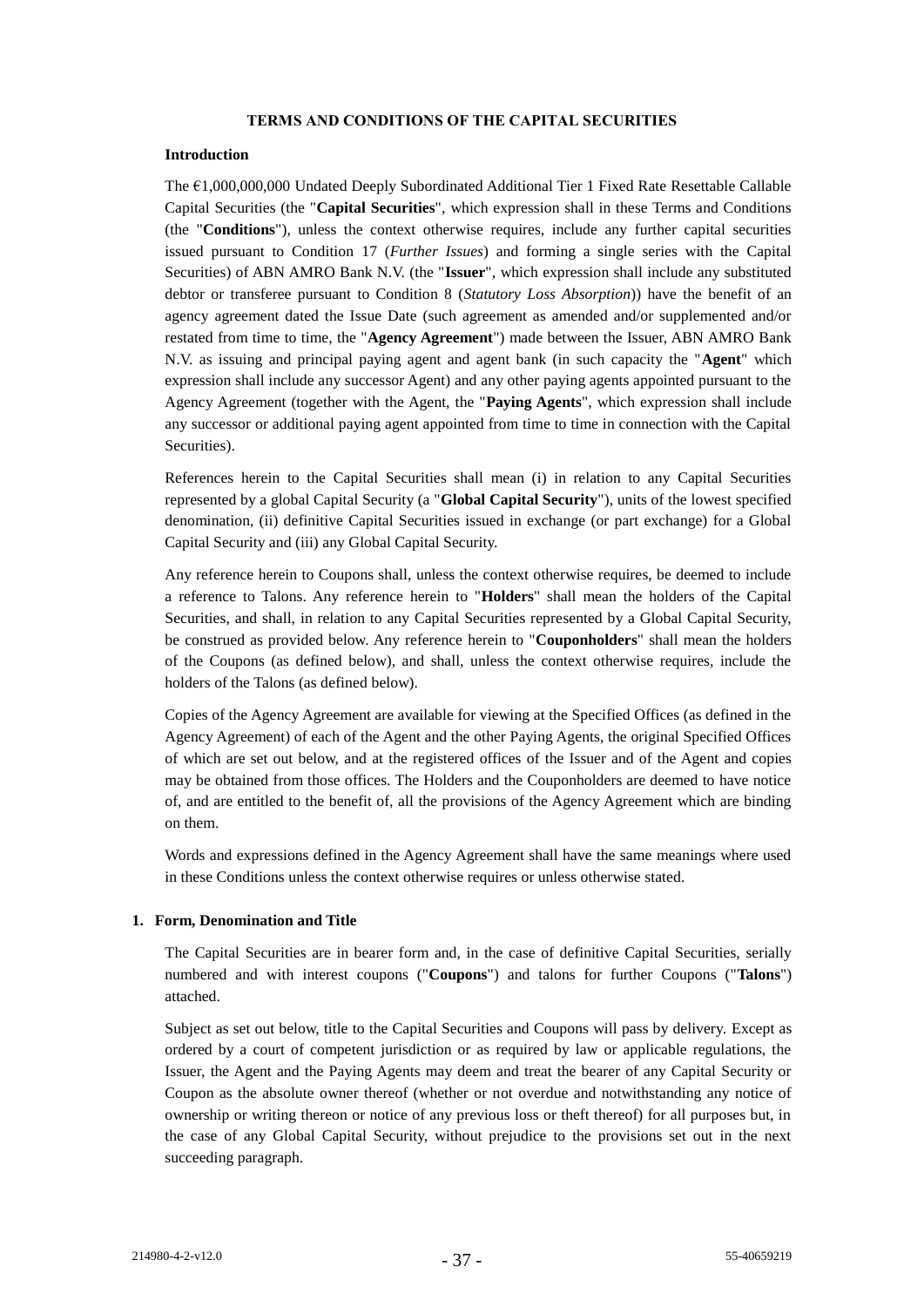For so long as any of the Capital Securities is represented by a Global Capital Security held on behalf of Euroclear Bank S.A./N.V. ("**Euroclear**") and/or Clearstream Banking, S.A. ("**Clearstream, Luxembourg**" and together with Euroclear; the "**Securities Settlement System**"), each person (other than Euroclear or Clearstream, Luxembourg) who is for the time being shown in the records of the Securities Settlement System as the holder of a particular nominal amount of such Capital Securities (in which regard any certificate or other document issued by the Securities Settlement System as to the nominal amount of Capital Securities standing to the account of any person shall be conclusive and binding for all purposes save in the case of manifest error) shall be treated by the Issuer and the Paying Agents as the holder of such nominal amount of such Capital Securities for all purposes other than with respect to the payment of principal or interest on the Capital Securities, for which purpose the bearer of the relevant Global Capital Security shall be treated by the Issuer and the Paying Agents as the holder of such Capital Securities in accordance with and subject to the terms of the relevant Global Capital Security (and the expression "**Holder**" and related expressions shall be construed accordingly). Capital Securities which are represented by a Global Capital Security held by a common depositary or a common safekeeper for the Securities Settlement System will be transferable only in accordance with the rules and procedures for the time being of the Securities Settlement System.

The Capital Securities are issued in denominations of  $\epsilon$ 200,000 and integral multiples of  $\epsilon$ 100,000 in excess thereof up to (and including)  $\epsilon$ 300,000 and can only be settled through the Securities Settlement System in nominal amounts equal to a whole denomination (or a whole multiple thereof).

### **2. Status of the Capital Securities**

#### **2.1 Status**

The Capital Securities and Coupons constitute unsecured and deeply subordinated obligations of the Issuer. The rights and claims of the Holders and Couponholders are subordinated as described in Condition [2.2](#page-42-0) (*Subordination*).

# <span id="page-42-0"></span>**2.2 Subordination**

The rights and claims (if any) of the Holders and Couponholders to payment of the Prevailing Principal Amount of the Capital Securities and any other amounts in respect of the Capital Securities (including any accrued interest or damages awarded for breach of any obligations under these Conditions, if any are payable) shall:

- (i) in the event of the liquidation or bankruptcy of the Issuer; or
- (ii) in the event that a competent court has declared that the Issuer is in a situation which requires special measures (*noodregeling*) in the interests of all creditors, as referred to in Chapter 3.5.5 of the Dutch Act on financial supervision (*Wet op het financieel toezicht*, as modified or re-enacted from time to time, the "**Wft**"), and for so long as such situation is in force (such situation being hereinafter referred to as a "**Moratorium**"),

rank, subject to any rights or claims which are mandatorily preferred by law,

- (i) junior to the rights and claims of creditors in respect of Senior Obligations, present and future;
- (ii) *pari passu* without any preference among themselves and with all rights and claims of creditors in respect of Parity Obligations, present and future; and
- (iii) senior only to the rights and claims of creditors in respect of Junior Obligations, present and future.

By virtue of such subordination, payments to a Holder or Couponholder will, in the event of the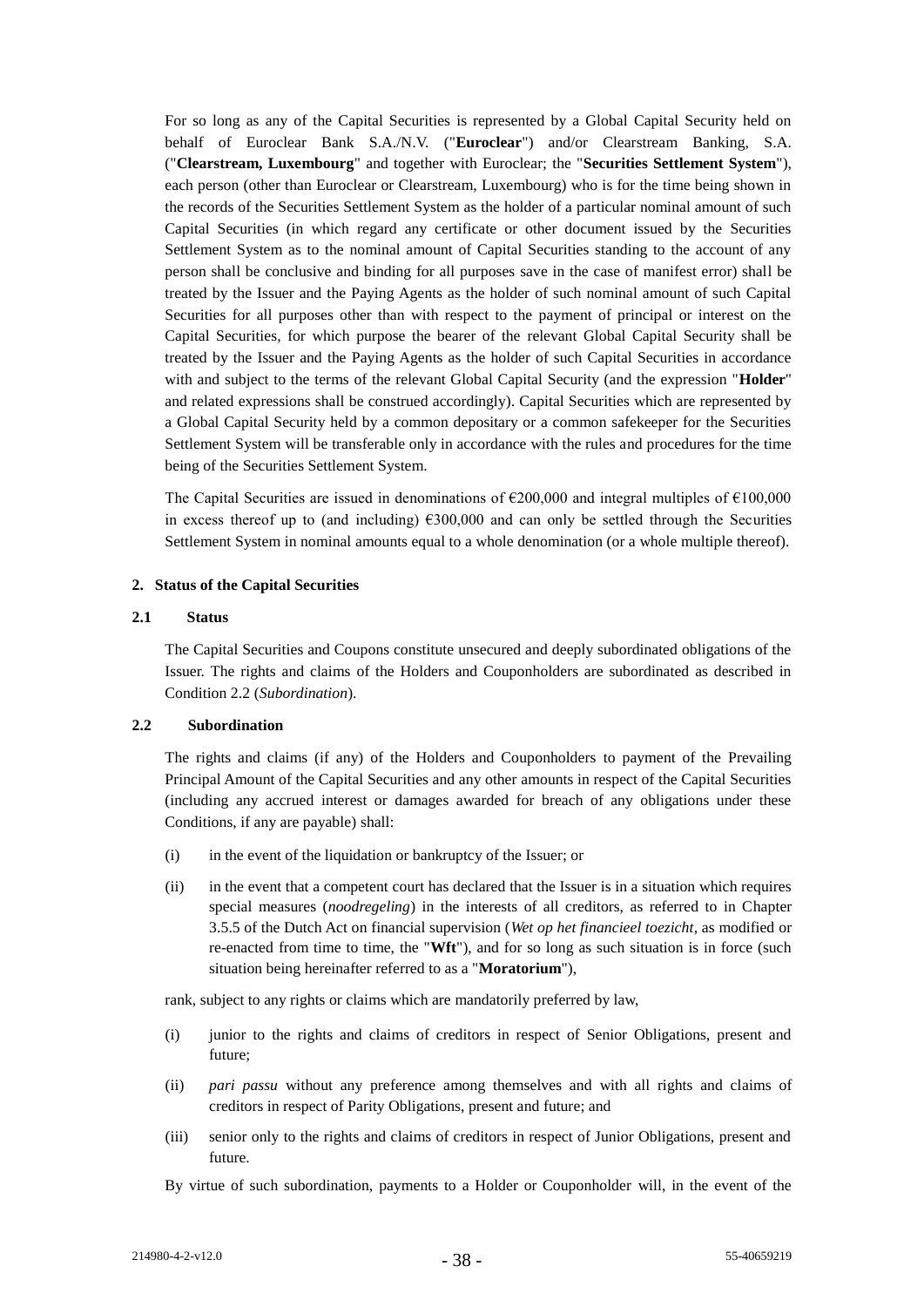liquidation or bankruptcy of the Issuer or in the event of a Moratorium with respect to the Issuer, only be made after, and any set-off by a Holder or Couponholder shall be excluded until, all Senior Obligations of the Issuer have been satisfied.

### **2.3 No set-off**

Subject to Condition [2.2](#page-42-0) (*Subordination*), no Holder or Couponholder may exercise or claim any right of set-off in respect of any amount owed to it by the Issuer arising under or in connection with the Capital Securities or Coupons.

### <span id="page-43-0"></span>**3. Interest and interest cancellation**

# **3.1 Interest**

# *(a) Interest rate and Interest Payment Dates*

The Capital Securities bear interest on their outstanding Prevailing Principal Amount at the applicable Rate of Interest from (and including) the Issue Date. Subject to cancellation of any interest payment (in whole or in part) pursuant to Condition [3.2](#page-44-0) (*Interest cancellation*) or Condition [7](#page-52-0) (*Principal Write-down and Principal Write-up*), interest shall be payable semi-annually in arrear in equal instalments on each Interest Payment Date.

The amount of interest per  $\epsilon$ 100,000 in Original Principal Amount payable on each Interest Payment Date other than on the first Interest Payment Date in respect of each Interest Period commencing before the First Call Date will, provided there is no Principal Write-down pursuant to Condition [7](#page-52-0) (*Principal Write-down and Principal Write-up*) and subject to any cancellation of interest (in whole or in part) pursuant to Condition [3.2](#page-44-0) (*Interest cancellation*), be €2,375.

The amount of interest per  $\epsilon$ 100,000 in Original Principal Amount payable on the Interest Payment Date falling on 22 March 2018 (subject to Condition [7](#page-52-0) (*Principal Write-down and Principal Writeup*) and to cancellation in whole or in part pursuant to Condition [3.2](#page-44-0) (*Interest Cancellation*)), will be € 2,217.54.

The Rate of Interest for each Interest Period commencing on or after the First Call Date will be the Reset Rate of Interest applicable to the Reset Period during which such Interest Period falls plus the Margin, converted from an annual basis to a semi-annual basis, all as determined by the Agent. The Agent will, as soon as practicable after 11:00 a.m. (Central European time) on each Reset Rate of Interest Determination Date, determine the applicable Reset Rate of Interest.

*(b) Interest Accrual*

Subject always to Condition [7](#page-52-0) (*Principal Write-down and Principal Write-up*) and to cancellation of interest (in whole or in part) pursuant to Condition [3.2](#page-44-0) (*Interest cancellation*), each Capital Security will cease to bear interest from and including its due date for redemption.

### *(c) Publication of Reset Rate of Interest and amount of interest*

The Agent will cause each Reset Rate of Interest and the amount of interest payable per Calculation Amount for each Reset Period commencing on or after the First Call Date determined by it to be notified to each listing authority, stock exchange and/or quotation system (if any) by which the Capital Securities have then been admitted to listing, trading and/or quotation as soon as practicable after such determination but in any event not later than the relevant Reset Date. Notice thereof shall also promptly be given to the Holders in accordance with Condition [15](#page-59-0) (*Notices*).

### *(d) Notifications etc.*

All notifications, opinions, determinations, certificates, calculations, quotations and decisions given,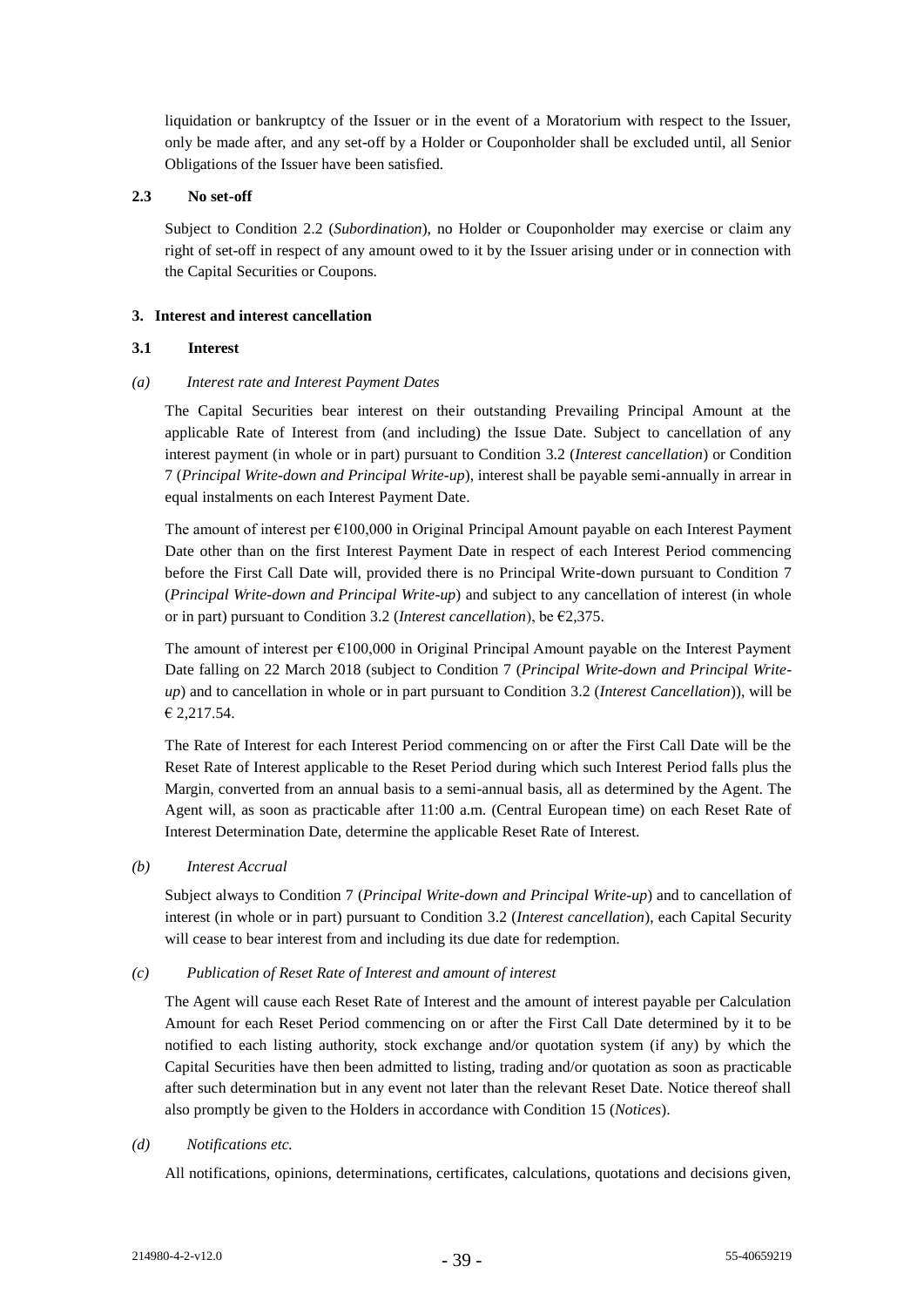expressed, made or obtained for the purposes of this Condition [3](#page-43-0) (*Interest and interest cancellation*) by the Agent will (in the absence of manifest error) be binding on the Issuer, the Paying Agents and the Holders and (subject as aforesaid) no liability to any such person will attach to the Agent in connection with the exercise or non-exercise by it of its powers, duties and discretions for such purposes.

### <span id="page-44-1"></span>*(e) Calculation of interest amounts and any broken amounts*

Save as provided above in respect of equal instalments, the amount of interest payable per Calculation Amount (subject to Condition [7](#page-52-0) (*Principal Write-down and Principal Write-up*) and to cancellation in whole or in part pursuant to Condition [3.2](#page-44-0) (*Interest cancellation*)) in respect of each Capital Security for any period (an "**Accrual Period**", being the period from and including the date from which interest begins to accrue to but excluding the date on which it falls due) shall be calculated by the Agent by:

- (i) applying the applicable Rate of Interest to the Calculation Amount;
- (ii) multiplying the product thereof by (a) the actual number of days in the Accrual Period divided by (b) two times the actual number of days from and including the first day of the Accrual Period to but excluding the next following Interest Payment Date; and
- (iii) rounding the resulting figure to the nearest cent (half a cent being rounded upwards).

If the Prevailing Principal Amount of the Capital Securities changes on one or more occasions during any Accrual Period, the Agent shall separately calculate the amount of interest (in accordance with this Condition [3.1\(e\)\)](#page-44-1) accrued on each Capital Security for each period within such Accrual Period during which a different Prevailing Principal Amount subsists, and the aggregate of such amounts shall be the amount of interest payable (subject to Condition [7](#page-52-0) (*Principal Write-down and Principal Write-up*) and to cancellation in whole or in part pursuant to Condition [3.2](#page-44-0) (*Interest cancellation*)) in respect of a Capital Security for the relevant Accrual Period.

### <span id="page-44-0"></span>**3.2 Interest cancellation**

### <span id="page-44-2"></span>*(a) Optional cancellation of interest*

The Issuer may, in its sole discretion (but subject at all times to the requirements for mandatory cancellation of interest payments pursuant to Condition [3.2\(](#page-44-0)b), at any time elect to cancel any interest payment (in whole or in part) which is otherwise due to be paid ("**Optional Cancellation of Interest**").

### <span id="page-44-3"></span>*(b) Mandatory cancellation of interest*

The Issuer shall cancel (in whole or in part, as applicable) any interest payment otherwise due to be paid to the extent that:

- (i) the payment of such interest, when aggregated with any interest payments or distributions paid or scheduled for payment in the then current Financial Year on the Capital Securities and all other own funds instruments (excluding any Tier 2 instruments) plus any principal write-ups, where applicable, would cause the amount of Distributable Items (if any) then available to the Issuer to be exceeded;
- (ii) the payment of such interest would cause, when aggregated together with other distributions of the kind referred to in article 3:62b Wft (implementing article 141(2) CRD IV Directive) plus any principal write-ups, where applicable, the Maximum Distributable Amount (if any) then applicable to the Issuer to be exceeded; or
- (iii) the Competent Authority orders the Issuer to cancel the payment of such interest;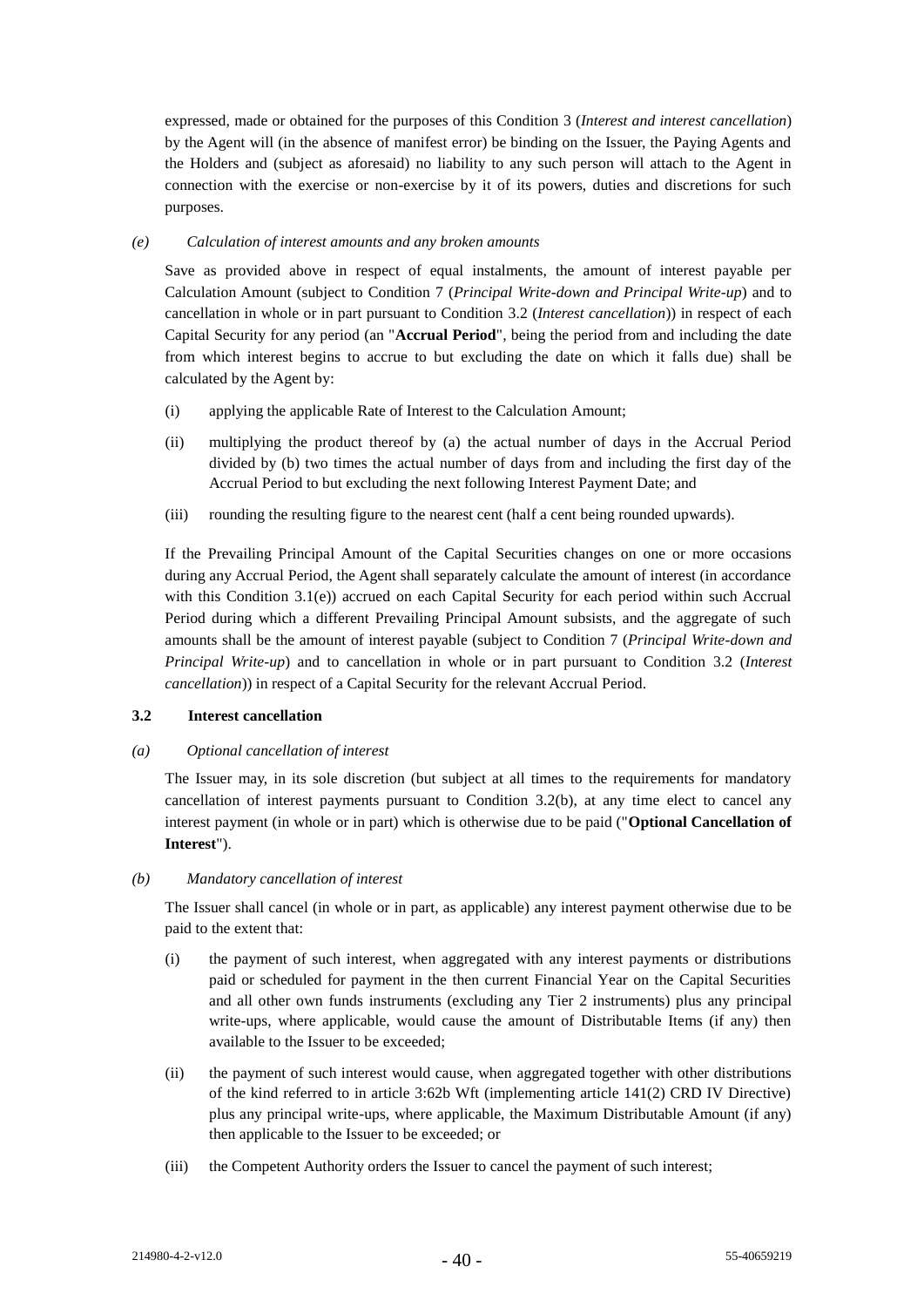together the "**Mandatory Cancellation of Interest**".

Interest payments may also be cancelled in accordance with Condition [7](#page-52-0) (*Principal Write-down and Principal Write-up*).

As used in these Conditions:

"**Distributable Items**" means, subject as otherwise defined in the Applicable Banking Regulations from time to time:

- (i) the amount of the Issuer's profits at the end of the financial year immediately preceding the financial year in which the relevant Interest Payment Date falls plus any profits brought forward and reserves available for that purpose before distributions to holders of own funds instruments (excluding, for the avoidance of doubt, any Tier 2 instruments); less
- (ii) any losses brought forward, profits which are non-distributable pursuant to applicable Dutch law or the Issuer's articles of association (*statuten*) and sums placed to nondistributable reserves in accordance with applicable Dutch law or the Issuer's articles of association (*statuten*),

those profits, losses and reserves being determined on the basis of the Issuer's nonconsolidated accounts.

"**Maximum Distributable Amount**" means any maximum distributable amount (*maximaal uitkeerbare bedrag*) relating to the Issuer required to be calculated pursuant to article 3:62b Wft (implementing article 141(2) CRD IV Directive).

*(c) Notice of cancellation of interest*

Upon the Issuer electing (pursuant to Condition [3.2\(a\)\)](#page-44-2) or determining that it shall be required (pursuant to Condition [3.2\(b\)\)](#page-44-3) to cancel (in whole or in part) any interest payment, the Issuer shall as soon as reasonably practicable give notice to the Holders in accordance with Conditio[n 15](#page-59-0) (*Notices*), specifying the amount of the relevant cancellation and, accordingly, the amount (if any) of the relevant interest that will be paid on the relevant Interest Payment Date; provided, however, that any failure to provide such notice will not have any impact on the effectiveness of, or otherwise invalidate, any such cancellation or deemed cancellation of interest, or give Holders any rights as a result of such failure.

In the absence of such notice being given, if the Issuer does not make an interest payment on the relevant due date (or if the Issuer elects to make a payment of a portion, but not all, of such interest payment), such non-payment shall evidence the Issuer's exercise of its discretion or obligation to cancel such interest payment (or the portion of such interest payment not paid), and accordingly such interest (or the portion thereof not paid) shall not be due and payable.

If the Issuer provides notice to cancel a portion, but not all, of an interest payment and the Issuer subsequently does not make a payment of the remaining portion of such interest on the relevant interest payment date, such non-payment shall evidence the Issuer's exercise of its discretion to cancel such remaining portion of interest, and accordingly such remaining portion of interest shall also not be due and payable.

#### *(d) Interest non-cumulative; no event of default*

Any interest (or part thereof) not paid by reason of Optional Cancellation of Interest or Mandatory Cancellation of Interest above shall be cancelled and shall not:

(i) accumulate or be payable at any time thereafter and Holders shall have no further rights or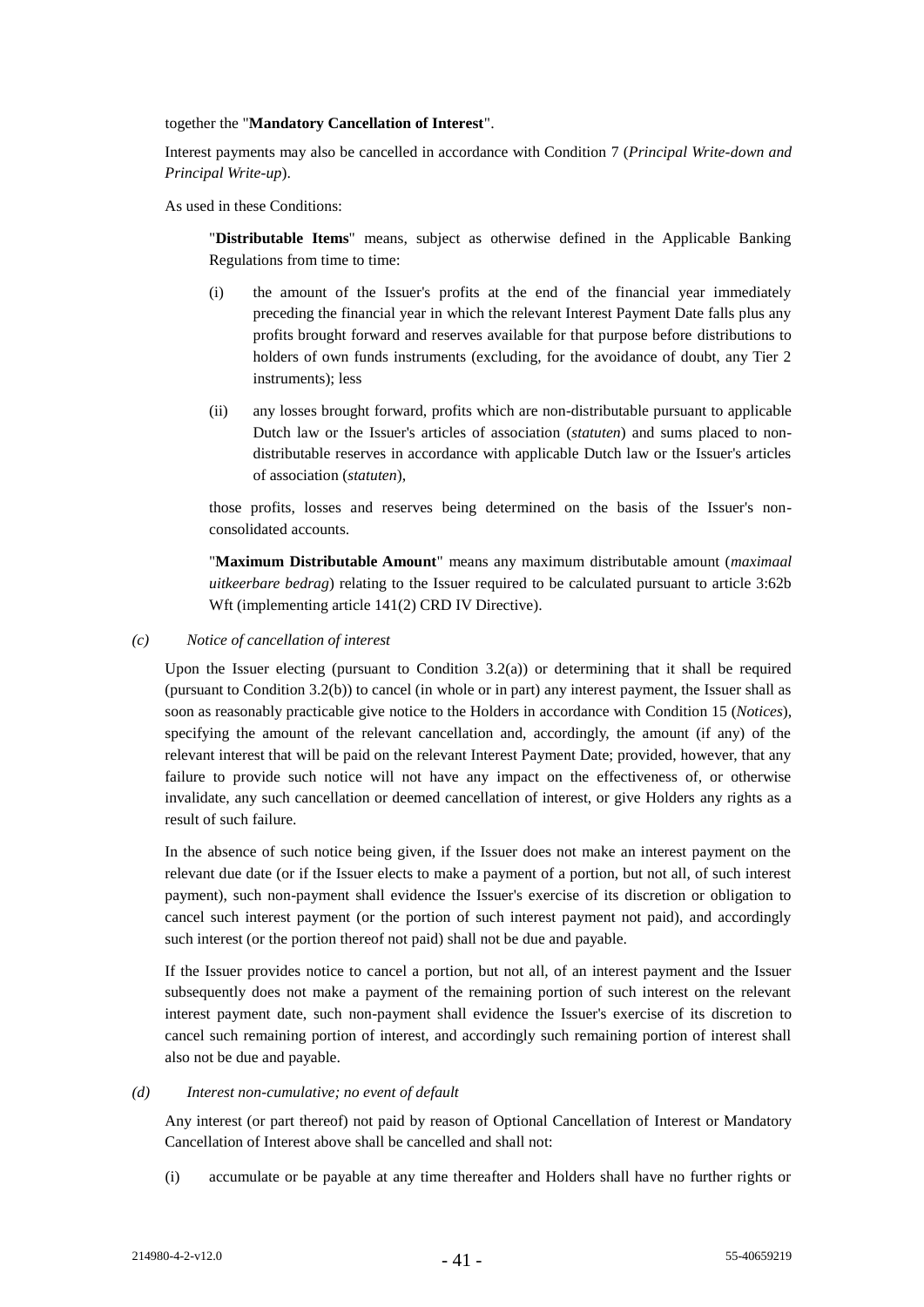claims in respect of any interest (or part thereof) not paid, whether in the case of bankruptcy (*faillissement*), a Moratorium, liquidation *(liquidatie*) or the dissolution (*ontbinding en vereffening*) of the Issuer or otherwise;

- (ii) constitute an event of default of the Issuer or a breach of the Issuer's other obligations or duties or a failure to perform by the Issuer in any manner whatsoever;
- (iii) entitle the Holders to any compensation or to take any action to cause the bankruptcy (*faillissement*), liquidation (*liquidatie*), dissolution or winding up (*ontbinding en vereffening*) of the Issuer;
- (iv) in any way impose restrictions on the Issuer, including (but not limited to) restricting the Issuer from making any distribution or equivalent payment in connection with Junior Obligations or Parity Obligations.

#### **4. Payments**

#### <span id="page-46-0"></span>*(a) Principal*

Payments of principal shall be made only against presentation and (*provided that* payment is made in full) surrender of Capital Securities at the Specified Office of any Paying Agent outside the United States by Euro cheque drawn on, or by transfer to a Euro account (or other account to which Euro may be credited or transferred) maintained by the payee with, a bank in a city in which banks have access to the TARGET System.

*(b) Interest*

Payments of interest shall, subject to paragraph [\(g\)](#page-47-0) (*Payments other than in respect of matured Coupons*) below, be made only against presentation and (*provided that* payment is made in full) surrender of the appropriate Coupons at the Specified Office of any Paying Agent outside the United States in the manner described in paragrap[h \(a\)](#page-46-0) (*Principal*) above.

### *(c) Global Form*

Payments of principal and interest (if any) in respect of Capital Securities represented by a Global Capital Security will (subject as provided below) be made in the manner specified above in relation to definitive Capital Securities and otherwise in the manner specified in the relevant Global Capital Security, where applicable, against presentation or surrender, as the case may be, of such Global Capital Security at the Specified Office of any Paying Agent outside the United States. A record of each payment made, distinguishing between any payment of principal and any payment of interest, will be made on such Global Capital Security either by such Paying Agent to which it was presented or in the records of relevant Securities Settlement System.

The holder of a Global Capital Security shall be the only person entitled to receive payments in respect of Capital Securities represented by such Global Capital Security and the Issuer will be discharged by payment to, or to the order of, the holder of such Global Capital Security in respect of each amount so paid. Each of the persons shown in the records of relevant Securities Settlement System as the beneficial holder of a particular nominal amount of Capital Securities represented by such Global Capital Security must look solely to the relevant Securities Settlement System, for his share of each payment so made by the Issuer to, or to the order of, the holder of such Global Capital Security. No person other than the holder of such Global Capital Security shall have any claim against the Issuer in respect of any payments due on that Global Capital Security.

#### *(d) Payments subject to fiscal or other laws*

All payments in respect of the Capital Securities are subject in all cases to any applicable fiscal or other laws and regulations in the place of payment, but without prejudice to the provisions of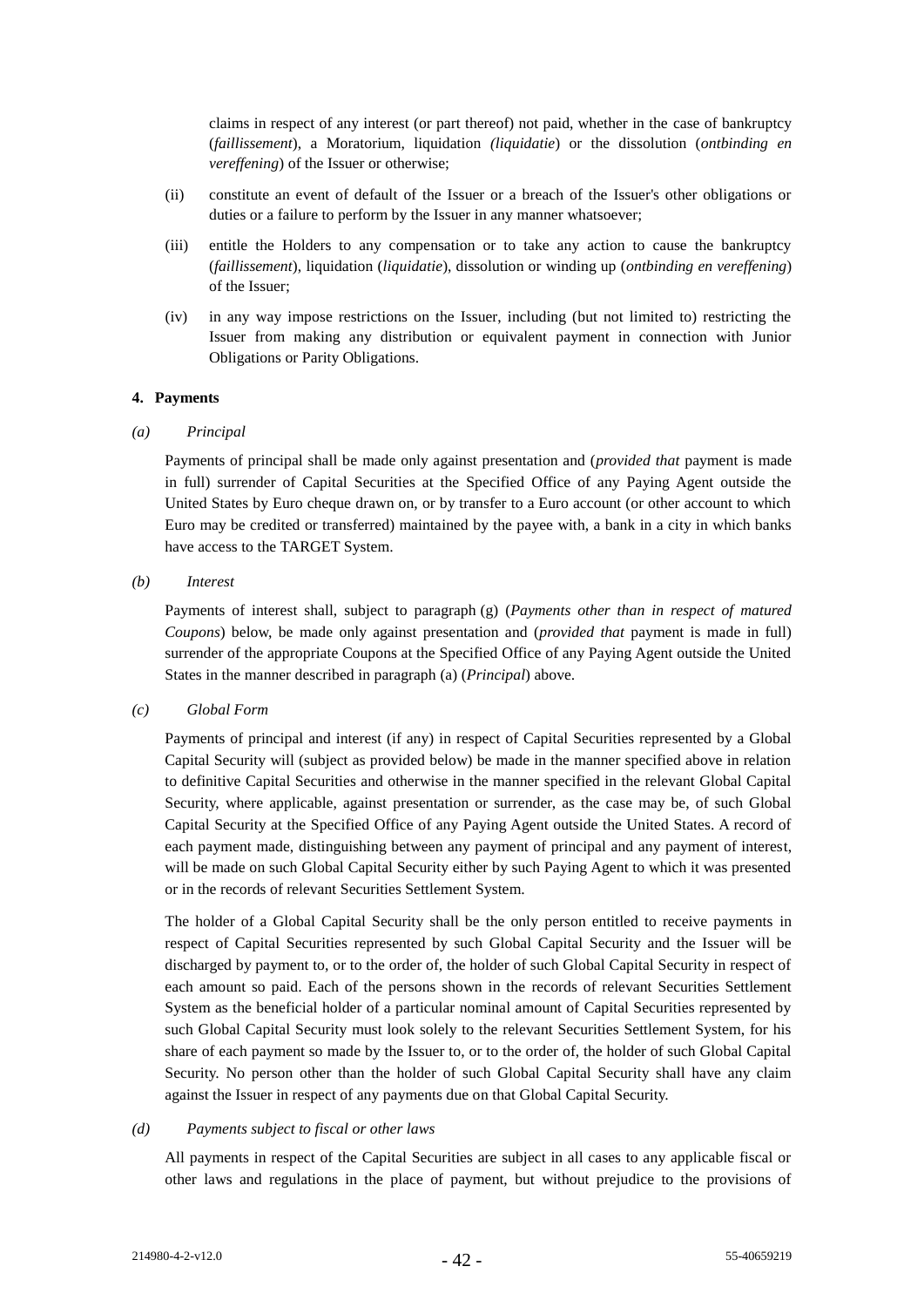Condition [9](#page-57-0) (*Taxation*).

#### *(e) Deduction for unmatured Coupons*

If a Capital Security is presented without all unmatured Coupons relating thereto, then:

- (i) if the aggregate amount of the missing Coupons is less than or equal to the amount of principal due for payment, a sum equal to the aggregate amount of the missing Coupons will be deducted from the amount of principal due for payment; *provided, however, that* if the gross amount available for payment is less than the amount of principal due for payment, the sum deducted will be that proportion of the aggregate amount of such missing Coupons which the gross amount actually available for payment bears to the amount of principal due for payment;
- (ii) if the aggregate amount of the missing Coupons is greater than the amount of principal due for payment:
	- (A) so many of such missing Coupons shall become void (in inverse order of maturity) as will result in the aggregate amount of the remainder of such missing Coupons (the "**Relevant Coupons**") being equal to the amount of principal due for payment; *provided, however, that* where this sub-paragraph would otherwise require a fraction of a missing Coupon to become void, such missing Coupon shall become void in its entirety; and
	- (B) a sum equal to the aggregate amount of the Relevant Coupons (or, if less, the amount of principal due for payment) will be deducted from the amount of principal due for payment; *provided, however, that*, if the gross amount available for payment is less than the amount of principal due for payment, the sum deducted will be that proportion of the aggregate amount of the Relevant Coupons (or, as the case may be, the amount of principal due for payment) which the gross amount actually available for payment bears to the amount of principal due for payment.

Each sum of principal so deducted shall be paid in the manner provided in paragraph [\(a\)](#page-46-0) (*Principal*) above against presentation and (*provided that* payment is made in full) surrender of the relevant missing Coupons at any time before the expiry of ten years after the Relevant Date (as defined in Condition [9.1](#page-57-1) (*Payment without Withholding*)) in respect of such principal (whether or not such Coupon would otherwise have become void under Condition [10](#page-58-0) (*Prescription*)) or, if later, five years from the date on which such Coupon would otherwise have become due. No payments will be made in respect of void Coupons.

### *(f) Payments on Business Days*

If the due date for payment of any amount in respect of any Capital Security or Coupon is not a Business Day in the place of presentation, the holder shall not be entitled to payment in such place of the amount due until the next succeeding Business Day in such place and shall not be entitled to any further interest or other payment in respect of any such delay.

### <span id="page-47-0"></span>*(g) Payments other than in respect of matured Coupons*

Payments of interest other than in respect of matured Coupons shall be made only against presentation of the relevant Capital Securities at the Specified Office of any Paying Agent outside the United States.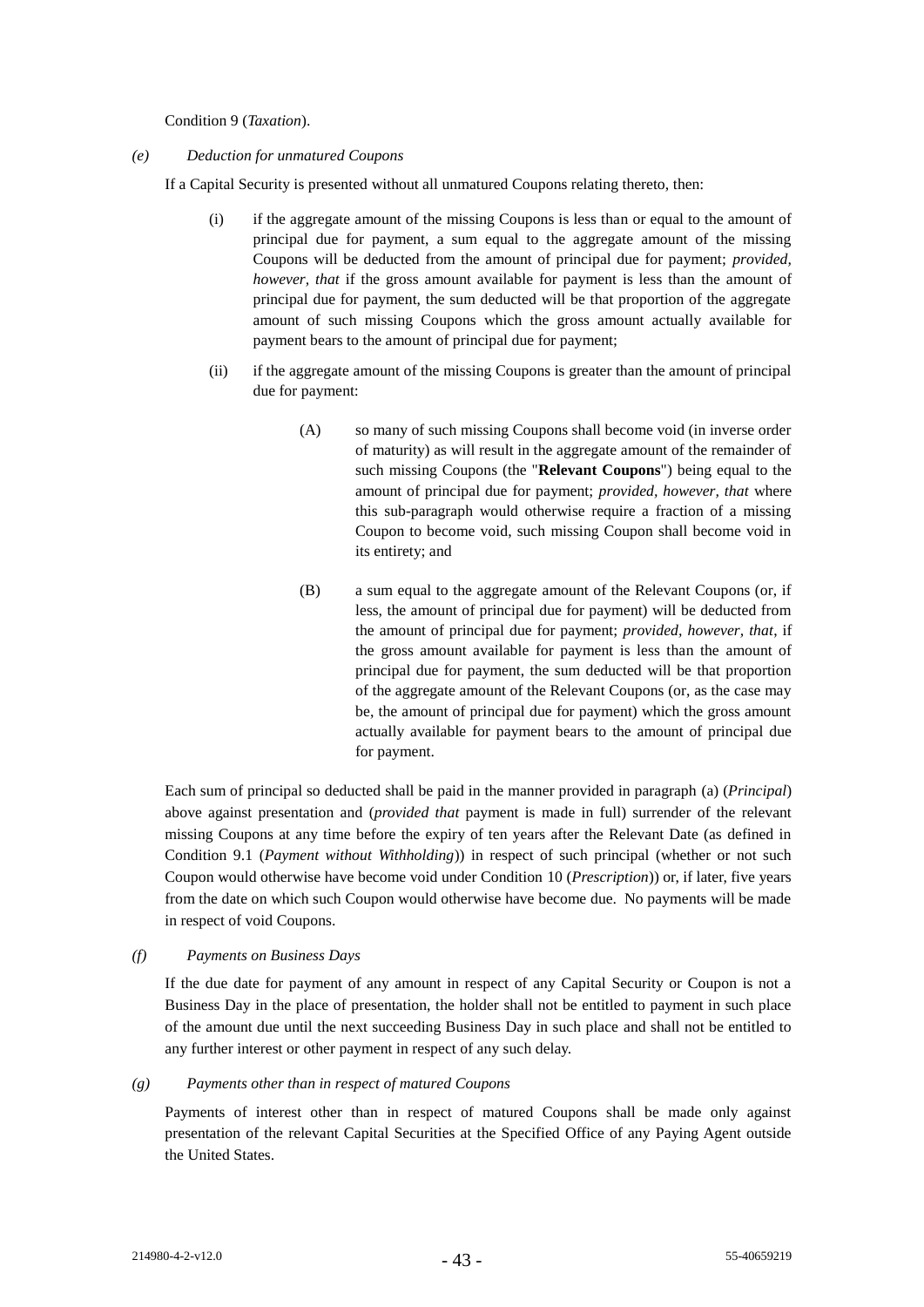### *(h) Partial payments*

If a Paying Agent makes a partial payment in respect of any Capital Security or Coupon presented to it for payment, such Paying Agent will endorse thereon a statement indicating the amount and the date of such payment.

# <span id="page-48-0"></span>**5. Redemption and Purchase**

# **5.1 No fixed maturity**

The Capital Securities are perpetual and have no fixed maturity date. The Capital Securities will become repayable only as provided in this Conditio[n 5](#page-48-0) (*Redemption and Purchase*) and in Condition [11](#page-58-1) (*Enforcement*).

# <span id="page-48-1"></span>**5.2 Redemption at the Option of the Issuer**

Subject to Condition [5.6](#page-49-0) (*Conditions for Redemption and Purchase*), the Issuer may, at its option, having given:

- *(a)* not less than 15 nor more than 30 days' notice to the Holders in accordance with Condition [15](#page-59-0) (*Notices*); and
- *(b)* notice to the Agent not less than 15 days before the giving of the notice referred to in (a),

(which notices shall, subject as provided in Condition [5.6](#page-49-0) (*Conditions for Redemption and Purchase*), be irrevocable and shall specify the date fixed for redemption), redeem all (but not some only) of the Capital Securities on the First Call Date or on each Interest Payment Date thereafter at their Prevailing Principal Amount, together with accrued and unpaid interest (excluding interest which has been cancelled or deemed cancelled in accordance with these Conditions) to, but excluding, the date of redemption and any additional amounts payable in accordance with Condition [9](#page-57-0) (*Taxation*).

# <span id="page-48-2"></span>**5.3 Redemption for Taxation Reasons**

Subject to Condition [5.6](#page-49-0) (*Conditions for Redemption and Purchase*), if, on the occasion of the next payment due under the Capital Securities, a Tax Event has occurred, then the Issuer, after having given not less than 30 nor more than 60 days' notice to the Holders in accordance with Condition [15](#page-59-0) (*Notices*) (which notice shall, subject as provided in Condition [5.6](#page-49-0) (*Conditions for Redemption and Purchase*), be irrevocable) may, at its option, redeem the Capital Securities in whole (but not in part), at any time at their Prevailing Principal Amount together with accrued and unpaid interest (excluding interest which has been cancelled or deemed cancelled in accordance with these Conditions) to, but excluding, the date of redemption and any additional amounts payable in accordance with Condition [9](#page-57-0) (*Taxation*).

The Competent Authority may only permit the Issuer to redeem the Capital Securities before the date falling on the fifth anniversary of the Issue Date on the occurrence of a Tax Event if, without prejudice to Condition [5.6](#page-49-0) (*Conditions for Redemption and Purchase*) below, the Tax Event constitutes a change in the applicable tax treatment of the Capital Securities and the Issuer demonstrates to the satisfaction of the Competent Authority that such change is material and was not reasonably foreseeable at the time of their issuance.

"**Tax Event**" means that as a result of, or in connection with, any change in, or amendment to, or proposed amendment to, the laws or regulations of, or applicable in, The Netherlands or any political subdivision or any authority thereof or therein having power to tax, or any change in the application or official interpretation or the pronouncement by any relevant tax authority that differs from the previously generally accepted position in relation to the Capital Securities, which change or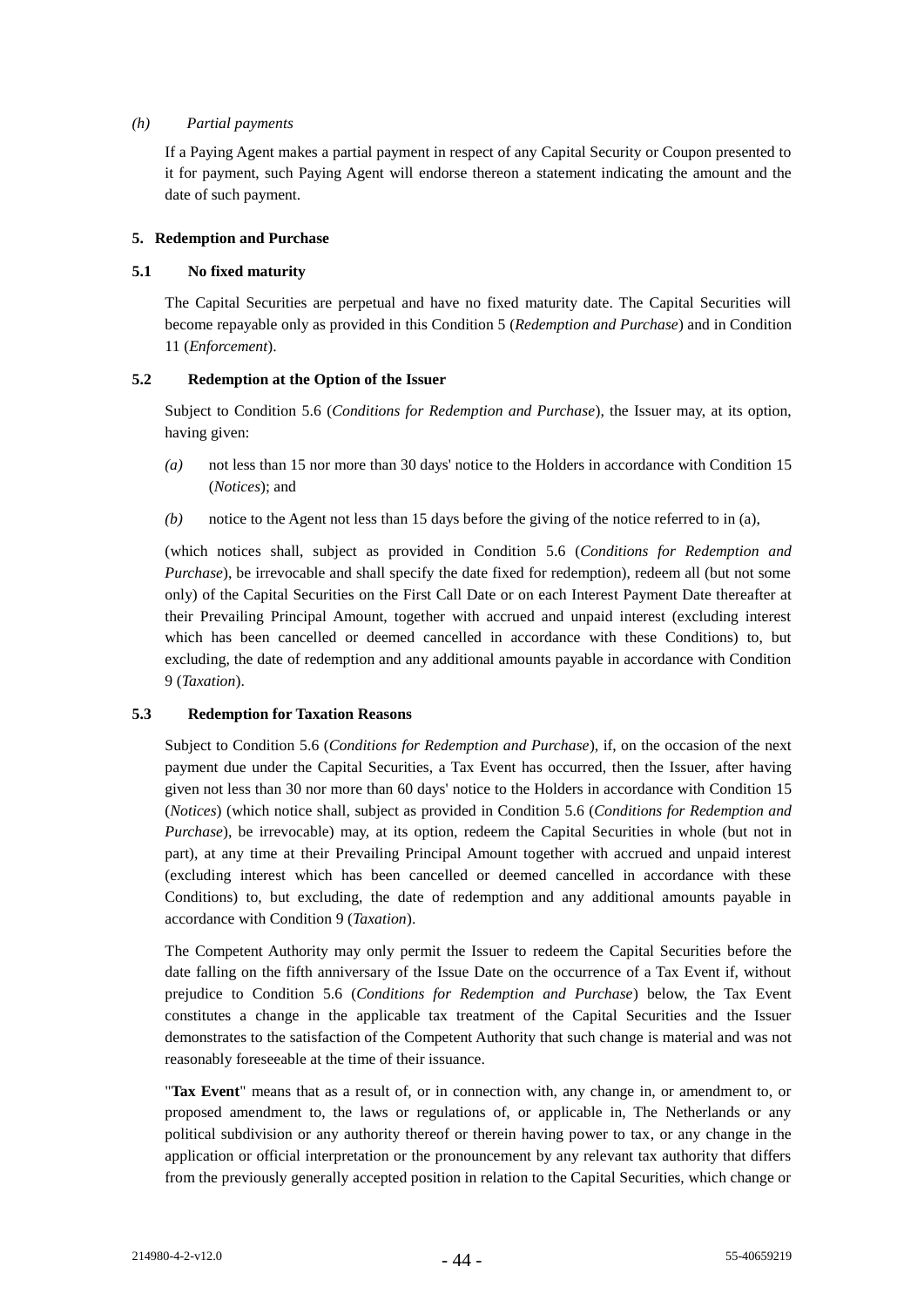amendment becomes effective on or after the Issue Date (a) the Issuer will not obtain full or substantially full relief for the purposes of Dutch corporation tax for any interest payable under the Capital Securities, or (b) on the occasion of the next payment due under the Capital Securities, the Issuer has or will become obliged to pay additional amounts as provided or referred to in Condition [9](#page-57-0) (*Taxation*).

# <span id="page-49-1"></span>**5.4 Redemption upon a Capital Event**

Subject to Condition [5.6](#page-49-0) (*Conditions for Redemption and Purchase*), upon the occurrence of a Capital Event, the Issuer may at its option, having given not less than 30 nor more than 60 days' notice to the Holders in accordance with Condition [15](#page-59-0) (*Notices*) (which notice shall, subject as provided in Condition [5.6](#page-49-0) (*Conditions for Redemption and Purchase*), be irrevocable), redeem the Capital Securities, in whole (but not in part), at any time at their Prevailing Principal Amount together with accrued and unpaid interest (excluding interest which has been cancelled or deemed cancelled in accordance with these Conditions) to, but excluding, the date of redemption and any additional amounts payable in accordance with Condition [9](#page-57-0) (*Taxation*).

The Competent Authority may only permit the Issuer to redeem the Capital Securities before the date falling on the fifth anniversary of the Issue Date on the occurrence of a Capital Event if, without prejudice to Condition [5.6](#page-49-0) (*Conditions for Redemption and Purchase*) below, the Competent Authority considers the Capital Event sufficiently certain and the Issuer demonstrates to the satisfaction of the Competent Authority that the Capital Event was not reasonably foreseeable at the time of their issuance.

A "**Capital Event**" shall occur if there is a change in the regulatory classification of the Capital Securities that has resulted or would be likely to result in the Capital Securities being excluded, in whole or in part, from the Additional Tier 1 Capital of the Issuer or reclassified as a lower quality form of own funds of the Issuer (in each case on a solo consolidated, sub consolidated or consolidated basis), which change in regulatory classification (or reclassification) becomes effective on or after the Issue Date. For the avoidance of doubt, a Capital Event shall not be deemed to have occurred in case of a partial exclusion of the Capital Securities as a result of (i) a Principal Writedown or (ii) a change in the regulatory assessment of the tax effects of a Principal Write-down.

# <span id="page-49-2"></span>**5.5 Purchases**

The Issuer or any of its subsidiaries may at their option (but subject to the provisions of Condition [5.6](#page-49-0) (*Conditions for Redemption and Purchase*)) purchase Capital Securities (provided that, in the case of definitive Capital Securities, all unmatured Coupons and Talons appertaining thereto are purchased therewith) in the open market or otherwise and at any price, save that any such purchase may not take place within 5 years after the Issue Date unless permitted by Applicable Banking Regulations. Such Capital Securities may be held, re-issued, resold or, at the option of the Issuer, surrendered to any Paying Agent for cancellation.

However, the Issuer or any agent on its behalf shall have the right at all times to purchase the Capital Securities for market-making purposes, provided that (a) prior written approval of the Competent Authority shall be obtained where required and (b) the total principal amount of the Capital Securities so purchased does not exceed the predetermined amount permitted to be purchased for market-making purposes under Applicable Banking Regulations (such predetermined amount not to exceed the limits set forth in article 29(3)(b) of Commission Delegated Regulation (EU) 241/2014)).

### <span id="page-49-0"></span>**5.6 Conditions for Redemption and Purchase**

### *(a) General conditions for redemption and purchase*

Any optional redemption of Capital Securities pursuant to Condition [5.2](#page-48-1) (*Redemption at the Option*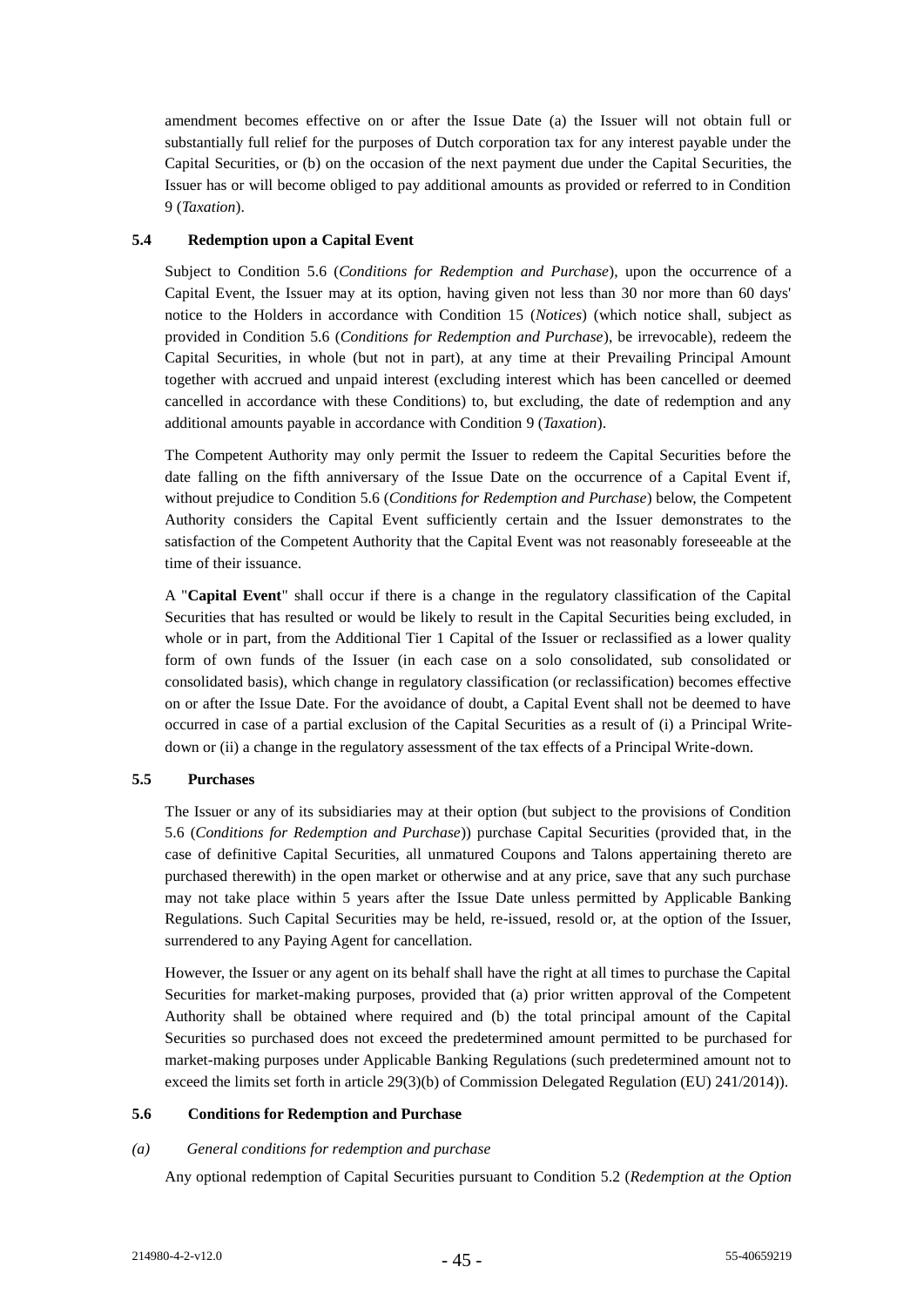*of the Issuer*), [5.3](#page-48-2) (*Redemption for Taxation Reasons*) or [5.4](#page-49-1) (*Redemption upon a Capital Event*) and any purchase of Capital Securities pursuant to Condition [5.5](#page-49-2) (*Purchases*) are subject to the following conditions, in the case of (i), (ii) and (iii) however only if and to the extent then required by Applicable Banking Regulations.

The Capital Securities may only be redeemed or purchased (as applicable) if the following conditions are met:

- (i) the Competent Authority having given its prior written permission to such redemption or purchase;
- (ii) the Issuer having demonstrated to the satisfaction of the Competent Authority that the Issuer complies with article 78 CRR (or any equivalent or substitute provision under Applicable Banking Regulations), which may include (a) the replacement of the Capital Securities with own funds instruments of equal or higher quality at terms that are sustainable for the income capacity of the Issuer or (b) that the own funds of the Issuer would, following such redemption or purchase, exceed its minimum own funds requirements (including any capital buffer requirements) by a margin (calculated in accordance with article 104(3) CRD IV Directive) that the Competent Authority considers necessary at such time;
- (iii) in the case of a redemption as a result of a Capital Event or a Tax Event, the Issuer having delivered a certificate signed by two duly authorised representatives to the Agent (and copies thereof being available at the Agent's Specified Office during its normal business hours) not less than 5 Business Days prior to the date set for redemption that the relevant Capital Event or Tax Event has occurred or will occur no more than 90 days following the date fixed for redemption, as the case may be; and
- (iv) if, in the case of a redemption as a result of a Tax Event, an opinion of a recognised law firm of international standing has been delivered to the Issuer and the Agent, to the effect that the relevant Tax Event has occurred.
- *(b) No redemption whilst the Capital Securities are written down*

Following the occurrence of a Principal Write-down, the Issuer shall not be entitled to redeem the Capital Securities pursuant to Condition [5.2](#page-48-1) (*Redemption at the Option of the Issuer*) until the principal amount of the Capital Securities is increased up to their Original Principal Amount pursuant to Condition [7.2](#page-54-0) (*Principal Write-up*) (and any notice of redemption which has been given in such circumstances shall be automatically rescinded and shall be of no force and effect).

*(c) Occurrence of Trigger Event supersedes notice of redemption*

If the Issuer has given a notice of redemption of the Capital Securities pursuant to Condition [5.2](#page-48-1) (*Redemption at the Option of the Issuer*)[, 5.3](#page-48-2) (*Redemption for Taxation Reasons*) or [5.4](#page-49-1) (*Redemption upon a Capital Event*) and, after giving such notice but prior to the relevant redemption date, a Trigger Event has occurred, the relevant redemption notice shall be automatically rescinded and shall be of no force and effect, the Capital Securities will not be redeemed on the scheduled redemption date and, instead, a Principal Write-down shall occur in respect of the Capital Securities as described under Conditio[n 7](#page-52-0) (*Principal Write-down and Principal Write-up*).

Following the occurrence of a Trigger Event, the Issuer shall not be entitled to give a notice of redemption of the Capital Securities pursuant to Condition 5.2 (*Redemption at the Option of the Issuer*), 5.3 (*Redemption for Taxation Reasons*) or 5.4 (*Redemption upon a Capital Event*) before the Trigger Event Write-Down Date.

### **5.7 Cancellations**

All Capital Securities which are redeemed, and all Capital Securities which are purchased and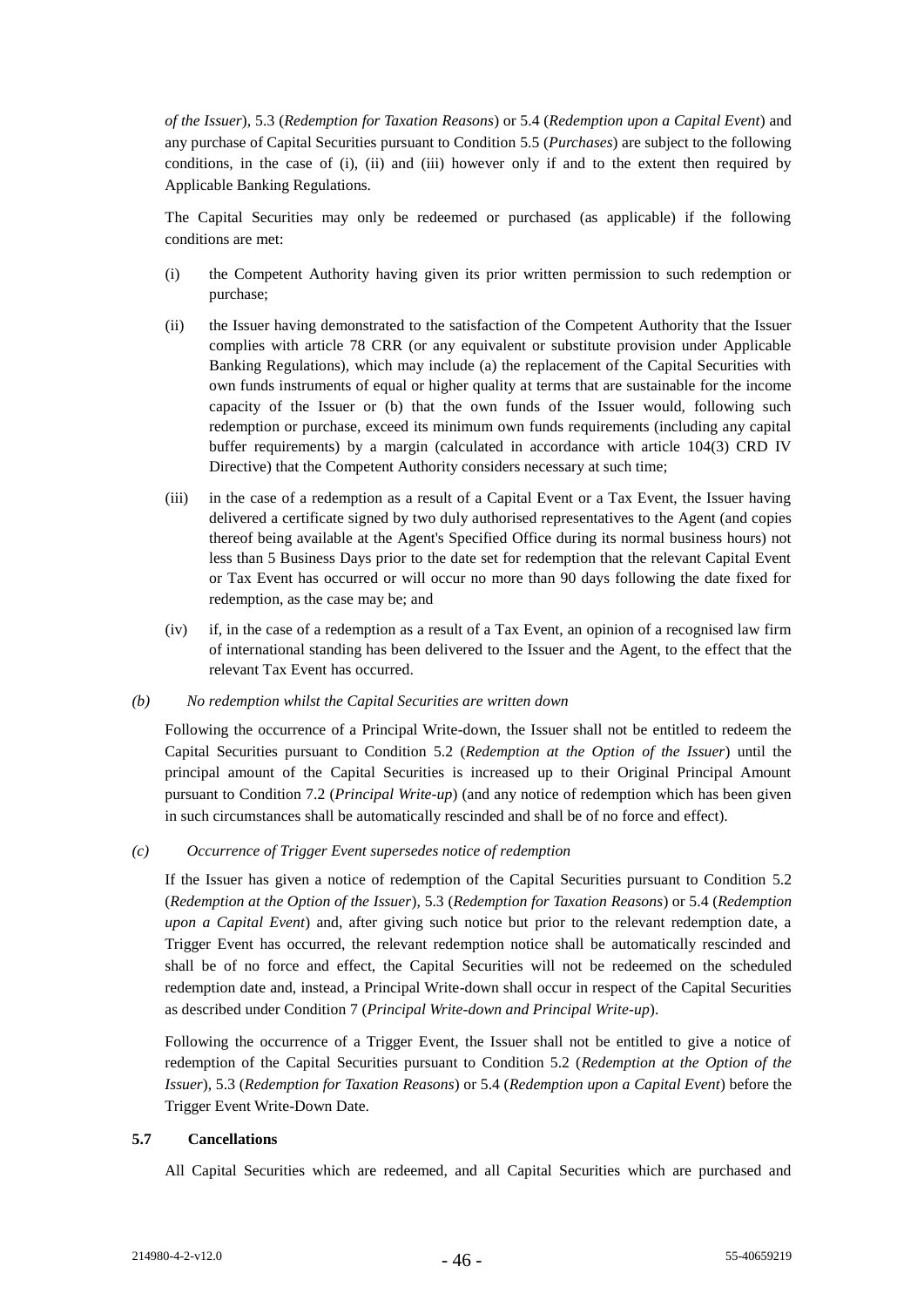surrendered to the Agent for cancellation, will (subject to Condition [5.6](#page-49-0) (*Conditions for Redemption and Purchase*)) forthwith be cancelled (together, in the case of definitive Capital Securities, with all unmatured Coupons attached thereto or surrendered therewith at the time of redemption).

### **6. Substitution and Variation**

### <span id="page-51-2"></span>**6.1 Substitution and variation**

Subject to Condition [6.2](#page-51-0) (*Conditions to substitution and variation*) and [6.3](#page-51-1) (*Occurrence of Trigger Event following notice of substitution or variation*), (i) if a Capital Event or a Tax Event has occurred and is continuing or (ii) in order to align the Conditions to best practices published from time to time by the European Banking Authority resulting from its monitoring activities pursuant to article 80 CRR, the Issuer may at its option but without any requirement for the consent or approval of the Holders, upon not less than 30 nor more than 60 days' notice to the Holders in accordance with Condition [15](#page-59-0) (*Notices*) (which notice shall, subject as provided in Conditio[n 6.3](#page-51-1) (*Occurrence of Trigger Event following notice of substitution or variation*), be irrevocable), substitute all (but not some only) of the Capital Securities or vary the terms of all (but not some only) of the Capital Securities provided that they remain or, as appropriate, become compliant with Applicable Banking Regulations with respect to Additional Tier 1 Capital and that such substitution or variation shall not result in terms that are materially less favourable to the Holders (as reasonably determined by the Issuer).

Following such variation or substitution in accordance with the above (and following any substitution for the purpose of Condition [7.4](#page-56-0) (*New ISINs*)), the resulting securities shall (1) have a ranking at least equal to that of the Capital Securities, (2) have at least the same interest rate as the Capital Securities, (3) have the same interest payment dates as those from time to time applying to the Capital Securities, (4) have the same redemption rights as the Capital Securities, (5) preserve any existing rights under the Capital Securities to any accrued interest which has not been paid in respect of the period from (and including) the Interest Payment Date last preceding the date of variation or substitution, (6) have assigned (or maintain) the same credit ratings as were assigned to the Capital Securities immediately prior to such variation or substitution and (7) be listed on a recognised stock exchange if the Capital Securities were listed immediately prior to such variation or substitution.

Such substitution or variation will be effected without any cost or charge to the Holders.

# <span id="page-51-0"></span>**6.2 Conditions to substitution and variation**

Any substitution or variation of the Capital Securities pursuant to Condition [6.1](#page-51-2) (*Substitution and variation*) is subject to compliance with any conditions prescribed under Applicable Banking Regulations, including the prior permission of the Competent Authority (if required). For the avoidance of doubt, the Competent Authority has discretion as to whether or not it will approve any such substitution or variation of the Capital Securities.

# <span id="page-51-1"></span>**6.3 Occurrence Trigger Event following notice of substitution or variation**

If the Issuer has given a notice of substitution or variation of the Capital Securities pursuant to Condition [6.1](#page-51-2) (*Substitution and variation*) and, after giving such notice but prior to the date of such substitution or variation (as the case may be), a Trigger Event has occurred, the Issuer shall:

- (i) only be entitled to proceed with the proposed substitution or variation (as the case may be) may provided that such substitution or variation will not affect the timely operation of the Principal Write-down in accordance with Condition 7.1 (*Principal Write-down*);
- (ii) as soon as reasonably practicable, give Holders notice in accordance with Condition 15 (*Notices*) specifying whether or not the proposed substitution or variation (as the case may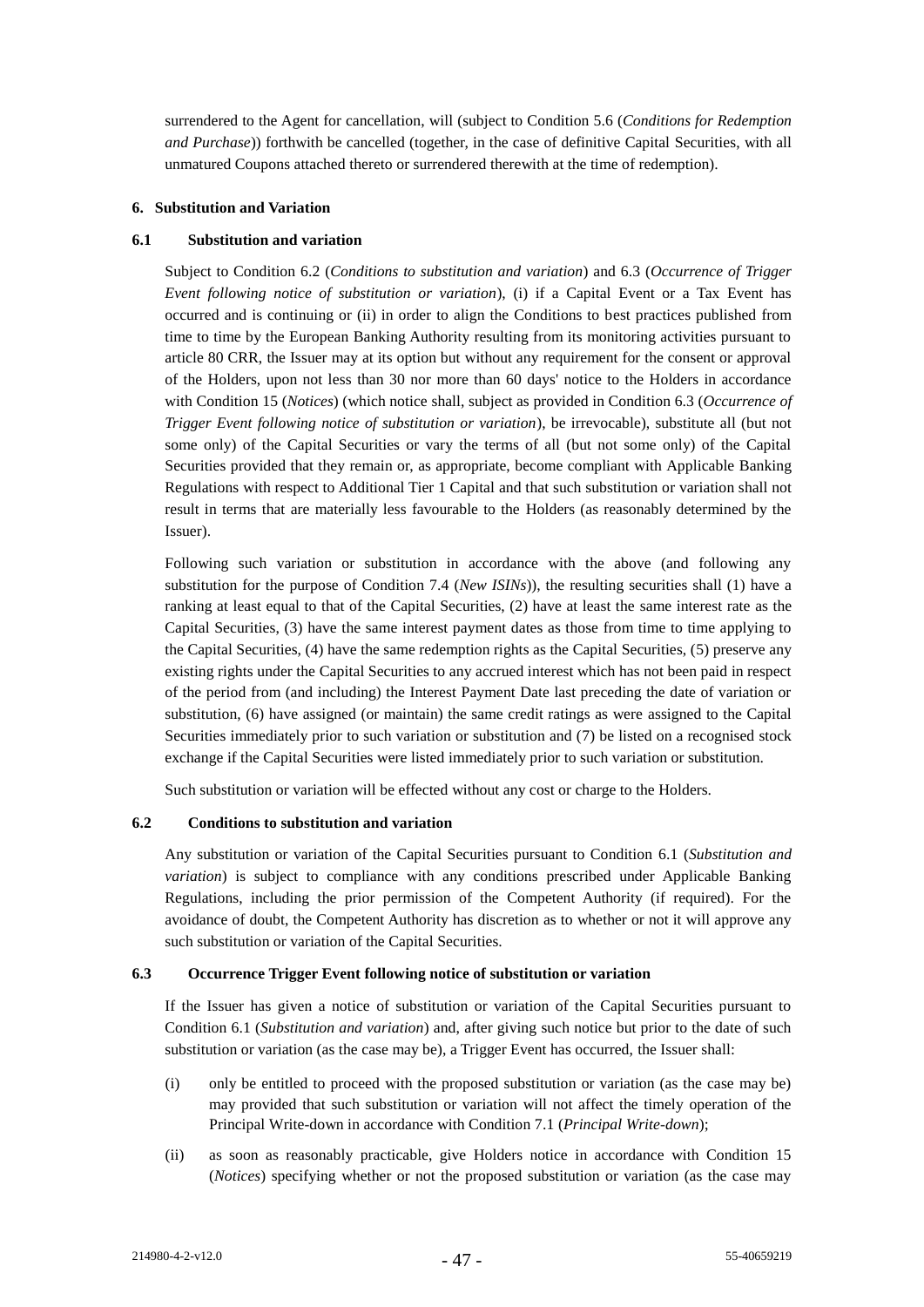be) will proceed and, if so, whether any amendments to the substance and/or timing of such substitution or variation (as applicable) will be made.

If the Issuer determines that the proposed substitution or variation (as the case may be) will not proceed, the notice given in accordance with Condition [6.1](#page-51-2) (*Substitution and variation*) shall be rescinded and of no force and effect.

#### <span id="page-52-0"></span>**7. Principal Write-down and Principal Write-up**

#### <span id="page-52-1"></span>**7.1 Principal Write-down**

<span id="page-52-3"></span>*(a) Trigger Event*

Upon the occurrence of a Trigger Event, a Principal Write-down will occur without delay but no later than within one month or such shorter period as may be required by the Competent Authority (such date being a "**Trigger Event Write-down Date**"), all in accordance with this Condition [7.1](#page-52-1) (*Principal Write-down*).

<span id="page-52-4"></span>*(b) Trigger Event Write-down Notice*

Upon the occurrence of a Trigger Event, the Issuer shall:

- (i) immediately notify the Competent Authority that a Trigger Event has occurred;
- (ii) determine the Write-down Amount as soon as possible and no later than the relevant Trigger Event Write-down Date;
- (iii) give notice to Holders (a "**Trigger Event Write-down Notice**") in accordance with Condition [15](#page-59-0) (*Notices*), which notice shall specify (A) that a Trigger Event has occurred, (B) the Trigger Event Write-down Date and (C) if it has then been determined, the Write-down Amount; and
- (iv) no later than the giving of the Trigger Event Write-down Notice, deliver to the Agent a certificate signed by two duly authorised representatives of the Issuer stating a Trigger Event has occurred.

The determination that a Trigger Event has occurred, including the underlying calculations, and the Issuer's determination of the relevant Write-down Amount shall be irrevocable and be binding on the **Holders** 

If the Write-down Amount has not been determined at the time the Issuer gives the Trigger Event Write-down Notice, the Issuer shall, as soon as reasonably practicable following such determination having been made, give a further notice to Holders in accordance with Condition [15](#page-59-0) (*Notices*), confirming the Write-down Amount. Failure to provide any notice referred to in this Condition will not have any impact on the effectiveness of, or otherwise invalidate, any such Principal Write-down or give Holders any rights as a result of such failure.

*(c) Cancellation of interest and Principal Write-down*

On a Trigger Event Write-down Date, the Issuer shall:

- (i) irrevocably cancel all interest accrued on each Capital Security up to (and including) the Trigger Event Write-down Date (whether or not the same has become due at such time); and
- <span id="page-52-2"></span>(ii) irrevocably reduce the then Prevailing Principal Amount of each Capital Security by the relevant Write-down Amount (such reduction being referred to as a "**Principal Writedown**", and "**Written Down**" being construed accordingly) with effect from the Trigger Event Write-down Date, such Principal Write-down to be effected, save as may be otherwise required by Applicable Banking Regulations and/or the Competent Authority and subject to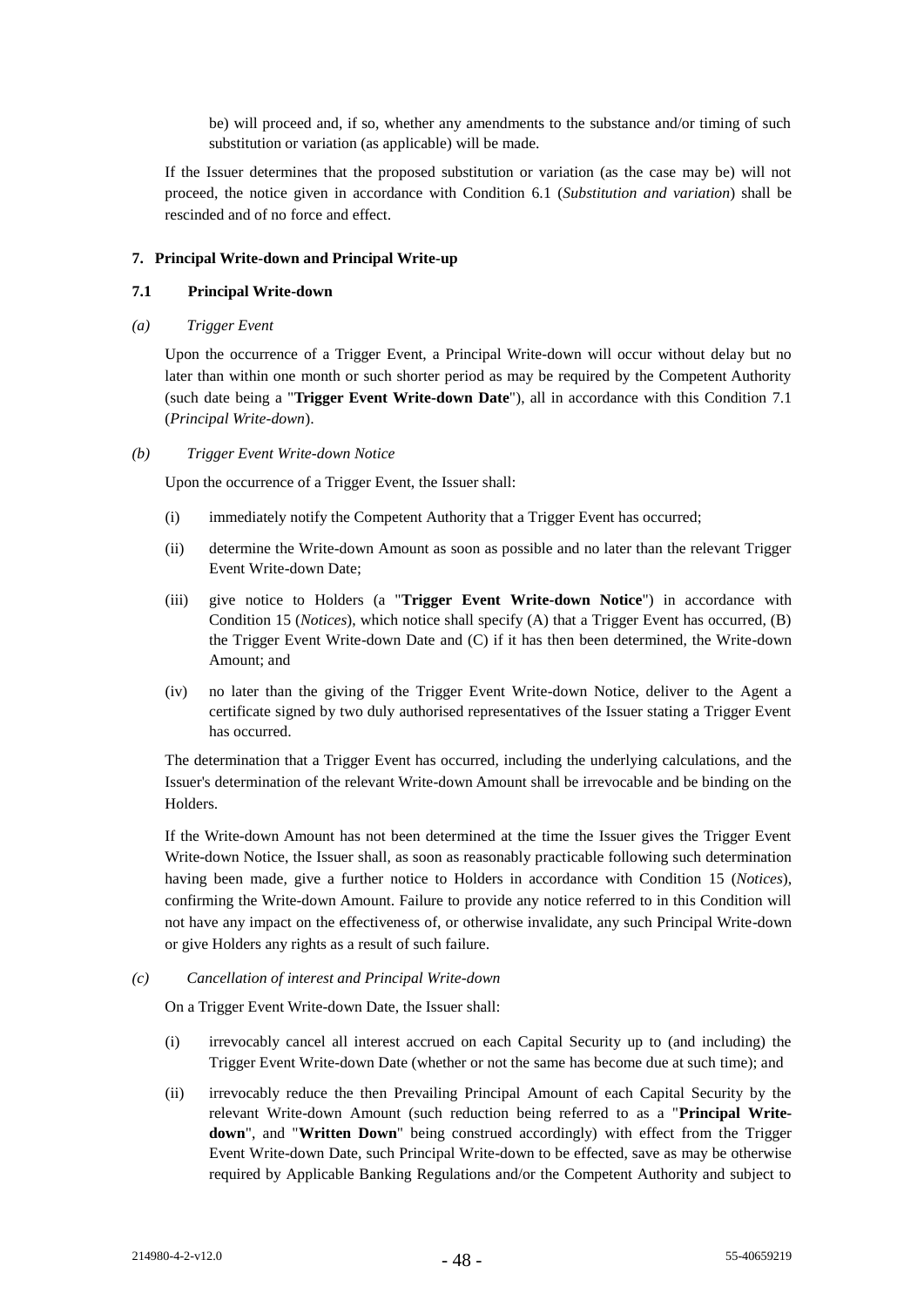Condition 7.1(e) (*Other Loss Absorbing Instruments*), *pro rata* and concurrently with the Principal Write-down of the other Capital Securities and the write-down or conversion into equity (as the case may be) of the then prevailing principal amount of any Loss Absorbing Instruments.

Condition [3.2](#page-44-0) (*Interest cancellation*) shall apply accordingly in respect of interest payments cancelled on a Trigger Event Write-down Date in accordance with Condition [7](#page-52-0) (*Principal Writedown and Principal Write-up*).

In addition, the Competent Authority shall be entitled to write down the Capital Securities in accordance with its statutory powers, as more fully described in Condition 8 (*Statutory Loss Absorption*).

<span id="page-53-1"></span>*(d) Write-down Amount*

In these Conditions, "**Write-down Amount**" means, on any Trigger Event Write-down Date, the amount by which the then Prevailing Principal Amount of each outstanding Capital Security is to be Written Down and which is calculated per Calculation Amount of such Capital Security, being the minimum of:

- <span id="page-53-0"></span>(i) the amount per Calculation Amount (together with, subject to Condition 7.1(e) (*Other Loss Absorbing Instruments*), the concurrent *pro rata* Principal Write-down of the other Capital Securities and the write-down or conversion into equity of the prevailing principal amount of any Loss Absorbing Instruments) that would be sufficient to immediately restore the Issuer CET1 Ratio to not less than 5.125 per cent and the Group CET1 Ratio to not less than 7 per cent; or
- (ii) if the amount determined in accordance with (i) above would be insufficient to restore the Issuer CET1 Ratio to 5.125 per cent and the Group CET1 Ratio to 7 per cent (as applicable), the amount necessary to reduce the Prevailing Principal Amount of the Capital Security to one cent.

The Write-down Amount for each Capital Security will therefore be the product of the amount calculated in accordance with this Condition 7.1(d) per Calculation Amount and the Prevailing Principal Amount of each Capital Security divided by the Calculation Amount (in each case immediately prior to the relevant Trigger Event Write-down Date).

### *(e) Other Loss Absorbing Instruments*

To the extent the write-down or conversion into equity of any Loss Absorbing Instruments is not effective for any reason (i) the ineffectiveness of any such write-down or conversion into equity shall not prejudice the requirement to effect a Principal Write-down of the Capital Securities pursuant to Condition [7.1](#page-52-1) (*Principal Write-down*) and (ii) the write-down or conversion into equity of any Loss Absorbing Instrument which is not effective shall not be taken into account in determining the Write-down Amount of the Capital Securities.

Any Loss Absorbing Instruments that may be written down or converted to equity in full (save for any one cent floor) but not in part only shall be treated for the purposes only of determining the relevant *pro rata* amounts in Condition 7.[1\(c\)\(ii\)](#page-52-2) and 7.[1\(d\)\(i\)](#page-53-0) as if their terms permitted partial write-down or conversion into equity.

In the event of a concurrent write-down of any other Loss Absorbing Instrument (if any), the *pro rata* write-down and/or conversion of such Loss Absorbing Instrument shall only be taken into account to the extent required to restore the Issuer CET1 Ratio and/or the Group CET1 Ratio (as the case may be) contemplated above to the lower of  $(x)$  such Loss Absorbing Instrument's trigger level and (y) the trigger level in respect of which the relevant Trigger Event under the Capital Securities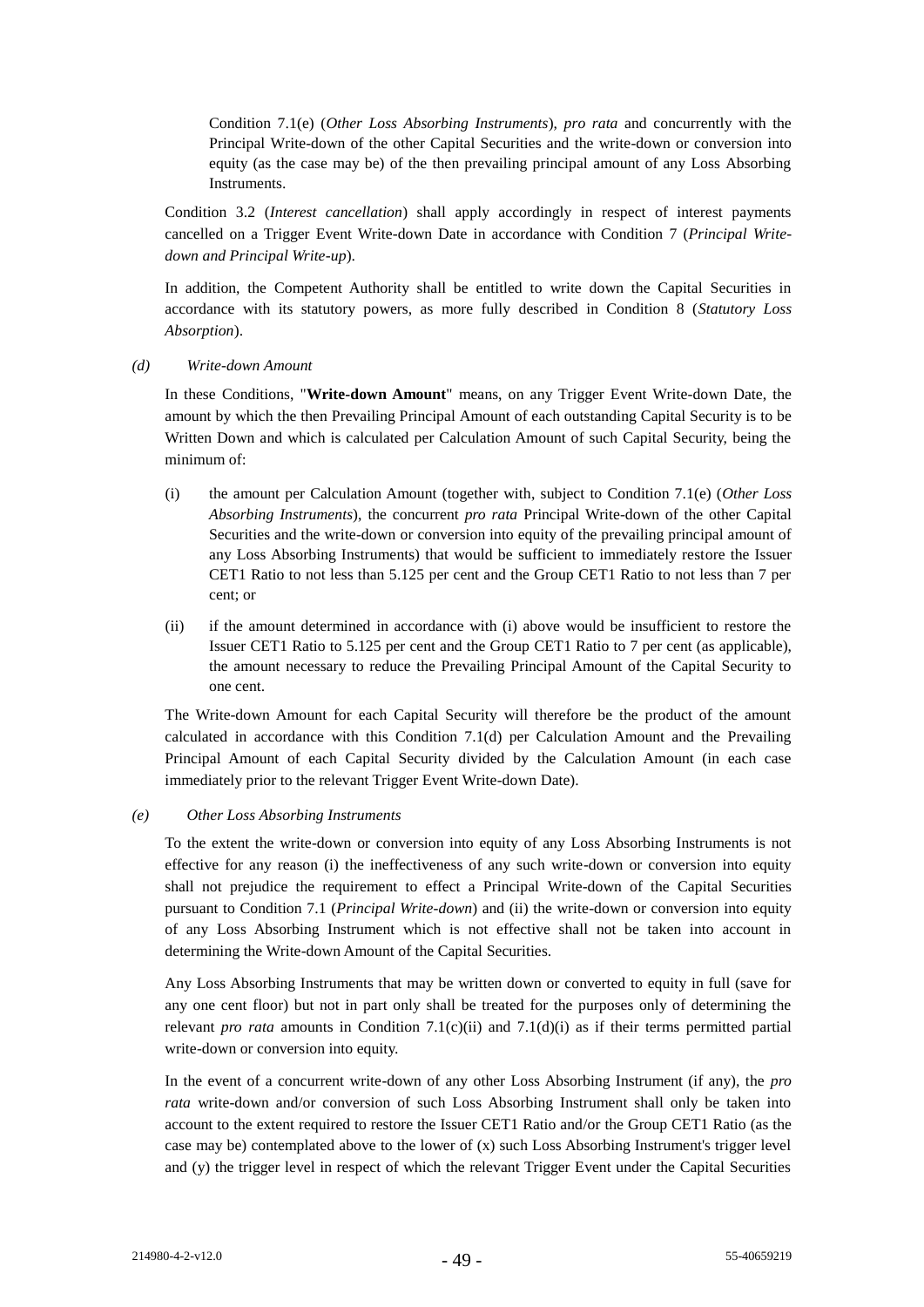has occurred, in each case, in accordance with the terms of such Loss Absorbing Instrument and the Applicable Banking Regulations.

*(f) No default*

Any Principal Write-down of the Capital Securities shall not:

- *(c)* constitute an event of default of the Issuer or a breach of the Issuer's other obligations or duties or a failure to perform by the Issuer in any manner whatsoever;
- *(d)* constitute the occurrence of any event related to the insolvency of the Issuer or entitle the Holders to any compensation or to take any action to cause the bankruptcy (*faillissement*), liquidation (*liquidatie*), dissolution or winding up (*ontbinding en vereffening*) of the Issuer.

The Holders shall have no further rights or claims against the Issuer (whether in the case of bankruptcy (*faillissement*), a Moratorium, liquidation *(liquidatie*) or the dissolution (*ontbinding en vereffening*) of the Issuer or otherwise) with respect to any interest cancelled and any principal Written Down in accordance with this condition (including, but not limited to, any right to receive accrued but unpaid and future interest or any right of repayment of principal, but without prejudice to their rights in respect of any reinstated principal following a Principal Write-up pursuant to Condition [7.2](#page-54-0) (*Principal Write-up*)).

#### *(g) Principal Write-down may occur on one or more occasions*

A Principal Write-down may occur on one or more occasions and accordingly the Capital Securities may be Written Down on one or more occasions (provided, however, that the principal amount of a Capital Security shall never be reduced to below one cent).

#### <span id="page-54-0"></span>**7.2 Principal Write-up**

#### <span id="page-54-3"></span>*(a) Principal Write-up*

Subject to compliance with the Applicable Banking Regulations, if a positive Net Profit is recorded (a "**Return to Financial Health**") at any time while the Prevailing Principal Amount is less than the Original Principal Amount, the Issuer may, at its full discretion but subject to Conditions [7.2\(b\),](#page-54-1) [7.2\(c\)](#page-54-2) and [7.2\(d\)](#page-55-0) increase the Prevailing Principal Amount of each Capital Security (a "**Principal Write-up**") up to a maximum of its Original Principal Amount on a *pro rata* basis with the other Capital Securities and with any other Discretionary Temporary Write-down Instruments capable of being written-up in accordance with their terms at the time of the Principal Write-up (based on the then prevailing principal amounts thereof), provided that the Maximum Write-up Amount is not exceeded as determined in accordance with Condition 7.[2\(c\)](#page-54-2) below.

Any Principal Write-up Amount will be subject to the same terms and conditions as set out in these Conditions.

For the avoidance of doubt, the principal amount of a Capital Security shall never be increased to above its Original Principal Amount.

#### <span id="page-54-1"></span>*(b) Maximum Distributable Amount*

A Principal Write-up of the Capital Securities shall not be effected in circumstances which (when aggregated together with other distributions of the Issuer of the kind referred to in article 3:62b Wft (implementing article 141(2) CRD IV Directive)) would cause the Maximum Distributable Amount, if any, to be exceeded, if required to be calculated at such time.

#### <span id="page-54-2"></span>*(c) Maximum Write-up Amount*

A Principal Write-up of the Capital Securities will not be effected at any time in circumstances to the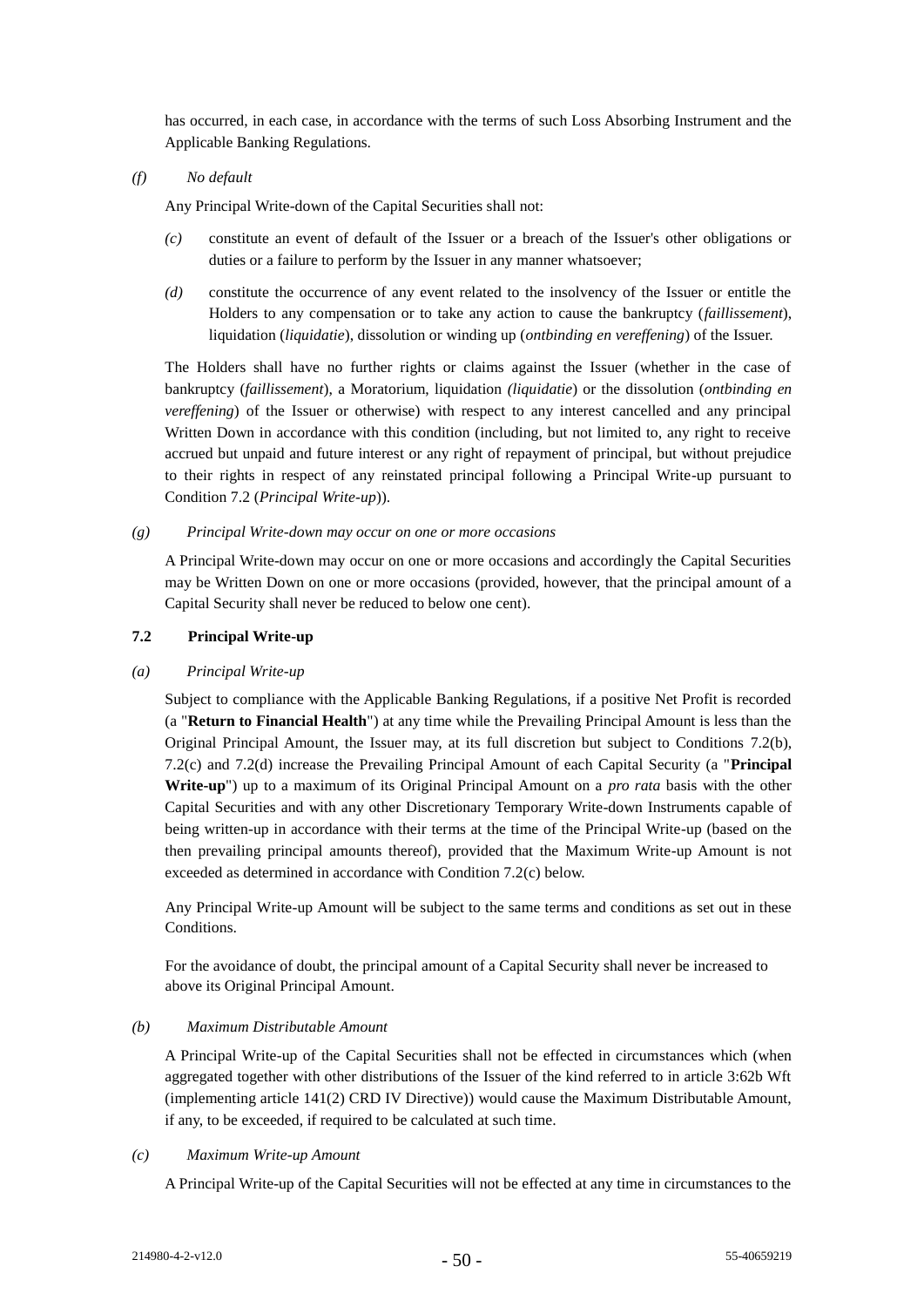extent the sum of:

- (i) the aggregate amount of the relevant Principal Write-up on all the Capital Securities;
- (ii) the aggregate amount of any interest on the Capital Securities that was paid or calculated (but disregarding any such calculated interest which has been cancelled) on the basis of a Prevailing Principal Amount that is lower than the Original Principal Amount at any time after the end of the then previous financial year;
- (iii) the aggregate amount of the increase in principal amount of each Discretionary Temporary Write-down Instrument to be written-up at the time of the relevant Principal Write-up and the increase in principal amount of the Capital Securities or any Discretionary Temporary Writedown Instruments resulting from any previous write-up since the end of the then previous financial year; and
- (iv) the aggregate amount of any interest payments on each Loss Absorbing Instrument (other than the Capital Securities) that were paid or calculated (but disregarding any such calculated interest which has been cancelled) on the basis of a prevailing principal amount that is lower than the original principal amount at which such Loss Absorbing Instrument was issued at any time after the end of the then previous financial year,

would exceed the Maximum Write-up Amount.

In these Conditions, the "**Maximum Write-up Amount**" means the Net Profit (i) multiplied by the aggregate issued original principal amount of all Written-Down Additional Tier 1 Instruments, and (ii) divided by the Tier 1 Capital of the Issuer as at the date when the Principal Write-up is operated, both (i) and (ii) as calculated on a solo-consolidated, sub-consolidated or consolidated basis (as applicable).

### <span id="page-55-0"></span>*(d) Principal Write-up and Trigger Event*

A Principal Write-up will not be effected whilst a Trigger Event has occurred and is continuing. Further, a Principal Write-up will not be effected in circumstances where such Principal Write-up (together with the simultaneous write-up of all other Discretionary Temporary Write-down Instruments) would cause a Trigger Event to occur.

### *(e) Principal Write-up pro rata with other Discretionary Temporary Write-down Instruments*

The Issuer undertakes that it will not write-up the principal amount of any Discretionary Temporary Write-down Instruments capable of being written-up in accordance with their terms at the time of the relevant write-up unless it does so on a *pro rata* basis with a Principal Write-up on the Capital Securities.

### *(f) Principal Write-up may occur on one or more occasions*

Principal Write-up may be made on one or more occasions until the Prevailing Principal Amount of the Capital Securities has been reinstated to the Original Principal Amount.

Any decision by the Issuer to effect or not to effect any Principal Write-up on any occasion shall not preclude it from effecting (in the circumstances permitted by this Condition [7.2](#page-54-0) (*Principal Writeup*)) or not effecting any Principal Write-up on any other occasion.

### *(g) Notice of Principal Write-up*

The Issuer shall, as soon as reasonably practicable following its formal decision to effect a Principal Write-up in respect of the Capital Securities and in any event not later than five Business Days prior to the date on which the Principal Write-up shall take effect, give notice of such Principal Write-up to the Holders in accordance with Condition [15](#page-59-0) (*Notices*). Such notice shall confirm the amount of such Principal Write-up and the date on which such Principal Write-up is to take effect.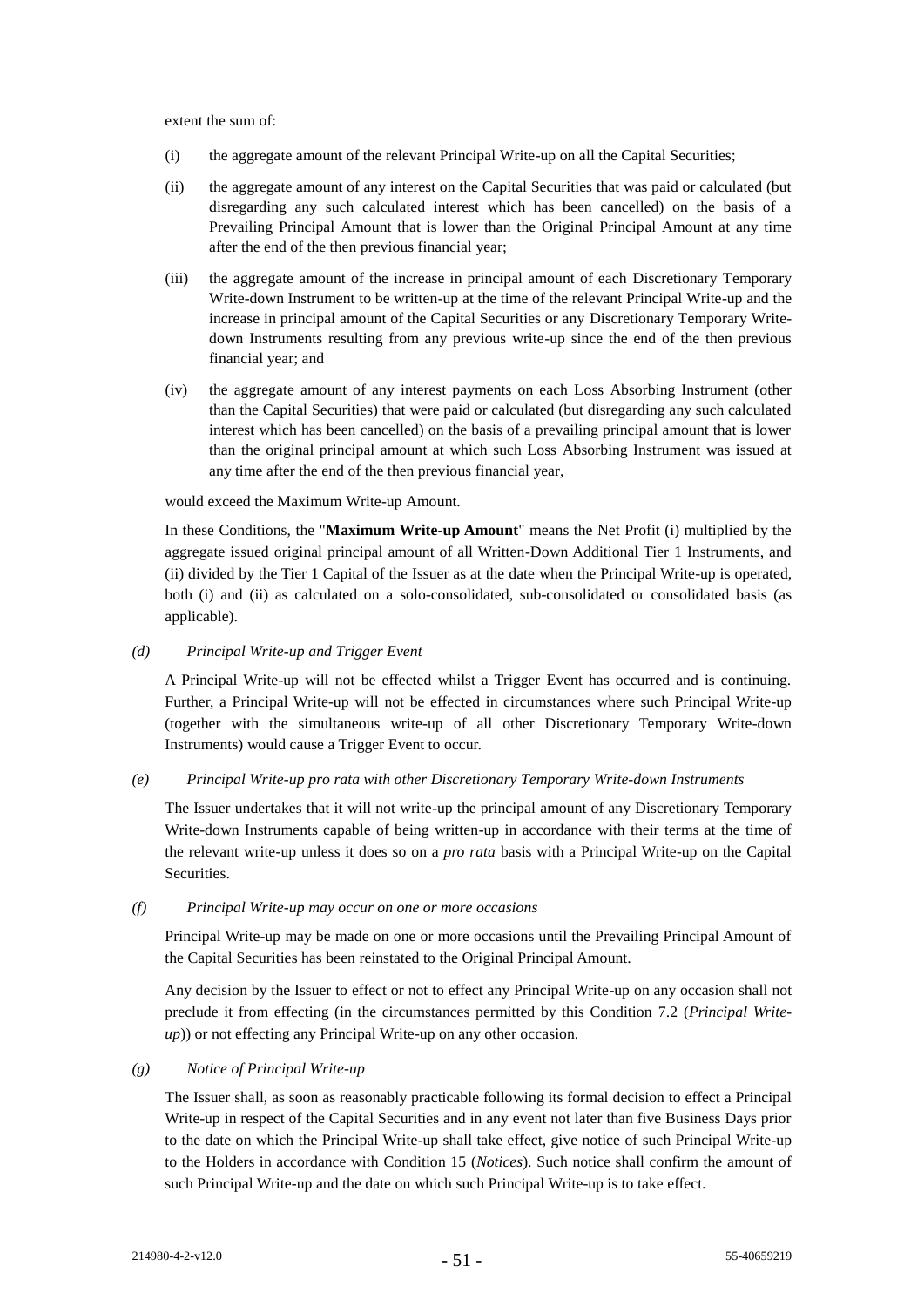### **7.3 Foreign Currency Instruments**

If, in connection with any Principal Write-down or Principal Write-up of the Capital Securities, any instruments are not denominated in the Accounting Currency at the relevant time ("**Foreign Currency Instruments**", which may include the Capital Securities, any relevant Loss Absorbing Instruments, the determination of the relevant Write-down Amount or Write-up Amount (as the case may be) in respect of the Capital Securities and the relevant write-down (or conversion into equity) amount or write-up amount (as the case may be) of Loss Absorbing Instruments shall be determined by the Issuer based on the relevant foreign currency exchange rate used by the Issuer in the preparation of its regulatory capital returns under the Applicable Banking Regulations.

### <span id="page-56-0"></span>**7.4 New ISINs**

For operational reasons, any Principal Write-Down and any Principal Write-up may require the Securities Settlement System to substitute each Capital Security with a new security of the Prevailing Principal Amount (but otherwise on the same terms) which could be identified by a different international securities identification number (ISIN). Whether the ISIN is to change will be notified to the Holders in accordance with Condition [15](#page-59-0) (*Notices*).

### <span id="page-56-1"></span>**8. Statutory Loss Absorption**

Capital Securities may become subject to the determination by the relevant Resolution Authority or the Issuer (following instructions from the relevant Resolution Authority) that all or part of the principal amount of the Capital Securities, including accrued but unpaid interest in respect thereof, must be written off or converted into Common Equity Tier 1 instruments or otherwise be applied to absorb losses, all as prescribed by the Applicable Resolution Framework ("**Statutory Loss Absorption**"). Upon any such determination:

- (i) the relevant proportion of the principal amount of the Capital Securities subject to Statutory Loss Absorption shall be written off or converted into Common Equity Tier 1 instruments or otherwise be applied to absorb losses, as prescribed by the Applicable Resolution Framework;
- (ii) Holders shall have no further rights or claims, whether in the case of bankruptcy (*faillissement*), a Moratorium, liquidation (*liquidatie*) or the dissolution (*ontbinding en vereffening*) of the Issuer or otherwise in respect of any amount written off or subject to conversion or otherwise as a result of such Statutory Loss Absorption, including, but not limited to, any right to receive accrued but unpaid and future interest or any right of repayment;
- (iii) such Statutory Loss Absorption shall not constitute an event of default of the Issuer or a breach of the Issuer's other obligations or duties or a failure to perform by the Issuer in any manner whatsoever; and
- (iv) such Statutory Loss Absorption shall not constitute the occurrence of any event related to the insolvency of the Issuer or entitle the Holders to any compensation or to take any action to cause the bankruptcy (*faillissement*), liquidation (*liquidatie*), dissolution or winding up (*ontbinding en vereffening*) of the Issuer.

In addition, subject to the determination by the relevant Resolution Authority and without the consent of the Holders, the Capital Securities may be subject to other resolution measures as envisaged under the Applicable Resolution Framework, such as replacement or substitution of the Issuer, transfer of the Capital Securities, expropriation of Holders, modification of the terms of the Capital Securities and/or suspension or termination of the listings of the Capital Securities. Such determination, the implementation thereof and the rights of Holders shall be as prescribed by the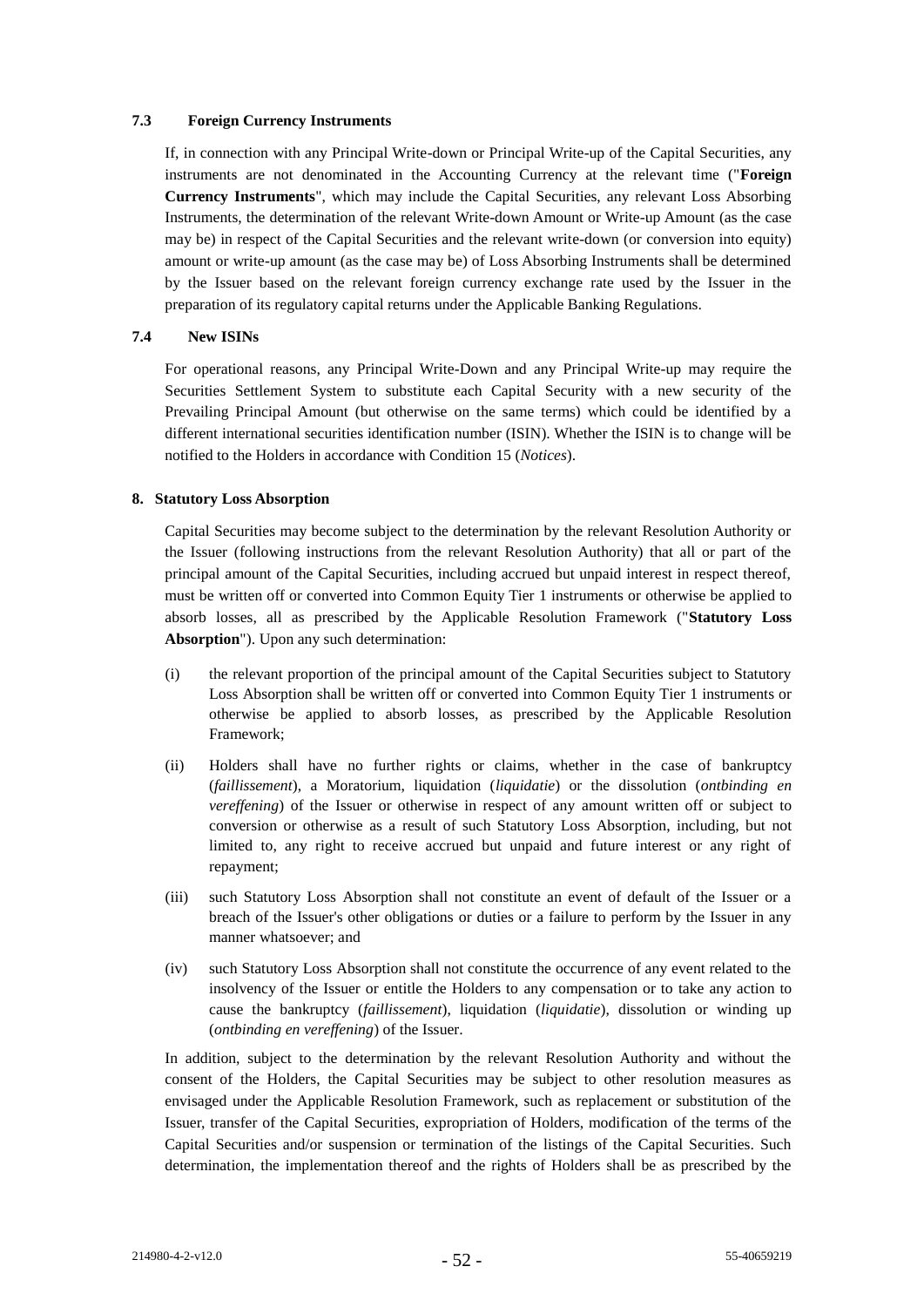Applicable Resolution Framework, which may include the concept that, upon such determination, no Holder shall be entitled to claim any indemnification or payment in respect of any tax or other consequences arising from any such event and that any such event shall not constitute an event of default or the occurrence of any event related to the insolvency of the Issuer or entitle the Holders to take any action to cause the bankruptcy (*faillissement*), liquidation (*liquidatie*), dissolution or winding up (*ontbinding en vereffening*) of the Issuer.

The Issuer shall as soon as practicable give notice to the Holders in accordance with Condition [15](#page-59-0) (*Notices*) that Statutory Loss Absorption has occurred and of the amount adjusted downwards upon the occurrence of Statutory Loss Absorption. Failure to provide such notice will not have any impact on the effectiveness of, or otherwise invalidate, any such Statutory Loss Absorption or give Holders any rights as a result of such failure.

Upon any write off or conversion of a proportion of the principal amount of the Capital Securities as a result of Statutory Loss Absorption, any reference in these Conditions to principal, nominal amount, principal amount, Original Principal Amount or Prevailing Principal Amount shall be deemed to be to the amount resulting after such write off or conversion.

### <span id="page-57-0"></span>**9. Taxation**

# <span id="page-57-1"></span>**9.1 Payment without Withholding**

All payments of principal and interest in respect of the Capital Securities and Coupons by the Issuer will be made without withholding or deduction for or on account of any present or future taxes or duties, assessments or governmental charges of whatever nature imposed or levied by or on behalf of The Netherlands or any political subdivision or any authority thereof or therein having power to tax, unless such withholding or deduction is required by law at the initiative of the relevant tax authority of the Issuer. In such event, the Issuer will pay such additional amounts as shall be necessary in order that the net amounts received by the Holders or Couponholders after such withholding or deduction shall equal the respective amounts of interest which would otherwise have been receivable in respect of the Capital Securities or Coupons, as the case may be, in the absence of such withholding or deduction; except that no such additional amounts shall be payable with respect to any Capital Security or Coupon:

- *(e)* in respect of payment of any Prevailing Principal Amount; or
- *(f)* presented for payment by or on behalf of a Holder or Couponholder who is liable for such taxes or duties in respect of such Capital Security or Coupon by reason of his having some connection with The Netherlands other than the mere holding of such Capital Security or Coupon or the receipt of principal or interest in respect thereof; or
- *(g)* presented for payment by or on behalf of a Holder or Couponholder who would not be liable or subject to the withholding or deduction by making a declaration of non-residence or other similar claim for exemption to the relevant tax authority; or
- *(h)* presented for payment more than 30 days after the Relevant Date (as defined below) except to the extent that the holder thereof would have been entitled to an additional amount on presenting the same for payment on such thirtieth day assuming that day to have been a Business Day.

The Issuer shall be permitted to withhold or deduct any amounts required by the rules of U.S. Internal Revenue Code Sections 1471 through 1474 (or any amended or successor provisions), pursuant to any inter-governmental agreement or implementing legislation adopted by another jurisdiction in connection with these provisions, or pursuant to any agreement with the U.S. Internal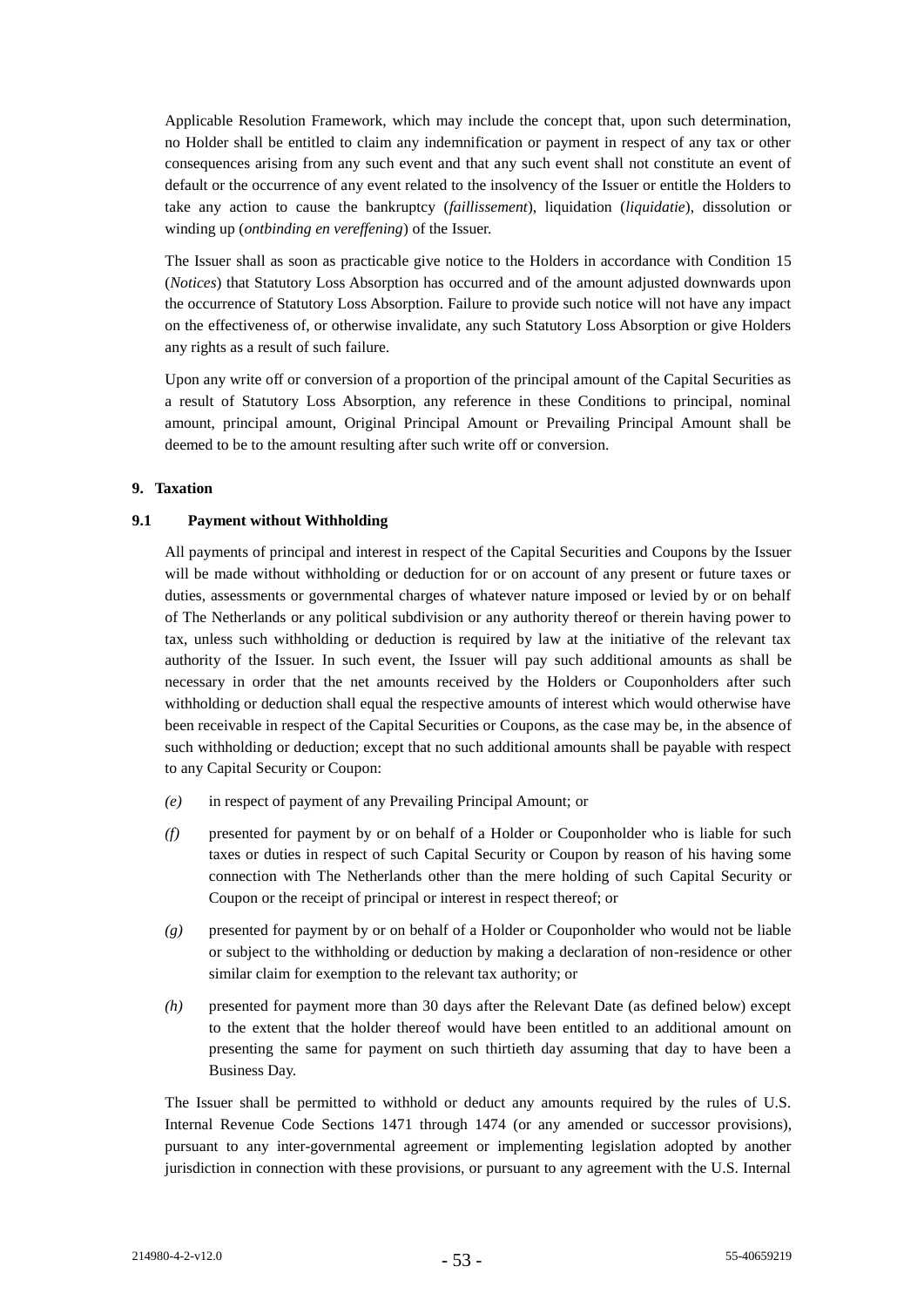Revenue Service ("**FATCA Withholding**") as a result of a Holder, Couponholder, beneficial owner or an intermediary that is not an agent of the Issuer not being entitled to receive payments free of FATCA Withholding. The Issuer will have no obligation to pay additional amounts or otherwise indemnify an investor for any such FATCA Withholding deducted or withheld by the Issuer, any Paying Agent or any other party.

As used herein, the "**Relevant Date**" means the date on which such payment first becomes due, except that, if the full amount of the moneys payable has not been duly received by the Agent on or prior to such due date, it means the date on which, the full amount of such moneys having been so received, notice to that effect is duly given to the Holders in accordance with Condition [15](#page-59-0) (*Notices*).

### **9.2 Additional Amounts**

Any reference in these Conditions to any amounts (including any payments or cancellation of interest) in respect of the Capital Securities shall be deemed also to include any additional amounts which may be payable under this Condition [9](#page-57-0) (*Taxation*). For the avoidance of doubt, additional amounts shall only be payable to the extent the Issuer has sufficient Distributable Items and such payment would not cause the Maximum Distributable Amount, if any, to be exceeded, if required to be calculated at such time.

# <span id="page-58-0"></span>**10. Prescription**

The Capital Securities and Coupons will become void unless claims in respect of principal and/or interest are made within a period of five years after the Relevant Date (as defined in Condition [9.1](#page-57-1) (*Payment without Withholding*)) therefore.

Any Coupon sheet issued on exchange of a Talon shall not include any Coupon which payment claim would be void pursuant to this Condition or Condition  $4(e)$  or any Talon which would be void pursuant to Condition 4(e).

### <span id="page-58-1"></span>**11. Enforcement**

Any failure by the Issuer to pay interest or the Prevailing Principal Amount when due in respect of the Capital Securities shall not constitute an event of default and does not give Holders any right to demand repayment of the Prevailing Principal Amount.

If any of the following events (each an "**Enforcement Event**") shall have occurred and be continuing:

- (i) the Issuer is declared bankrupt (*failliet*), or a declaration in respect of the Issuer is made under article 3:163(1)(b) Wft; or
- (ii) an order is made or an effective resolution is passed for the winding up or liquidation of the Issuer unless this is done in connection with a merger, consolidation or other form of combination with another company and such company assumes all obligations contracted by the Issuer in connection with the Capital Securities,

then any Holder may, by written notice to the Issuer at the specified office of the Agent, effective upon the date of receipt thereof by the Agent, declare the Capital Security held by the Holder to be forthwith due and payable whereupon the same shall become forthwith due and payable at its Prevailing Principal Amount and any accrued but unpaid interest from the previous Interest Payment Date up to (but excluding) the date of repayment (to the extent payment of such interest amount is not cancelled pursuant to Condition [3.2](#page-44-0) (*Interest cancellation*), without presentment, demand, protest or other notice of any kind provided that repayment of Capital Securities will only be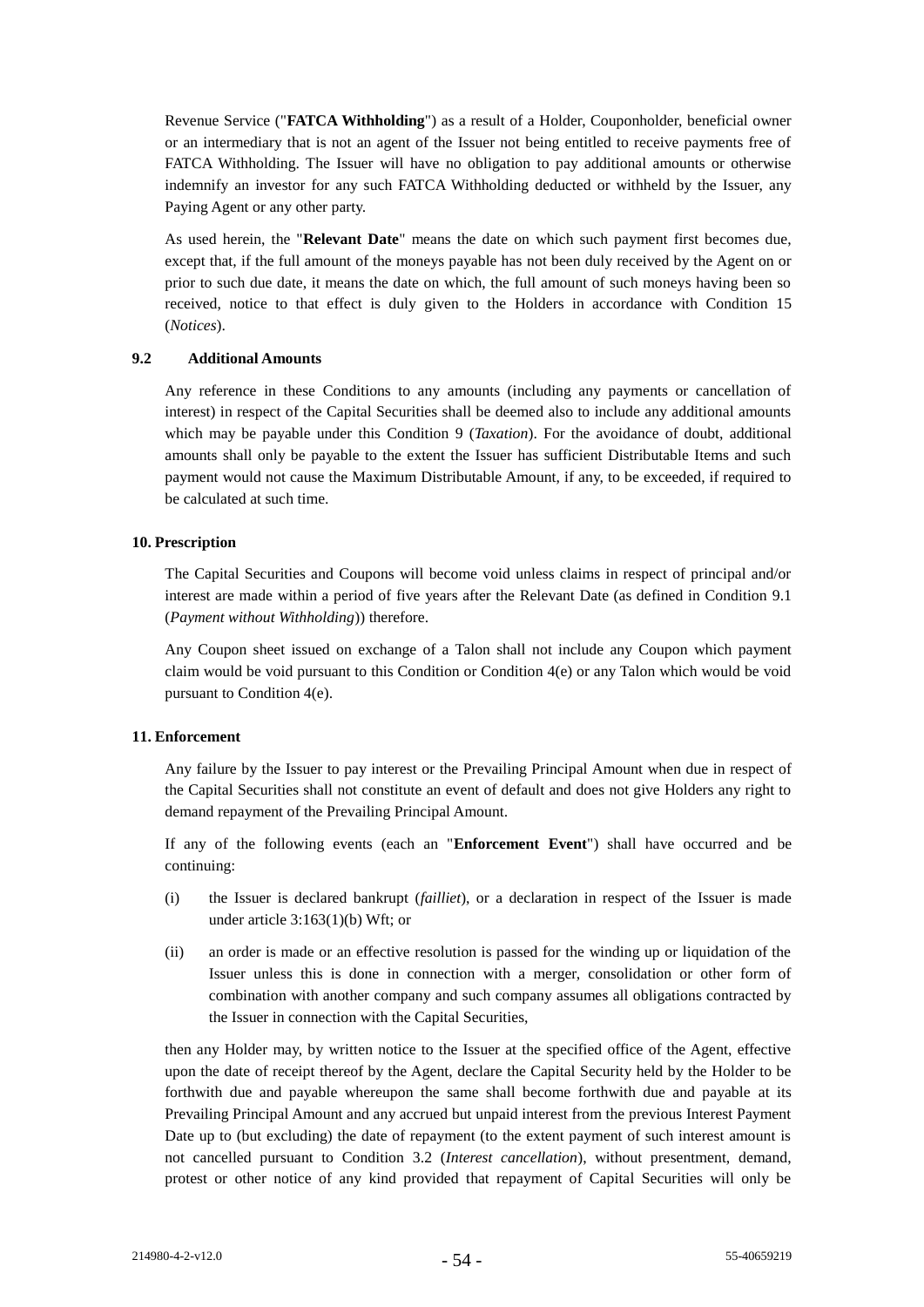effected after the Issuer has obtained the prior written permission of the Competent Authority provided that at the relevant time such permission is required.

No remedy against the Issuer other than as referred to in this Condition [11](#page-58-1) (*Enforcement*) shall be available to the Holders, whether for recovery of amounts owing in respect of the Capital Securities or in respect of any breach by the Issuer of any of its obligations under or in respect of the Capital Securities.

### **12. Replacement of Capital Securities, Coupons and Talons**

Should any Capital Security, Coupon or Talon be lost, stolen, mutilated, defaced or destroyed, it may be replaced at the Specified Office of the Agent upon payment by the claimant of such costs and expenses as may be incurred in connection therewith and on such terms as to evidence and indemnity as the Issuer may reasonably require. Mutilated or defaced Capital Securities, Coupons or Talons must be surrendered before replacements will be issued.

# **13. Agent and Paying Agents**

The names of the initial Agent and the other initial Paying Agents and their initial specified offices are set out below.

The Issuer is entitled to vary or terminate the appointment of any Paying Agent and/or appoint additional or other Paying Agents and/or approve any change in the Specified Office through which any Paying Agent acts, provided that:

- (iii) so long as the Capital Securities are listed on any stock exchange, there will at all times be a Paying Agent with a specified office in such place as may be required by the rules and regulations of the relevant stock exchange;
- (iv) there will at all times be a Paying Agent with a specified office in a city in continental Europe; and
- (v) there will at all times be an Agent.

Any variation, termination, appointment or change shall only take effect (other than in the case of insolvency, when it shall be of immediate effect) after not less than 30 nor more than 45 days' prior notice thereof shall have been given to the Holders in accordance with Condition 15 (*Notices*).

### **14. Exchange of Talons**

On and after the Interest Payment Date on which the final Coupon comprised in any Coupon sheet matures, the Talon forming part of such Coupon sheet may be surrendered at the Specified Office of the Agent or any other Paying Agent in exchange for a further Coupon sheet including a further Talon, subject to the provisions of Condition 10 (*Prescription*). Each Talon shall, for the purposes of these Conditions, be deemed to mature on the Interest Payment Date on which the final Coupon comprised in the relative Coupon sheet matures.

Upon the due date for redemption of any Capital Security, any unexchanged Talon relating to such Capital Security shall become void and no Coupon will be delivered in respect of such Talon.

### <span id="page-59-0"></span>**15. Notices**

All notices regarding the Capital Securities shall be published (i) in at least one daily newspaper of wide circulation in The Netherlands, which is expected to be *Het Financieele Dagblad*, and (ii) in a leading English language daily newspaper of general circulation in London, which is expected to be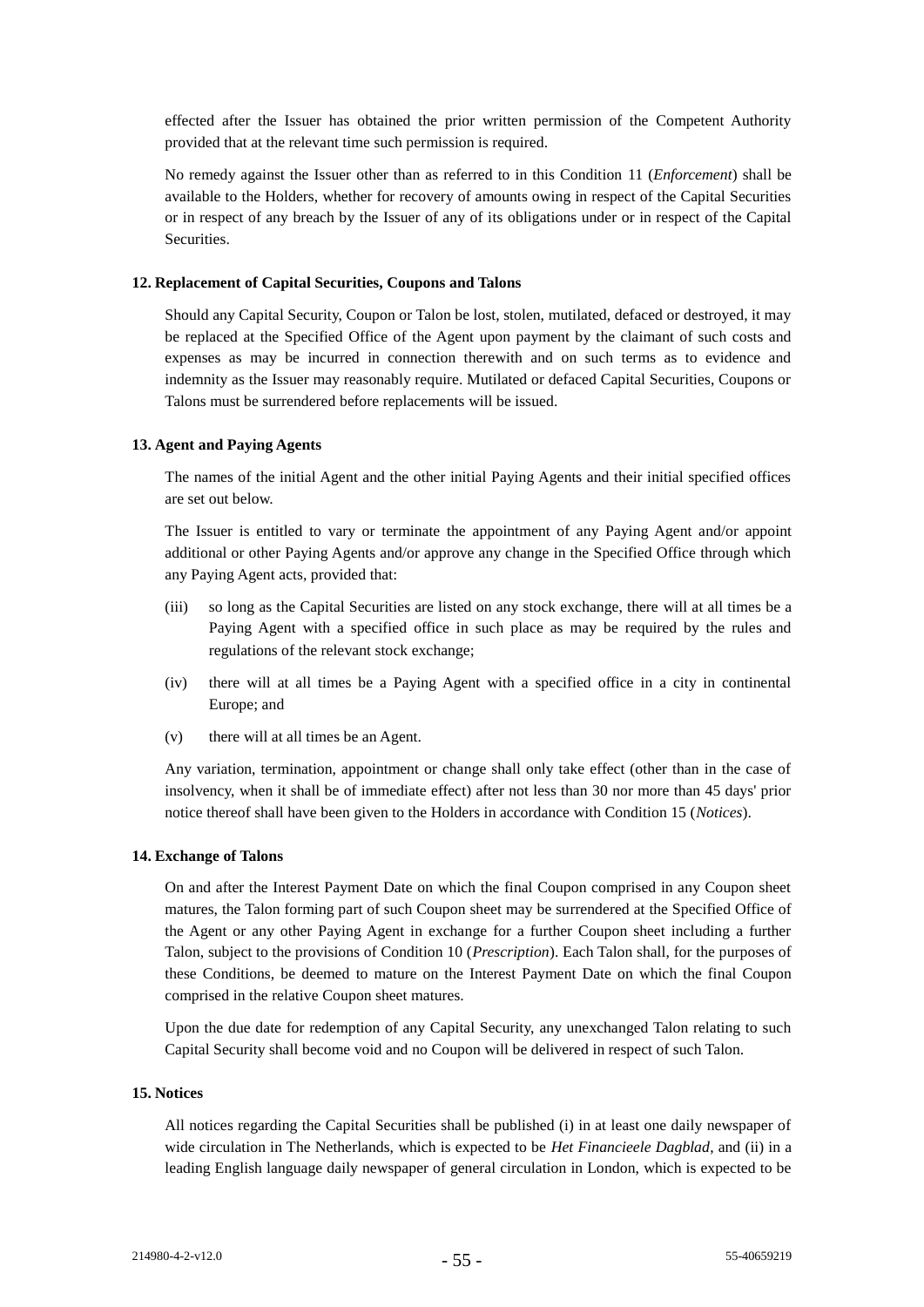the *Financial Times* and (iii) for so long as the Capital Securities are listed on Euronext in Amsterdam and Euronext in Amsterdam so requires, by the delivery of the relevant notice to Euronext in Amsterdam and through a press release which will also be made available on the website of the Issuer (www.abnamro.com). Any such notice will be deemed to have been given on the date of the first publication in all the newspapers in which such publication is required to be made.

Until such time as any definitive Capital Securities are issued, there may (provided that, in the case of any publication required by a stock exchange, the rules of the stock exchange so permit), so long as the Global Capital Security is held in its entirety on behalf of the Securities Settlement System, be substituted for publication in some or all of the newspapers referred to above, the delivery of the relevant notice to the Securities Settlement System for communication by it to the Holders, provided that for so long as any Capital Securities are listed on a stock exchange or are admitted to trading by another relevant authority and the rules of that stock exchange or relevant authority so require, such notice will also be published in the manner required by those rules. Any such notice shall be deemed to have been given to the Holders on the seventh day after the day on which the said notice was given to the Securities Settlement System.

Notices to be given by any Holder shall be in writing and given by lodging the same, together (in the case of any Capital Security in definitive form) with the relative Capital Security or Capital Securities, with the Agent. Whilst any of the Capital Securities are represented by a Global Capital Security, such notice may be given by any Holder to the Agent via the Securities Settlement System in such manner as the Agent and the Securities Settlement System may approve for this purpose.

### **16. Meetings of Holders and Modification**

#### **16.1 Meetings of Holders**

The Agency Agreement contains provisions for convening meetings of the Holders to consider matters relating to the Capital Securities, including the sanctioning by an Extraordinary Resolution of a modification of the Capital Securities, the Coupons or certain provisions of the Agency Agreement. Such a meeting may be convened by the Issuer or Holders holding not less than five per cent in Prevailing Principal Amount outstanding at such time. The quorum at any such meeting for passing an Extraordinary Resolution is one or more persons holding or representing not less than 50 per cent in Prevailing Principal Amount outstanding at such time, or at any adjourned meeting one or more persons being or representing Holders whatever the Prevailing Principal Amount outstanding at such time so held or represented, except that at any meeting the business of which includes the modification of certain provisions of the Capital Securities or Coupons (including modifying any date for payment of principal or interest thereof, reducing or cancelling the amount of principal or the rate of interest payable in respect of the Capital Securities or altering the currency of payment of the Capital Securities or Coupons), the necessary quorum for passing an Extraordinary Resolution will be one or more persons holding or representing not less than two-thirds, or at any adjourned such meeting not less than one-third, in Prevailing Principal Amount outstanding at such time. An Extraordinary Resolution passed at any meeting of Holders shall be binding on all the Holders, whether or not they are present at the meeting, and on all Couponholders.

Convening notices shall be made in accordance with Condition [15](#page-59-0) (*Notices*).

The Agency Agreement provides that, if authorised by the Issuer, a resolution in writing signed by or on behalf of the Holders of not less than 75 per cent in Prevailing Principal Amount outstanding at such time shall for all purposes be as valid and effective as an extraordinary resolution passed at a meeting of Holders duly convened and held, provided that the terms of the proposed resolution have been notified in advance to the Holders through the Securities Settlement System. Such a resolution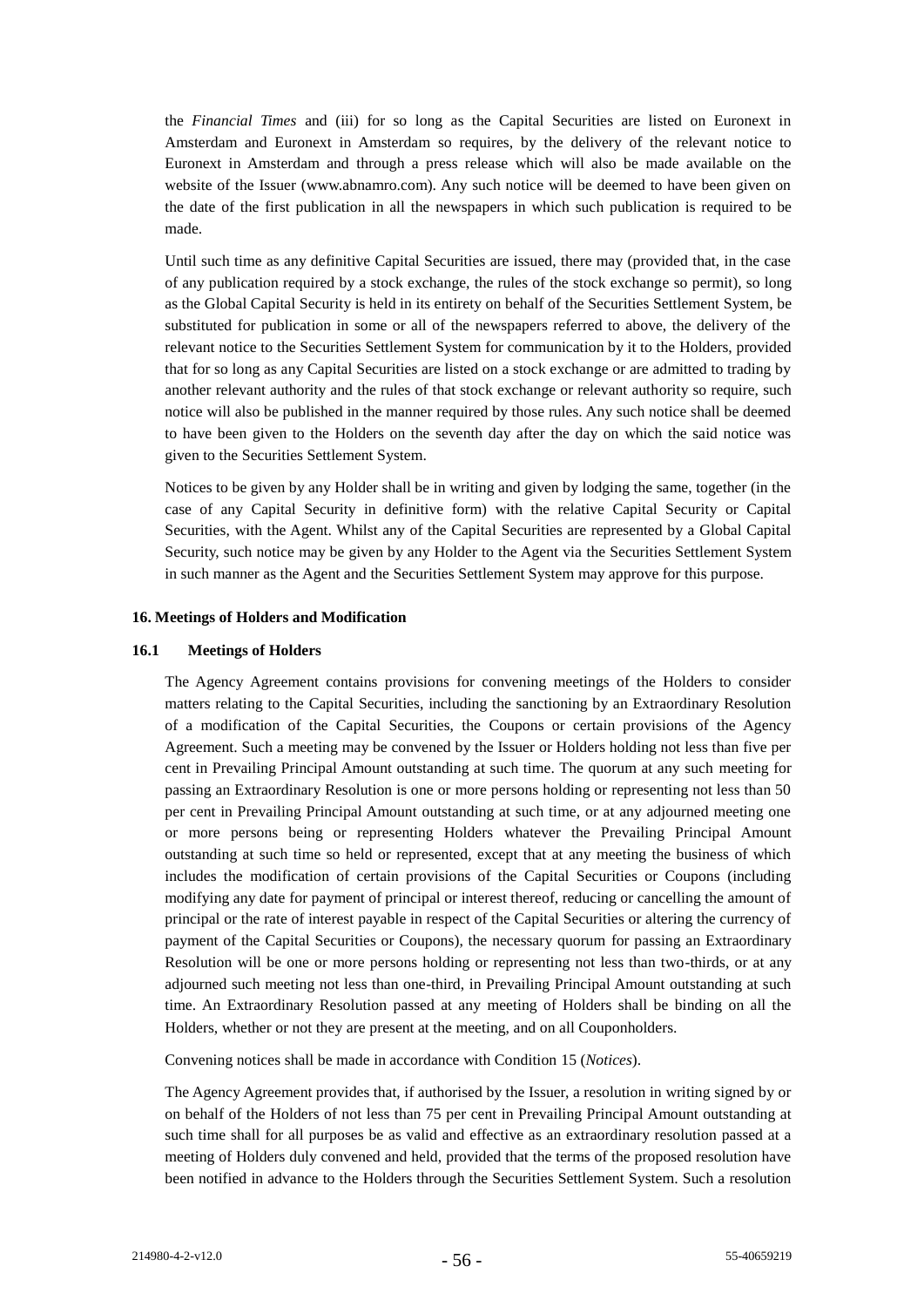in writing may be contained in one document or several documents in the same form, each signed by or on behalf of one or more Holders.

Resolutions of Holders will only be effective if such resolutions have been approved by the Issuer and, if so required, by the Competent Authority.

### **16.2 Modification**

Subject to obtaining the permission therefor from the Competent Authority if so required, the Agent and the Issuer may agree, without the consent of the Holders or Couponholders, to:

- (a) any modification (except as mentioned above) of the Agency Agreement which is not materially prejudicial to the interests of the Holders and Couponholders; or
- (b) any modification of the Capital Securities, the Coupons or the Agency Agreement which is of a formal, minor or technical nature or is made to correct a manifest or proven error or to comply with mandatory provisions of law.

Any such modification shall be binding on the Holders and the Couponholders and any such modification shall be notified to the Holders in accordance with Condition [15](#page-59-0) (*Notices*) as soon as practicable thereafter.

### <span id="page-61-0"></span>**17. Further Issues**

The Issuer may from time to time without the consent of the Holders or Couponholders create and issue further capital securities, having terms and conditions the same as those of the Capital Securities, or the same except for the amount and date of the first payment of interest, which may be consolidated and form a single series with the outstanding Capital Securities.

### <span id="page-61-2"></span>**18. Governing Law and Submission to Jurisdiction**

### **18.1 Governing Law**

The Capital Securities, the Coupons and the Talons, any non-contractual obligations arising out of or in connection therewith and the choice of court agreement included in Condition [18.2](#page-61-1) (*Jurisdiction*) are governed by, and shall be construed in accordance with, the laws of The Netherlands.

### <span id="page-61-1"></span>**18.2 Jurisdiction**

The Issuer irrevocably agrees, for the benefit of the Holders, the Couponholders and holders of Talons, that the courts of Amsterdam are to have exclusive jurisdiction to settle any disputes ("**Dispute**") which may arise out of or in connection with the Capital Securities, the Coupons and/or the Talons (including a dispute relating to any non-contractual obligations arising out of or in connection with the Capital Securities, the Coupons and/or the Talons) and accordingly submits to the exclusive jurisdiction of the Amsterdam courts.

### **18.3 Right to take proceedings outside The Netherlands**

Condition [18.2](#page-61-1) (*Jurisdiction*) is for the benefit of the Holders, the Couponholders and holders of Talons only. As a result, nothing in this Condition [18](#page-61-2) (*Governing Law and Submission to Jurisdiction*) prevents any Holder, Couponholder or holder of Talons from taking proceedings relating to a Dispute ("**Proceedings**") in any other competent courts with jurisdiction. To the extent allowed by law, the Holders, the Couponholders or the holders of Talons may take concurrent Proceedings in any number of jurisdictions.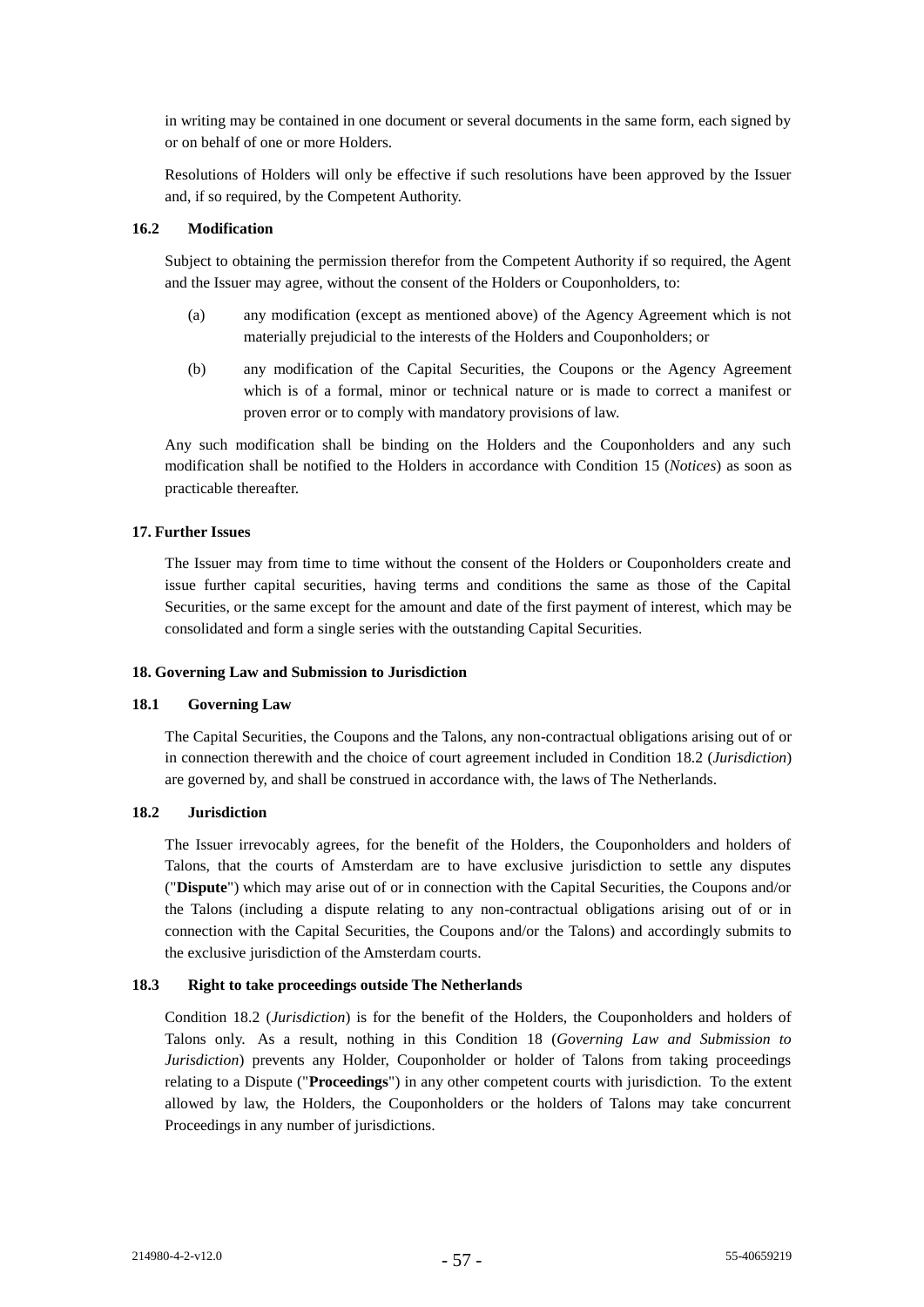#### **19. Definitions**

In these Conditions:

"**5-year Mid-Swap Rate**" means, in relation to a Reset Period and the Reset Rate of Interest Determination Date in respect of such Reset Period:

- (i) the mid-swap rate for euro swaps with a term of 5 years which appears on the Screen Page as of 11:00 a.m. (Central European time) on such Reset Rate of Interest Determination Date; or
- (ii) if such rate does not appear on the Screen Page at such time on such Reset Rate of Interest Determination Date, the Reset Reference Bank Rate on such Reset Rate of Interest Determination Date.

"**5-year Mid-Swap Rate Quotations**" means the arithmetic mean of the bid and ask rates for the annual fixed leg (calculated on a 30/360 day count basis) of a fixed-for-floating euro interest rate swap transaction which:

- (i) has a term of 5 years commencing on the relevant Reset Date;
- (ii) is in an amount that is representative of a single transaction in the relevant market at the relevant time with an acknowledged dealer of good credit in the swap market; and
- (iii) has a floating leg based on six-month EURIBOR (calculated on an Actual/360 day count basis).

"**Accounting Currency**" means euro or such other primary currency used in the presentation of the Issuer's accounts from time to time.

"**Accrual Period**" has the meaning given in Condition [3.1\(e\).](#page-44-1)

"**Additional Tier 1 Capital**" means the additional tier 1 capital of the Issuer within the meaning of Chapter 3 (*Additional Tier 1 capital*) of Title I (*Elements of own funds*) of Part Two (*Own Funds*) of CRR, as implemented and/or applicable in The Netherlands, and/or any such equivalent or substitute term under Applicable Banking Regulations, including any applicable transitional, phasing in or similar provisions.

"**Applicable Banking Regulations**" means at any time, the laws, regulations, rules, requirements, standards, guidelines and policies relating to capital adequacy applicable to the Issuer including, without limitation to the generality of the foregoing, those regulations, rules, requirements, standards, guidelines and policies relating to capital adequacy then in effect of the Competent Authority (whether or not such requirements, guidelines or policies have the force of law and whether or not they are applied generally or specifically to the Issuer) at such time (and, for the avoidance of doubt, including as at the Issue Date the rules contained in, or implementing, CRD IV, including the CRD Implementation Law (*Implementatiewet richtlijn en verordening kapitaalvereisten*) of 25 June 2014 and the decrees (*besluiten*) and regulations relating thereto).

"**Applicable Resolution Framework**" means any relevant laws and regulations applicable to the Issuer at the relevant time pursuant to, or which implement, or are enacted within the context of Directive 2014/59/EU of the European Parliament and of the Council of 15 May 2014 establishing a framework for the recovery and resolution of credit institutions and investment firms and amending Council Directive 82/891/EEC, and Directives 2001/24/EC, 2002/47/EC, 2004/25/EC, 2005/56/EC, 2007/36/EC, 2011/35/EU, 2012/30/EU and 2013/36/EU and Regulations (EU) No 1093/2010 and (EU) No 648/2012, of the European Parliament and of the Council, or any other resolution or recovery rules which may from time to time be applicable to the Issuer, including Regulation (EU) No 806/2014 of the European Parliament and of the Council of 15 July 2014 establishing uniform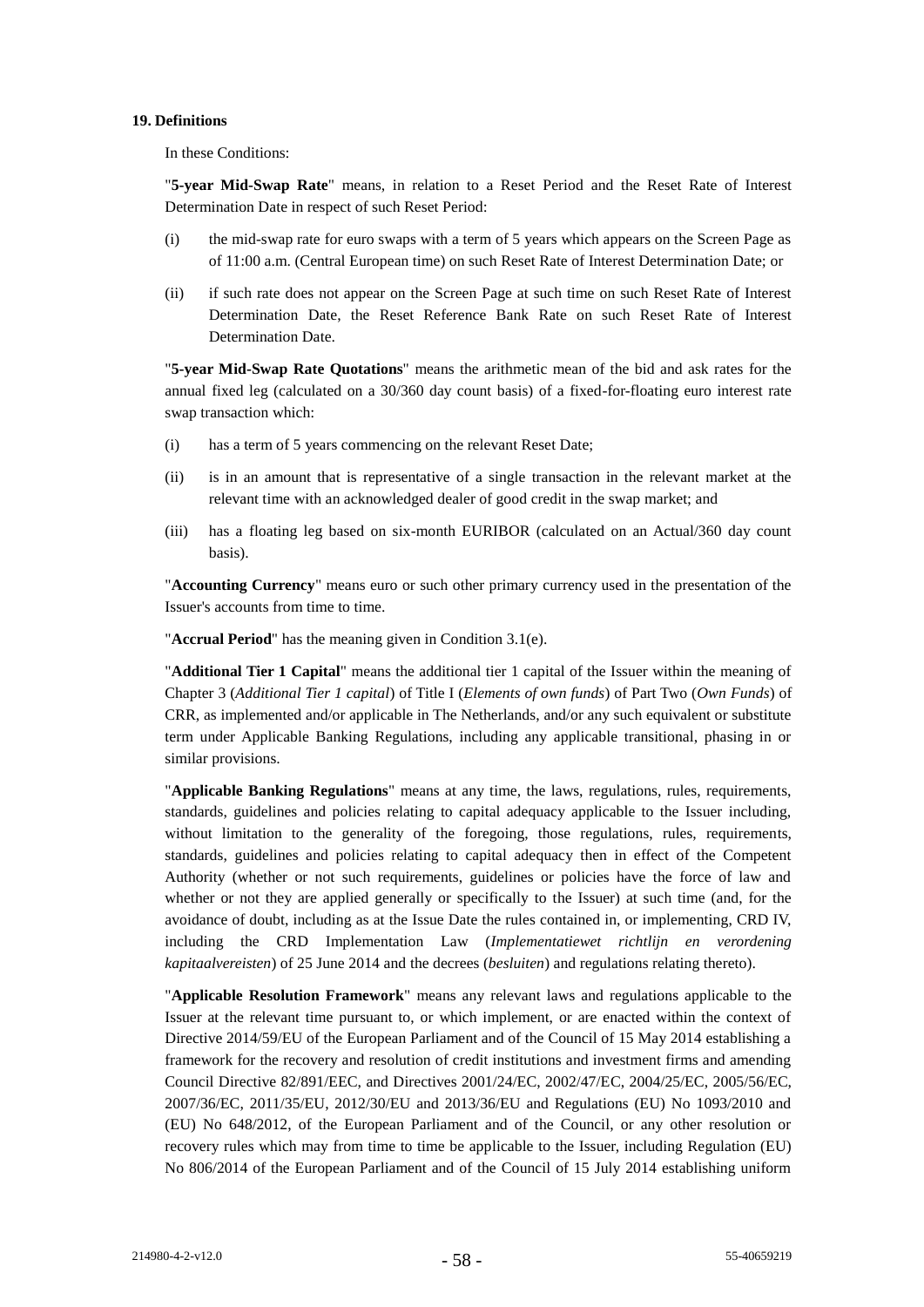rules and a uniform procedure for the resolution of credit institutions and certain investment firms in the framework of a Single Resolution Mechanism and a Single Resolution Fund and amending Regulation (EU) No 1093/2010.

"**Business Day**" means:

- (vi) a day on which (a) commercial banks and foreign exchange markets settle payments and are open for general business (including dealing in foreign exchange and foreign currency deposits) in Amsterdam and (b) the TARGET System is operating; and
- (vii) in the case of Condition 4(f) only, in respect of any place of presentation, any day on which banks are open for presentation and payment of bearer debt securities and for dealings in foreign currencies in such place of presentation and, in the case of payment by transfer to a Euro account, on which the TARGET System is open, provided that so long as the Global Securities are represented by a Global Capital Security held on behalf of the Securities Settlement System, Business Day means any day on which the TARGET System is open.

"**Calculation Amount**" means, initially  $\epsilon$ 100,000 in principal amount of each Capital Security, or, following adjustment (if any) downwards or upwards to Condition 7 (*Principal Write-down and Principal Write-up*), the amount resulting from such adjustment.

"**Capital Event**" has the meaning given in Condition [5.4](#page-49-1) (*Redemption upon a Capital Event*).

"**Capital Securities**" has the meaning given in the Introduction.

"**CET1 Capital**" means the common equity tier 1 capital of the Issuer, expressed in the Accounting Currency, as calculated by the Issuer on a solo-consolidated or sub-consolidated (as applicable) and/or the common equity tier 1 capital of Group, as calculated by the Issuer on a consolidated basis, all in accordance with Chapter 2 (*Common Equity Tier 1 capital)* of Title I (*Elements of own funds*) of Part Two *(Own Funds*) of CRR, as implemented and/or applicable in The Netherlands, and/or any such equivalent or substitute calculation or term under Applicable Banking Regulations, including any applicable transitional, phasing in or similar provisions.

"**Competent Authority**" means the European Central Bank, the Dutch Central Bank (*De Nederlandsche Bank N.V.*) and any successor or replacement thereto, or other authority having primary responsibility for the prudential oversight and supervision of the Issuer, as determined by the Issuer.

"**Coupon**" has the meaning given in Condition 1 (*Form, Denomination and Title*).

"**Couponholders**" has the meaning given in the Introduction.

"**CRD IV**" means any, or any combination of, the CRD IV Directive, the CRR, and any CRD IV Implementing Measures.

"**CRD IV Directive**" means Directive 2013/36/EU of the European Parliament and of the Council of 26 June 2013 on access to the activity of credit institutions and the prudential supervision of credit institutions and investment firms, amending Directive 2002/87/EC and repealing Directives 2006/48/EC and 2006/49/EC (as amended from time to time) or such other directive as may come into effect in place thereof.

"**CRD IV Implementing Measures**" means any regulatory capital rules implementing the CRD IV Directive or CRR which may from time to time be introduced, including, but not limited to, delegated or implementing acts (regulatory technical standards or implementing technical standards) adopted by the European Commission, national laws and regulations, and regulations and guidelines issued by the Competent Authority, European Banking Authority or any other relevant authority,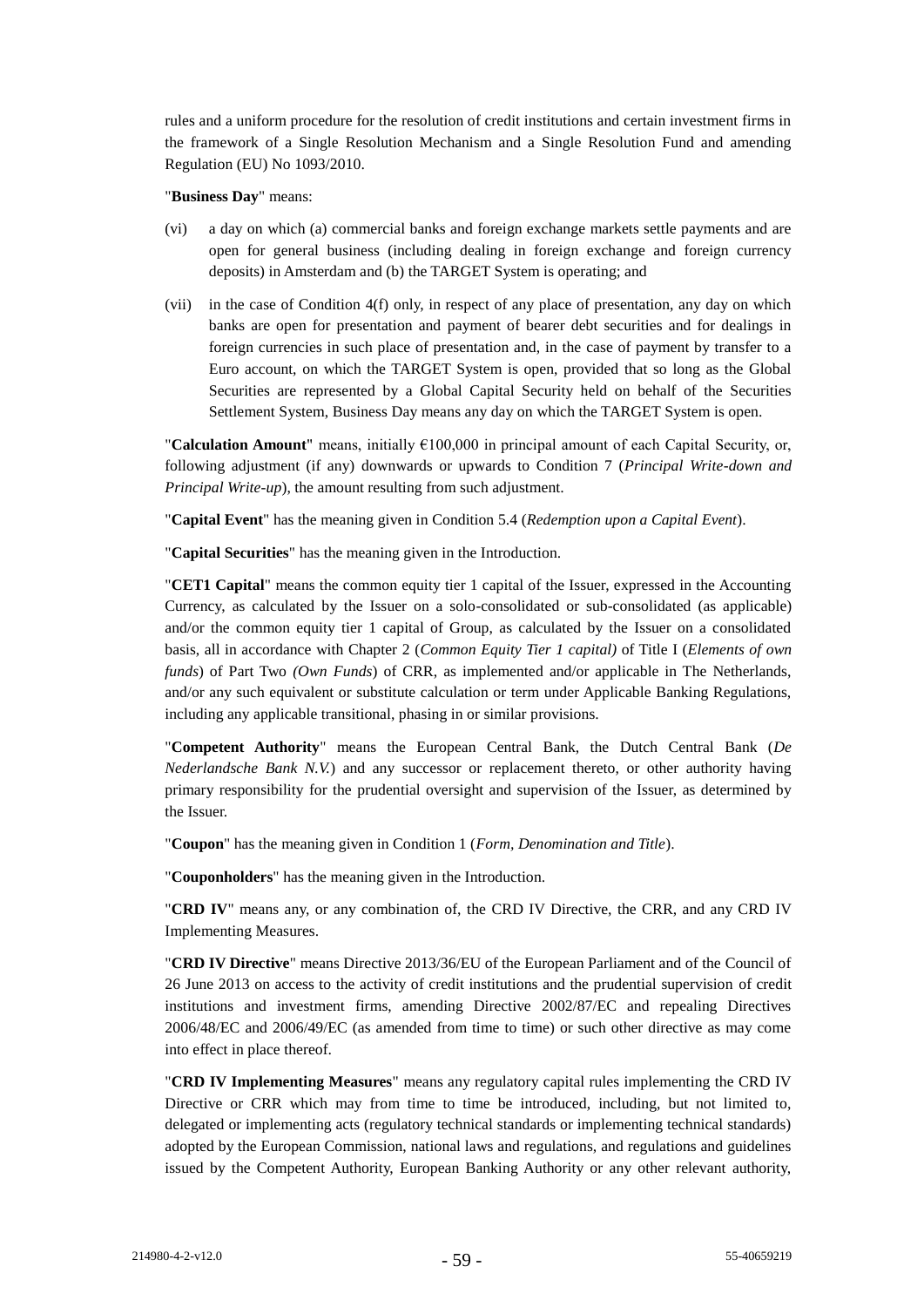which are applicable to the Issuer (on a solo-consolidated, sub-consolidated or consolidated basis).

"**CRR**" means Regulation (EU) No 575/2013 of the European Parliament and of the Council of 26 June 2013 on prudential requirements for credit institutions and investment firms and amending Regulation (EU) No 648/2012 (as amended from time to time) or such other regulation as may come into effect in place thereof.

"**Discretionary Temporary Write-down Instruments**" means, at any time, any instrument (other than the Capital Securities and Junior Obligations) issued directly or indirectly by the Issuer which at such time (a) qualifies as Additional Tier 1 Capital of the Issuer on a solo-consolidated, subconsolidated or consolidated basis, (b) has had all or some of its principal amount written-down and (c) has terms providing for a write-up or reinstatement of its principal amount, at the relevant issuer's discretion, upon reporting a net profit.

"**Distributable Items**" has the meaning given in Condition [3.2\(b\).](#page-44-3)

"**euro**" or "**€**" means the currency introduced at the start of the third stage of European economic and monetary union pursuant to the Treaty on the Functioning of the European Union, as amended.

"**Extraordinary Resolution**" means a resolution passed at a meeting of the Holders duly convened and held in accordance with the provisions herein contained by a majority consisting of not less than 75 per cent of the persons voting thereat upon a show of hands or if a poll be duly demanded then by a majority consisting of not less than 75 per cent of the votes given on such poll.

"**Financial Year**" means the financial year of the Issuer (being the one-year period in respect of which it prepares annual audited financial statements) from time to time, which as at the Issue Date runs from (and including) 1 January in one calendar year to (but excluding) the same date in the immediately following calendar year.

"**First Call Date**" means 22 September 2027.

"**Foreign Currency Instruments**" has the meaning given in Condition 7.3 (*Foreign Currency Instruments*).

"**Global Capital Security**" has the meaning given in the Introduction.

"**Group**" means ABN AMRO Group N.V. (together with its consolidated subsidiaries the "**Current Consolidated Group**") or any other entity which forms part of the Current Consolidated Group as at the Issue Date (or any successor entity) and which is at the relevant time at the highest level of prudential regulatory consolidation in the group of which the Issuer forms part.

"**Group CET1 Ratio**" means, at any time, the ratio of CET1 Capital of Group to the total risk exposure amount (as referred to in article  $92(2)(a)$  CRR) of Group, expressed as a percentage, all as calculated on a consolidated basis within the meaning of CRR.

"**Holder**" has the meaning given in the Introduction and Condition 1 (*Form, Denomination and Title*).

"**Initial Period**" means the period from (and including) the Issue Date to (but excluding) the First Call Date.

"**Initial Rate of Interest**" means 4.750 per cent per annum.

"**Interest Payment Date**" means 22 March and 22 September in each year from (and including) 22 March 2018.

"**Interest Period**" means each period from (and including) the Issue Date or any Interest Payment Date to (but excluding) the next Interest Payment Date.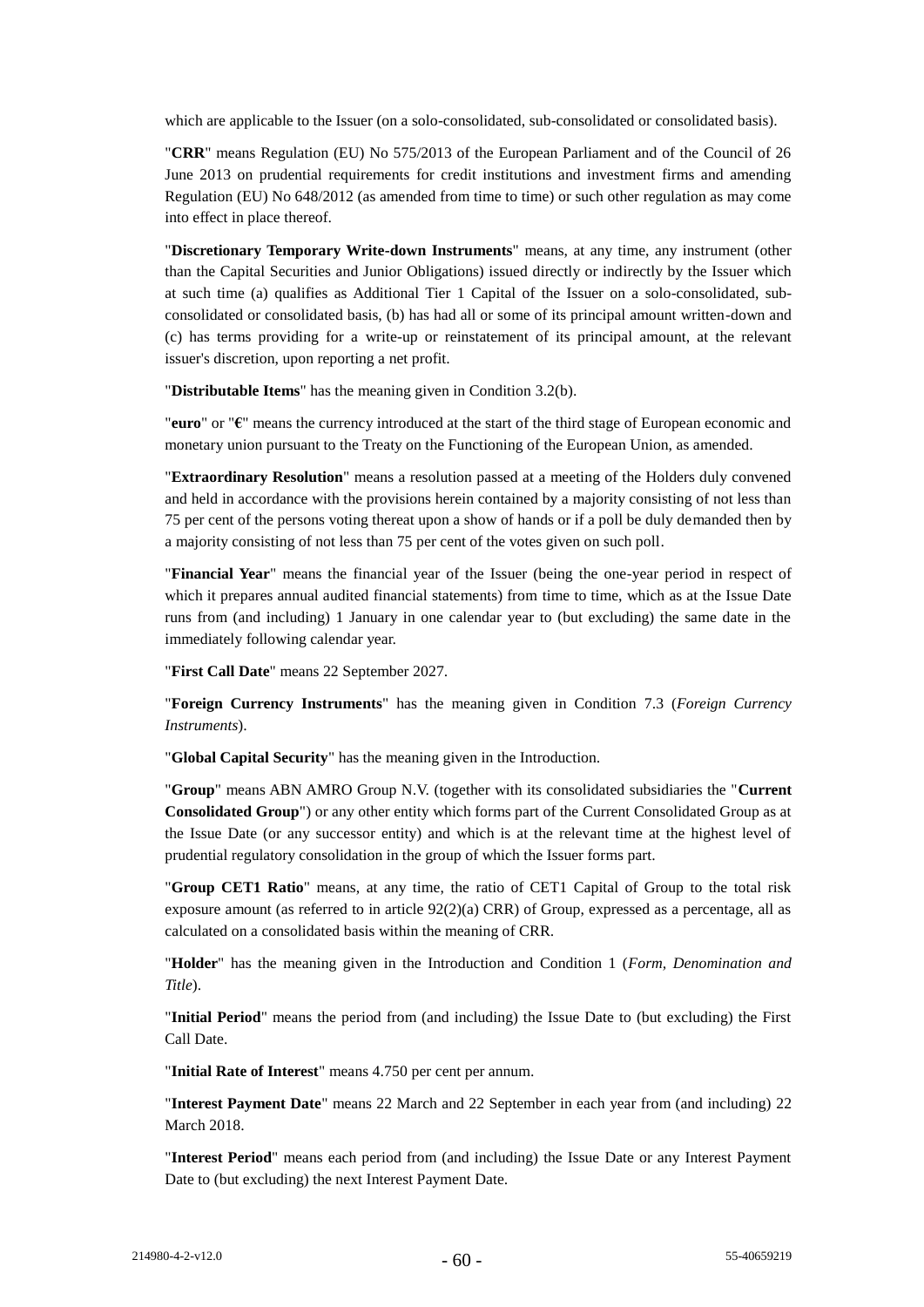"**Issue Date**" means 4 October 2017.

"**Issuer CET1 Ratio**" means, at any time the ratios of CET1 Capital of the Issuer to the total risk exposure amount (as referred to in article  $92(2)(a)$  CRR) of the Issuer, expressed as a percentage, all as calculated on (i) a solo-consolidated basis within the meaning of article 9 CRR and/or (ii) a subconsolidated basis within the meaning of article 22 CRR (as applicable).

"**Junior Obligations**" means the Ordinary Shares, all other classes of share capital of the Issuer, and the rights and claims in respect of unsecured, subordinated obligations of the Issuer which rank, or are expressed to be ranking, junior to the rights and claims of the Holders in respect of the Capital Securities.

"**Loss Absorbing Instruments**" means, at any time, any instrument issued directly or indirectly by the Issuer which qualifies as Additional Tier 1 Capital of the Issuer on a solo-consolidated, subconsolidated or consolidated basis and has terms pursuant to which all or some of its principal amount may be written-down (whether on a permanent or temporary basis) or converted into equity (in each case in accordance with its conditions) on the occurrence, or as a result, of the Issuer CET1 Ratio and/or the Group CET1 Ratio falling below a certain trigger level.

"**Mandatory Cancellation of Interest**" has the meaning given in Condition [3.2\(b\).](#page-44-3)

"**Margin**" means 3.898 per cent.

"**Maximum Distributable Amount**" has the meaning given in Condition [3.2\(b\).](#page-44-3)

"**Maximum Write-up Amount**" has the meaning given in Condition [7.2\(c\).](#page-54-2)

"**Net Profit**" means the lower of (i) the net profit of the Issuer as calculated on a solo-consolidated basis and as set out in the last audited annual consolidated accounts of the Issuer adopted by the Issuer's general meeting (or such other means of communication as determined by the Issuer), (ii) the net profit of the Issuer as calculated on a sub-consolidated basis and as set out in the last audited annual consolidated accounts of the Issuer adopted by the Issuer's general meeting (or such other means of communication as determined by the Issuer) and (iii) the net profit of Group as calculated on a consolidated basis and as set out in the last audited annual consolidated accounts of Group adopted by Group's general meeting (or such other means of communication as determined by the Issuer).

"**Optional Cancellation of Interest**" has the meaning given in Conditio[n 3.2\(a\).](#page-44-2)

"**Ordinary Shares**" means ordinary shares of the Issuer or depository receipts issued in respect of such Ordinary Shares as the context may require.

"**Original Principal Amount**" means, in respect of a Capital Security at any time the principal amount (which, for these purposes, is equal to the nominal amount) of such Capital Security at the Issue Date without having regard to any subsequent Principal Write-down or Principal Write-up pursuant to Condition [7](#page-52-0) (*Principal Write-down and Principal Write-up*).

"**Parity Obligations**" means the rights and claims in respect of obligations of the Issuer ranking, or expressed to be ranking, *pari passu* with the rights and claims of the Holders in respect of the Capital Securities, including obligations qualifying, or expressed to qualify, as Additional Tier 1 Capital.

"**Prevailing Principal Amount**" means, in respect of a Capital Security at any time, the Original Principal Amount of such Capital Security as reduced by any Principal Write-down of such Capital Security at or prior to such time pursuant to Condition [7](#page-52-0) (*Principal Write-down and Principal Writeup*) (on one or more occasions) and, if applicable following any Principal Write-down, as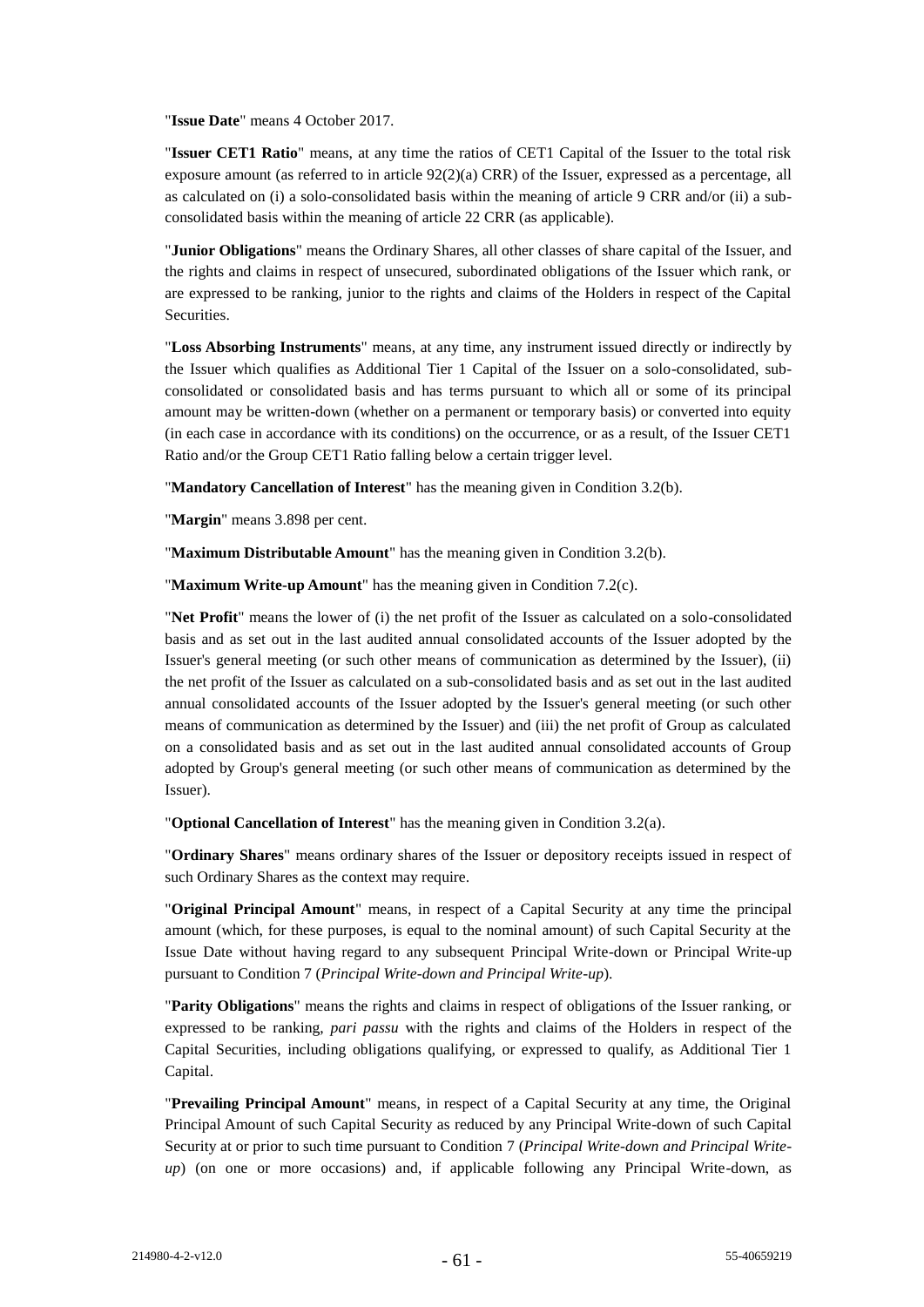subsequently increased by any Principal Write-up of such Capital Security (on one or more occasions) at or prior to such time pursuant to Condition [7](#page-52-0) (*Principal Write-down and Principal Write-up*).

"**Principal Write-down**" has the meaning given in Condition [7.1](#page-52-1) (*Principal Write-down*).

"**Principal Write-up**" has the meaning given in Condition [7.2](#page-54-0) (*Principal Write-up*).

"**Principal Write-up Amount**" means, on any Principal Write-up, the amount by which the then Prevailing Principal Amount is to be written-up and which is calculated per Calculation Amount.

#### "**Rate of Interest**" means:

- (i) in the case of each Interest Period falling in the Initial Period, the Initial Rate of Interest; or
- (ii) in the case of each Interest Period which commences on or after the First Call Date, the sum, converted from an annual basis to a semi-annual basis, of (A) the Reset Rate of Interest applicable to the Reset Period in which that Interest Period falls and (B) the Margin,

all as determined by the Agent in accordance with Condition [3](#page-43-0) (*Interest and interest cancellation*).

"**Resolution Authority**" means the European Single Resolution Board, the European Central Bank, the Dutch Central Bank (*De Nederlandsche Bank N.V.*) or such other regulatory authority or governmental body having the power to impose Statutory Loss Absorption on the Capital Securities pursuant to the Applicable Resolution Framework.

"**Reset Date**" means the First Call Date and each date which falls five, or an integral multiple of five, years after the First Call Date.

"**Reset Period**" means each period from (and including) a Reset Date to (but excluding) the next Reset Date.

"**Reset Rate of Interest**" means, in respect of any Reset Period, the 5-year Mid-Swap Rate determined on the Reset Rate of Interest Determination Date applicable to such Reset Period, as determined by the Agent.

"**Reset Rate of Interest Determination Date**" means, in respect of the determination of the Reset Rate of Interest applicable during any Reset Period, the day falling two Business Days prior to the Reset Date on which such Reset Period commences.

"**Reset Reference Bank Rate**" means, with respect to a Reset Rate of Interest Determination Date, the percentage rate determined on the basis of the 5-year Mid-Swap Rate Quotations provided by the Reset Reference Banks to the Agent at approximately 11:00 a.m. (Central European time) on such Reset Rate of Interest Determination Date. If at least three quotations are provided, the Reset Reference Bank Rate will be the arithmetic mean of the quotations provided, eliminating the highest quotation (or, in the event of equality, one of the highest) and the lowest quotation (or, in the event of equality, one of the lowest). If only two quotations are provided, the Reset Reference Bank Rate will be the arithmetic mean of the quotations provided. If only one quotation is provided, the Reset Reference Bank Rate will be the quotation provided. If no quotations are provided, the Reset Reference Bank Rate will be (i) in the case of each Reset Period other than the Reset Period commencing on the First Call Date, the 5-year Mid-Swap Rate in respect of the immediately preceding Reset Period or (ii) in the case of the Reset Period commencing on the First Call Date, 0.249 per cent per annum.

"**Reset Reference Banks**" means six leading swap dealers in the interbank market selected by the Agent in its discretion after consultation with the Issuer.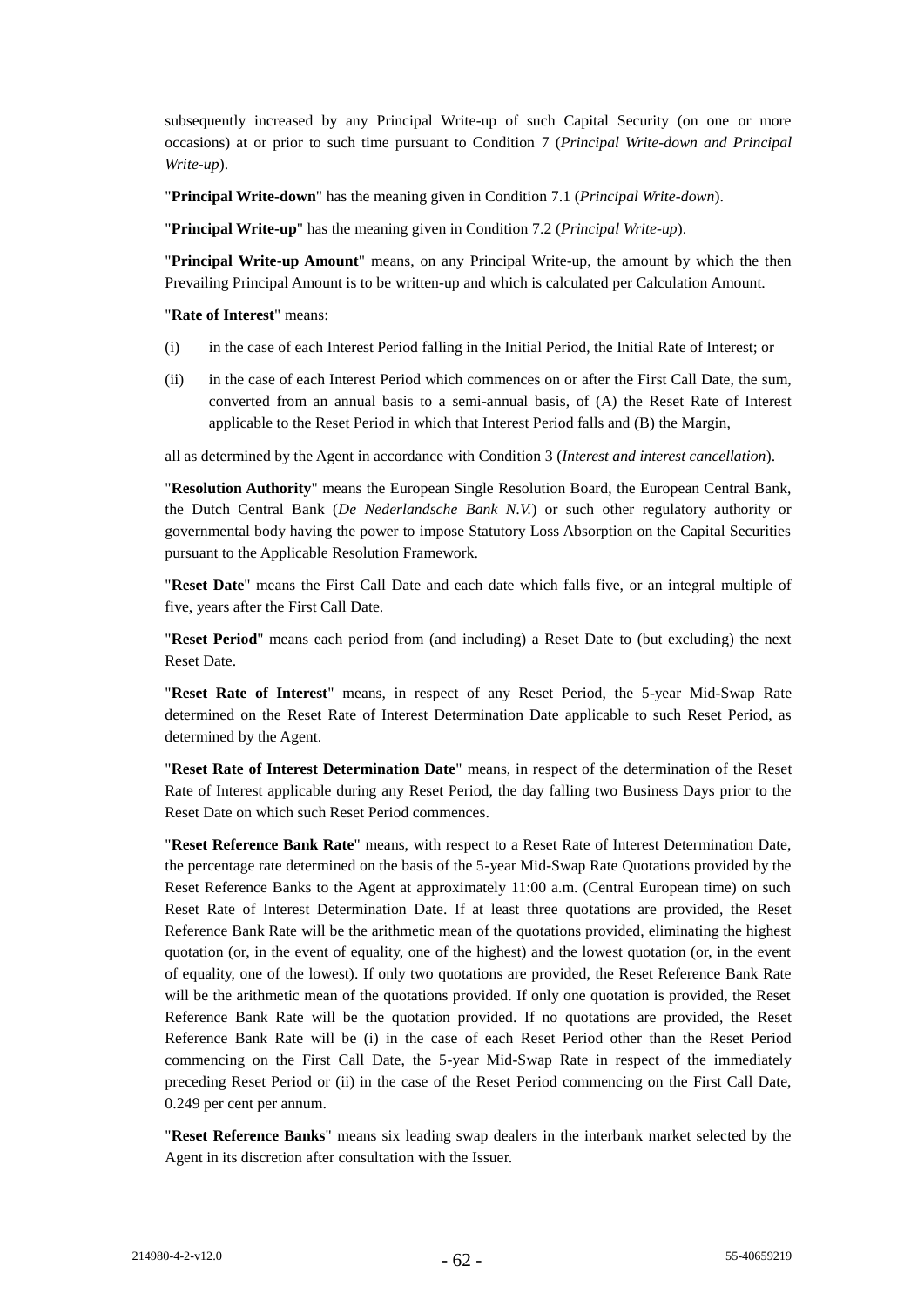"**Return to Financial Health**" has the meaning given in Condition [7.2\(a\).](#page-54-3)

"**Screen Page**" means Reuters screen "ICESWAP2" or such other page as may replace it on Reuters or, as the case may be, on such other information service that may replace Reuters, in each case, as may be nominated by the person providing or sponsoring the information appearing there for the purpose of displaying rates comparable to the relevant 5-year Mid-Swap Rate.

"**Securities Settlement System**" has the meaning given in Condition [1](#page-41-0) (*Form, Denomination and Title*).

"**Senior Obligations**" means (a) the rights and claims of depositors (other than in respect of those whose deposits are expressed by their terms to rank equally to or lower than the Capital Securities), (b) all unsubordinated rights and claims with respect to the repayment of borrowed money, (c) any other unsubordinated rights and claims and (d) all subordinated rights and claims against the Issuer (including in respect of obligations qualifying, or expressed to qualify, as Tier 2 capital under Applicable Banking Regulations) other than (i) Parity Obligations and (ii) Junior Obligations.

"**Statutory Loss Absorption**" has the meaning given in Conditio[n 8](#page-56-1) (*Statutory Loss Absorption*).

"**Talon**" has the meaning given in Condition 1 (*Form, Denomination and Title*).

"**TARGET Settlement Day**" means any day on which the TARGET System is open for the settlement of payments in euro.

"**TARGET System**" means the Trans-European Automated Real-Time Gross Settlement Express Transfer (known as TARGET2) System which was launched on 19 November 2007 or any successor thereto.

"**Tax Event**" has the meaning given in Condition [5.3](#page-48-2) (*Redemption for Taxation Reasons*).

"**Tier 1 Capital**" means the tier 1 capital of the Issuer, as calculated by the Issuer on a soloconsolidated, sub-consolidated or consolidated basis (as applicable) in accordance with Chapters 1 (*Tier 1 capital*), 2 (*Common Equity Tier 1 capital*) and 3 (*Additional Tier 1 capital*) of Title I (*Elements of own funds*) of Part Two (*Own Funds*) of CRR, as implemented and/or applicable in The Netherlands, and/or any such equivalent or substitute calculation or term under Applicable Banking Regulations, including any applicable transitional, phasing in or similar provisions.

A "**Trigger Event**" will occur if, at any time (i) the Issuer CET1 Ratio is less than 5.125 per cent and/or (ii) the Group CET1 Ratio is less than 7 per cent as determined by the Issuer or the Competent Authority.

"**Trigger Event Write-down Date**" has the meaning given in Conditio[n 7.1\(a\).](#page-52-3)

"**Trigger Event Write-down Notice**" has the meaning given in Condition [7.1\(b\).](#page-52-4)

"**Write-down Amount**" has the meaning given in Condition [7.1\(d\).](#page-53-1)

"**Written-Down Additional Tier 1 Instrument**" means, at any time, any instrument (including the Capital Securities) issued directly or indirectly by the Issuer which qualifies as Additional Tier 1 Capital of the Issuer on a solo-consolidated, sub-consolidated or consolidated basis and which, immediately prior to the relevant Principal Write-up of the Capital Securities at that time, has a prevailing principal amount that, due to it having been written down, is lower than the original principal amount it was issued with.

In these Conditions reference to (i) any provisions of law or regulation shall be deemed to include reference to any successor law or regulation, (ii) solo-consolidated basis shall be to the level of solvency supervision within the meaning of article 9 CRR, (iii) sub-consolidated basis shall be to the level of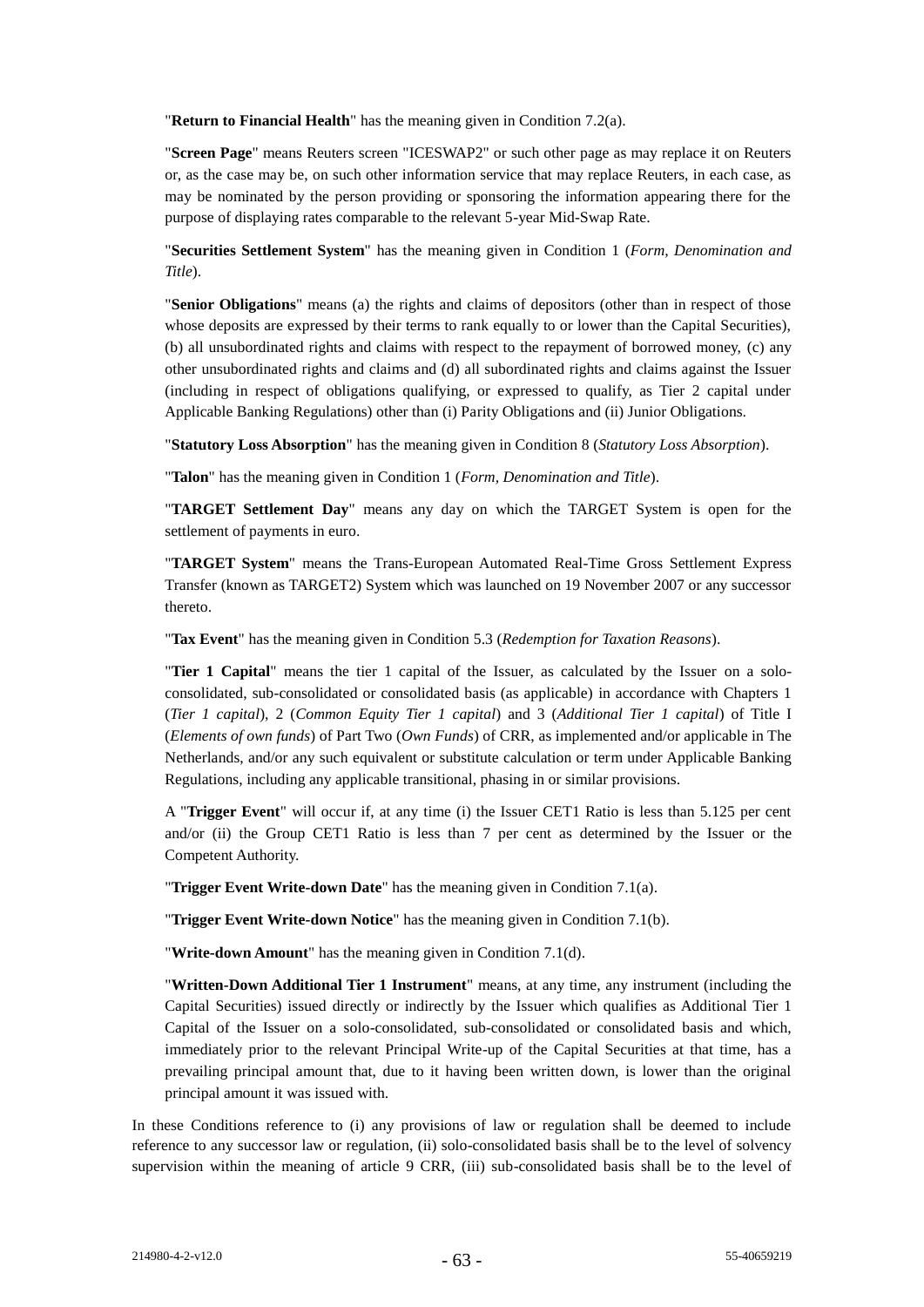solvency supervision within the meaning of article 22 CRR and (iv) consolidated basis shall be to the level of solvency supervision within the meaning of article 11 CRR.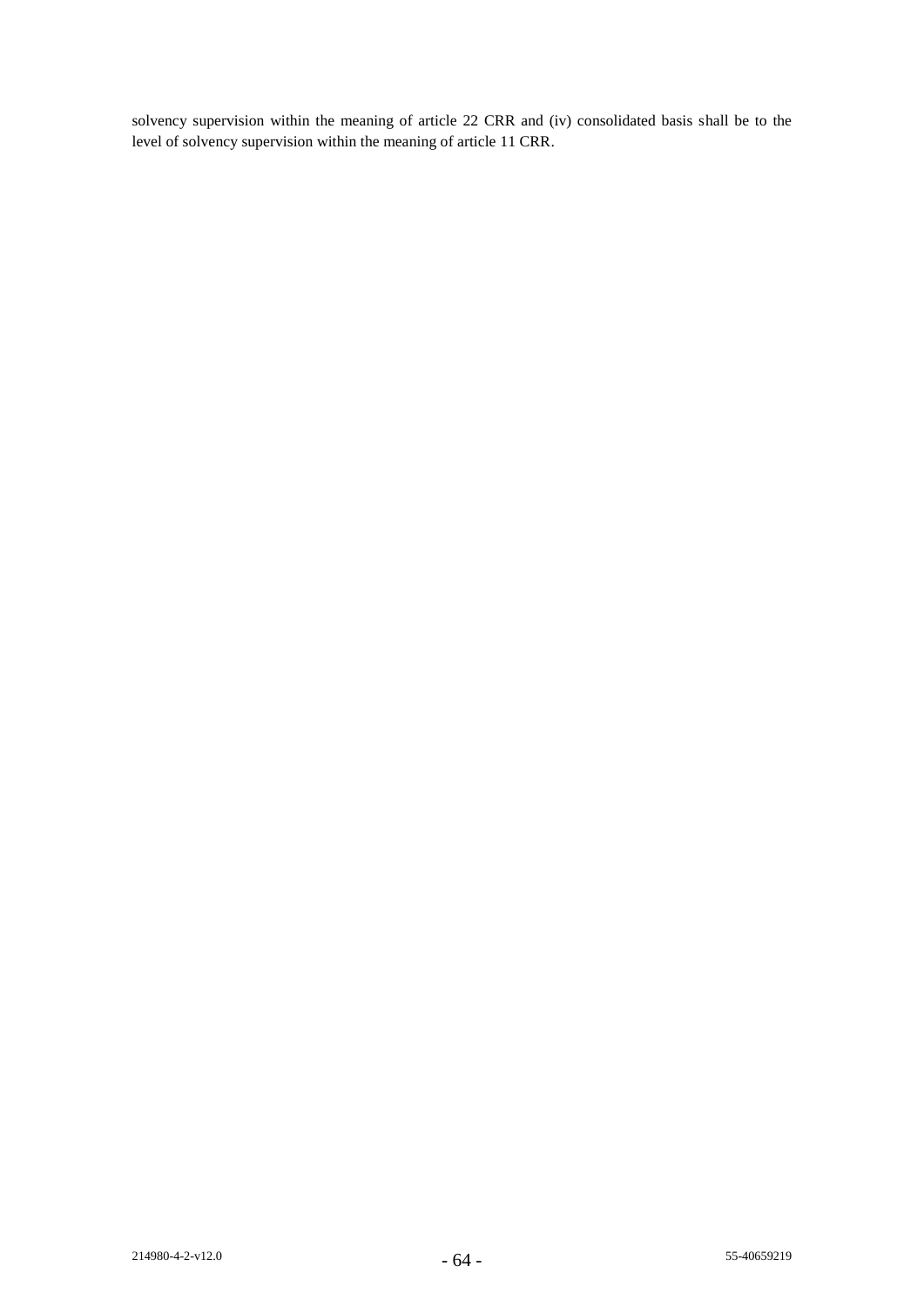#### **FORM OF THE CAPITAL SECURITIES**

The Capital Securities will initially be in the form of the Temporary Global Capital Security which will be deposited on the Issue Date with a common safekeeper for Euroclear and Clearstream, Luxembourg.

The Capital Securities will be issued in new global note ("**NGN**") form. On 13 June 2006 the European Central Bank (the "**ECB**") announced that Capital Securities in NGN form are in compliance with the "Standards for the use of EU securities settlement systems in ESCB credit operations" of the central banking system for the euro (the "**Eurosystem**"), **provided that** certain other criteria are fulfilled. At the same time the ECB also announced that arrangements for Capital Securities in NGN form will be offered by Euroclear and Clearstream, Luxembourg as of 30 June 2006 and that debt securities in global bearer form issued through Euroclear and Clearstream, Luxembourg after 31 December 2006 will only be eligible as collateral for Eurosystem operations if the NGN form is used.

The Capital Securities are not intended to be held in a manner which would allow Eurosystem eligibility that is, in a manner which would allow the Capital Securities to be recognised as eligible collateral for Eurosystem monetary policy and intra-day credit operations by the Eurosystem. Whilst the Capital Securities are not intended to be held in a manner which would allow Eurosystem eligibility at the date of this Prospectus, should the Eurosystem eligibility criteria be amended in the future such that the Capital Securities are capable of meeting them the Capital Securities may then be deposited with one of the ICSDs as common safekeeper. Note that this does not necessarily mean that the Capital Securities will then be recognised as eligible collateral for Eurosystem monetary policy and intra-day credit operations by the Eurosystem at any or all times during their life. Such recognition will depend upon satisfaction of the Eurosystem eligibility criteria.

Whilst any Capital Security is represented by the Temporary Global Capital Security and subject to TEFRA D selling restrictions, payments of principal and interest (if any) due prior to the Exchange Date (as defined below) will be made only to the extent that certification (in a form to be provided) to the effect that the beneficial owners of such Capital Security are not U.S. persons or persons who have purchased for resale to any U.S. person, as required by U.S. Treasury regulations, has been received by Euroclear or Clearstream, Luxembourg and Euroclear or Clearstream, Luxembourg have given a like certification (based on the certifications they have received) to the Agent.

On and after the date (the "**Exchange Date**") which is not less than 40 days after the Issue Date, interests in the Temporary Global Capital Security will be exchangeable (free of charge), upon request as described therein, for interests in the Permanent Global Capital Security against certification of beneficial ownership as described in the second sentence of the preceding paragraph. The holder of the Temporary Global Capital Security will not be entitled to collect any payment of interest or principal due on or after the Exchange Date unless, upon due certification, exchange of the Temporary Global Capital Security for an interest in the Permanent Global Capital Security is improperly withheld or refused.

So long as the Capital Securities are represented by a Temporary Global Capital Security or a Permanent Global Capital Security and the relevant clearing system(s) so permit, the Capital Securities will be tradable only in the minimum authorised denomination of  $\epsilon$ 200,000 and higher integral multiples of  $€100,000$ , notwithstanding that no Definitive Capital Securities will be issued with a denomination above €300,000.

The Permanent Global Capital Security will be exchangeable (free of charge), in whole but not in part, for security printed Definitive Capital Securities with interest coupons or coupon sheets and talons attached. Such exchange may be made only upon the occurrence of an Exchange Event and if permitted by applicable law. An "**Exchange Event**" means the Issuer has been notified that both Euroclear and Clearstream, Luxembourg have been closed for business for a continuous period of 14 days (other than by reason of holiday, statutory or otherwise) or has announced an intention permanently to cease business or has in fact done so and no successor clearing system is available. The Issuer will promptly give notice to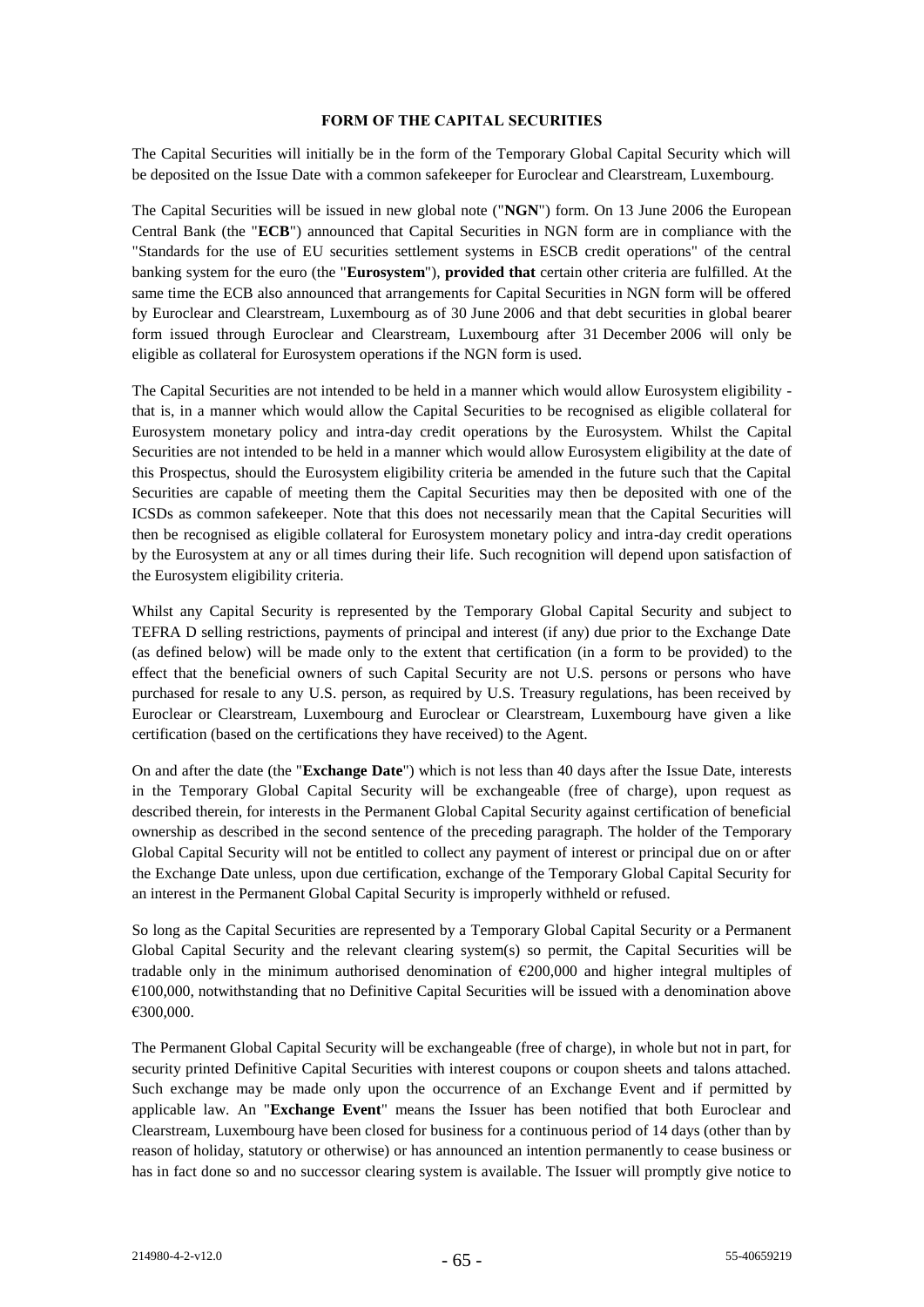Holders in accordance with Condition 15 (*Notices*) upon the occurrence of an Exchange Event. In the event of the occurrence of an Exchange Event any person who is at any time shown as accountholder in the records of Euroclear and/or Clearstream, Luxembourg as persons holding a principal amount of interest in the Permanent Global Capital Security may give notice to the Agent requesting exchange. Any such exchange shall occur no later than 15 days after the date on which the relevant notice is received by the Agent. The Temporary Global Capital Security, the Permanent Global Capital Security and Definitive Capital Securities will be issued pursuant to the Agency Agreement.

Payments of principal and interest (if any) on a Permanent Global Capital Security will be made through Euroclear or Clearstream, Luxembourg without any requirement for certification. Definitive Capital Securities will be in the standard euromarket form. Definitive Capital Securities and any Global Capital Security will be to bearer.

A Capital Security may be accelerated by the holder thereof in limited circumstances described in Condition 11 (*Enforcement*). In such circumstances, where any Capital Security is still represented by a Global Capital Security and a holder of such Capital Security so represented and credited to his account with Euroclear or Clearstream, Luxembourg gives notice that it wishes to accelerate such Capital Security, unless within a period of 15 days payment has been made in full of the amount due in accordance with the terms of such Global Capital Security, holders of interests in such Global Capital Security credited to their accounts with Euroclear or Clearstream, Luxembourg will become entitled to proceed directly against the Issuer on the basis of statements of account provided by Euroclear or Clearstream, Luxembourg on and subject to the terms of the relevant Global Capital Security.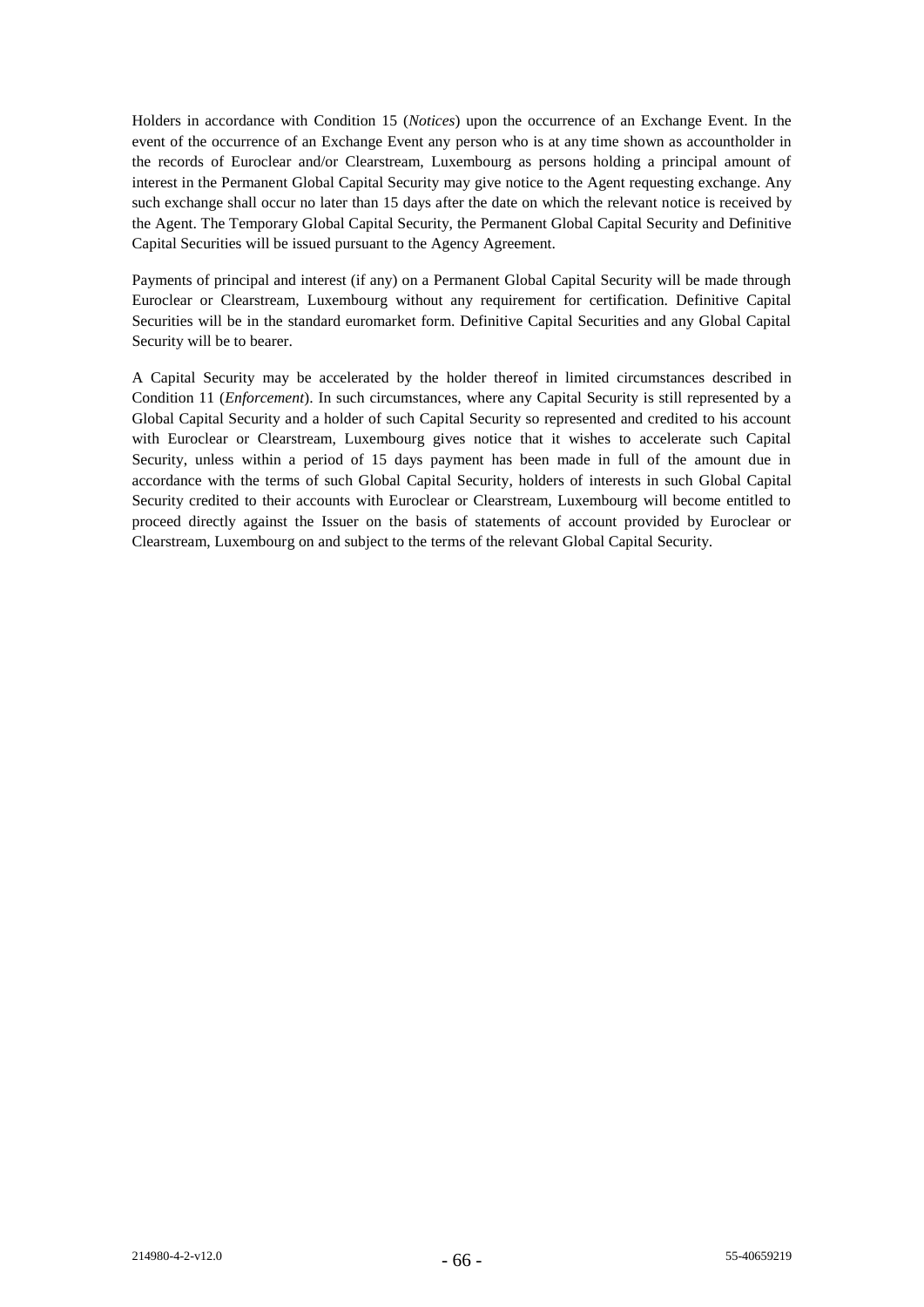# **USE OF PROCEEDS**

The net proceeds of the issue of the Capital Securities are expected to amount to approximately €992,000,000 (excluding certain fees and expenses) and will be applied by the Issuer for its general corporate purposes, which include making a profit and/or hedging certain risks. They are expected to be included in the Issuer's Tier 1 capital base under a fully loaded CRD IV approach.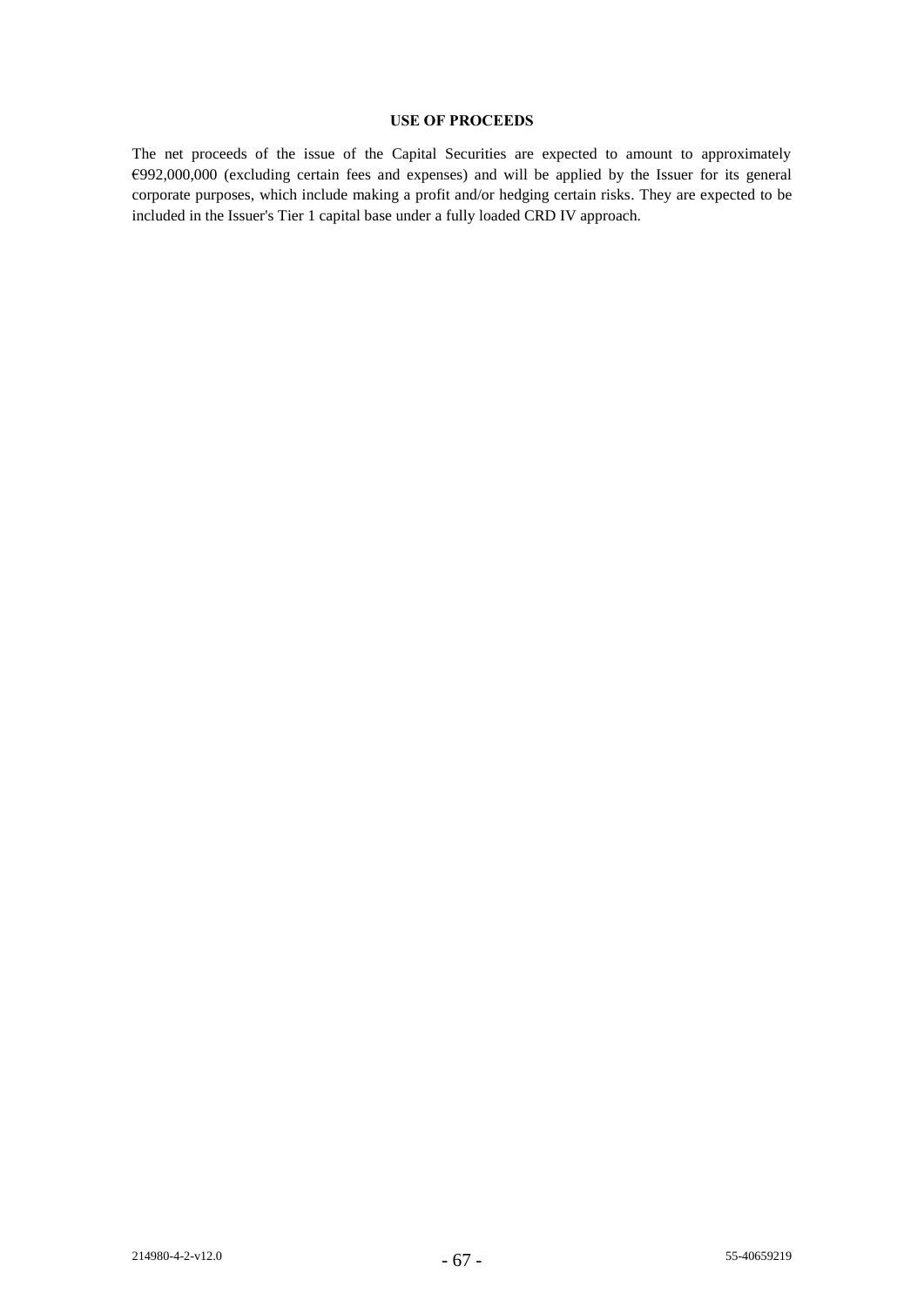## **ADDITIONAL FINANCIAL INFORMATION**

## **Working Capital**

The Issuer believes that its working capital is sufficient for its present requirements, that is for at least a period of twelve months following the date of this Prospectus.

The Issuer's current own funds are sufficient to comply with all own funds requirements applicable to it. The Issuer currently complies with the applicable liquidity requirements as set out in the CRR. The Issuer's current liquidity position is sufficient to comply with all liquidity requirements applicable to it.

### **Capitalisation and Indebtedness**

*The table below sets forth ABN AMRO Group N.V.'s consolidated capitalisation as of 30 June 2017. The information set out below is unaudited*.

### *Capitalisation*

|         | As at 30 June 2017     |
|---------|------------------------|
|         | (in millions of euros) |
|         | 22,471                 |
|         | 2,473                  |
|         | 18,020                 |
|         | 1,978                  |
|         | 64,964                 |
|         | 29,094                 |
|         | 25,874                 |
|         | 9.996                  |
| Equity: |                        |
|         | 940                    |
|         | 12,970                 |
|         | 5.152                  |
|         | (223)                  |
|         | 1,004                  |
|         | 17                     |
|         | 19.861                 |
|         | 107,296                |
|         |                        |

(1) Total of senior secured notes and securitisations with a remaining maturity up to one year.

- (2) Total of senior unsecured notes, commercial paper/certificates of deposit and saving certificates, all with a remaining maturity up to one year.
- (3) Total of senior secured notes and securitisations with a remaining maturity of more than one year.
- (4) Total of senior unsecured notes and saving certificates and subordinated debt, all with a remaining maturity of more than one year.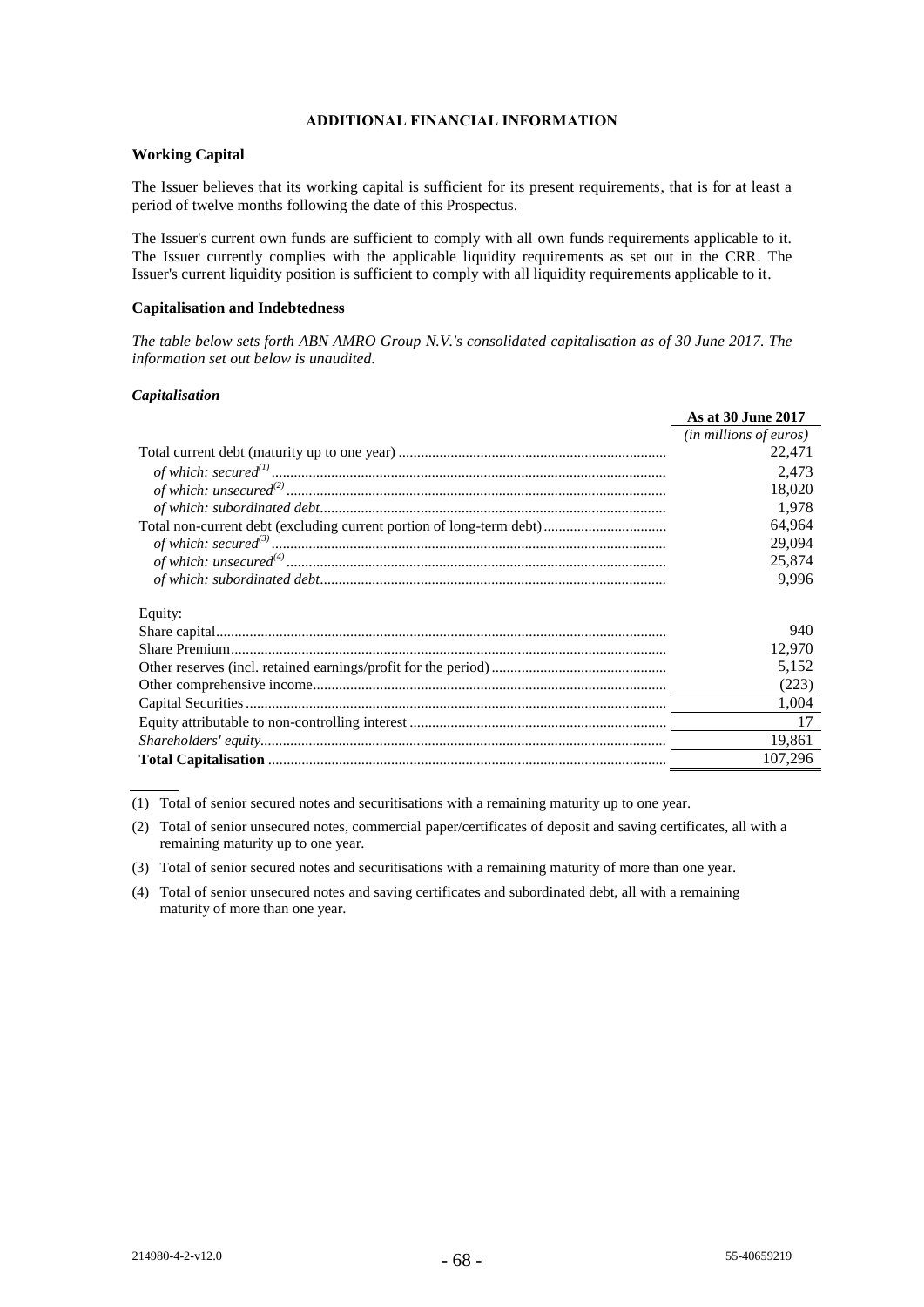The following table shows the Group's indebtedness as at 30 June 2017.

#### *Indebtedness*

|                                                   | As at 30 June 2017     |
|---------------------------------------------------|------------------------|
|                                                   | (in millions of euros) |
| Liquidity:                                        |                        |
|                                                   | 26,648                 |
|                                                   | 5,115                  |
|                                                   | 4,658                  |
|                                                   | 36,421                 |
|                                                   | 118,087                |
| Current financial debt (maturity up to one year): |                        |
|                                                   | (272,985)              |
|                                                   | (10978)                |
|                                                   | (4,960)                |
|                                                   | (288, 924)             |
|                                                   | (134, 416)             |
| Non-current financial indebtedness:               |                        |
|                                                   | (11,246)               |
|                                                   | (64,966)               |
|                                                   | (18, 973)              |
|                                                   | (95, 185)              |
|                                                   | (229,601)              |

(1) Cash and freely available balances at central banks.

(2) Loans and receivables - banks with a remaining maturity of 3 months or less.

- (3) Liquidity is not equal to the liquidity buffer held for liquidity contingency purposes.
- (4) Total of assets with a remaining maturity up to one year excluding cash and balances at central banks with a remaining maturity up to one year and loans and receivables - banks with a remaining maturity of 3 months or less.
- (5) Total of liabilities held for trading, derivatives, securities financing, due to banks, due to customers and commercial paper/certificates of depot, all with a remaining maturity up to one year.
- (6) Total of senior secured debt, senior unsecured debt, securitisations, subordinated liabilities and saving certificates, all with a remaining maturity up to one year.
- (7) Total of provisions, tax, liabilities and other liabilities, all with a remaining maturity up to one year.
- (8) Total of due to banks with remaining maturity of more than one year.
- (9) Total of issued debt and subordinated with a remaining maturity of more than one year.
- (10) Total of derivatives, securities financing, due to customers, provisions, tax liabilities and other liabilities, all with a remaining maturity of more than one year.

#### *Indirect and contingent indebtedness*

| As at 30 June 2017              |
|---------------------------------|
| ( <i>in millions of euros</i> ) |
| 28,954                          |
| 2.439                           |
| 6,094                           |
| 6,041                           |
| 43.527                          |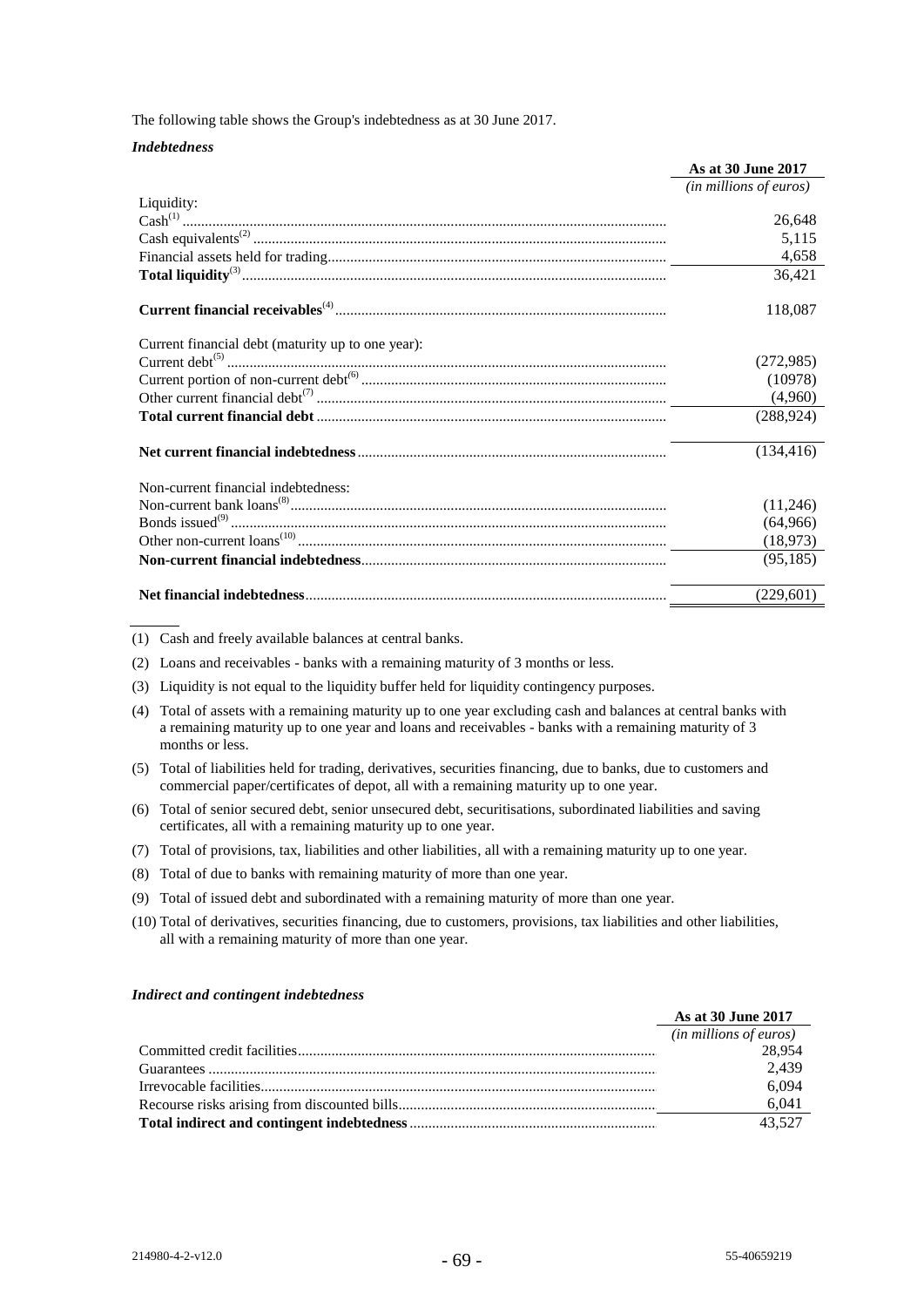### **Regulatory capital position and requirements**

Based on the SREP in 2016, the Issuer received a Pillar 2 SREP requirement of 1.75% and a Pillar 2 guidance, both to be fulfilled by CET1 from 1 January 2017. Consequently, the Issuer's consolidated minimum CET1 ratio (phase-in) requirement amounts to 9% for 2017, to which the Pillar 2 guidance is added. This is the sum of 4.5% Pillar 1 requirement plus 1.75% Pillar 2 requirement and 2.75% combined buffer requirement (comprised of the capital conservation buffer and the systemic risk buffer) on a phasein basis.

By 2019, the combined buffer requirement will increase to 5.5% CET1 (comprised of the capital conservation buffer and the systemic risk buffer, assuming no countercyclical capital buffer is applicable to the Issuer). A breach of the combined buffer requirement would induce restrictions, for example in relation to dividend distributions and coupon payments on certain capital instruments (including the Capital Securities).

For the calculation of the Maximum Distributable Amount, the applicable Pillar 1 and Pillar 2 requirements and the combined buffer requirement are taken into account. Consequently, based on the Issuer's capital ratios, the MDA trigger level and MDA buffer as at 30 June 2017 are described in the table below.

| 30 June 2017                                | CET1 (Phase-in* / Fully loaded**) |
|---------------------------------------------|-----------------------------------|
| Consolidated MDA trigger level              | $9.7\%$ / 11.8%                   |
| <b>Consolidated Ratio</b>                   | 17.7% / 17.6%                     |
| Consolidated RWA $(\epsilon m)$             | 103,970 mn                        |
| Consolidated MDA Buffer (bps)               | 800bps / 586bps                   |
| Consolidated MDA Buffer $(\epsilon m)$      | 8,320 mn / 6,091 mn               |
| Sub-consolidated MDA trigger level          | 8.2% / 8.8%                       |
| Sub-consolidated Ratio                      | 17.7% / 17.6%                     |
| Sub-consolidated RWA $(\epsilon m)$         | 103,970 mn                        |
| Sub-consolidated MDA Buffer (bps)           | 950 bps / 886 bps                 |
| Sub-consolidated MDA Buffer $(\epsilon m)$  | $9,880$ mn $/ 9,210$ mn           |
| Solo-consolidated MDA trigger level         | 8.2% / 8.8%                       |
| Solo-consolidated Ratio                     | 16.4% /16.4%                      |
| Solo-consolidated RWA $(\epsilon m)$        | 113,197 mn                        |
| Solo-consolidated MDA Buffer (bps)          | 820 bps / 762 bps                 |
| Solo-consolidated MDA Buffer $(\epsilon m)$ | $9,274$ mn $/ 8,625$ mn           |

\* Phase-in includes AT1 shortfall of 0.6%

\*\* Fully loaded assumes AT1 and Tier 2 are filled.

As at 30 June 2017, the Issuer's Distributable Items were approximately  $E17,431$  million.

Finally, ABN AMRO anticipates a future CET1 capital ratio of 13.5%, which is at the upper end of the current 11.5-13.5% CET1 target range.

*Source: internal data, unaudited.*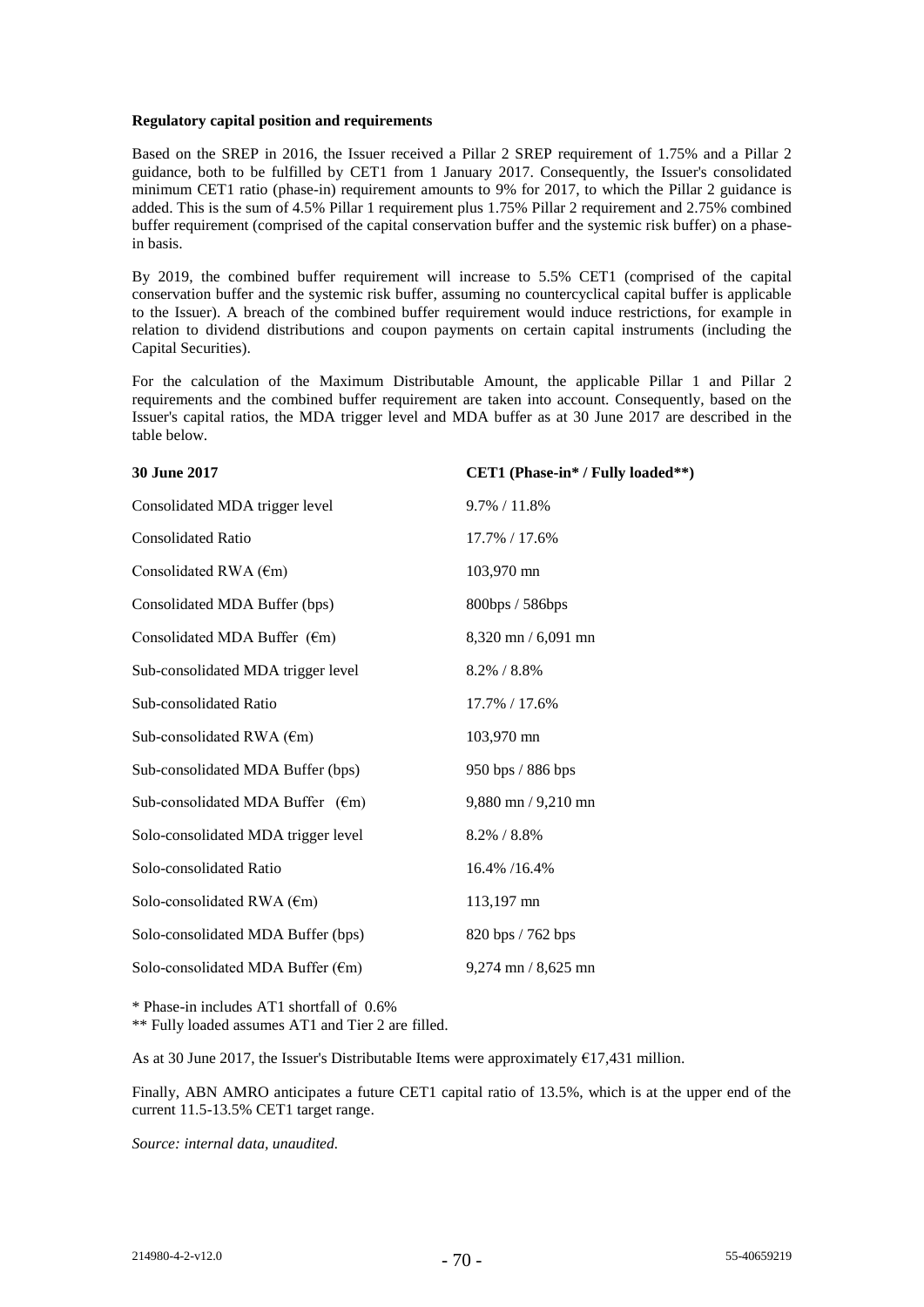## **TAXATION**

The following is a general description of certain Dutch tax considerations relating to the Capital Securities. It does not purport to be a complete analysis of all tax considerations relating to the Capital Securities whether in those countries or elsewhere. Prospective purchasers of Capital Securities should consult their own tax advisers as to the consequences under the tax laws of the country of which they are resident for tax purposes and the tax laws of The Netherlands of acquiring, holding and disposing of Capital Securities and receiving payments of interest, principal and/or other amounts under the Capital Securities. This summary is based upon the law as in effect on the date of this Prospectus and is subject to any change in law that may take effect after such date.

Also investors should note that the appointment by an investor in Capital Securities, or any person through which an investor holds Capital Securities, of a custodian, collection agent or similar person in relation to such Capital Securities in any jurisdiction may have tax implications. Investors should consult their own tax advisers in relation to the tax consequences for them of any such appointment.

### **THE NETHERLANDS**

*The following summary of certain Dutch taxation matters is based on the laws and practice in force as of the date of this Prospectus and is subject to any changes in law and the interpretation and application thereof, which changes could be made with retroactive effect. The following summary does not purport to be a comprehensive description of all the tax considerations that may be relevant to a decision to acquire, hold or dispose of Capital Securities or Coupons, and does not purport to deal with the tax consequences applicable to all categories of investors, some of which may be subject to special rules.*

*For the purpose of the paragraph "Withholding Tax" below it is assumed that the Capital Securities qualify as Additional Tier 1 Capital under 52, paragraph 1 CRR. If the Capital Securities would not qualify as such, the Capital Securities may be treated as equity for Dutch tax purposes (and not as a debt*  instrument), whereby interest payments could be viewed as profit distributions subject to (dividend) *withholding tax (dividendbelasting) at a rate of 15%.* 

*For the purpose of the paragraph "Taxes on Income and Capital Gains" below it is assumed that a Holder, being an individual or a non-resident entity, does not have nor will have a substantial interest (aanmerkelijk belang), or - in the case of such Holder being an entity - a deemed substantial interest, in the Issuer and that no connected person (verbonden persoon) to the Holder has or will have a substantial interest in the Issuer.* 

*Generally speaking, an individual has a substantial interest in a company if (a) such individual, either alone or together with his partner, directly or indirectly has, or is deemed to have or (b) certain relatives of such individual or his partner directly or indirectly have or are deemed to have (i) the ownership of, a right to acquire the ownership of, or certain rights over, shares representing 5 per cent or more of either the total issued and outstanding capital of such company or the issued and outstanding capital of any class of shares of such company, or (ii) the ownership of, or certain rights over, profit participating certificates (winstbewijzen) that relate to 5 per cent or more of either the annual profit or the liquidation proceeds of such company.*

*Generally speaking, a non-resident entity has a substantial interest in a company if such entity, directly or indirectly has (i) the ownership of, a right to acquire the ownership of, or certain rights over, shares representing 5 per cent or more of either the total issued and outstanding capital of such company or the issued and outstanding capital of any class of shares of such company, or (ii) the ownership of, or certain rights over, profit participating certificates (winstbewijzen) that relate to 5 per cent or more of either the annual profit or the liquidation proceeds of such company. An entity has a deemed substantial interest in a company if such entity has disposed of or is deemed to have disposed of all or part of a substantial interest on a non-recognition basis.*

*For the purpose of this summary, the term "entity" means a corporation as well as any other person that is taxable as a corporation for Dutch corporate tax purposes.*

*Where this summary refers to a Holder, an individual holding Capital Securities or an entity holding Capital Securities, such reference is restricted to an individual or entity holding legal title to as well as an economic interest in such Capital Securities or otherwise being regarded as owning Capital Securities*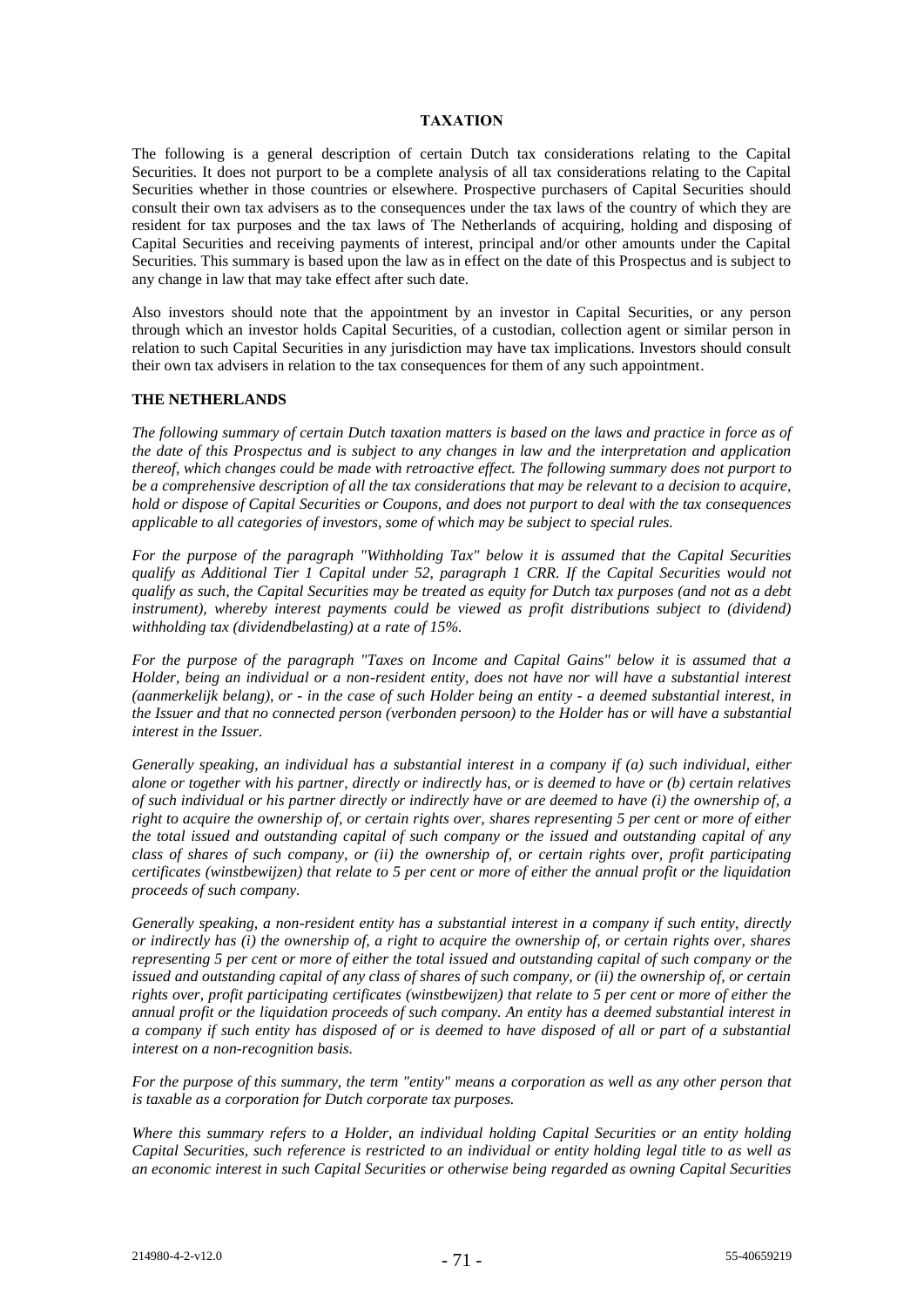*for Dutch tax purposes. It is noted that for purposes of Dutch income, corporate, gift and inheritance tax, assets legally owned by a third party such as a trustee, foundation or similar entity, may be treated as assets owned by the (deemed) settlor, grantor or similar originator or the beneficiaries in proportion to their interest in such arrangement.*

*Where the summary refers to "The Netherlands" or "Dutch" it refers only to the European part of the Kingdom of the Netherlands.*

## *Investors should consult their professional advisers on the tax consequences of their acquiring, holding and disposing of Capital Securities or Coupons.*

## 1. **WITHHOLDING TAX**

All payments made by the Issuer of interest and principal under the Capital Securities can be made free of withholding or deduction of any taxes of whatever nature imposed, levied, withheld or assessed by The Netherlands or any political subdivision or taxing authority thereof or therein.

# 2. **TAXES ON INCOME AND CAPITAL GAINS**

## **Residents**

### *Resident entities*

An entity holding Capital Securities which is, or is deemed to be, resident in The Netherlands for corporate tax purposes and which is not tax exempt, will generally be subject to corporate tax in respect of income or a capital gain derived from the Capital Securities at the prevailing statutory rates.

### *Resident individuals*

An individual holding Capital Securities who is or is deemed to be a resident in The Netherlands for income tax purposes will be subject to income tax in respect of income or a capital gain derived from the Capital Securities at rates up to 52 per cent. if:

- (i) the income or capital gain is attributable to an enterprise from which the Holder derives profits (other than as a shareholder); or
- (ii) the income or capital gain qualifies as income from miscellaneous activities (*belastbaar resultaat uit overige werkzaamheden*) as defined in the Income Tax Act (*Wet inkomstenbelasting 2001*), including, without limitation, activities that exceed normal, active asset management (*normaal, actief vermogensbeheer*).

If neither condition (i) nor (ii) applies, an individual holding Capital Securities will be subject to income tax on the basis of a deemed return, regardless of any actual income or capital gain derived from the Capital Securities. For 2017 the deemed return ranges from 2.87 per cent. to 5.39 per cent. of the value of the individual's net assets as at the beginning of the relevant fiscal year (including the Capital Securities). The applicable rates will be updated annually on the basis of historic market yields. Subject to application of certain allowances, the deemed return will be taxed at a rate of 30 per cent.

#### **Non-residents**

A Holder which is not, and is not deemed to be a resident in The Netherlands for the relevant tax purposes will not be subject to taxation on income or a capital gain derived from the Capital Securities unless:

- (i) the income or capital gain is attributable to an enterprise or part thereof which is either effectively managed in The Netherlands or carried on through a permanent establishment (*vaste inrichting*) or a permanent representative (*vaste vertegenwoordiger*) taxable in The Netherlands and the Holder derives profits from such enterprise (other than by way of the holding of securities); or
- (ii) the Holder is an individual and the income or capital gain qualifies as income from miscellaneous activities (*belastbaar resultaat uit overige werkzaamheden*) in The Netherlands as defined in the Income Tax Act (*Wet inkomstenbelasting 2001*),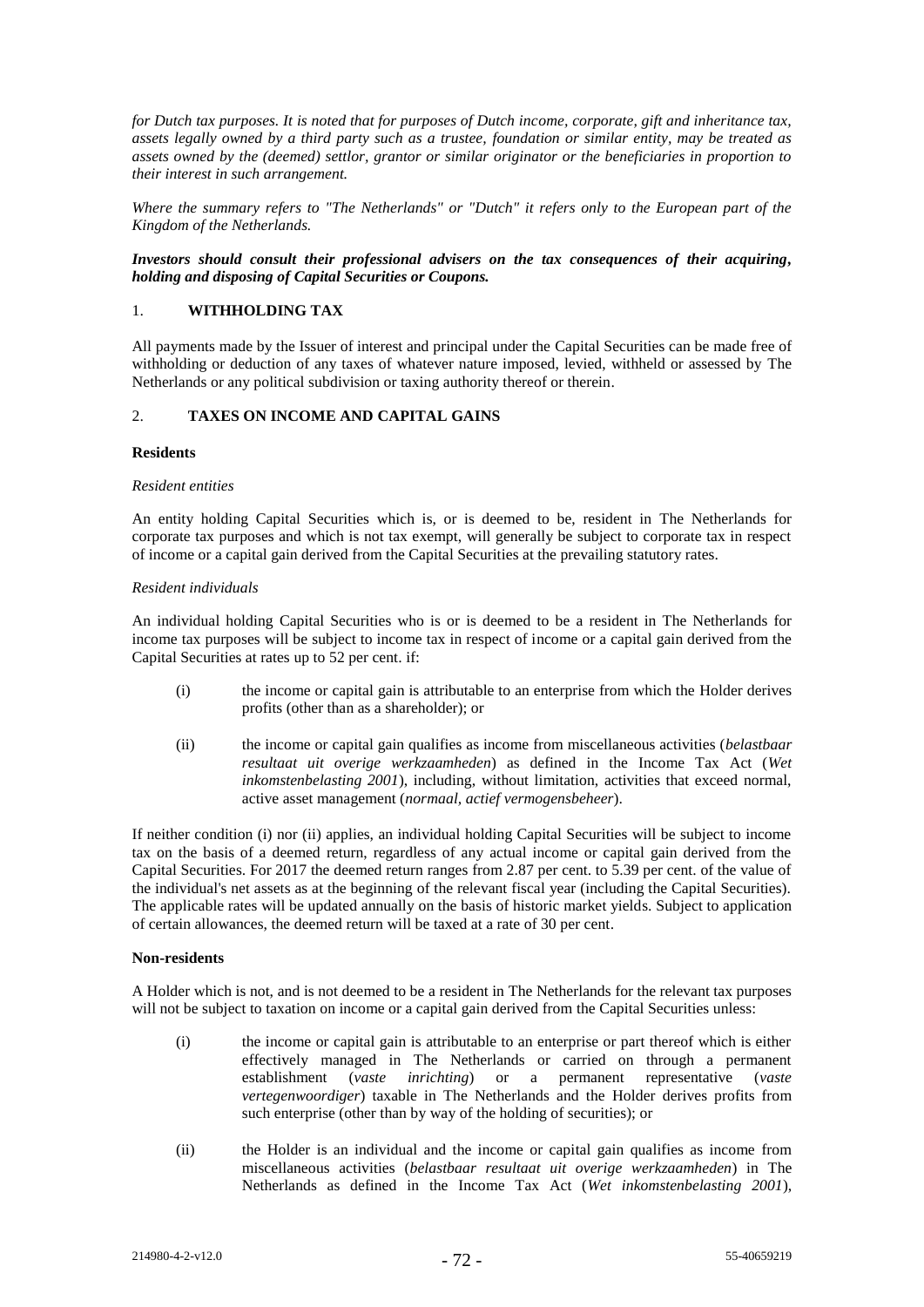including, without limitation, activities that exceed normal, active asset management (*normaal, actief vermogensbeheer*).

## 3. **GIFT AND INHERITANCE TAXES**

Dutch gift or inheritance taxes will not be levied on the occasion of the transfer of Capital Securities by way of gift by, or on the death of, a Holder, unless:

- (i) such Holder is, or is deemed to be, resident in The Netherlands for the purpose of the relevant provisions; or
- (ii) the transfer is construed as an inheritance or gift made by, or on behalf of, a person who, at the time of the gift or death, is or is deemed to be resident in The Netherlands for the purpose of the relevant provisions.

# 4. **VALUE ADDED TAX**

There is no Dutch value added tax payable by a Holder in respect of payments in consideration for the issue of the Capital Securities or in respect of the payment of interest or principal under the Capital Securities or the transfer of Capital Securities.

## 5. **OTHER TAXES AND DUTIES**

There is no Dutch registration tax, stamp duty or any other similar tax or duty payable in The Netherlands by a Holder in respect of or in connection with the execution, delivery and/or enforcement by legal proceedings (including any foreign judgement in the courts of The Netherlands) of the Capital Securities or the performance of the Issuer's obligations under the Capital Securities.

### 6. **RESIDENCE**

A Holder will not be and will not be deemed to be resident in The Netherlands for Dutch tax purposes and, subject to the exceptions set out above, will not otherwise become subject to Dutch taxation, by reason only of acquiring, holding or disposing of Capital Securities or the execution, performance, delivery and/or enforcement of Capital Securities.

# **THE PROPOSED FINANCIAL TRANSACTIONS TAX ("FTT")**

On 14 February 2013, the European Commission published a proposal (the "**Commission's Proposal**") for a Directive for a common FTT in Belgium, Germany, Estonia, Greece, Spain, France, Italy, Austria, Portugal, Slovenia and Slovakia (the "**Participating Member States**"). However, Estonia has since stated that it will not participate.

The Commission's Proposal has very broad scope and could, if introduced, apply to certain dealings in Capital Securities (including secondary market transactions) in certain circumstances.

Under the Commission's Proposal the FTT could apply in certain circumstances to persons both within and outside of the participating Member States. Generally, it would apply to certain dealings in Capital Securities where at least one party is a financial institution, and at least one party is established in a participating Member State. A financial institution may be, or be deemed to be, "established" in a participating Member State in a broad range of circumstances, including (a) by transacting with a person established in a Participating Member State or (b) where the financial instrument which is subject to the dealings is issued in a participating Member State.

However, the FTT proposal remains subject to negotiation between the Participating Member States and the scope of any such tax is uncertain. It may therefore be altered prior to any implementation. Additional EU Member States may decide to participate.

Prospective holders of the Capital Securities are advised to seek their own professional advice in relation to the FTT.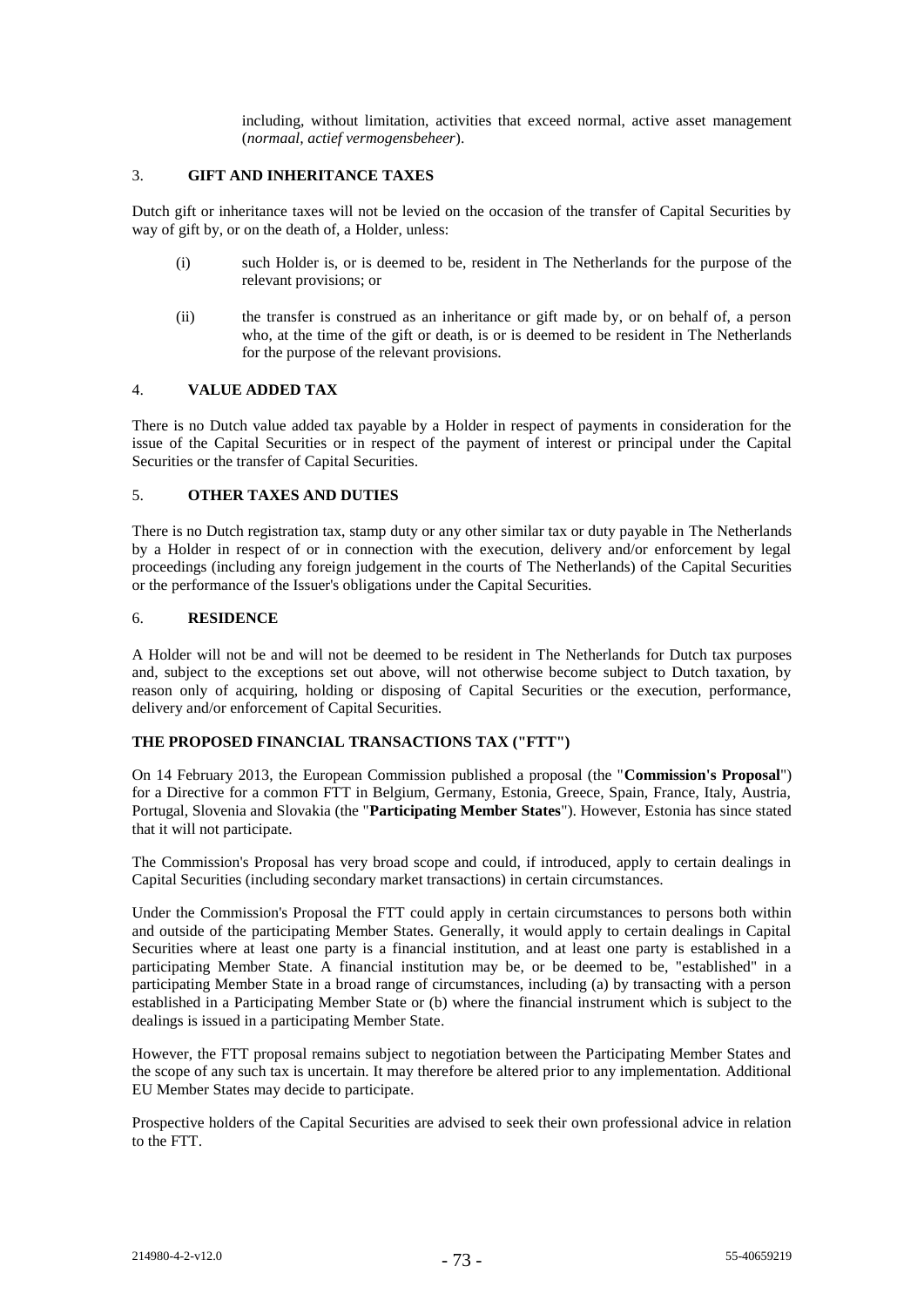#### **SUBSCRIPTION AND SALE**

ABN AMRO Bank, Goldman Sachs International, HSBC Bank plc, J.P. Morgan Securities plc and Morgan Stanley & Co. International plc (the "**Joint Lead Managers**") and DZ BANK AG Deutsche Zentral-Genossenschaftsbank, Frankfurt am Main, The Royal Bank of Scotland plc (trading as NatWest Markets), Société Générale and UniCredit Bank AG (together with the Joint Lead Managers, the "**Managers**") have, pursuant to a subscription agreement dated 2 October 2017 (the "**Subscription Agreement**"), jointly and severally agreed with the Issuer upon the terms and subject to the satisfaction of certain conditions, to subscribe the Capital Securities at an issue price of 100 per cent of their principal amount less a combined selling, management and underwriting commission. The Issuer will also reimburse the Managers in respect of certain of their expenses and has agreed to indemnify the Managers against certain liabilities incurred in connection with the issue of the Capital Securities. The Subscription Agreement may be terminated in certain circumstances prior to the closing of the issue of the Capital Securities.

## **SELLING RESTRICTIONS**

#### **United States**

The Capital Securities have not been and will not be registered under the Securities Act or the securities laws of any state or other jurisdiction of the United States and may not be offered, sold or delivered within the United States or to, or for the account or benefit of, U.S. persons except in certain transactions exempt from, or in a transaction not subject to, the registration requirements of the Securities Act. Terms used in the previous sentence have the meanings given to them by Regulation S under the Securities Act.

The Capital Securities are subject to U.S. tax law requirements and may not be offered, sold or delivered within the United States or its possessions or to a U.S. person, except in certain transactions permitted by U.S. tax regulations. Terms used in the previous sentence have the meanings given to them by the U.S. Internal Revenue Code and regulations thereunder.

Each Manager has represented and agreed that, except as permitted by the Subscription Agreement, it will not offer, sell or deliver any Capital Securities within the United States or to, or for the account or benefit of, U.S. persons (i) as part of their distribution at any time or (ii) otherwise until 40 days after the completion of the distribution of all Capital Securities (the "distribution compliance period"), as determined and certified to the Agent by such Manager (or in the case of a sale of Capital Securities to or through more than one Manager, by each of such Managers as to the Capital Securities purchased by or through it, in which case the Agent shall notify each such Joint Lead Manager when all such Joint Lead Managers have so certified), and it will have sent to each other manager or person receiving a selling concession, fee or other remuneration to which it sells Capital Securities during the distribution compliance period a confirmation or other notice setting forth the restrictions on offers and sales of the Capital Securities within the United States or to, or for the account or benefit of, U.S. persons. Each Dealer has further represented and agreed that it, its affiliates or any persons acting on its or their behalf have not engaged and will not engage in any directed selling efforts with respect to the Notes, and it and they have complied and will comply with all of the offering restrictions of Regulation S of the Securities Act. Terms used in this paragraph have the meanings given to them by Regulation S under the Securities Act.

In addition, until 40 days after the completion of the distribution of the Capital Securities, an offer or sale of Capital Securities within the United States by any manager (whether or not participating in the offering) if such offer is made otherwise than in accordance with an available exemption from registration under the Securities Act may violate the registration requirements of the Securities Act. Terms used in this paragraph have the meanings given to them by Regulation S under the Securities Act.

## **United Kingdom**

Each Manager has represented and agreed that:

(i) it has only communicated or caused to be communicated and will only communicate or cause to be communicated any invitation or inducement to engage in investment activity (within the meaning of section 21 of the Financial Services and Markets Act 2000 of England and Wales (the "**FSMA**") received by it in connection with the issue or sale of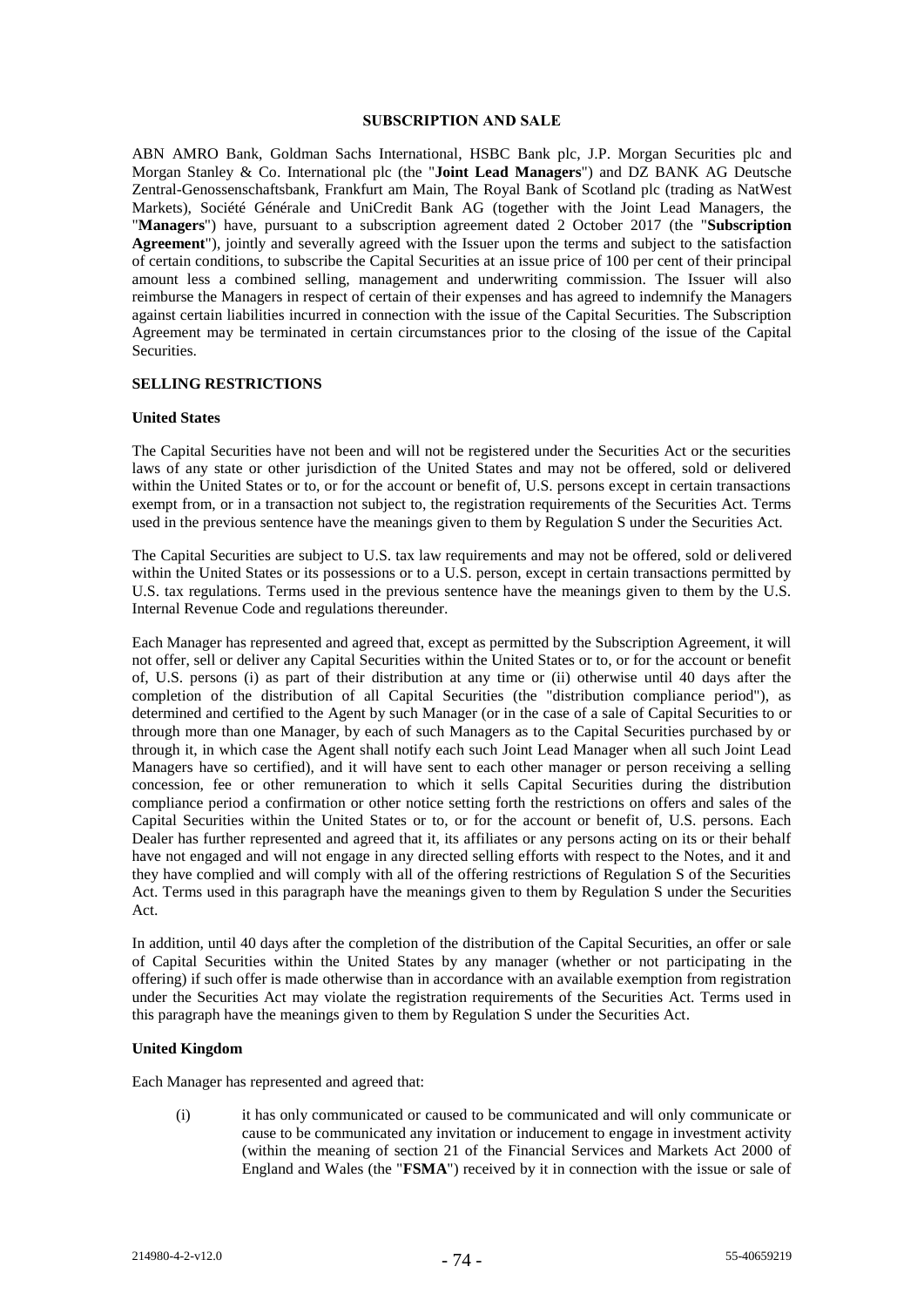any Capital Securities in circumstances in which section 21(1) of the FSMA would not, if it was not an authorised person, apply to the Issuer; and

(ii) it has complied and will comply with all applicable provisions of the FSMA with respect to anything done by it in relation to any Capital Securities in, from or otherwise involving the United Kingdom.

#### **Japan**

The Capital Securities have not been and will not be registered under the Financial Instruments and Exchange Act of Japan (Act No. 25 of 1948, as amended, the "**FIEA**") and, accordingly, each Manager has represented and agreed that it will not offer or sell any Capital Securities directly or indirectly, in Japan or to, or for the benefit of, any resident of Japan or to others for re-offering or resale, directly or indirectly, in Japan or to any resident of Japan except pursuant to an exemption from the registration requirements of, and otherwise in compliance with the FIEA and other relevant laws and regulations of Japan. As used in this paragraph, "**resident of Japan**" means any person resident in Japan, including any corporation or other entity organised under the laws of Japan.

### **Canada**

The Capital Securities may be sold only to purchasers purchasing, or deemed to be purchasing, as principal that are accredited investors, as defined in National Instrument 45-106 *Prospectus Exemptions* or subsection 73.3(1) of the *Securities Act* (Ontario), and are permitted clients, as defined in National Instrument 31-103 *Registration Requirements, Exemptions and Ongoing Registrant Obligations*. Any resale of the Capital Securities must be made in accordance with an exemption from, or in a transaction not subject to, the prospectus requirements of applicable securities laws.

Securities legislation in certain provinces or territories of Canada may provide a purchaser with remedies for rescission or damages if this Prospectus (including any amendment thereto) contains a misrepresentation, provided that the remedies for rescission or damages are exercised by the purchaser within the time limit prescribed by the securities legislation of the purchaser's province or territory. The purchaser should refer to any applicable provisions of the securities legislation of the purchaser's province or territory for particulars of these rights or consult with a legal advisor.

## **Switzerland**

This Prospectus is not intended to constitute an offer or solicitation to purchase or invest in the Capital Securities described herein. The Capital Securities may not be publicly offered, sold or advertised, directly or indirectly, in, into or from Switzerland and will not be listed on the SIX Swiss Exchange or on any other exchange or regulated trading facility in Switzerland. Neither this Prospectus nor any other offering or marketing material relating to the Capital Securities constitutes a prospectus as such term is understood pursuant to article 652a or article 1156 of the Swiss Code of Obligations, and neither this Prospectus nor any other offering or marketing material relating to the Capital Securities may be publicly distributed or otherwise made publicly available in Switzerland. None of this Prospectus, any other offering or marketing material relating to the offering, the Issuer or the Capital Securities have been or will be filed with or approved by any Swiss regulatory authority. The Capital Securities are not subject to the supervision by any Swiss regulatory authority, e.g., the Swiss Financial Markets Supervisory Authority FINMA, and investors in the Capital Securities will not benefit from protection or supervision by such authority.

## **General**

Each of the Managers has represented and agreed that (to the best of its knowledge and belief) it will comply with all applicable laws and regulations in force in any jurisdiction in or from which it purchases, offers, sells or delivers any Capital Securities or any interest therein or possesses or distributes this Prospectus or any other offering material relating to the Capital Securities and will obtain any consent, approval or permission required by it for the purchase, offer, sale or delivery by it of any Capital Securities under the laws and regulations in force in any jurisdiction to which it is subject or in which it makes such purchases, offers, sales or deliveries and neither the Issuer nor any other Manager shall have responsibility therefore. In addition, each Manager has represented and agreed that it will not directly or indirectly offer, sell or deliver any Capital Securities or distribute or publish this Prospectus or any other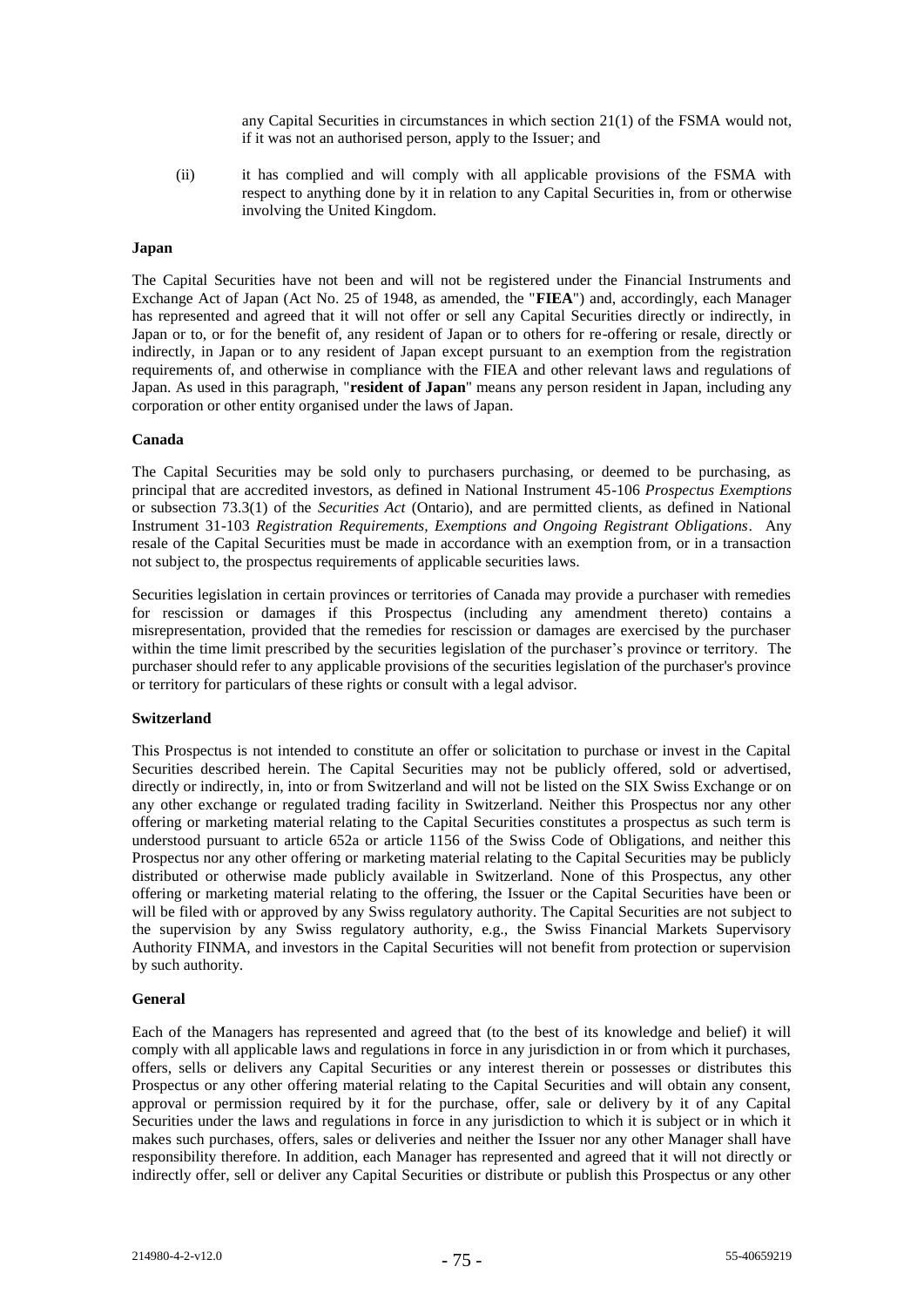offering material relating to the Capital Securities in or from any jurisdiction except under circumstances that will not impose any obligations on the Issuer or any other Managers.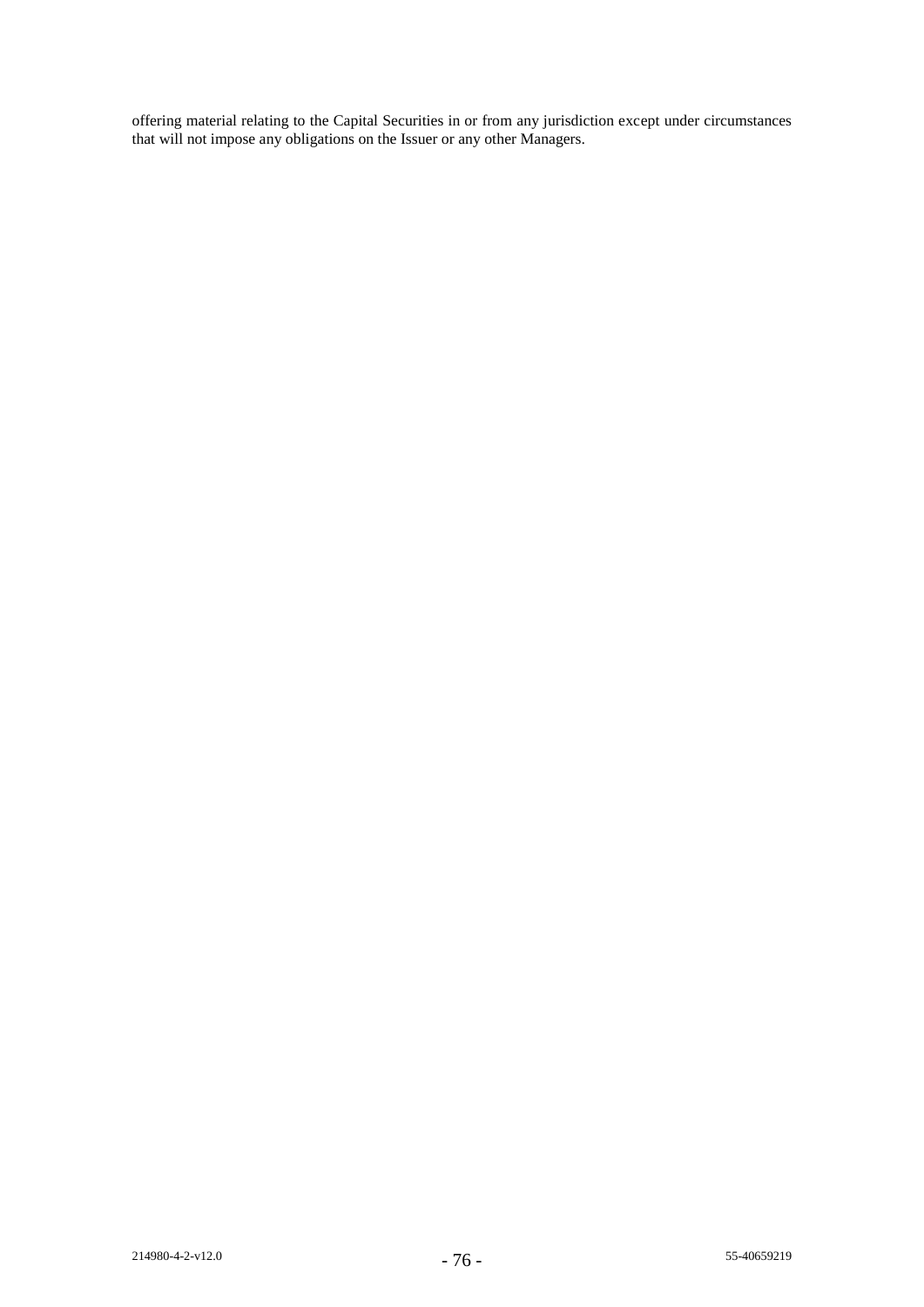## **GENERAL INFORMATION**

## **Authorisation**

The Issuer has obtained all necessary consents, approvals and authorisations in The Netherlands in connection with the issue and performance of the Capital Securities. The creation and issue of the Capital Securities was authorised by resolutions of the management board of the Issuer passed on 25 September 2017.

## **Listing**

Application has been made to Euronext Amsterdam N.V. for the Capital Securities to be listed on Euronext Amsterdam with effect from 4 October 2017. Euronext Amsterdam is a regulated market for the purposes of the Markets in Financial Instruments Directive (Directive 2004/39/EC). The total expenses related to admission to trading are estimated to be  $\epsilon$ 10,625.

### **Significant or material change**

There has been no (i) material adverse change in the Issuer's prospects since 31 December 2016 or (ii) significant change in the financial position of the Issuer and its subsidiaries since 30 June 2017.

There has been no (i) material adverse change in the ABN AMRO Group's prospects since 31 December 2016 or (ii) significant change in the financial position of the ABN AMRO Group N.V. and its subsidiaries since 30 June 2017.

### **Independent auditor**

The consolidated annual financial statements of ABN AMRO Group N.V. and the Issuer as of 31 December 2016, and for the year then ended, incorporated by reference in the Registration Document, have been audited by Ernst & Young Accountants LLP, independent auditors ("**EY**"), as stated in their report appearing herein. The individual auditors of EY are members of the Dutch Professional Association of Accountants (*Nederlandse Beroepsorganisatie van Accountants*). EY has given, and has not withdrawn, its consent to the incorporation by reference of its reports into the Registration Document in the form and context in which it is incorporated.

The consolidated annual financial statements of ABN AMRO Group N.V. and the Issuer as of 31 December 2015, and for the year then ended, incorporated by reference in the Registration Document, have been audited by KPMG Accountants N.V., independent auditors ("**KPMG**"), as stated in their report appearing herein. The individual auditors of KPMG are members of the Dutch Professional Association of Accountants (*Nederlandse Beroepsorganisatie van Accountants*). KPMG has given, and has not withdrawn, its consent to the incorporation by reference of its reports into the Registration Document in the form and context in which it is incorporated.

## **Legal and arbitration proceedings**

The Issuer is involved in a number of governmental, legal and arbitration proceedings in the ordinary course of its business in a number of jurisdictions, including those set out in "*5. The Issuer—1. ABN AMRO Bank N.V.—1.9 Legal and arbitration proceedings*" of the Registration Document incorporated by reference herein. However, on the basis of information currently available, and having taken legal counsel with advisers, the Issuer is of the opinion that, save as set out above, it is not, nor has it been, involved in any governmental, legal or arbitration proceedings (including any such proceedings which are pending or threatened of which the Issuer is aware) during the 12 months preceding the date of this Prospectus which may have, or have had in the recent past, significant effects on the financial position or profitability of the Issuer and/or its subsidiaries.

#### **Documents Available**

Copies of the following documents will be available free of charge during normal business hours from the registered office of the Issuer (at Gustav Mahlerlaan 10, 1082 PP Amsterdam, The Netherlands) and from the specified office of the Agent:

(d) a copy of this Prospectus;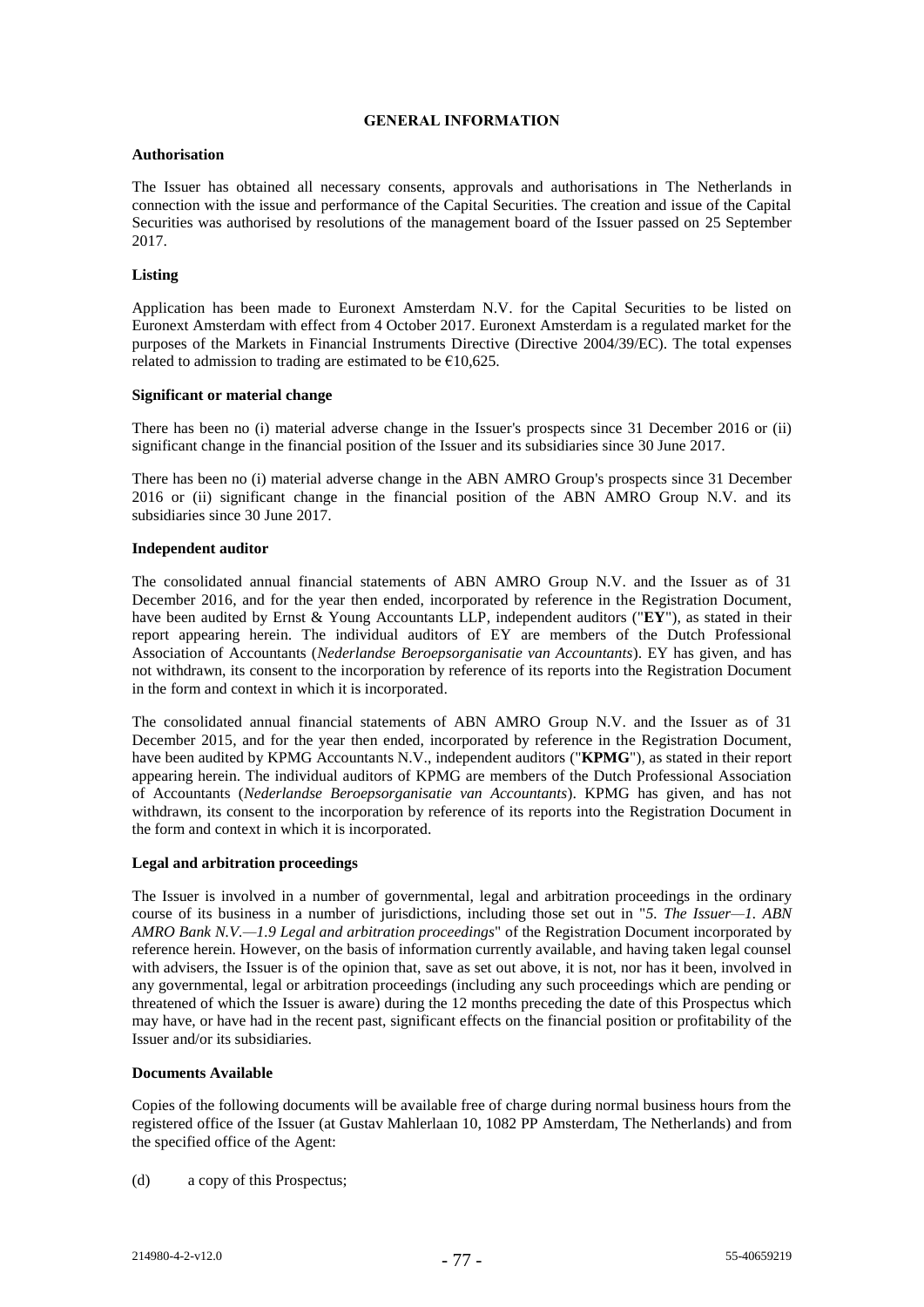- (e) the registration document of the Issuer dated 4 July 2017 (the "**Registration Document**"), as supplemented on 10 August 2017 and 19 September 2017 and including, for the purpose of clarity, the items incorporated by reference therein; and
- (f) a copy of the Agency Agreement.

#### **Post issuance information**

The Issuer does not intend to provide any post issuance information in relation to the issue of Capital Securities.

## **Clearing and settlement systems**

The Capital Securities have been accepted for clearance through the Euroclear and Clearstream, Luxembourg systems. The International Securities Identification Number (ISIN) for the Capital Securities is XS1693822634 and the Common Code is 169382263.

The address of Euroclear is 1 Boulevard du Roi Albert II, B-1210 Brussels, Belgium and the address of Clearstream, Luxembourg is 42 Avenue JF Kennedy L-1855 Luxembourg.

#### **Joint Lead Managers acting with the Issuer**

Save for the commissions and any fees payable to the Joint Lead Managers, no person involved in the issue of the Capital Securities has an interest, including conflicting ones, material to the offer.

### **Yield**

4.807 per cent per annum.

The yield is calculated at the Issue Date on the basis of the Issue Price until the First Call Date. It is not an indication of future yield. Since the Rate of Interest will be reset at the First Call Date (unless the Issuer redeems the Capital Securities on the First Call Date), an indication of yield relating to periods after the First Call Date cannot be given.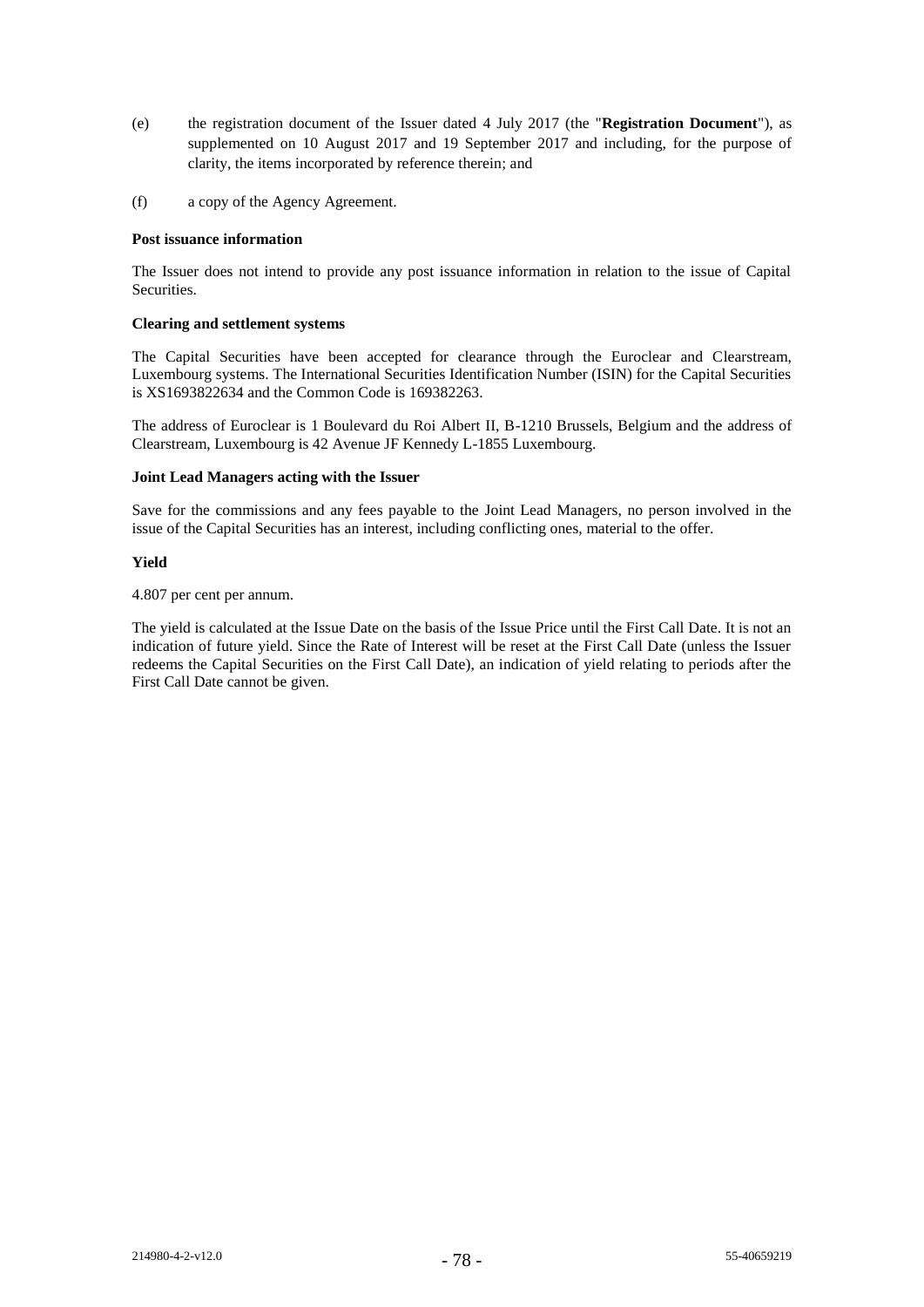## **Registered Office of the Issuer**

# **ABN AMRO Bank N.V.**

Gustav Mahlerlaan 10 1082 PP Amsterdam The Netherlands

**Agent**

**ABN AMRO Bank N.V.** Kemelstede 2 4817 ST Breda The Netherlands

### **Joint Bookrunners and Joint-Lead Managers**

# **ABN AMRO Bank N.V.**

Gustav Mahlerlaan 10 1082 PP Amsterdam The Netherlands

### **HSBC Bank plc**

8 Canada Square London E14 5HQ United Kingdom

## **Goldman Sachs International**

Peterborough Court 133 Fleet Street London EC4A 2BB United Kingdom

**J.P. Morgan Securities plc** 25 Bank Street Canary Wharf London E14 5JP

United Kingdom

#### **Morgan Stanley & Co. International plc**

25 Cabot Square Canary Wharf London E14 4QA United Kingdom

#### **Co-Lead Managers**

**DZ BANK AG Deutsche Zentral-Genossenschaftsbank, Frankfurt am Main** Platz der Republik DE-60265 Frankfurt am Main Germany

**The Royal Bank of Scotland plc (trading as NatWest Markets)** 135 Bishopsgate London EC2M 3UR United Kingdom

**Société Générale** 29, boulevard Haussmann 75009 Paris France

**UniCredit Bank AG**

Arabellastrasse 12 81925 Munich Germany